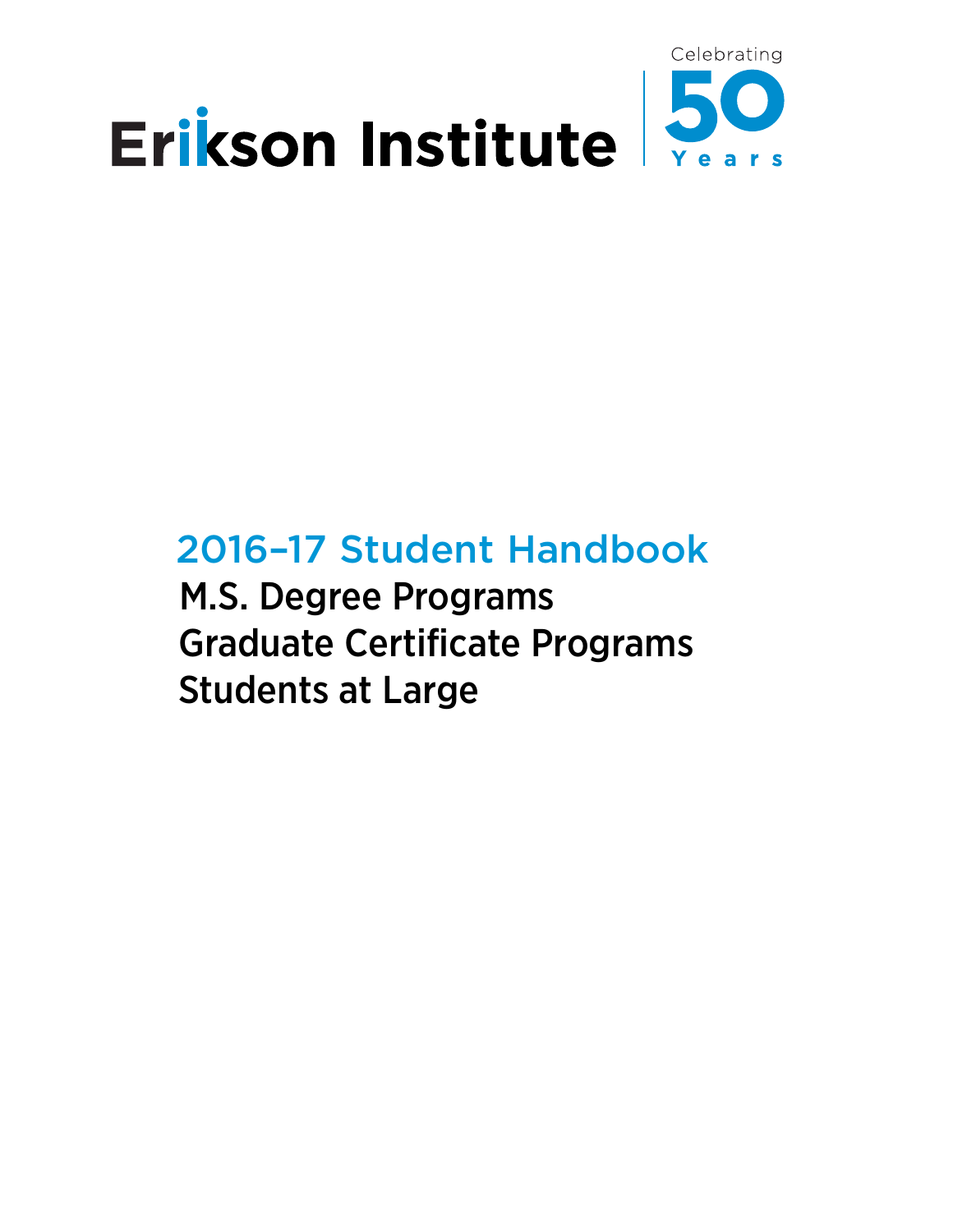# **Contents**

*Click on a section to navigate.*

| Academic calendar 2016-17                                                  | 2        |
|----------------------------------------------------------------------------|----------|
| <b>Welcome to Erikson Institute</b>                                        | 3        |
| Our mission and values                                                     | 4        |
| <b>Admission requirements</b>                                              | 6        |
| Master's degree programs                                                   | 8        |
| Master's degree course descriptions                                        | 27       |
| Graduate certificate programs                                              | 42       |
| Certificate program course descriptions                                    | 45       |
| Academic policies and procedures                                           | 49       |
| Academic integrity                                                         | 49       |
| Academic grievance procedure                                               | 51       |
| Academic probation: new students                                           | 52       |
| Academic probation and warning: continuing students                        | 53       |
| Academic probation: exiting academic probation                             | 53       |
| Attendance and classroom decorum                                           | 54       |
| Comprehensive examination                                                  | 54       |
| Conferral of degrees and certificates                                      | 55       |
| Continuous enrollment policy                                               | 55       |
| Copyright protection for work created by others                            | 55       |
| Copyright protection for work created by students                          | 55       |
| Course and end-of-year evaluations                                         | 56       |
| Credit hour policy                                                         | 56       |
| Freedom of inquiry                                                         | 56       |
| Good academic standing                                                     | 57       |
| Grading system<br>Internships                                              | 57<br>57 |
|                                                                            |          |
| <b>General campus policies and procedures</b>                              | 59       |
| Building access information                                                | 59       |
| Concealed carry policy                                                     | 59       |
| Discrimination and harassment, including sexual harassment                 | 60       |
| Emergency procedures                                                       | 63       |
| Gender neutral restrooms                                                   | 64       |
| Information technology telecommunication networks                          |          |
| and information resources                                                  | 64       |
| Peer-to-peer file-sharing policy<br>Privacy statement for Erikson websites | 66<br>66 |
| Smoking policy                                                             | 68       |
|                                                                            |          |

| Registration/student records policies<br>and procedures | 69 |
|---------------------------------------------------------|----|
|                                                         |    |
| Academic records                                        | 69 |
| Add/drop procedures                                     | 69 |
| Audited courses                                         | 69 |
| Change of address                                       | 70 |
| Changing programs or cohorts                            | 70 |
| Course substitution                                     | 70 |
| Holds on registration                                   | 70 |
| Immunization records                                    | 71 |
| Incomplete Policy                                       | 71 |
| Independent study                                       | 71 |
| Leave of absence                                        | 72 |
| Official Institute communications                       | 72 |
| Readmission                                             | 73 |
| Registration                                            | 73 |
| Repeated courses                                        | 73 |
| Review of records                                       | 73 |
| Transcript requests                                     | 75 |
| Transfer credit                                         | 75 |
| Withdrawing from Erikson                                | 75 |
| <b>Student rights and responsibilities</b>              | 76 |
| General                                                 | 76 |
| Finance                                                 | 76 |
| Registration                                            | 76 |
| Student conduct                                         | 76 |
| Student disciplinary process                            | 77 |
| <b>Financial aid</b>                                    | 79 |
| Student financial accounts                              | 84 |
| <b>Student resources</b>                                | 86 |
| <b>Student services directory</b>                       | 94 |
| <b>Faculty and staff</b>                                | 96 |

 $\equiv$  4>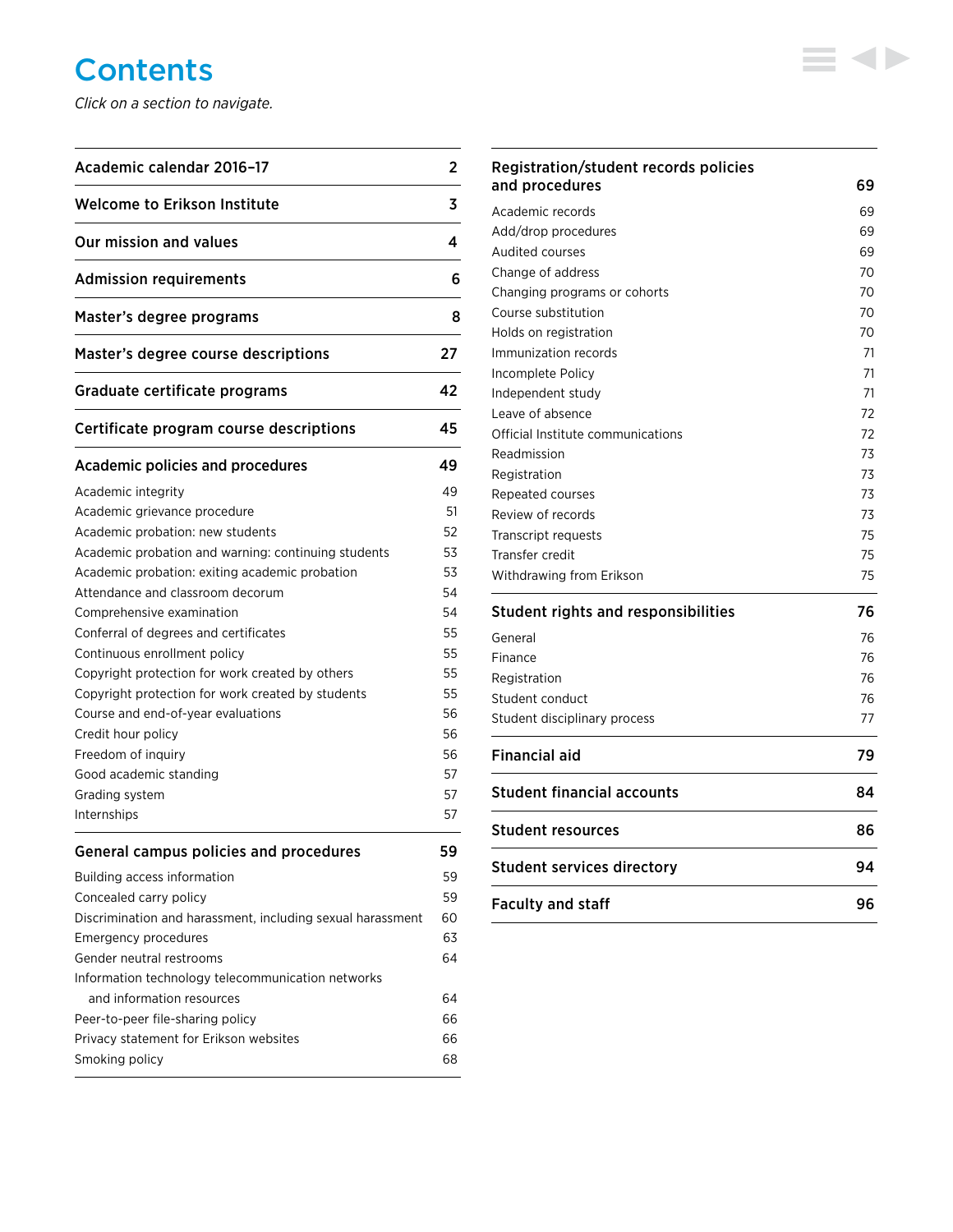# <span id="page-2-0"></span>Academic calendar 2016 –17

*This calendar is subject to change without notice.*

| <b>Fall 2016</b> | Thursday, August 25, 6-8 p.m.     | Internship orientation (continuing students)                     |
|------------------|-----------------------------------|------------------------------------------------------------------|
|                  | Friday, August 26, 9 a.m.-5 p.m.  | New master's student orientation                                 |
|                  | Friday, August 26                 | Fall semester online classes begin                               |
|                  | Monday, August 29                 | Fall semester on-campus classes begin                            |
|                  | Friday, September 2               | Add/drop period ends                                             |
|                  | Friday, September 2               | Fall semester tuition due                                        |
|                  | Monday, September 5               | Labor Day holiday                                                |
|                  | Saturday, September 10            | Comprehensive exam                                               |
|                  | Friday, September 16              | Constitution Day observed                                        |
|                  | Friday, September 30              | Last day to submit approved rewrites of papers or to complete    |
|                  |                                   | requirements for Summer 2016 courses if a grade of 'I' or 'NG'   |
|                  |                                   | was submitted                                                    |
|                  | Friday, November 4                | Last day to withdraw from a class with a "W" grade               |
|                  | Monday, November 7                | Priority registration for Spring 2017 begins                     |
|                  | Thursday-Friday, November 24-25   | Thanksgiving holiday                                             |
|                  | Thursday, December 8              | Fall semester online classes end                                 |
|                  | Thursday, December 15             | Fall semester on-campus classes end                              |
|                  | December 16, 2016-January 9, 2017 | Winter break                                                     |
| Spring 2017      | Friday, January 6                 | Spring semester online classes begin                             |
|                  | Monday, January 9                 | Spring semester on-campus classes begin                          |
|                  | Friday, January 13                | Add/drop period ends                                             |
|                  | Friday, January 13                | Spring semester tuition due                                      |
|                  | Saturday, January 14, 1-3 p.m.    | Comprehensive exam orientation                                   |
|                  | Monday, January 16                | Martin Luther King, Jr. holiday                                  |
|                  | Monday, January 30                | Last day to submit approved rewrites of papers or to complete    |
|                  |                                   | requirements for Fall 2016 courses if a grade of 'I' or 'NG' was |
|                  |                                   | submitted                                                        |
|                  | Saturday, February 4, 1-3 p.m.    | Internship orientation                                           |
|                  | Friday, March 3-Thursday, March 9 | Spring break for online courses                                  |
|                  | Monday, March 6-Friday, March 10  | Spring break for on-campus courses                               |
|                  | Monday, March 20                  | Priority registration for Summer and Fall 2017 begins            |
|                  | Friday, March 24                  | Last day to withdraw from a class with a "W" grade               |
|                  | Saturday, April 8                 | Comprehensive examination                                        |
|                  | Thursday, April 27                | Spring semester online classes end                               |
|                  | Monday, May 1                     | Spring semester on-campus classes end                            |
|                  | Thursday, May 11                  | Master's commencement ceremony                                   |
| Summer 2017      | Friday, May 12                    | Summer Term B 12-week on-campus and online classes begin         |
|                  | Monday, May 22                    | Summer Term A 10-week on-campus classes begin                    |
|                  | Friday, May 26                    | Summer term tuition due                                          |
|                  | Friday, May 26                    | Add/drop period ends                                             |
|                  | Monday, May 29                    | Memorial Day holiday                                             |
|                  | Saturday, June 10                 | Comprehensive examination                                        |
|                  | Friday, June 23                   | Last day to withdraw from a class with a "W" grade               |
|                  | Friday, June 30                   | Last day to submit approved rewrites of papers or to complete    |
|                  |                                   | requirements for Spring 2017 courses if a grade of 'I' or 'NG'   |
|                  |                                   | was submitted                                                    |
|                  | Tuesday, July 4                   | Independence Day holiday                                         |
|                  | Tuesday, August 1                 | Summer Term A 10-week on-campus classes end                      |
|                  | Thursday, August 3                | Summer Term B 12-week online classes end                         |
|                  | Tuesday, August 8                 | Summer Term B 12-week on-campus classes end                      |

 $\equiv$  4>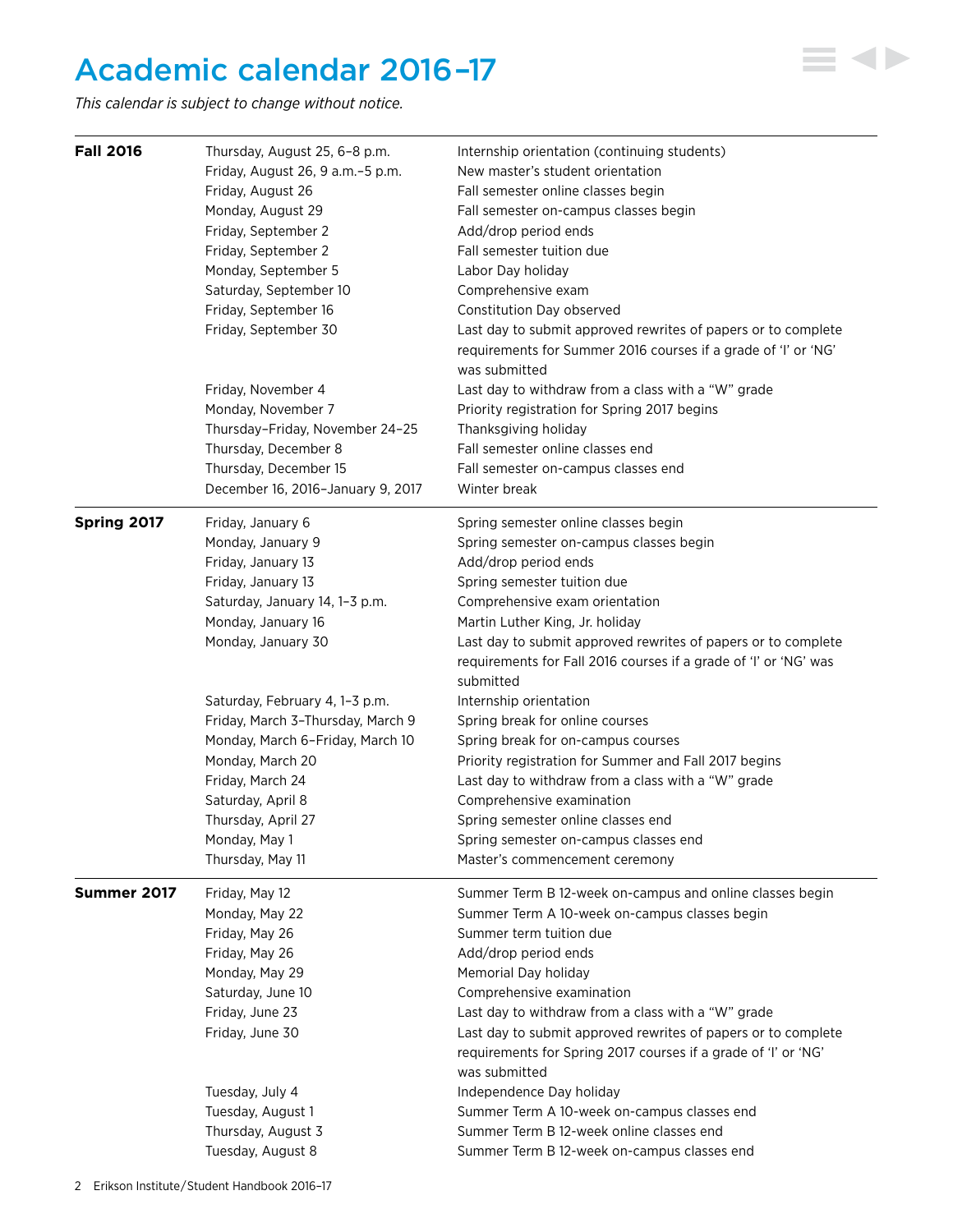# <span id="page-3-0"></span>Welcome to Erikson Institute

Each year, Erikson brings together individuals who show strong academic ability and leadership potential in the fields serving young children—early education, social work, health care, early intervention, mental health, and family support. Some come to us with years of experience working with children and families, while others are just entering the field. All have a rich variety of experiences and represent differences in culture, ethnicity, sexual orientation and expression, language, age, social background, and abilities. At Erikson you will be asked to join this professional community, to challenge your assumptions, interrogate your beliefs, build new knowledge, hone practice skills, and create lasting professional relationship. One of our primary objectives is to provide a unique educational setting where all community members learn to accept and respect differences in values, attitudes, behaviors, and learning styles in themselves and in others.

# *At Erikson you will be challenged to:*

- expand your knowledge of child development and family functioning in a variety of contexts;
- deepen your skills in working effectively with diverse children, families, and communities;
- appropriately apply knowledge in the service of diverse children, families and communities;
- use a diverse community of professionals to develop insights about yourself and share your thoughts, ideas, concerns, culture, and life experiences with other students;
- read and listen critically, raise analytical questions, and develop new problem-solving strategies; and
- develop as an ethical professional responsible to those you serve and committed to professional work that meets the highest standards in our field.

We hope and trust that your studies here will be stimulating, meaningful, and productive.

Jie-Qi Chen, Ph.D. Michel Frendian, Ed.M. Senior Vice President for Academic Affairs Dean of Enrollment Management and Dean of Faculty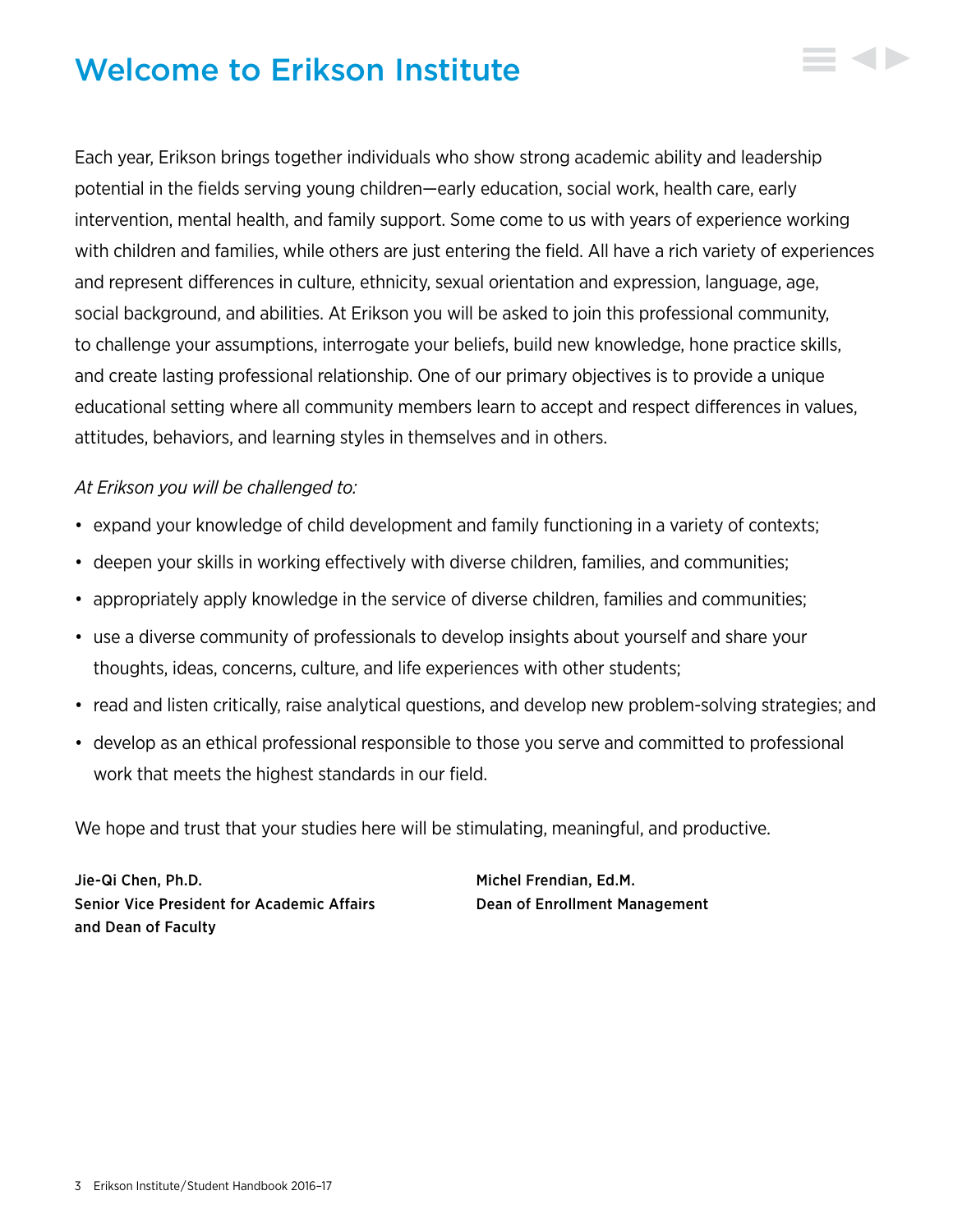# <span id="page-4-0"></span>Our mission and values

Erikson Institute is the premier independent institution of higher education committed to ensuring that all children have equitable opportunities to realize their potential.

Recognized for our groundbreaking work in the field of early childhood, we uniquely prepare child development, education, and social work leaders to improve the lives of young children and their families. Our impact and influence is further amplified through our innovative academic programs, applied research, knowledge creation and distribution, direct service, and field-wide advocacy.

Because nothing matters more than a child's early years, Erikson Institute educates, inspires, and provides leadership to serve the needs of children and families so that all can achieve optimal educational, social, emotional, and physical well-being.

# Our vision

Our vision is that every adult who works with young children will be knowledgeable, aware, skilled, and alive to the possibilities that each child presents. We are passionately committed to helping every child reach his or her potential and supporting children and families in every way possible, and we believe that we are uniquely qualified as educators, researchers, and citizens to realize this vision.

# Our values

The history and development of the Institute reveal a remarkably stable and cohesive set of values that are shared by Board of Trustees, faculty, staff, and students. They are as follows:

Freedom of inquiry and freedom of expression Freedom of inquiry and freedom of expression are at the heart of the Institute's academic mission. Erikson encourages open and vigorous discussion and strives to maintain an environment in which the free exchange of ideas and opinions can flourish.

Relationship-based education The Erikson approach to education recognizes the centrality of relationships in all learning. Erikson is committed to creating a community of teachers and learners who together can generate and share knowledge and explore assumptions guiding practice. Students acquire skills of reflection in order to develop selfknowledge and to explore their own practice. It is in the context of gradually nurtured, trusting relationships with faculty and fellow students that students can take the risk of reflecting on and sometimes striving to alter their approach and identity as professionals. We assume that if students are themselves embedded in rewarding and growth-producing relationships, they will use relationships to inspire children and collaborate with families and colleagues.

Commitment to social justice In all its activities, Erikson seeks to contribute to a significant improvement in the quality, effectiveness, and equity of education and services for all children and families and to help children develop to their fullest potential. Since its inception, Erikson has focused on equity and justice in the care and education of disadvantaged and minority children. Grounded in practical arenas and problems, Erikson is committed to providing a sound and useful base of information to guide the understanding of such complex social issues as changing family and societal needs and families in stress, as well as the nature and efficacy of services for children and families.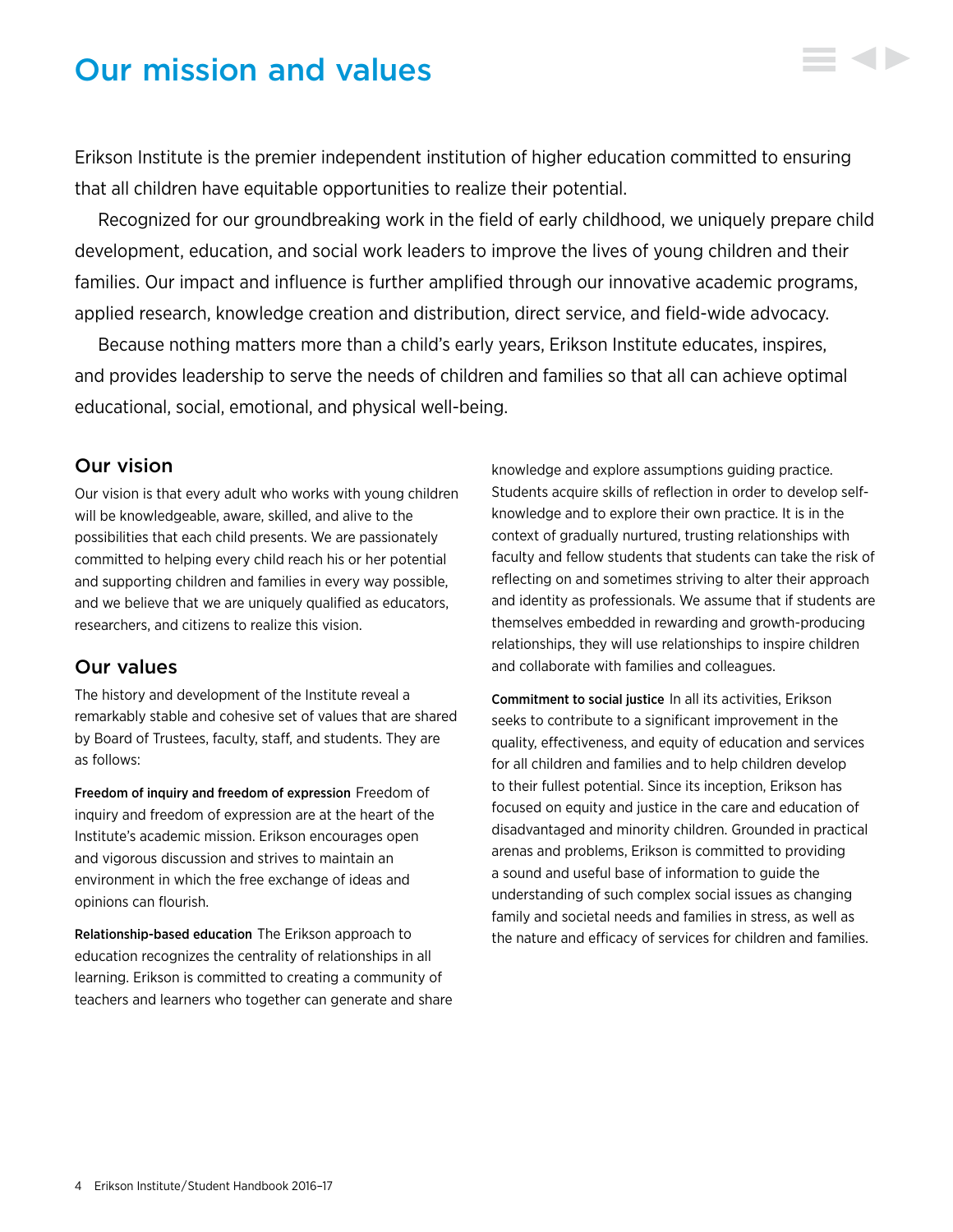Diversity Dedicated to addressing the interests and needs of an increasingly diverse society, Erikson prepares professionals to work with populations that vary in age, race, ethnicity, and physical and mental abilities. Erikson recruits a diverse student body in all its academic programs and provides them the support they need to meet Erikson's high academic standards and maintain good academic standing. Erikson is also committed to hiring and retaining faculty and staff who reflect the diversity of students and people in the communities served by the Institute.

Complexity of approach to subject, issues, and conceptual frameworks In recognition of the complexity of human experience, Erikson Institute was named in honor of the renowned psychoanalyst Erik Erikson, who was one of the first to study the importance of biological, psychological, and social influences and of history and culture in the life of each child. An appreciation of this complexity informs all activities at Erikson.

High standards and excellence Graduates consistently report Erikson's academic programs to be exacting but more than worth the effort. Students acquire an in-depth knowledge of child development theory and research as well as strong conceptual and analytic capacities. Faculty have expertise in their various sub-fields within psychology and education and maintain an active program of research and/or scholarly writing to stay abreast of the field. Faculty and staff bring these same standards to all of Erikson's activities.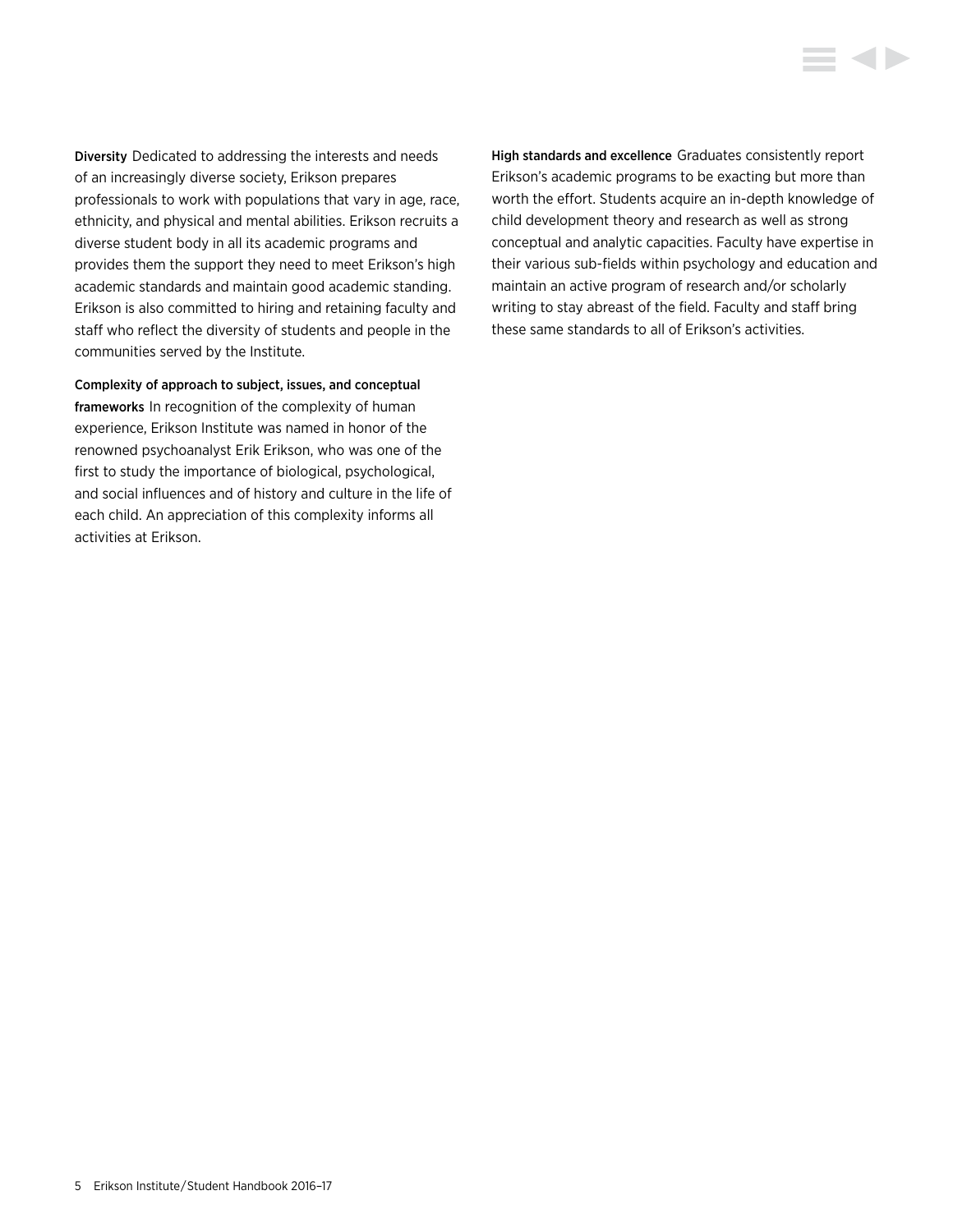# <span id="page-6-0"></span>Admission requirements

# Master's and Certificate programs

Requirements for admission to Erikson's master's degree and certificate programs include, but are not limited to, prior academic competency, practical experience with young children (birth to eight years old) in a supervised setting, and suitability for the field.

Applicants to the M.S. in Child Development, Dual Degree M.S. in Child Development/M.J. in Children's Law and Policy, and the M.S. in Early Childhood Education leading to initial early childhood teaching license are expected to have the equivalent of one year of work and/or volunteer experience in a supervised setting with young children; two years is preferred. Your experience may be gained over several years through part-time volunteer and/or paid work.

Applicants to the child life specialization in the child development master's degree program are expected to have a minimum of 100 hours of experience working in a hospital setting, preferably under the supervision of a Certified Child Life Specialist, as well as a minimum of 100 hours of hands-on experience with children in non-medical settings such as child care or after school programs. .

Applicants to the online M.S. in Early Childhood Education are expected to have a minimum of two years of full-time, post-baccalaureate experience in an early childhood setting; three years is preferred.

To be considered, applicants must hold a bachelor's degree from an accredited institution of higher education with a minimum grade point average of 2.75 on a 4-point scale. The average GPA of all students admitted to the master's and certificate programs at Erikson is approximately 3.3 on a 4-point scale.

Applicants complete an application for admission, write several short essays in response to questions, provide three letters of recommendation, complete an Applicant Self-Disclosure Form, and submit official, sealed transcripts from all colleges and universities attended. The Graduate Record Examination (GRE) is not required for admission to a certificate or master's degree program. All master's degree program applicants are interviewed by a faculty member, who completes a summary of the candidate's work and volunteer experiences, academic qualifications, future plans and career goals, and an evaluation of the interview.

# Admission review process

An admission committee carefully reviews all materials submitted by applicants. With the exception of the child life specialization, admission decisions are made on a rolling basis, as soon as an application is complete, including an interview if one is required. The admission committee will review the applicant's credentials and make a decision.

The admission committees for the child life specialization will begin review of all applications immediately after the application deadline. Applicants will be notified of the target dates for admission decisions during the interview process.

Applications for all programs will be accepted beginning in September of the year preceding the academic year in which applicants wish to enroll. All decisions of the admission committees are final.

# Admission with concurrent experience requirement

Applicants who do not meet the required one year of experience working with young children, but who otherwise are strong candidates for admission to the master's degree program, will be admitted with a concurrent experience requirement. Students admitted with this requirement are asked to work a minimum of 6 hours per week in an appropriate setting and participate in an online discussion group during their first year to gain the desired experience. Maggie Brett, Director of Field Instruction and Career Counseling, works closely with students admitted with the concurrent experience requirement to identify appropriate placements.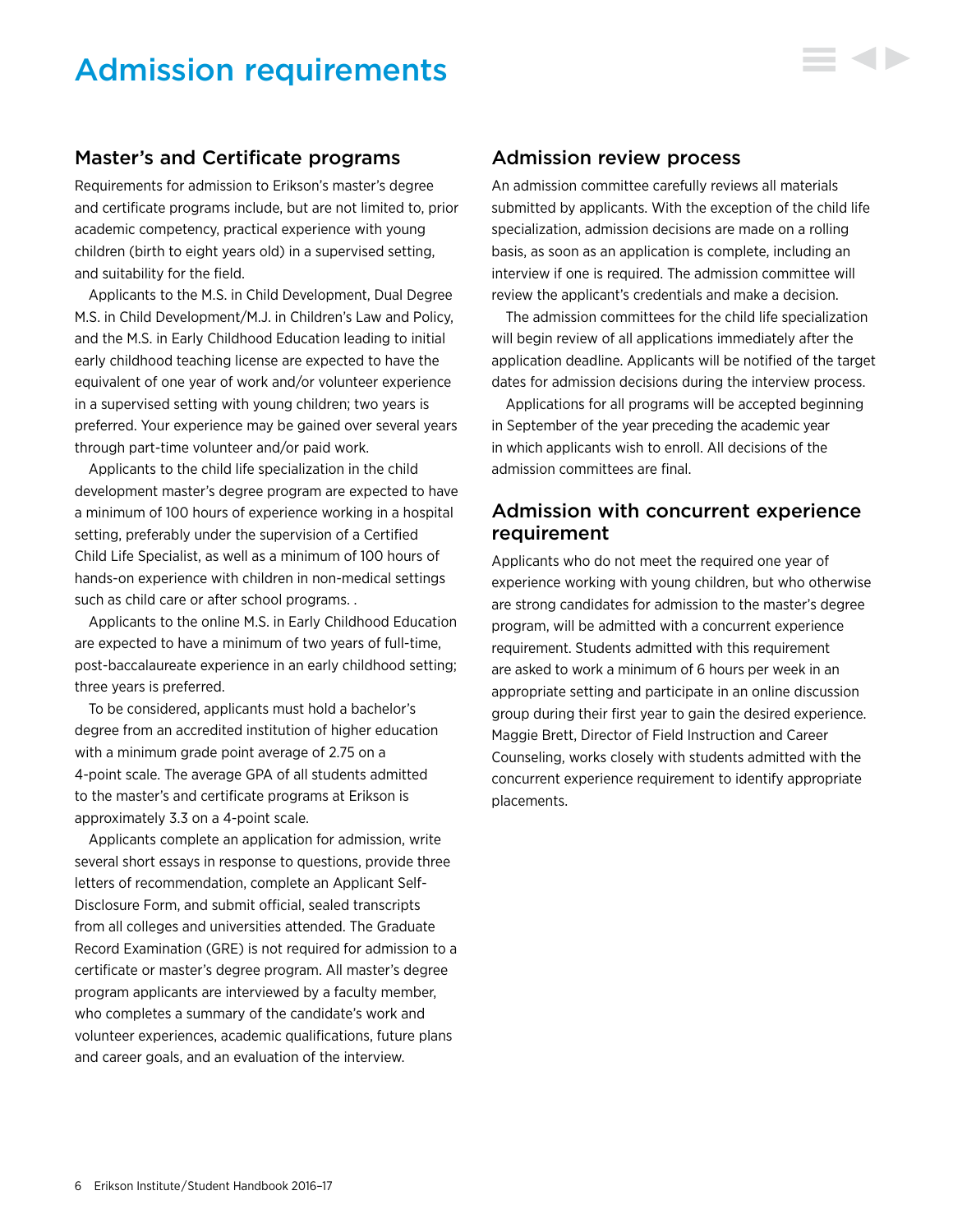# Application deadlines

*The following are firm deadlines for postmark of application materials.*

### **January 15**

M.S. in Child Development with child life specialization

### **February 1**

Ph.D. in Child Development

*The following deadlines are priority deadlines. We will continue to accept applications after these dates if space is available.*

### **March 1, April 1, and June 15**

M.S. in Child Development

Dual Degree M.S. in Child Development/M.J. in Children's

Law and Policy

M.S.W.

M.S. in Early Childhood Education leading to initial early childhood teaching license

### **March 15**

Infant Specialist Certificate Program

#### **May 1**

Infant Mental Health Certificate Program

#### **July 15, September 15, and November 15**

Online M.S. in Early Childhood Education Online Early Childhood Bilingual/ESL Certificate Program Online Child Development Certificate Program

# Admission of international students

Qualified applicants from abroad are encouraged to apply for admission to Erikson Institute. In addition to the application materials described above, international applicants must submit official translations of their academic transcripts and records, if the originals are not in English, as well as a course by course official credential evaluation by a recognized firm.

Applicants whose native language is not English and/ or whose previous education was conducted in a language other then English are required to submit official score

reports from the Test of English as a Foreign Language (TOEFL) or the International English Language Testing System (IELTS) as evidence of proficiency in oral and written English. Test scores must be no more than two years old at the time of admission.

In order to be considered for admission, students taking the TOEFL exam must receive a minimum score of 80 on the internet-based TOEFL, 213 on the computer-based TOEFL, or 550 on the paper-based TOEFL. Students taking the IELTS exam must receive a minimum overall band score of 6.5, as well as minimum score of 6.0 on the academic reading and academic writing sections. Scores from the IELTS General Training exam cannot be accepted.

# Applicant self-disclosure statement

The Institute requires applicants to self disclose information related to criminal convictions, revocation, suspension, or denial of professional licenses and involvement in child abuse and neglect investigations both to comply with state law regarding field placements and also to ensure a safe environment for all members of the Institute community. The existence of a conviction or past disciplinary problem in an applicant's record does not necessarily mean that he or she will be denied admission to Institute programs or dismissed from the programs. Each case is evaluated individually on its facts and not all convictions or disciplinary actions are considered disqualifying to the course of study at the Institute.

# Nondiscrimination policy

It is the policy of Erikson Institute not to discriminate against any individual on the basis of race, color, religion, national origin, sex, sexual orientation, gender identity, gender expression, marital status, age, disability, or veteran status in matters of admissions, employment, or services or in the educational programs or activities it operates, in accordance with civil rights legislation and institutional commitment. It is also the policy of Erikson not to retaliate against any person for making a complaint in good faith about alleged discrimination or for supporting any other Erikson student or representative in making such a complaint. Any alleged violations of this policy should be directed to the Senior Vice President for Academic Affairs/Dean of Faculty.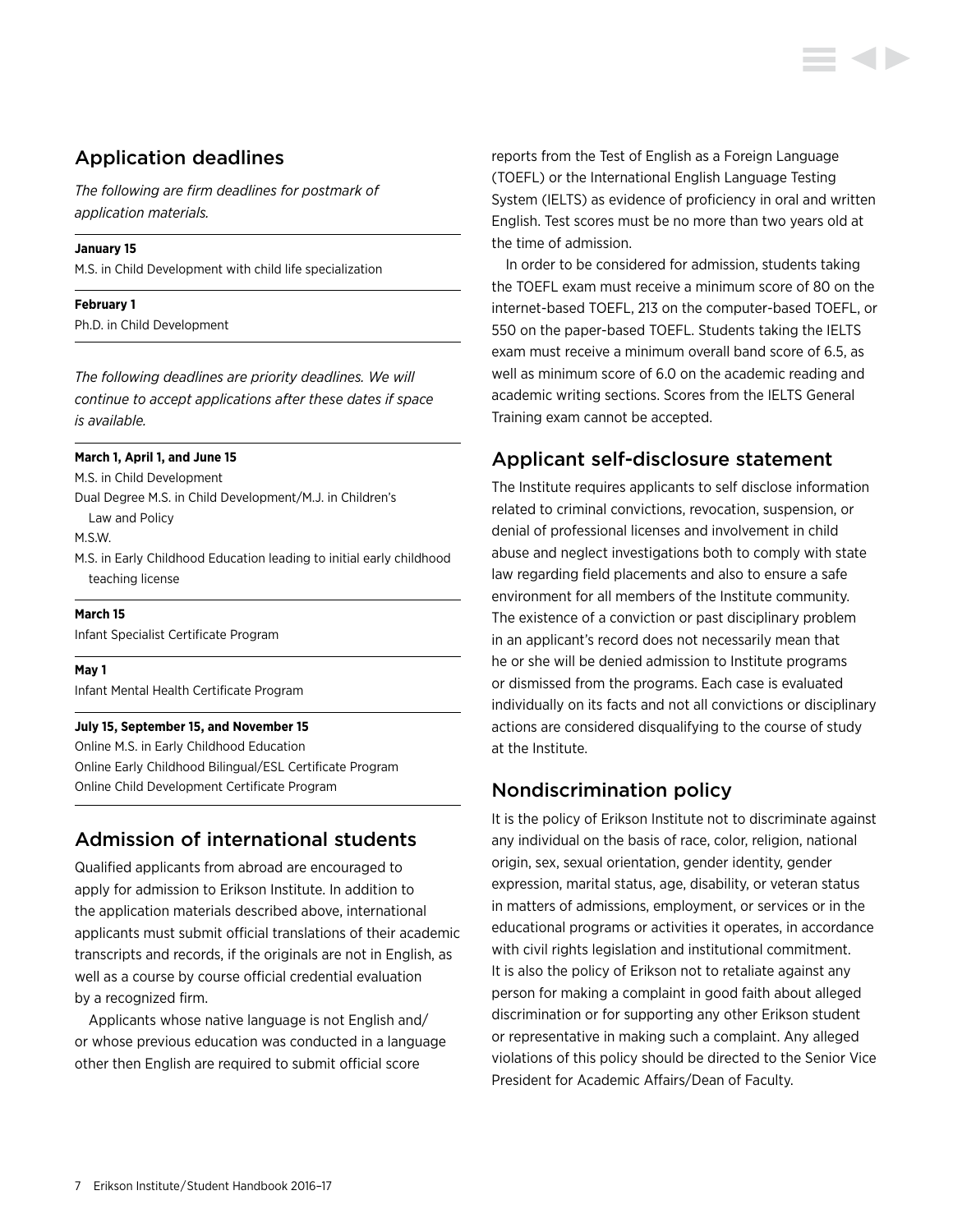# <span id="page-8-0"></span>Master's degree programs

Master's degree programs at Erikson Institute are designed to prepare individuals for professional and leadership roles in the full range of disciplines that serve young children and their families, including social services, child care, education, mental health, policy, and health care. Erikson programs focus on understanding the developmental needs of young children and families within the context of cultural, social, economic and political circumstances.

Programs include: the Master of Science in Child Development, the Master of Science in Early Childhood Education, the Master of Science in Child Development/ Master of Jurisprudence (dual degree with Loyola University Chicago), the Master of Science in Early Childhood Education leading to initial early childhood teaching license, and the Master of Social Work. Students have the additional option of specializing in administration, child life, children with special needs, early childhood bilingual/ ESL education, early childhood special education, family services, or infancy depending on their chosen program of study.

Erikson's master's degree programs offer a multidisciplinary approach to the study of human development from birth through age eight. Courses cover relevant aspects of developmental psychology, anthropology, education, sociology, health, and social work with families and communities.

Within each program, cohorts of students take the same set of courses, participate in small group seminars, and engage in a two-semester field internship or action research—always with close attention and support from a faculty advisor. On-campus students choose from two cohorts: day or evening. While working independently, students are expected to interact with their instructors and peers to gain mastery of course material and to develop insight into the interrelationship of the various disciplines.

Students typically complete their degree in two or three years. The online M.S. in Early Childhood Education and online M.S. in Early Childhood Education with bilingual/ESL education specialization are 28-month programs.

#### **Master's degree programs**

| M.S. in Child Development                                                                                                                                          | page 11 |
|--------------------------------------------------------------------------------------------------------------------------------------------------------------------|---------|
| M.S. in Child Development with administration<br>specialization                                                                                                    | page 12 |
| M.S. in Child Development with child life specialization                                                                                                           | page 12 |
| M.S. in Child Development with children's law<br>and policy specialization                                                                                         | page 13 |
| M.S. in Child Development with children with special<br>needs specialization                                                                                       | page 13 |
| M.S. in Child Development with family services<br>specialization                                                                                                   | page 14 |
| M.S. in Child Development with infancy specialization                                                                                                              | page 14 |
| M.S. in Child Development with infancy<br>and administration specializations                                                                                       | page 15 |
| M.S. in Child Development with infancy and new<br>language learners specializations                                                                                | page 15 |
| Dual Degree: M.S. in Child Development/<br>M.J. in children's law and policy                                                                                       | page 16 |
| M.S.W. with children and families concentration                                                                                                                    | page 17 |
| M.S. in Early Childhood Education<br>(online and on-campus)                                                                                                        | page 18 |
| M.S. in Early Childhood Education with bilingual/ESL<br>education specialization (online and on-campus)                                                            | page 19 |
| M.S. in Early Childhood Education leading to initial<br>teaching licensure                                                                                         | page 19 |
| M.S. in Early Childhood Education leading to initial<br>teaching licensure and bilingual/ESL endorsement                                                           | page 21 |
| M.S. in Early Childhood Education leading to initial<br>teaching licensure and early childhood special<br>education letter of approval                             | page 22 |
| M.S. in Early Childhood Education leading to initial<br>teaching licensure, bilingual/ESL endorsement, and<br>early childhood special education letter of approval | page 24 |
| Subsequent or Initial Early Childhood Education<br>endorsement (with previous Masters degree)                                                                      | page 25 |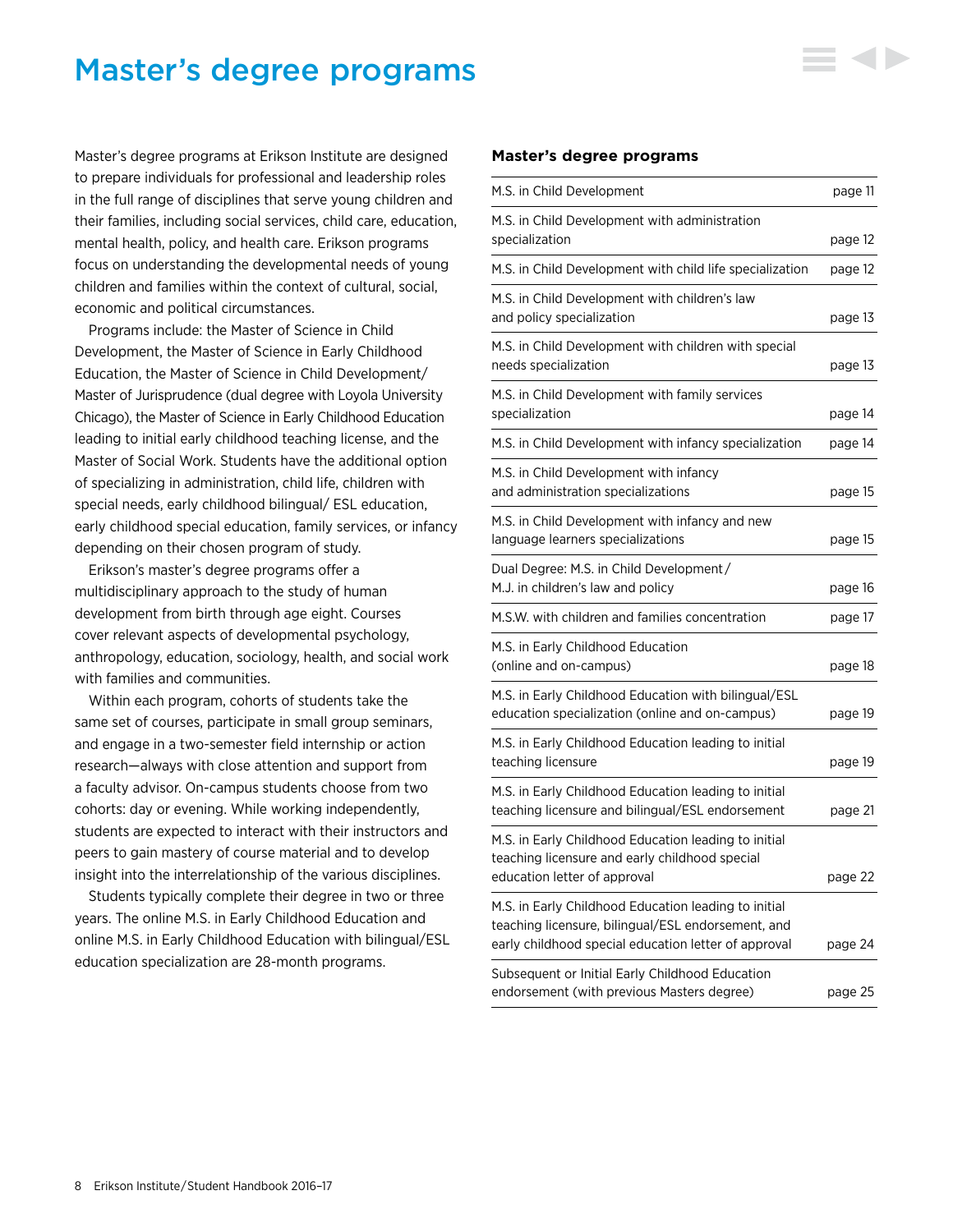# Master's degree competencies

A set of competencies has been developed in each of three domains: knowledge, practice, and reflection. Upon completion of the program students are expected to have the following:

# **Knowledge Base Competencies**

- Developmental knowledge Students will have an in-depth knowledge of typical and atypical human growth from the prenatal period to age eight in the areas of intellectual, social, emotional, physical and language development. They will understand the inter-relationships among these domains of development as well as the role of care-giving relationships in the developmental process.
- Social/cultural influences Students will have an understanding of how social, cultural, political, economic, and family contexts influence child development.
- Understanding programs Students will have knowledge of a range of schools, programs, services, and resources for children and families in different communities and settings. This includes knowledge of a range of effective approaches, curricula and inclusive practices for children of different ages, and the use of formal and informal assessment strategies to understand and meet children's needs within these settings.
- History and policy issues Students will demonstrate an understanding of the historical, philosophical, and social foundations of current policies and practices in child and family services, and current social issues facing children, families, and those who work with them.

## **Practice skills/competencies**

- Students will be able to work effectively with and for children and families in their chosen specialization using current knowledge and best practices.
- Students will be able to work effectively with other professionals in the field of early childhood as supervisors and team members.
- Students will demonstrate leadership skills through their ability to articulate and implement ideas and knowledge regarding children and families through speaking, writing, and facilitating change in a range of professional settings.
- Students will understand how to use technology to more effectively deliver services to children and families, and how to use it to further their own professional development.

### **Self-Knowledge and Reflection**

- Students will be able to reflect on their professional practices in relation to theory and research.
- Students will understand how their own history, experience, and cultural background influence their work with children, families, and colleagues.
- Students will be able to articulate a philosophy and rationale for their decisions, and to reflect on and evaluate the effects of their choices and actions on others (young children, families, and other professionals) as a basis for program planning, modification, and continuing professional development.

# General requirements for the master's degree programs

The master's degree programs include tightly-integrated core courses, a two semester internship or action research project, integrative/supervision seminars, and biweekly tutorials, if applicable. Students in the online master's in early childhood education program participate in expanded seminars in lieu of the biweekly tutorials. Upon completion of these requirements, students sit for a comprehensive examination covering the fields of early education and child development.

Specializations require additional courses and, in some instances, the substitution of specialized courses for core courses.

To earn a master's degree from Erikson, students must:

- Complete all degree requirements within five years of the student's entry into the program
- Maintain a B average (3.0 on a 4.0 scale) with no more than two grades of C
- Complete the requirements related to assessment of professional competencies in the three areas that are the focus of graduate study at Erikson Institute: knowledge of child development, practice skills, and reflection.

Course descriptions for the master's degree programs begin on page 27. Course descriptions for the Master of Social Work program will be included in the M.S.W. Handbook.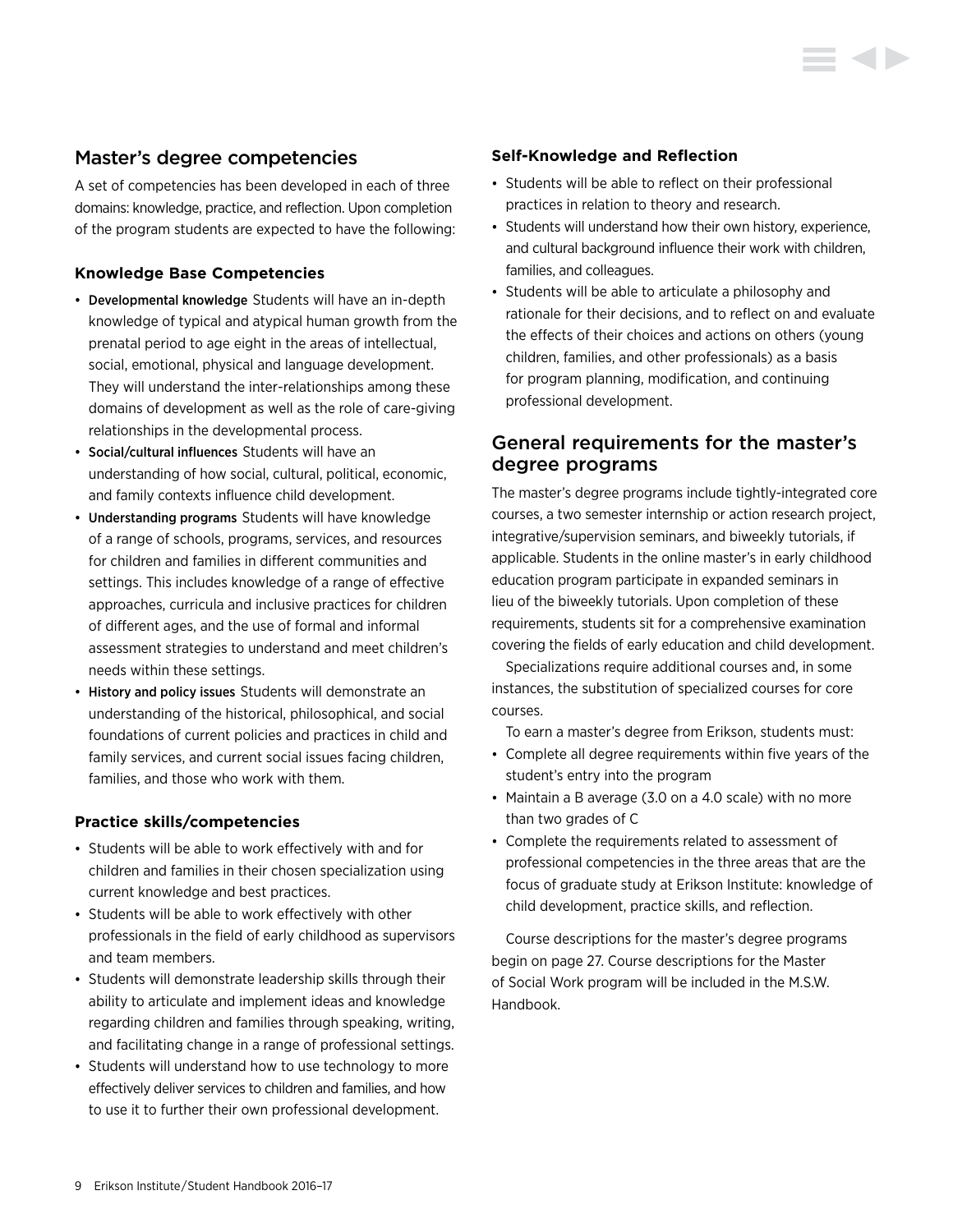# Assessment of professional competencies

During the final year of graduate study at Erikson, master's degree candidates will be asked to demonstrate that they have achieved appropriate mastery in each area of competency: knowledge, practice and reflection. Students must receive a minimum score of 20 points (out of 40 possible points) for each area of competency. Therefore, students will need to exceed this minimum score in one or more of the competency areas in order to meet the required total score of 80 across the three areas.

- Knowledge competencies The comprehensive exam evaluates understanding of and integration of knowledge and skills in thinking and analysis across the core courses that all master's students take as outlined in the Handbook. A detailed description of the knowledge competencies covered in the comprehensive exam is presented in the annual Comprehensive Exam Guide, which is available on the Master's Graduation Requirements page in the Academics section of *my.erikson.edu.*
- Practice competencies Each student will work with his/ her internship advisor and/or seminar leader to establish the evidence that will be gathered and used to evaluate practice competencies. Each student will identify specific and observable skills that she/he wants to strengthen, improve and develop in new ways. These will be recorded on the "Internship Contract" form and become the focus of study with the student's advisor and/or seminar leader.
- Reflection competencies Requirements for reflection competencies are addressed and monitored in the integrative/supervision seminars, and if applicable, in tutorials. Reflective assignments are specifically designed to match each program's experiential learning activities during the student's final year. However, all assignments help students describe, analyze and reflect upon their practice.

Guidelines for assessment of practice and reflection competencies are outlined in the annual Graduation Requirements Guide, which is available on the Master's Graduation Requirements page in the Academics section of *my.erikson.edu.*

# **Policy for students who achieve passing scores in each domain but do not achieve a total of 80 points**

If a student passes (i.e., receives 20 or more points) in each of the three areas of assessment in the Culminating Requirements, knowledge, practice, and reflection, but does not achieve the overall minimum of 80 points required for graduation (for example, earning 25, 25, 25 points respectively in the three required areas), the student will meet with the Dean of Students to pursue the following steps:

- 1. Establish a 3-person committee to oversee the completion and assessment of additional work assigned by the committee. Possible people on the committee may include the Dean of Students, program director, and faculty adviser.
- 2. The committee will work with the student to determine the appropriate additional work to be completed based on a discussion of the student's relative strengths and areas for potential growth as reflected in his/her culminating scores profile.
- 3. The committee will establish a timeline for the completion of the additional work. All work will be completed within one year, at most, of the initial meeting with the Dean of Students.
- 4. The committee will evaluate the student's additional work, once completed. Work will be evaluated as follows:
	- a. If the comprehensive exam is retaken, the student will follow the established procedure for this. The student must achieve a minimum of 24 points.
	- b. For additional practice and/or reflection experiences, the student will complete the reflective practice presentation with written essay twice more, demonstrating improvement from the first to the 2nd presentation. The first presentation must achieve a minimum level of 3 on the Practice and Reflection rubrics.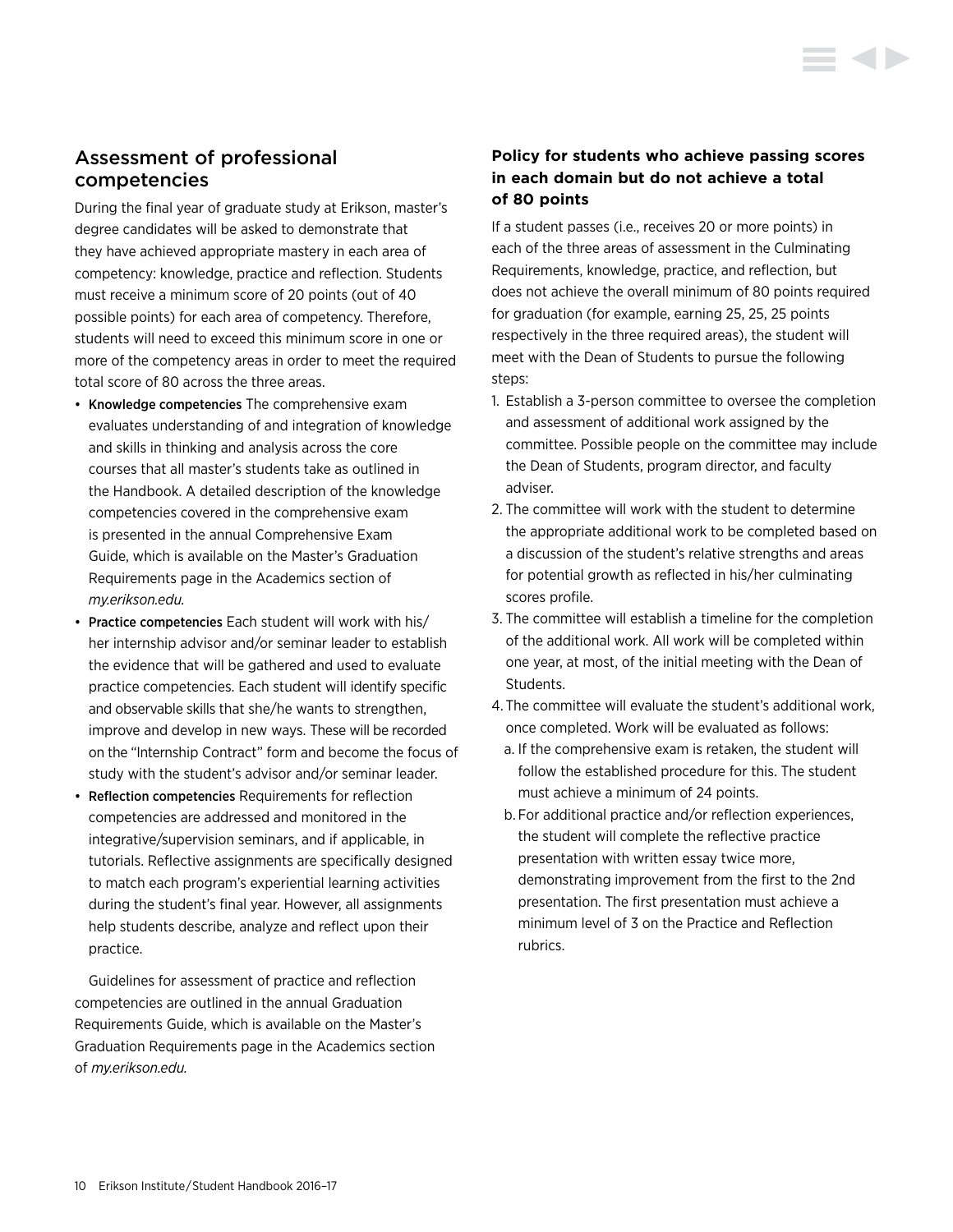# Practice requirement

In all master's degree programs, experiential learning is central to bridging the gap between theory and professional practice. Depending on the program, students complete an action research project, participate in an internship or complete student teaching requirements. Action research requires students to generate questions about their practice that lead to a research project intrinsically connected to issues of quality in teaching and learning within diverse early childhood and primary settings. Student teaching consists of a total of 550 hours in a preschool, kindergarten, and/or primary classroom mastering the practice competencies of professional teaching under the supervision of a mentoring teacher. Internships may occur in a number of settings—children's museums, community colleges, governmental organizations, Head Start programs, hospitals, preschools, public and private schools, research institutions, social service agencies, and therapeutic programs. A student's advisor, program directors and the Director of Career Services work closely with each student to design an appropriate professional practice experience.

For specific information on internship policies and procedures, see pages 57–58.

# Comprehensive examination

The comprehensive examination is one of the culminating requirements of the master's degree programs. A four-hour, written examination that covers major content areas in child development, the exam is important because:

- 1. It gives the faculty concrete evidence of the student's mastery of the subject matter and his/her ability to organize and apply what has been learned.
- 2. Studying for the exam gives students an opportunity to synthesize and integrate in a meaningful way all they have learned through their course work and internship.

The comprehensive exam is administered three times each year—in April, June, and September—if three or more people register for the exam. Refer to the academic calendar on page 2 for 2016–17 exam dates. For more information on comprehensive examination policies and procedures, see page 54.

# Specific requirements for each master's degree program

# **Master of Science in Child Development** 38 credit hours

The Master of Science in Child Development offers a comprehensive curriculum in early childhood development. As such, the program provides excellent preparation for professional or leadership roles in the full range of disciplines and systems that serve young children and their families, including education, child care, social service, mental health, policy, and health care. Graduates have had notable success in fields as different as museum education and public policy analysis.

#### **Course work**

| CHLD C410 | Social and Historical Perspectives on Early Care |
|-----------|--------------------------------------------------|
|           | and Education (3)                                |
| CHLD C413 | Adult Education and Supervision (2)              |
| CHLD C421 | Human Development I: Psychosocial Development    |
|           | in Infancy and Childhood (3)                     |
| CHLD C422 | Human Development II: Psychosocial Development   |
|           | from Early Adolescence through Adulthood (3)     |
| CHLD C425 | Physical Growth and Development (3)              |
| CHLD C426 | Development of Cognition, Language, and Play I:  |
|           | Cognitive Development (3)                        |
| CHLD C427 | Development of Cognition, Language, and Play II: |
|           | Language Development (3)                         |
| CHLD C432 | Family and Culture (3)                           |
| CHLD C490 | Research Methods (3)                             |
|           | Assessment elective course (2)                   |

#### **Internship and seminar**

| CHLD C440 | Internship $(3)$           |
|-----------|----------------------------|
| CHLD C441 | Internship $II(3)$         |
| CHLD C450 | Integrative Seminar I (2)  |
| CHLD C451 | Integrative Seminar II (2) |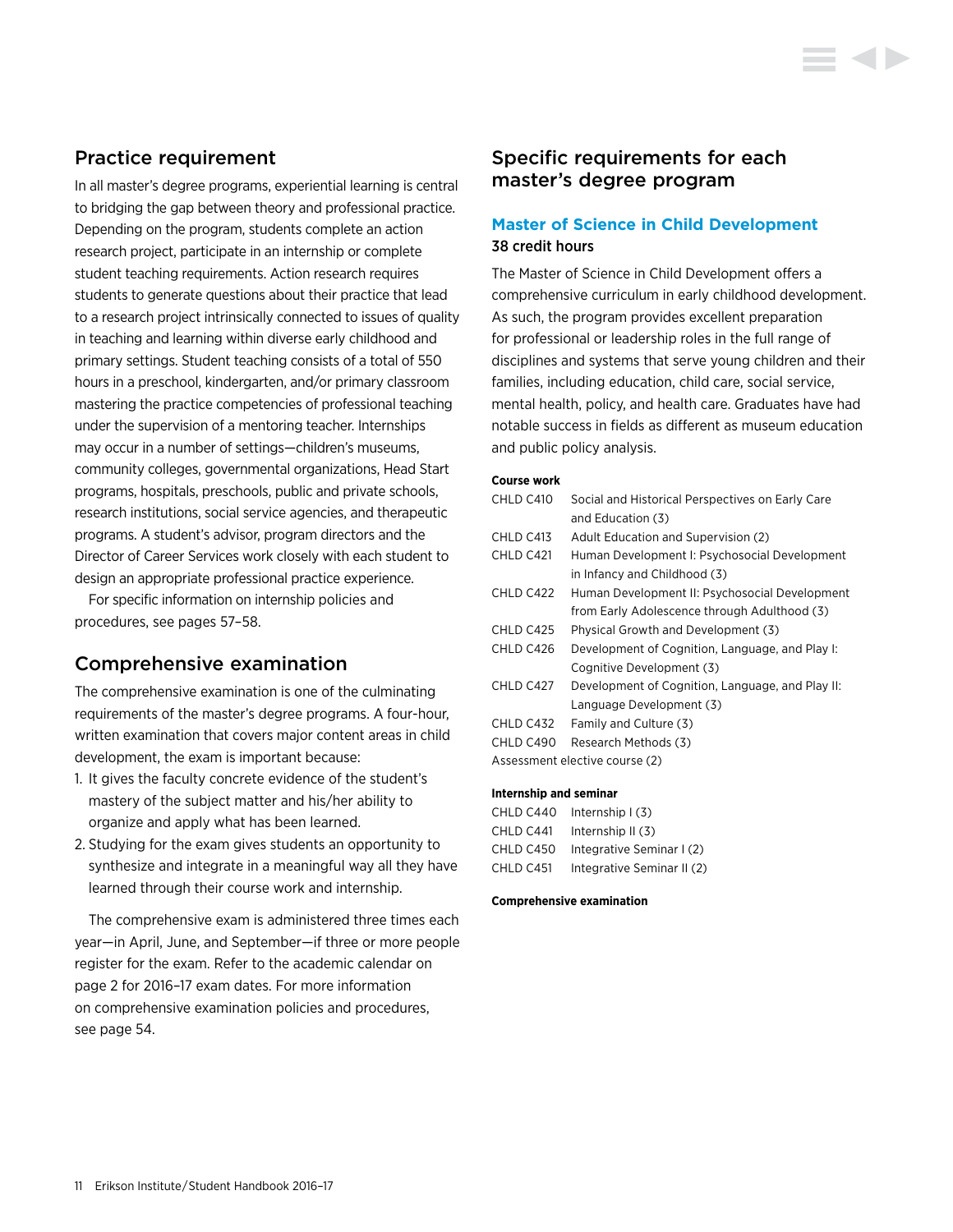## **Master of Science in Child Development with administration specialization** 42 credit hours

Intended for administrators and supervisors of early childhood programs, this specialization explores the planning and implementation of administrative systems that effectively carry out an organization's mission. The internship enables students to prepare their center/program for NAEYC accreditation, to bring the center through the accreditation process, or, for an accredited center, to augment the programs serving children and families. Students seeking to earn the Illinois Director Credential, the professional standard for management in child care and education programs, must complete their internship in an administrative setting.

#### **Course work**

| CHLD C410 | Social and Historical Perspectives on Early Care and |
|-----------|------------------------------------------------------|
|           | Education (3)                                        |
| CHLD C413 | Adult Education and Supervision (2)                  |
| CHLD C421 | Human Development I: Psychosocial Development in     |
|           | Infancy and Childhood (3)                            |
| CHLD C422 | Human Development II: Psychosocial Development       |
|           | from Early Adolescence through Adulthood (3)         |
| CHLD C425 | Physical Growth and Development (3)                  |
| CHLD C426 | Development of Cognition, Language, and Play I:      |
|           | Cognitive Development (3)                            |
| CHLD C427 | Development of Cognition, Language, and Play II:     |
|           | Language Development (3)                             |
| CHLD C432 | Family and Culture (3)                               |
| CHLD C490 | Research Methods (3)                                 |
|           | Assessment elective course (2)                       |
|           |                                                      |

#### **Internship and seminar**

|           | ADMN C440 Internship (3)   |
|-----------|----------------------------|
| ADMN C441 | Internship II $(3)$        |
| CHLD C450 | Integrative Seminar I (2)  |
| CHLD C451 | Integrative Seminar II (2) |

#### **Specialization course work**

| ADMN A408 Administration of Early Childhood Programs I:  |
|----------------------------------------------------------|
| Leadership, Management and Community Relations (2)       |
| ADMN A409 Administration of Early Childhood Programs II: |
| Legal and Financial Aspects (2)                          |

#### **Comprehensive examination**

# **Master of Science in Child Development with child life specialization**

### 44 credit hours

Intended for students who are interested in hospital settings, this concentration explores the field of child life. Students complete the core child development curriculum, as well as two additional courses in child life in order to meet the course requirements for certification by the Child Life Council. Upon completion of all program course work, students apply for a child life internship at one of the hospitals in the area.

#### **Course work**

| CHLD C410 | Social and Historical Perspectives on Early Care and |
|-----------|------------------------------------------------------|
|           | Education (3)                                        |
| CHLD C413 | Adult Education and Supervision (2)                  |
| CHLD C421 | Human Development I: Psychosocial Development in     |
|           | Infancy and Childhood (3)                            |
| CHLD C422 | Human Development II: Psychosocial Development       |
|           | from Early Adolescence through Adulthood (3)         |
| CHLD C425 | Physical Growth and Development (3)                  |
| CHLD C426 | Development of Cognition, Language, and Play I:      |
|           | Cognitive Development (3)                            |
| CHLD C427 | Development of Cognition, Language, and Play II:     |
|           | Language Development (3)                             |
| CHLD C432 | Family and Culture (3)                               |
| CHLD C490 | Research Methods (3)                                 |
|           | Assessment elective course (2)                       |

#### **Internship, tutorial, and seminar**

| Internship and Tutorial I (3)  |
|--------------------------------|
| Internship and Tutorial II (3) |
| Integrative Seminar I (2)      |
| Integrative Seminar II (2)     |
|                                |

#### **Specialization course work**

| LIFE C470 | Child Life in Health Care Settings: History, Theory,   |
|-----------|--------------------------------------------------------|
|           | Research, Scope, Methods and Professional Issues (3)   |
| LIFE C472 | Ethics in the Pediatric Health Care Setting (0.5)      |
| LIFE C473 | Therapeutic Play in Pediatric Health Care Settings (1) |
| LIFE C474 | Medical Terminology (0.5)                              |
| LIFE C475 | Grief and Loss in Children and Families (1)            |
|           |                                                        |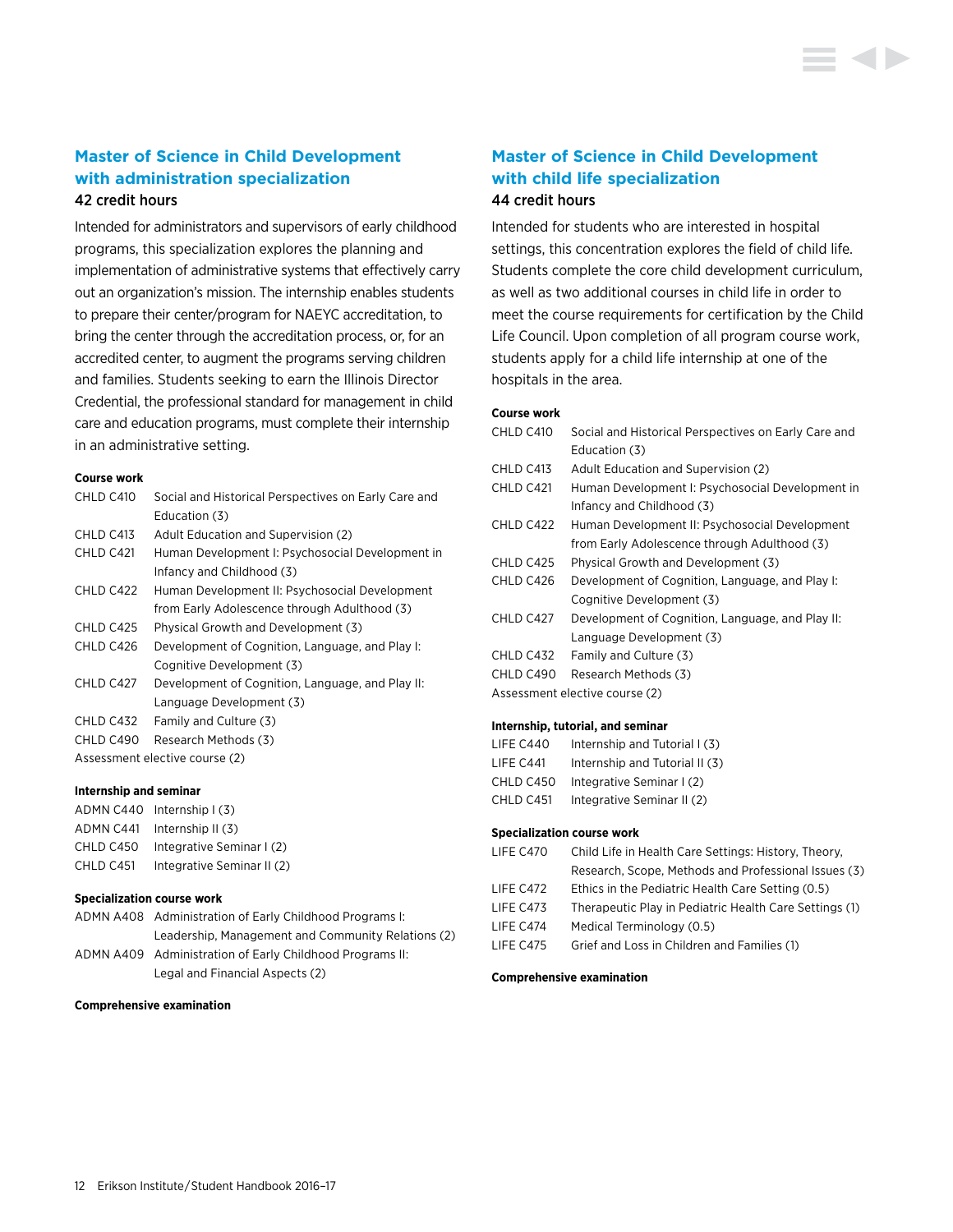# **Master of Science in Child Development with children's law and policy specialization (offered in collaboration with Loyola University Chicago School of Law)**

#### 46 credit hours

Increasingly, professionals who work with children and families find that they need to be better informed about the law and how it intersects with and impacts their work. Offered in conjunction with Loyola University Chicago School of Law's Civitas ChildLaw Center, the specialization prepares students to examine the critical issues and considerations in marrying child development knowledge and the law. To specialize in children's law and policy, you complete all the courses in the child development core curriculum and take four law courses. You also complete an internship that gives you experience in an aspect of child/ family law or policy.

#### **Course work**

| CHI D C410 | Social and Historical Perspectives on Early Care and |
|------------|------------------------------------------------------|
|            | Education (3)                                        |
| CHLD C413  | Adult Education and Supervision (2)                  |
| CHLD C421  | Human Development I: Psychosocial Development in     |
|            | Infancy and Childhood (3)                            |
| CHLD C422  | Human Development II: Psychosocial Development       |
|            | from Early Adolescence through Adulthood (3)         |
| CHLD C425  | Physical Growth and Development (3)                  |
| CHLD C426  | Development of Cognition, Language, and Play I:      |
|            | Cognitive Development (3)                            |
| CHLD C427  | Development of Cognition, Language, and Play II:     |
|            | Language Development (3)                             |
| CHLD C432  | Family and Culture (3)                               |
| CHLD C490  | Research Methods (3)                                 |
|            | Assessment elective course (2)                       |
|            |                                                      |

#### **Internship and seminar**

| CHLD C440 | Internship $(3)$           |
|-----------|----------------------------|
| CHLD C441 | Internship II (3)          |
| CHLD C450 | Integrative Seminar I (2)  |
| CHLD C451 | Integrative Seminar II (2) |

#### **Loyola course work**

| LAW 663 | Summer Institute: Children's Summer Institute (2) |
|---------|---------------------------------------------------|
| LAW 665 | Introduction to the Study of Law and the Legal    |
|         | System (2)                                        |
| LAW 667 | Introduction to Children's Law and Policy         |
| LAW 670 | Child Welfare and Policy (2)                      |

#### **Comprehensive examination**

# **Master of Science in Child Development with children with special needs specialization** 46 credit hours

Child development professionals work with an increasingly diverse population of young children and families, including children with diverse learning abilities and special needs. The specialization in children with special needs provides students with expertise in working with young children with developmental delay/disabilities and their families in early educational, community, and home environments. Specifically, students will gain knowledge and experience (a) identifying possible developmental delays/disabilities, (b) planning and implementing appropriate instructional or intervention strategies, and (c) working with other disability-related professionals (e.g., therapists, paraprofessionals, medical professionals, school personnel). The specialization includes an internship focusing on developing the practice and reflection skills necessary to work with children with special needs and their families.

#### **Course work**

| CHLD C410              | Social and Historical Perspectives on Early Care and       |
|------------------------|------------------------------------------------------------|
|                        | Education (3)                                              |
| CHLD C421              | Human Development I: Psychosocial Development in           |
|                        | Infancy and Childhood (3)                                  |
| CHLD C422              | Human Development II: Psychosocial Development             |
|                        | from Early Adolescence through Adulthood (3)               |
| CHLD C425              | Physical Growth and Development (3)                        |
| CHLD C426              | Development of Cognition, Language, and Play I:            |
|                        | Cognitive Development (3)                                  |
| CHLD C427              | Development of Cognition, Language, and Play II:           |
|                        | Language Development (3)                                   |
| CHLD C432              | Family and Culture (3)                                     |
| CHLD C490              | Research Methods (3)                                       |
|                        | Course elective (2) (in consultation with program advisor) |
| Internship and seminar |                                                            |
| CHLD C440              | Internship $(3)$                                           |
| CHLD C441              | Internship $II(3)$                                         |
| CHLD C450              | Integrative Seminar I (2)                                  |
| CHLD C451              | Integrative Seminar II (2)                                 |
|                        | <b>Specialization course work</b>                          |
| EDUC T438              | Children with Special Needs and Diverse Abilities (2)      |
| <b>INF 1492</b>        | Infant/Toddler Assessment (2)                              |
| SPED S411              | Family and Professional Collaboration in Early             |
|                        | Childhood Special Education (2)                            |

- SPED S412 Assessment of Infants and Preschool-Age Children with Developmental Delay/Disability (2)
- SPED S413 Communication and Language Development in Young Children with Development Delay/Disability (2)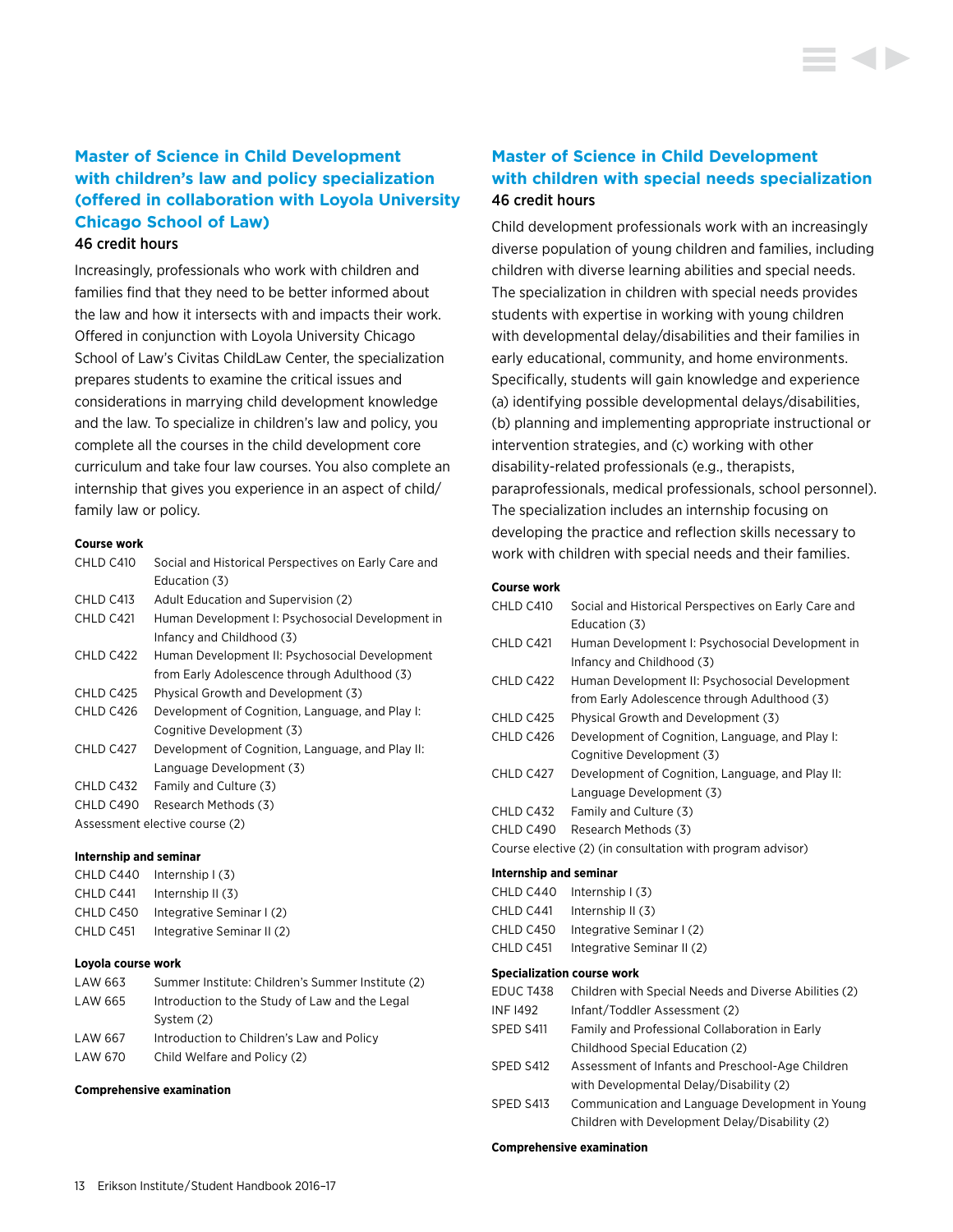## **Master of Science in Child Development with family services specialization** 44 credit hours

An increasing number of early childhood professionals enter positions in which expertise in working with families and the systems that support them is as important as expertise in working with young children. While the family services specialization does not lead to clinical licensure, it prepares professionals to work effectively with families and with the social, legal, and political contexts in which young children and their families are embedded. Particular focus is placed on the many structures and systems that support the developing child, from families and communities in their many configurations, to the welfare system, early intervention, medical/mental health, courts, and schools.

#### **Course work**

| CHLD C421  | Human Development I: Psychosocial Development in |
|------------|--------------------------------------------------|
|            | Infancy and Childhood (3)                        |
| CHI D C422 | Human Development II: Psychosocial Development   |
|            | from Early Adolescence through Adulthood (3)     |
| CHLD C425  | Physical Growth and Development (3)              |
| CHLD C426  | Development of Cognition, Language, and Play I:  |
|            | Cognitive Development (3)                        |
| CHI D C427 | Development of Cognition, Language, and Play II: |
|            | Language Development (3)                         |
| CHLD C432  | Family and Culture (3)                           |
| CHLD C490  | Research Methods (3)                             |
|            | Assessment elective course (2)                   |

#### **Internship and seminar**

| CHLD C440 | Internship $(3)$           |
|-----------|----------------------------|
| CHLD C441 | Internship II (3)          |
| CHLD C450 | Integrative Seminar I (2)  |
| CHLD C451 | Integrative Seminar II (2) |

#### **Specialization course work**

| FAML F412 | History of Social Welfare and Social Policy (3)      |
|-----------|------------------------------------------------------|
| FAML F415 | Children, Families, and the Law (3)                  |
| FAML F436 | Working with Individuals, Families, and Groups (3)   |
| FAML F438 | Working with Children with Special Needs and Diverse |
|           | Abilities and Their Families (2)                     |

#### **Comprehensive examination**

# **Master of Science in Child Development with infancy specialization** 45 credit hours

The infancy specialization prepares professionals for the complex role of the infant/family specialist, who works with infants and families together in the context of their communities. You may work toward a State of Illinois early intervention credential through this program. Students complete an internship in a setting with infants and their families. If you seek credentialing in early intervention, you will need to complete an internship at an early intervention or diagnostic site. You and the director of the infant studies program will discuss the requirements for credentialing. To complete an internship in an early intervention site, you must be available during the daytime, Mondays through Fridays, during your internship year.

#### **Course work**

| CHLD C410 | Social and Historical Perspectives on Early Care           |
|-----------|------------------------------------------------------------|
|           | and Education (3)                                          |
| CHLD C421 | Human Development I: Psychosocial Development              |
|           | in Infancy and Childhood (3)                               |
| CHLD C422 | Human Development II: Psychosocial Development             |
|           | from Early Adolescence through Adulthood (3)               |
| CHLD C425 | Physical Growth and Development (3)                        |
| CHLD C426 | Development of Cognition, Language, and Play I:            |
|           | Cognitive Development (3)                                  |
| CHLD C427 | Development of Cognition, Language, and Play II:           |
|           | Language Development (3)                                   |
| CHLD C432 | Family and Culture (3)                                     |
| CHLD C490 | Research Methods (3)                                       |
|           | Course elective (2) (in consultation with program advisor) |

#### **Internship and seminar**

| INF C440        | Internship $(3)$           |
|-----------------|----------------------------|
| <b>INF C441</b> | Internship $II(3)$         |
| <b>INF C450</b> | Integrative Seminar I (2)  |
| <b>INF C451</b> | Integrative Seminar II (2) |

#### **Specialization course work**

| <b>INF 1492</b> | Infant/Toddler Screening and Assessment (2)  |
|-----------------|----------------------------------------------|
| <b>INF 1496</b> | Emerging Developmental Differences (2)       |
| <b>INF 1497</b> | Prevention/Early Intervention Methods I (2)  |
| <b>INF 1498</b> | Prevention/Early Intervention Methods II (2) |
| <b>INF 1499</b> | Infant and Family Service Systems (1)        |
|                 |                                              |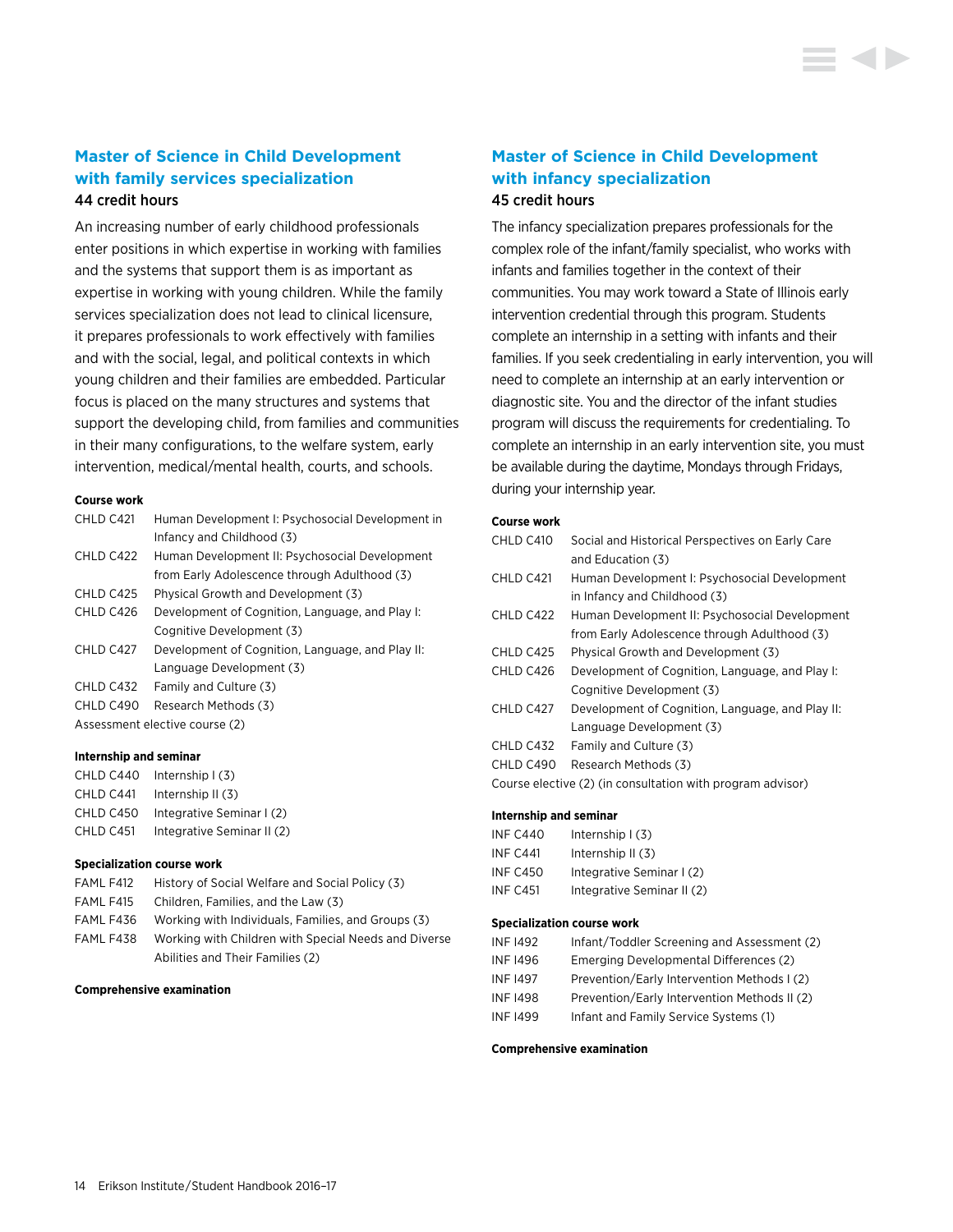# **Master of Science in Child Development with infancy and administration specializations** 49 credit hours

Students complete the supplemental course work for both specializations and do an internship that combines infancy and administrative responsibilities.

#### **Course work**

| CHLD C410 | Social and Historical Perspectives on Early Care and       |
|-----------|------------------------------------------------------------|
|           | Education (3)                                              |
| CHLD C421 | Human Development I: Psychosocial Development in           |
|           | Infancy and Childhood (3)                                  |
| CHLD C422 | Human Development II: Psychosocial Development             |
|           | from Early Adolescence through Adulthood (3)               |
| CHLD C425 | Physical Growth and Development (3)                        |
| CHLD C426 | Development of Cognition, Language, and Play I:            |
|           | Cognitive Development (3)                                  |
| CHLD C427 | Development of Cognition, Language, and Play II:           |
|           | Language Development (3)                                   |
| CHLD C432 | Family and Culture (3)                                     |
| CHLD C490 | Research Methods (3)                                       |
|           | Course elective (2) (in consultation with program advisor) |
|           |                                                            |

#### **Internship and seminar**

| <b>INF C440</b> | Internship $(3)$           |
|-----------------|----------------------------|
| <b>INF C441</b> | Internship II (3)          |
| <b>INF C450</b> | Integrative Seminar I (2)  |
| <b>INF C451</b> | Integrative Seminar II (2) |

#### **Specialization course work**

|                 | ADMN A408 Administration of Early Childhood Programs I:  |
|-----------------|----------------------------------------------------------|
|                 | Leadership, Management and Community Relations (2)       |
|                 | ADMN A409 Administration of Early Childhood Programs II: |
|                 | Legal and Financial Aspects (2)                          |
| <b>INF 1492</b> | Infant/Toddler Screening and Assessment (2)              |
| <b>INF1496</b>  | Emerging Developmental Differences (2)                   |
| <b>INF 1497</b> | Prevention/Early Intervention Methods I (2)              |
| <b>INF1498</b>  | Prevention/Early Intervention Methods II (2)             |
| <b>INF 1499</b> | Infant and Family Service Systems (1)                    |
|                 |                                                          |

#### **Comprehensive examination**

# **Master of Science in Child Development with infancy and new language learners specializations** 48 credit hours

New language learners are one of the fastest growing populations in the various systems that serve children and families. The specialization in infancy and new language learners prepares professionals to work with culturally and linguistically diverse infants and toddlers and their families, particularly in, but not limited to, early intervention where an increasing number of families come from diverse linguistic backgrounds.

#### **Course work**

| CHLD C421  | Human Development I: Psychosocial Development in           |
|------------|------------------------------------------------------------|
|            | Infancy and Childhood (3)                                  |
| CHI D C422 | Human Development II: Psychosocial Development             |
|            | from Early Adolescence through Adulthood (3)               |
| CHLD C425  | Physical Growth and Development (3)                        |
| CHLD C426  | Development of Cognition, Language, and Play I:            |
|            | Cognitive Development (3)                                  |
| CHI D C427 | Development of Cognition, Language, and Play II:           |
|            | Language Development (3)                                   |
| CHLD C432  | Family and Culture (3)                                     |
| CHI D C490 | Research Methods (3)                                       |
|            | Course elective (2) (in consultation with program advisor) |
|            |                                                            |

#### **Internship and seminar**

| INF C440        | Internship $(3)$           |
|-----------------|----------------------------|
| <b>INF C441</b> | Internship $II(3)$         |
| <b>INF C450</b> | Integrative Seminar I (2)  |
| INF C451        | Integrative Seminar II (2) |
|                 |                            |

#### **Specialization course work**

| BESL B402       | Language Development in New Language Learners (3) |
|-----------------|---------------------------------------------------|
| EDUC T408       | Foundations of American Schooling and Bilingual   |
|                 | Education (3)                                     |
| <b>INF 1492</b> | Infant/Toddler Screening and Assessment (2)       |
| <b>INF 1496</b> | Emerging Development Differences (2)              |
| <b>INF 1497</b> | Prevention/Early Intervention Methods I (2)       |
| <b>INF 1498</b> | Prevention/Early Intervention Methods II (2)      |
| <b>INF1499</b>  | Infant and Family Service Systems (1)             |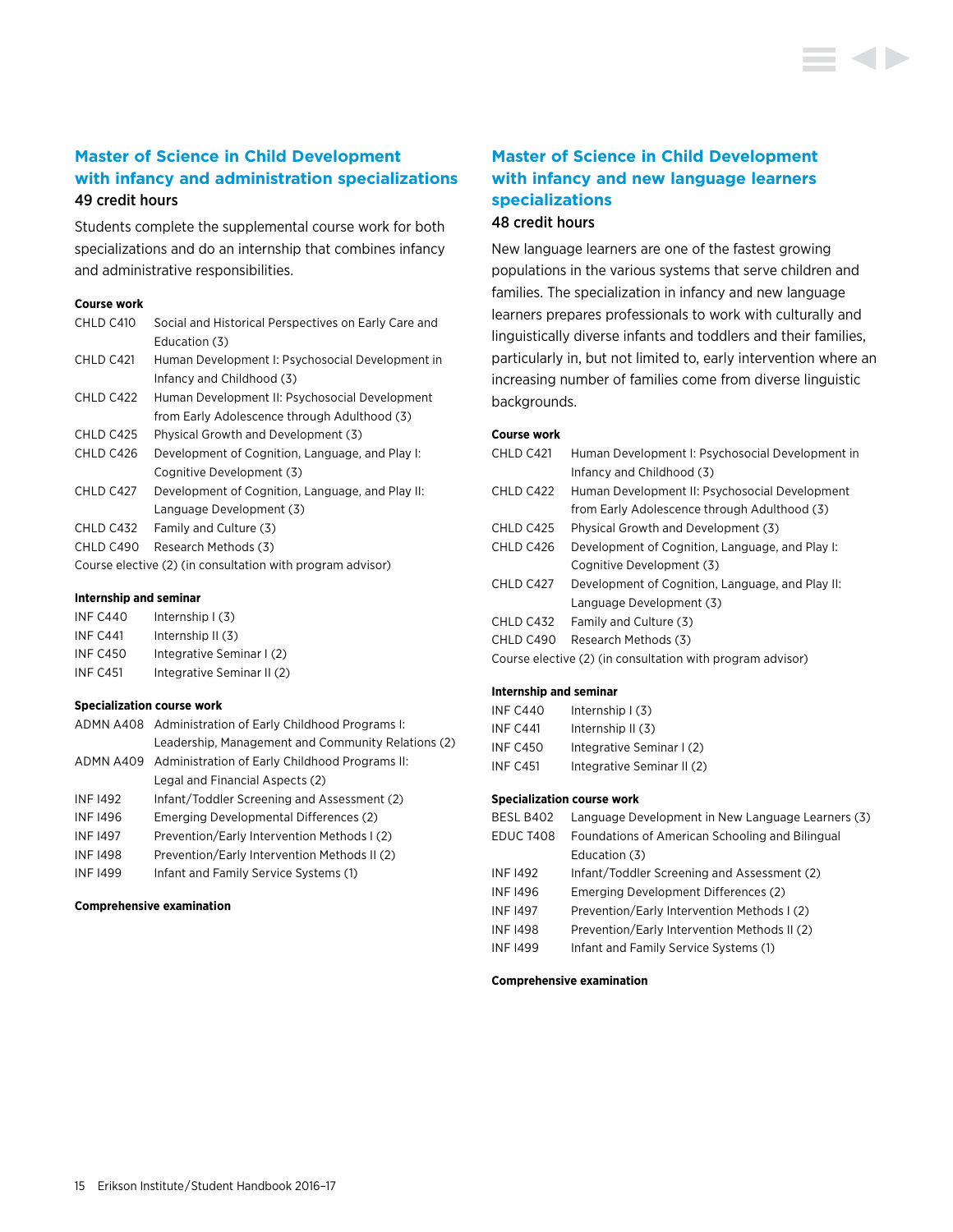# **Master of Science in Child Development/ Master of Jurisprudence with children's law and policy specialization (dual degree in collaboration with Loyola University Chicago School of Law)** 56 credit hours

The dual degree program in child development and children's law and policy—the first of its kind in the country is the ideal preparation for professionals who want an advanced understanding of the law as it relates to their work on behalf of children and families, and for those who aim to lead and advocate more effectively on behalf of children and families impacted by the legal system. Offered in collaboration with Loyola University Chicago School of Law's Civitas ChildLaw Center, the program combines theoretical and practical training in child development with knowledge of the structure and functions of the legal system.

As an M.S./M.J. dual degree student, you will complete three years of course work, including a two-semester internship in a child/family law and policy focused setting during the final year of the program. Upon completing the 56-credit hours of required course work, you will receive the M.S. in Child Development from Erikson Institute and the M.J. in Children's Law and Policy from Loyola University Chicago. The M.J. is a graduate degree similar to a traditional master's degree and does not qualify graduates to sit for the bar or practice law. All M.J. courses, with the exception of LAW 663 Children's Summer Institute, are offered in an asynchronous online. Child law courses are taught by law professors, practicing attorneys, and child welfare professionals who have first-hand experience with legal issues that impact children and families. For more information about the program, please visit *<www.luc.edu/childlaw>*.

### *M.S. in child development requirements (38 credits)*

#### **Course work**

| CHLD C410 | Social and Historical Perspectives on Early Care and |
|-----------|------------------------------------------------------|
|           | Education (3)                                        |
| CHLD C413 | Adult Education and Supervision (2)                  |
| CHLD C421 | Human Development I: Psychosocial Development        |
|           | in Infancy and Childhood (3)                         |
| CHLD C422 | Human Development II: Psychosocial Development       |
|           | from Early Adolescence through Adulthood (3)         |

| CHLD C425 | Physical Growth and Development (3)              |
|-----------|--------------------------------------------------|
| CHLD C426 | Development of Cognition, Language, and Play I:  |
|           | Cognitive Development (3)                        |
| CHLD C427 | Development of Cognition, Language, and Play II: |
|           | Language Development (3)                         |
|           | CHLD C432 Family and Culture (3)                 |
| CHLD C490 | Research Methods (3)                             |
|           | Assessment elective course (2)                   |
|           |                                                  |

#### **Internship and seminar**

| CHLD C440 | Internship $(3)$           |
|-----------|----------------------------|
| CHLD C441 | Internship $II(3)$         |
| CHLD C450 | Integrative Seminar I (2)  |
| CHLD C451 | Integrative Seminar II (2) |

#### **Comprehensive examination**

# *M.J. in children's law and policy requirements (18 credits)*

#### **Required course work**

| LAW 663 | Children's Summer Institute (2)                    |
|---------|----------------------------------------------------|
| LAW 665 | Introduction to the Study of Law and Legal Systems |
|         | $(2.$ online)                                      |
| LAW 667 | Children's Law Policy and Practice (2, online)     |
| LAW 669 | Leadership Development (4, online)                 |

#### **Elective course work**

In consultation with the academic program adviser at Civitas ChildLaw Center, students select five courses from the following for a total of 10 credit hours:

| LAW 669 | Education Law and Policy (2)         |
|---------|--------------------------------------|
| LAW 670 | Child Welfare Law and Policy (2)     |
| LAW 671 | Juvenile Justice Law and Policy (2)  |
| LAW 672 | Family Law (2)                       |
| LAW 673 | Mental Health Law (2)                |
| LAW 678 | International Children's Rights (2)  |
| LAW 679 | Children's Health Law and Policy (2) |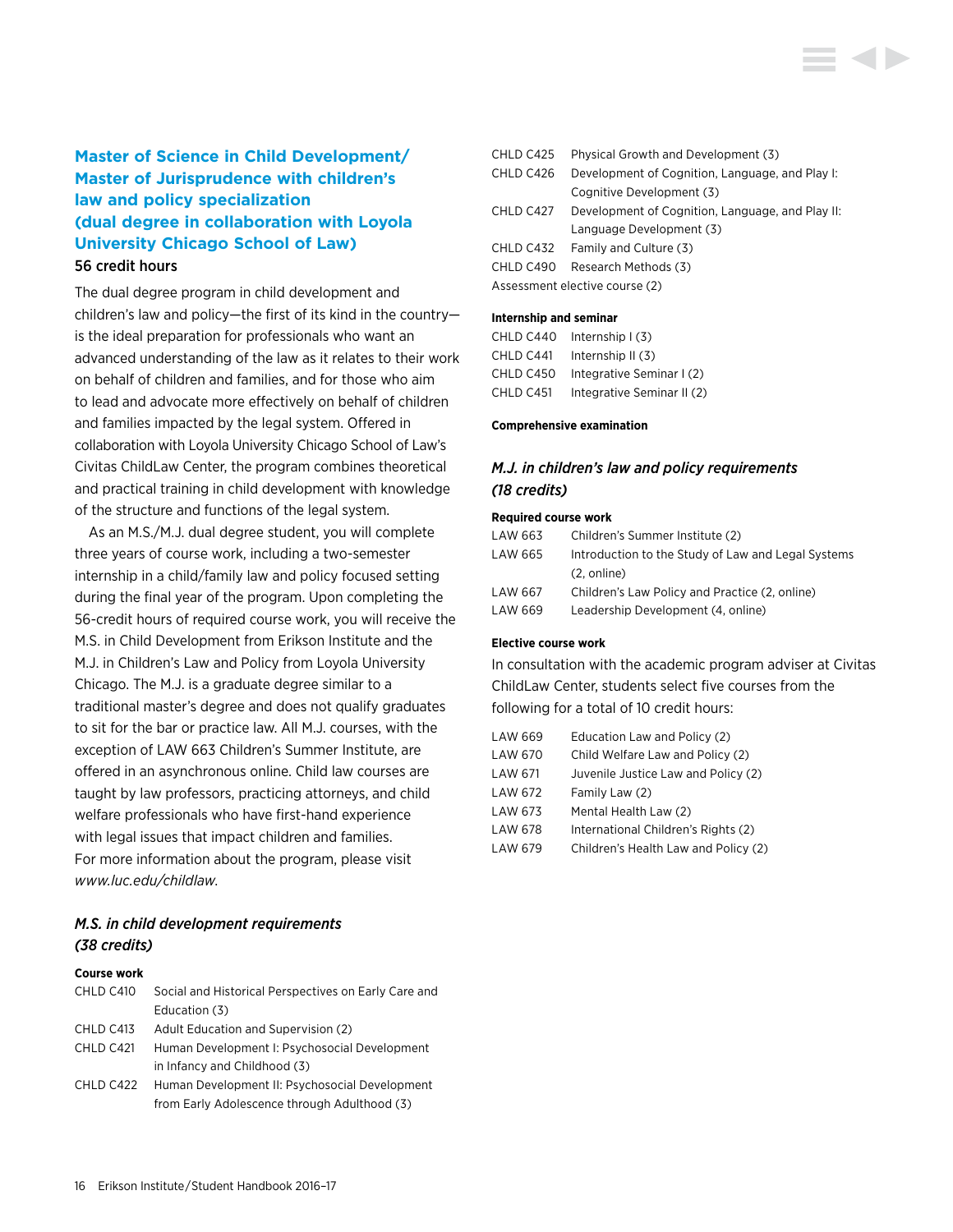# **Master of Social Work with children and families concentration**

### 60 credit hours

The only program of its kind in the nation, Erikson's Master of Social Work (M.S.W.) program prepares advanced, developmentally-informed social workers who seek to promote human rights, social and economic justice, and community well-being by addressing the needs of children and families. It prepares professionals who want to work with children and their families in a wide range of practice settings including, but not limited to:

- infant or child mental health
- courts
- foster care
- therapeutic schools
- child welfare
- family support
- hospitals
- early intervention

M.S.W. students take a combination of social work and child development courses, and complete two years of field work coupled with a concurrent reflective seminar sequence. You will achieve competency in child development and social work knowledge, values, and practice skills. Upon completing the program, you will be prepared to manage the complexity, diversity, and ambiguity that are inherent in advanced social work practice with children, families, and communities. The program can be completed in two or three years.

#### **Course work**

| SOWK K410 | Introduction to Developmentally-Informed               |
|-----------|--------------------------------------------------------|
|           | Social Work (1)                                        |
| SOWK K420 | Research Methods (3)                                   |
| SOWK K421 | Human Development I (3)                                |
| SOWK K422 | Human Development II (3)                               |
| SOWK K426 | Development of Cognition, Language, and Play I:        |
|           | Cognitive Development (3)                              |
| SOWK K427 | Development of Cognition, Language, and Play II:       |
|           | Language Development (3)                               |
| SOWK K430 | Working with Individuals, Families and Groups I (3)    |
| SOWK K431 | Collective Action for Social Justice (3)               |
| SOWK K432 | Family and Culture (3)                                 |
| SOWK K433 | Working with Individuals, Families, and Groups II (3)  |
| SOWK K434 | Children, Family, and the Law (3)                      |
| SOWK K435 | Biopsychosocial Problems (2)                           |
| SOWK K436 | Advanced Treatment with Parents and Children (3)       |
| SOWK K437 | Trauma-Informed Social Work Practice (3)               |
| SOWK K438 | Working with Children with Diverse Abilities and Their |
|           | Families (3)                                           |
| SOWK K439 | Social Policy and Advocacy (2)                         |
|           |                                                        |

#### **Concentration course work**

SOWK K454 Advanced Practice with Children, Adolescents, and Adults (3)

#### **Field instruction and seminar**

| SOWK K440 Foundation Field Instruction I (1)    |
|-------------------------------------------------|
| SOWK K442 Foundation Field Instruction II (1)   |
| SOWK K441 Foundation Supervision Seminar I (2)  |
| SOWK K443 Foundation Supervision Seminar II (2) |
| SOWK K450 Advanced Field Instruction I (1.5)    |
| SOWK K452 Advanced Field Instruction II (1.5)   |
| SOWK K451 Advanced Supervision Seminar I (2)    |
| SOWK K453 Advanced Supervision Seminar II (2)   |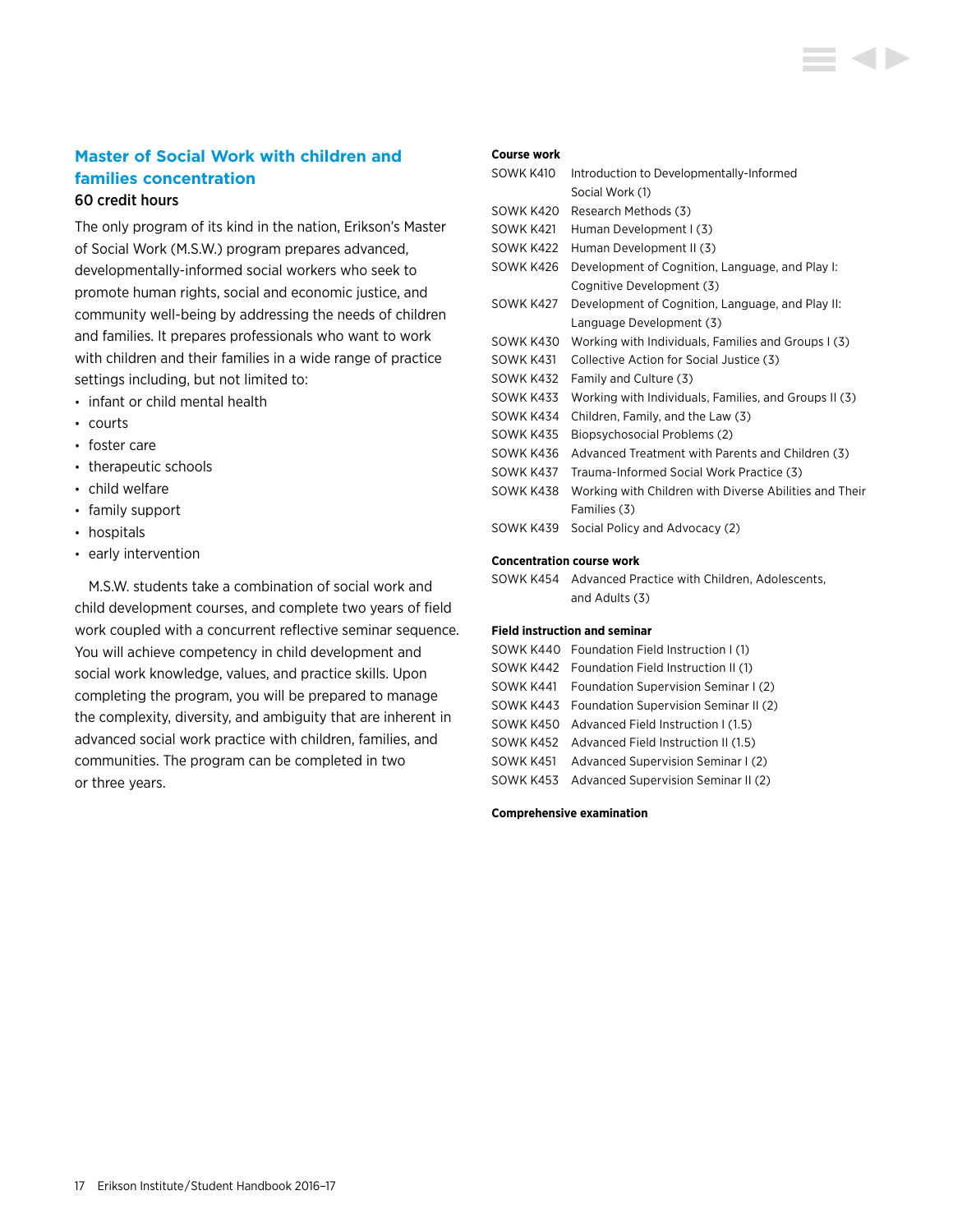# **Master of Science in Early Childhood Education (online)**

### 38 credit hours

The online Master of Science in Early Childhood Education program is designed for experienced early childhood educators working with children from birth to age eight. Core courses in the program provide a comprehensive, interdisciplinary understanding of child development. Four specialized early childhood education courses specifically address the roles of educators by focusing on curriculum and assessment and effective teaching for prekindergarten through third grade. In the final two semesters, students choose a focus of interest relevant to their development as a professional and complete an appropriate action research project.

#### **Course work**

| CHLD C414        | Working With Adults: Collaboration and Supervision (3)   |
|------------------|----------------------------------------------------------|
| CHLD C421        | Human Development I: Psychosocial Development in         |
|                  | Infancy and Childhood (3)                                |
| CHLD C425        | Physical Growth and Development (3)                      |
| CHLD C426        | Development of Cognition, Language, and Play I:          |
|                  | Cognitive Development (3)                                |
| CHLD C427        | Development of Cognition, Language, and Play II:         |
|                  | Language Development (3)                                 |
| CHLD C432        | Family and Culture (3)                                   |
| EDUC T408        | Foundations of American Schooling and Bilingual          |
|                  | Education (3)                                            |
| EDUC T414        | Key Concepts in Teaching and Learning in the Disciplines |
|                  | for the Early Childhood Curriculum (2)                   |
| <b>EDUC T432</b> | Advanced Methods of Teaching and Learning across the     |
|                  | Pre-K to Grade 3 Curriculum (3)                          |
| <b>EDUC T461</b> | Assessment for Classroom Teachers (2)                    |
|                  |                                                          |

#### **Action Research, tutorial, and seminar**

| <b>EDUC T470</b> | Integrative Seminar: Leadership in Early Childhood    |
|------------------|-------------------------------------------------------|
|                  | Education $(2)$                                       |
| EDUC T471        | Integrative Seminar: Leadership in Early Childhood    |
|                  | Education II (2)                                      |
| EDUC T472        | Integrative Seminar: Leadership in Early Childhood    |
|                  | Education III (2)                                     |
| EDUC T480        | Integrative Seminar: Action Research in Diverse Early |
|                  | Education Settings I (2)                              |
| EDUC T481        | Integrative Seminar: Action Research in Diverse Early |
|                  | Education Settings II (2)                             |
|                  |                                                       |

#### **Comprehensive examination**

# **Master of Science in Early Childhood Education (on-campus)**

### 38 credit hours

The Master of Science in Early Childhood Education is designed specifically for licensed teachers who want to carry their teaching to the next level. Core courses provide a comprehensive, interdisciplinary understanding of child development. Through a special internship, tutorial, and seminar sequence, students identify a special project or research topic of their own choosing. Students receive advanced instruction in critical subject areas and participate in a specially designed internship in their own classrooms.

#### **Course work**

| CHLD C413        | Adult Education and Supervision (2)                  |
|------------------|------------------------------------------------------|
| CHLD C421        | Human Development I: Psychosocial Development in     |
|                  | Infancy and Childhood (3)                            |
| CHLD C422        | Human Development II: Psychosocial Development       |
|                  | from Early Adolescence through Adulthood (3)         |
| CHLD C425        | Physical Growth and Development (3)                  |
| CHLD C426        | Development of Cognition, Language, and Play I:      |
|                  | Cognitive Development (3)                            |
| CHLD C427        | Development of Cognition, Language, and Play II:     |
|                  | Language Development (3)                             |
| CHLD C432        | Family and Culture (3)                               |
| EDUC T408        | Foundations of American Schooling and Bilingual      |
|                  | Education (3)                                        |
| <b>EDUC T432</b> | Advanced Methods of Teaching and Learning across the |
|                  | Pre-K to Grade 3 Curriculum (3)                      |
| EDUC T461        | Assessment for Classroom Teachers (2)                |
|                  |                                                      |

#### **Internship and seminar**

| CHLD C440 | Internship $(3)$           |
|-----------|----------------------------|
| CHLD C441 | Internship II (3)          |
| CHLD C450 | Integrative Seminar I (2)  |
| CHLD C451 | Integrative Seminar II (2) |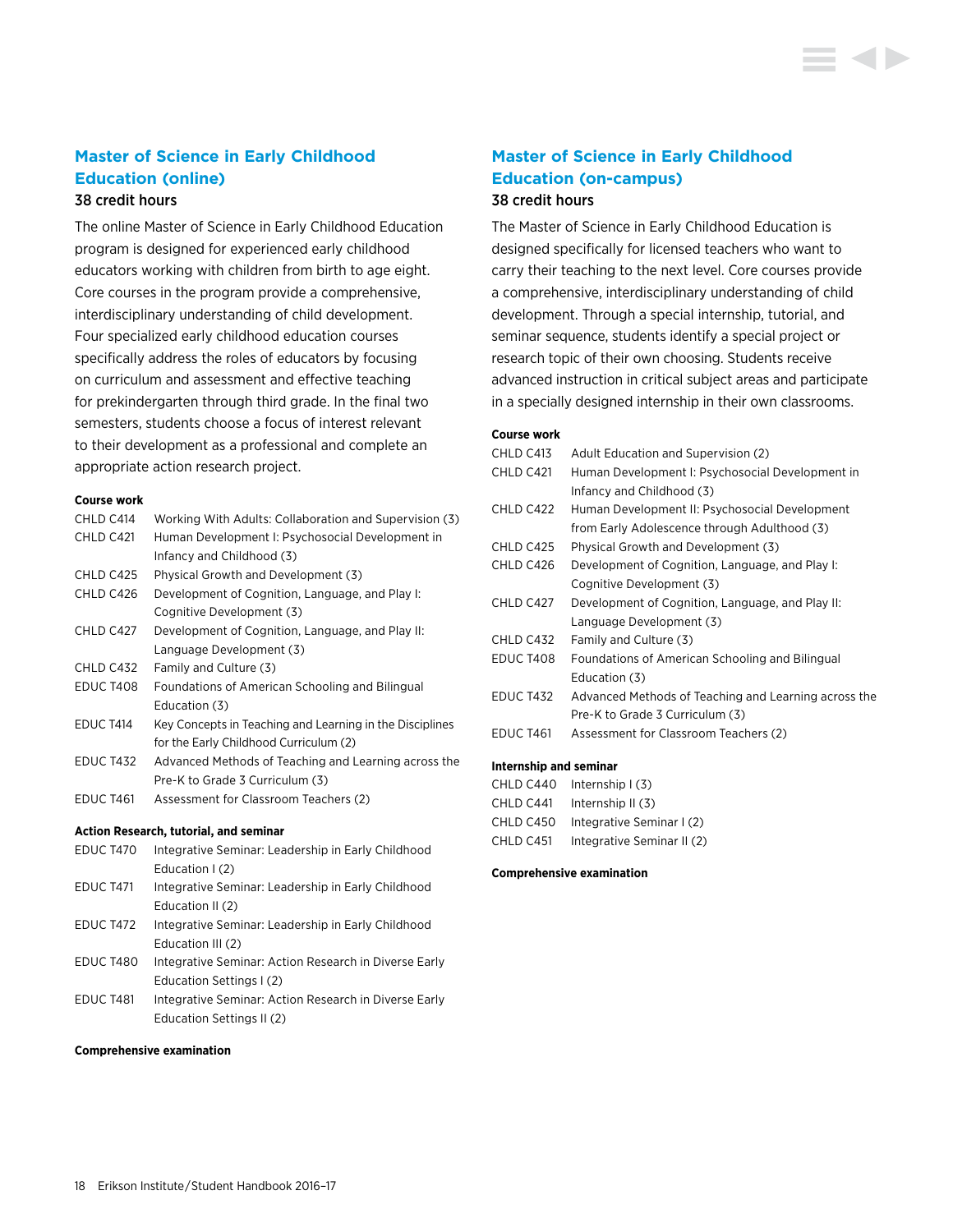# **Master of Science in Early Childhood Education with bilingual/English as a second language education specialization (online and on-campus)**

#### 39 credit hours

In the U.S., the majority of dual language children—those learning a home language and English simultaneously—are eight years old or younger. Erikson's specialization in Bilingual/ English as a Second Language Education helps early childhood educators expand the breadth and depth of their knowledge of the development of young children, and gain an in-depth understanding of the developmental characteristics and learning needs of children growing up with more than one language.

For teachers with a valid Illinois early childhood or elementary teaching license, the program will also fulfill the Illinois State Board of Education requirements for adding the bilingual and/or ESL endorsement.

#### **Course work**

| CHLD C414 | Working With Adults: Collaboration and Supervision (3) |
|-----------|--------------------------------------------------------|
| CHLD C421 | Human Development I: Psychosocial Development in       |
|           | Infancy and Childhood (3)                              |
| CHLD C425 | Physical Growth and Development (3)                    |
| CHLD C426 | Development of Cognition, Language, and Play I:        |
|           | Cognitive Development (3)                              |
| CHLD C427 | Development of Cognition, Language, and Play II:       |
|           | Language Development (3)                               |
| CHLD C432 | Family and Culture (3)                                 |
| EDUC T408 | Foundations of American Schooling and Bilingual        |
|           | Education (3)                                          |
|           |                                                        |
|           | Action Research, tutorial, and seminar                 |
| BESL B470 | Integrative Seminar: Leadership in Early Childhood     |

|           | Education $(2)$                                    |
|-----------|----------------------------------------------------|
| BESL B471 | Integrative Seminar: Leadership in Early Childhood |
|           | Education II (2)                                   |
| BESL B472 | Integrative Seminar: Leadership in Early Childhood |
|           | Education III (2)                                  |
| BESL B407 | Methods/Materials for New Language Learners II (2) |

#### **Specialization course work**

| BESL B402 | Language Development in New Language Learners (3) |
|-----------|---------------------------------------------------|
| BESL B404 | Assessment of New Language Learners (2)           |
| BESL B405 | Emergent Literacy with New Language Learners (3)  |
| BESL B406 | Methods/Materials for New Language Learners I (2) |
|           |                                                   |

#### **Comprehensive examination**

# **Master of Science in Early Childhood Education leading to initial teaching licensure** 44 credit hours

Erikson offers a comprehensive and integrated curriculum for prospective teachers of young children from birth through third grade. Students work toward the initial professional educator license with early childhood endorsement from the Illinois State Board of Education together with the Master of Science in Early Childhood Education.

#### **Prerequisites for admission to teacher candidacy**

Illinois State Board of Education Test of Academic Proficiency (TAP) EDUC T414 Key Concepts in Teaching and Learning in the

| Disciplines for the Early Childhood Curriculum (2) |  |  |  |
|----------------------------------------------------|--|--|--|
|----------------------------------------------------|--|--|--|

#### **Course work**

| CHLD C421 | Human Development I: Psychosocial Development         |
|-----------|-------------------------------------------------------|
|           | in Infancy and Childhood (3)                          |
| CHLD C425 | Physical Growth and Development (3)                   |
| CHLD C426 | Development of Cognition, Language, and Play I:       |
|           | Cognitive Development (3)                             |
| CHLD C427 | Development of Cognition, Language, and Play II:      |
|           | Language Development (3)                              |
| CHLD C432 | Family and Culture (3)                                |
| EDUC T408 | Foundations of American Schooling and Bilingual       |
|           | Education (3)                                         |
| EDUC T438 | Children with Special Needs and Diverse Abilities (2) |
| EDUC T461 | Assessment for Classroom Teachers (2)                 |

#### **Internship, tutorial, and methods/integrative seminars**

| EDUC T466        | Proseminar for Teachers I (0)                            |
|------------------|----------------------------------------------------------|
| EDUC T467        | Proseminar for Teachers II (0)                           |
| EDUC T404        | Teaching and Learning in Diverse and Inclusive Settings: |
|                  | Science and Social Studies (2)                           |
| EDUC T405        | Teaching and Learning in Diverse and Inclusive Settings: |
|                  | Reading and Writing (2)                                  |
| <b>EDUC T406</b> | Teaching and Learning in Diverse and Inclusive Settings: |
|                  | Mathematics (2)                                          |
| EDUC T412        | Preschool Curricular Approaches in Diverse and           |
|                  | Inclusive Settings (2)                                   |
| EDUC T446        | Internship, Student Teaching, and Tutorial I (3)         |
| EDUC T447        | Internship, Student Teaching, and Tutorial II (3)        |
| EDUC T456        | Integrative Seminar: Classroom Management and            |
|                  | Instructional Techniques in Diverse and Inclusive        |
|                  | Settings I (2)                                           |
| EDUC T457        | Integrative Seminar: Classroom Management and            |
|                  | Instructional Techniques in Diverse and Inclusive        |
|                  | Settings II (2)                                          |
| SPED S410        | Curricular and Instructional Methods in Early Childhood  |
|                  | Special Education (2)                                    |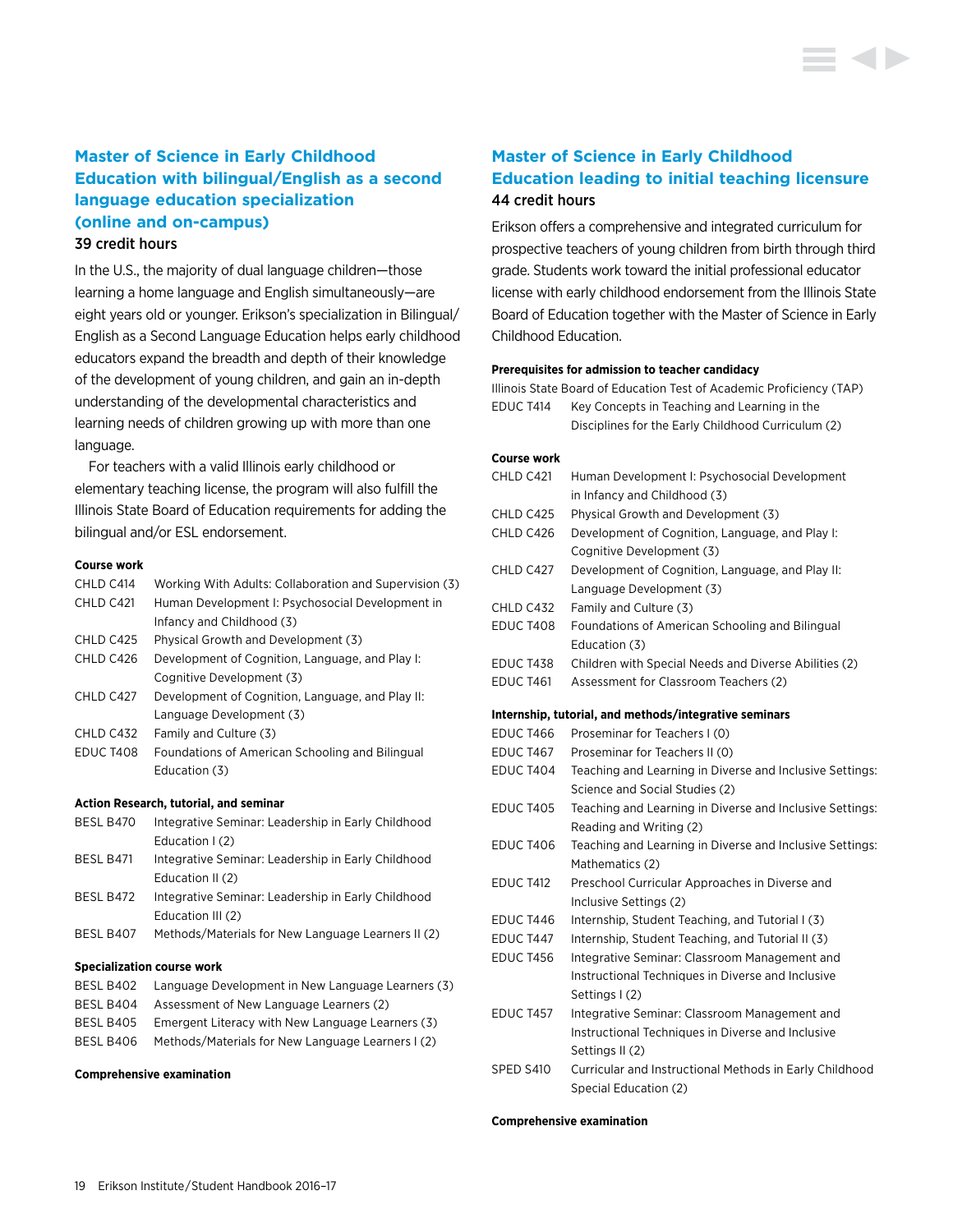#### **Student teaching and internship**

Teacher candidates must be available for daytime study and student teaching during the final year of their program. Teacher candidates spend 10 weeks during the spring semester student teaching full-time in a public school early childhood classroom, completing a total of 300 hours. During the fall semester and the remaining 5 weeks of the spring semester, teacher candidates work in the same classroom for an additional 225 hours of clinical experience.

#### *Additional requirements for teacher licensure*

There are several additional requirements set by the Illinois State Board of Education (ISBE) to qualify for the Illinois professional educator license with early childhood endorsement:

### *Field experiences, observations, and participation in early childhood programs*

In the context of program course work, teacher candidates must complete 150 clock hours of observation and participation in early childhood programs, that must include a minimum of:

| 25 hours |
|----------|
|          |
| 25 hours |
| 50 hours |
| 50 hours |
|          |

#### *General education competencies*

The Institute's licensure officer reviews transcripts of all prior undergraduate and graduate course work, along with previous professional experiences, to verify that teacher candidates have the requisite content knowledge in math, science, U.S. history, and U.S. government, at a minimum. Competence in other content areas, including English language arts, social sciences, physical growth and development, and the fine arts, may also be assessed based on performance in prior undergraduate and graduate course work.

#### *State licensing examinations administered by ISBE*

These include the following:

- Test of Academic Proficiency, a prerequisite for admission to the teacher certification program;
- Illinois Test for Early Childhood, which teacher candidates must pass prior to their final year in the program; and
- Illinois edTPA: Teacher Performance Assessment, which teacher candidates complete during their student teaching semester.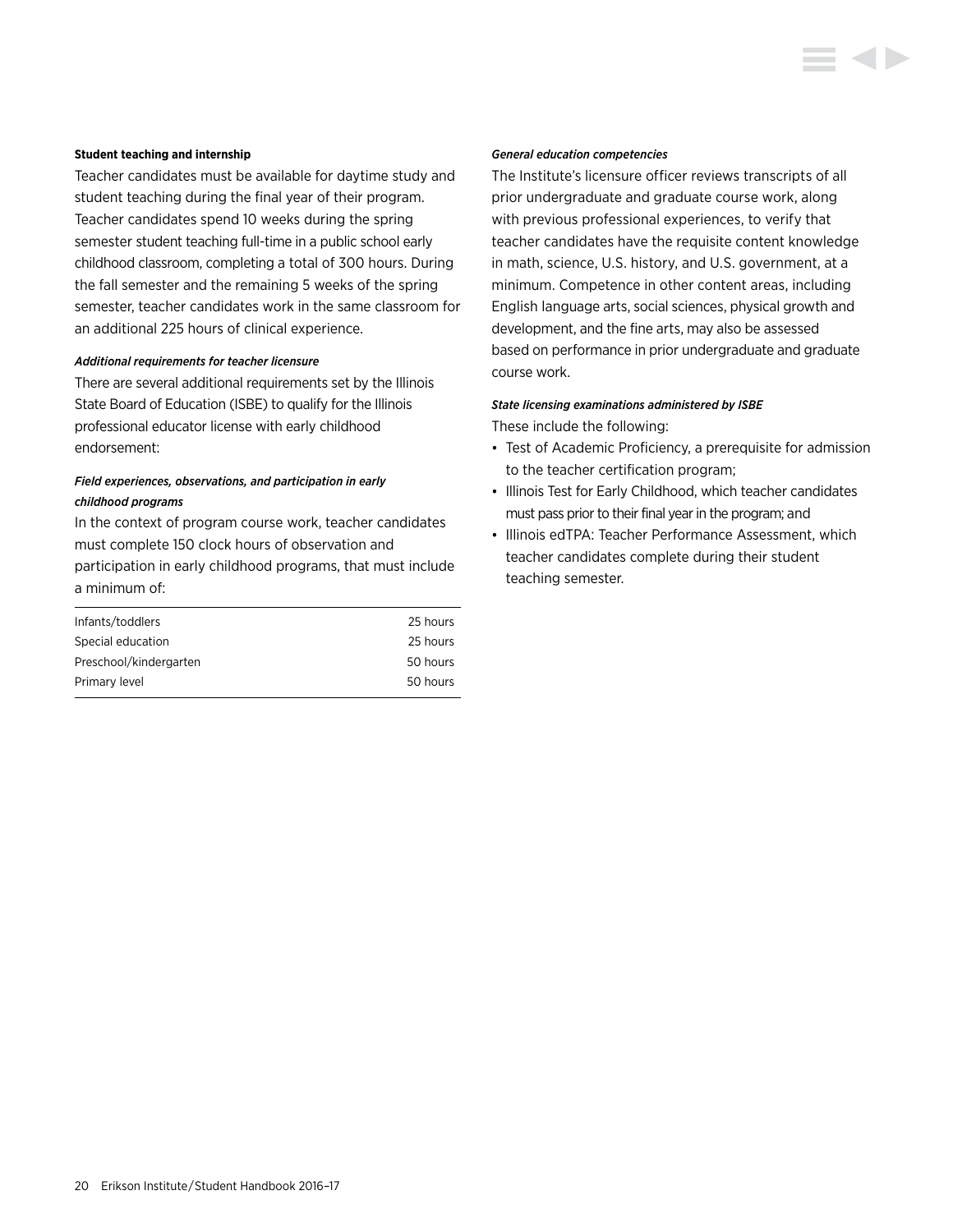# **Master of Science in Early Childhood Education leading to initial teaching licensure and bilingual/ESL endorsement** 51 credit hours

This program is tailored to prepare students to seek three distinct credentials: the Master of Science degree from Erikson, as well as the Illinois initial professional educator license with early childhood endorsement and bilingual or ESL endorsement from the Illinois State Board of Education. Unique in Illinois, this program responds to the urgent need for more early childhood teachers who can effectively meet the needs of new language learners in a culturally, linguistically, and developmentally appropriate manner. Upon completion of all program requirements, teacher candidates will be eligible to seek ISBE approval to teach new language learners from a variety of language traditions in early childhood classrooms (birth through third grade).

#### **Prerequisites for admission to teacher candidacy**

Illinois State Board of Education Test of Academic Proficiency (TAP) EDUC T414 Key Concepts in Teaching and Learning in the Disciplines for the Early Childhood Curriculum (2)

#### **Course work**

| CHLD C421        | Human Development I: Psychosocial Development            |
|------------------|----------------------------------------------------------|
|                  | in Infancy and Childhood (3)                             |
| CHLD C425        | Physical Growth and Development (3)                      |
| CHLD C426        | Development of Cognition, Language, and Play I:          |
|                  | Cognitive Development (3)                                |
| CHLD C427        | Development of Cognition, Language, and Play II:         |
|                  | Language Development (3)                                 |
| CHLD C432        | Family and Culture (3)                                   |
| EDUC T408        | Foundations of American Schooling and Bilingual          |
|                  | Education (3)                                            |
| EDUC T438        | Children with Special Needs and Diverse Abilities (2)    |
|                  |                                                          |
|                  | Internship, tutorial, and methods/integrative seminars   |
| <b>EDUC T466</b> | Proseminar for Teachers I (0)                            |
| EDUC T467        | Proseminar for Teachers II (0)                           |
| EDUC T404        | Teaching and Learning in Diverse and Inclusive Settings: |
|                  | Science and Social Studies (2)                           |

- EDUC T406 Teaching and Learning in Diverse and Inclusive Settings: Mathematics (2)
- EDUC T412 Preschool Curricular Approaches in Diverse and Inclusive Settings (2)

# BESL B446 Internship, Student Teaching, and Tutorial I: Bilingual/ESL (3) BESL B447 Internship, Student Teaching, and Tutorial II: Bilingual/ESL (3) EDUC T456 Integrative Seminar: Classroom Management and Instructional Techniques in Diverse and Inclusive Settings I (2) EDUC T457 Integrative Seminar: Classroom Management and Instructional Techniques in Diverse and Inclusive Settings II (2) SPED S410 Curricular and Instructional Methods in Early Childhood Special Education (2) **Specialization course work**

| Language Development in New Language Learners (3)        |
|----------------------------------------------------------|
| Methods and Materials for Teaching New Language          |
| Learners $(2)$                                           |
| Teaching and Learning in Diverse and Inclusive Settings: |
| Reading and Writing for Bilingual and English Language   |
| Learners (3)                                             |
| Assessment of New Language Learners (3)                  |
|                                                          |

#### **Comprehensive examination**

#### **Additional requirements for teacher licensure**

There are several additional requirements set by the Illinois State Board of Education (ISBE) to qualify for the Illinois professional educator license with early childhood endorsement:

#### *Student teaching and internship*

Teacher candidates must be available for daytime study and student teaching during the final year of their program. Teacher candidates spend 10 weeks during the spring semester student teaching full-time in a public school early childhood classroom, completing a total of 300 hours. During the fall semester and the remaining 5 weeks of the spring semester, teacher candidates work in the same classroom for an additional 225 hours of clinical experience.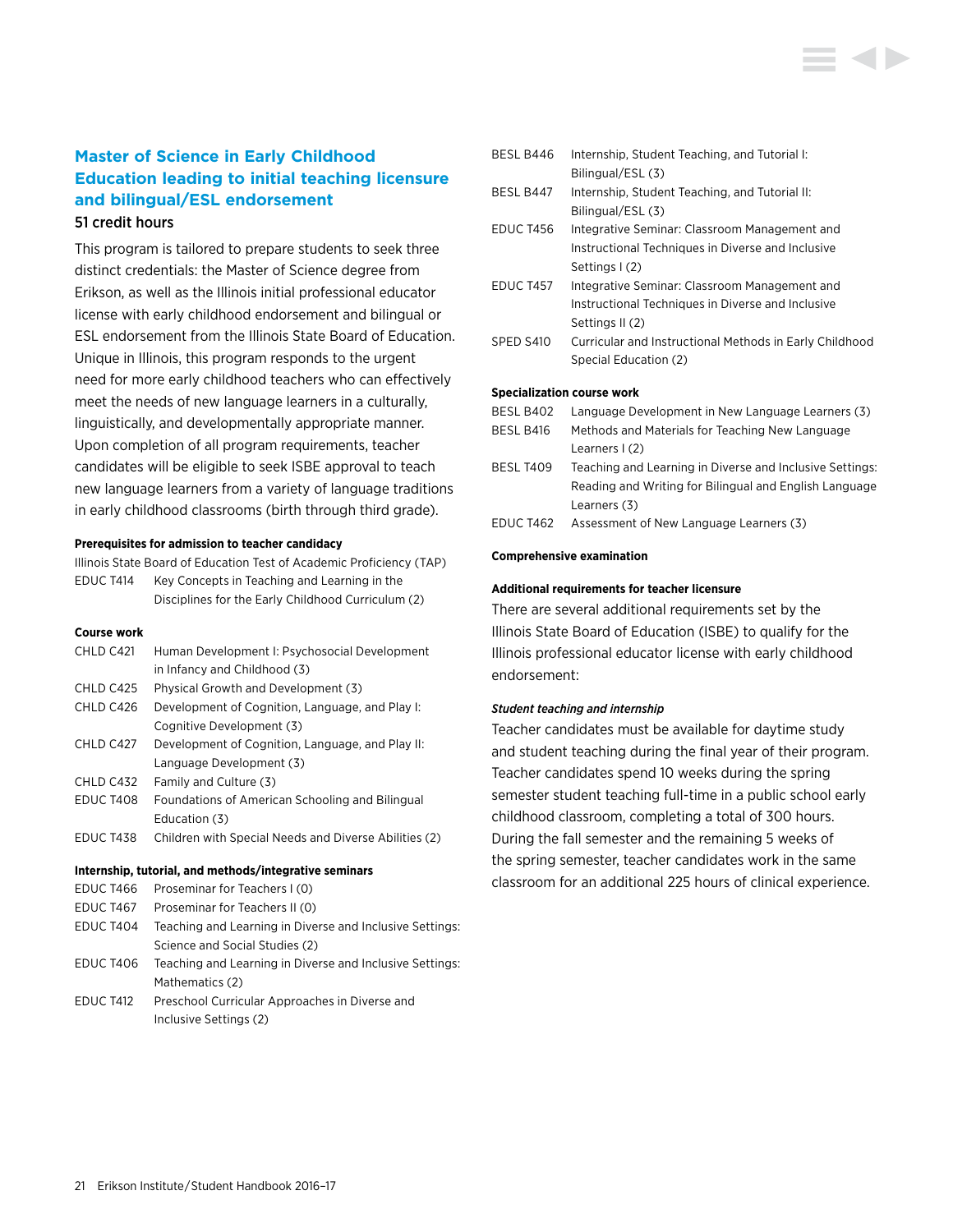### *Field experiences, observations, and participation in early childhood programs*

In the context of program course work, teacher candidates must complete 150 clock hours of observation and

participation in early childhood programs, that must include a minimum of:

| 25 hours |
|----------|
| 25 hours |
| 50 hours |
| 50 hours |
|          |

Teacher candidates work closely with the director of teacher education to ensure that a minimum of 100 of the above hours are in bilingual or ESL settings, depending on the student's desired endorsement.

#### *General education competencies*

The Institute's licensure officer reviews transcripts of all prior undergraduate and graduate course work, along with previous professional experiences, to verify that teacher candidates have the requisite content knowledge in math, science, U.S. history, and U.S. government, at a minimum. Competence in other content areas, including English language arts, social sciences, physical growth and development, and the fine arts, may also be assessed based on performance in prior undergraduate and graduate course work.

#### *State licensing examinations administered by ISBE*

These include the following:

- Test of Academic Proficiency, a prerequisite for admission to the teacher certification program;
- Illinois Test for Early Childhood, which teacher candidates must pass prior to their final year in the program;
- Illinois edTPA: Teacher Performance Assessment, which teacher candidates complete during their student teaching semester; and
- Candidates seeking the bilingual endorsement must also pass the appropriate target language test for ISBE.

# **Master of Science in Early Childhood Education leading to initial early childhood teaching licensure and early childhood special education letter of approval**  50 credit hours

Early childhood teachers increasingly need to be able to educate students with varying learning abilities, developmental delays, and/or disabilities. Erikson's specialization

in early childhood special education prepares teachers to meet the needs of these learners and receive a letter of approval in addition to the Illinois professional educator license with early childhood endorsement to teach young children with special needs from birth through age five.

The specialization courses focus on assessment of developmental delay and/or disability, atypical language development, specialized instructional methods, and collaboration with professionals and families of young children with disabilities.

#### **Prerequisites for admission to teacher candidacy**

|           | Illinois State Board of Education Test of Academic Proficiency (TAP) |
|-----------|----------------------------------------------------------------------|
| EDUC T414 | Key Concepts in Teaching and Learning in the                         |
|           | Disciplines for the Early Childhood Curriculum (2)                   |

### **Course work**

| CHLD C421        | Human Development I: Psychosocial Development in      |
|------------------|-------------------------------------------------------|
|                  | Infancy and Childhood (3)                             |
| CHLD C425        | Physical Growth and Development (3)                   |
| CHLD C426        | Development of Cognition, Language, and Play I:       |
|                  | Cognitive Development (3)                             |
| CHLD C427        | Development of Cognition, Language, and Play II:      |
|                  | Language Development (3)                              |
| CHLD C432        | Family and Culture (3)                                |
| <b>EDUC T408</b> | Foundations of American Schooling and Bilingual       |
|                  | Education (3)                                         |
| EDUC T438        | Children with Special Needs and Diverse Abilities (2) |
| EDUC T461        | Assessment for Classroom Teachers (2)                 |
| SPED S411        | Family and Professional Collaboration in Early        |
|                  | Childhood Special Education (2)                       |
| SPED S412        | Assessment of Infants and Preschool-aged Children     |
|                  | with Disabilities/Developmental Delay (2)             |
| SPED S413        | Communication and Language Development and            |
|                  | Disabilities (2)                                      |
|                  |                                                       |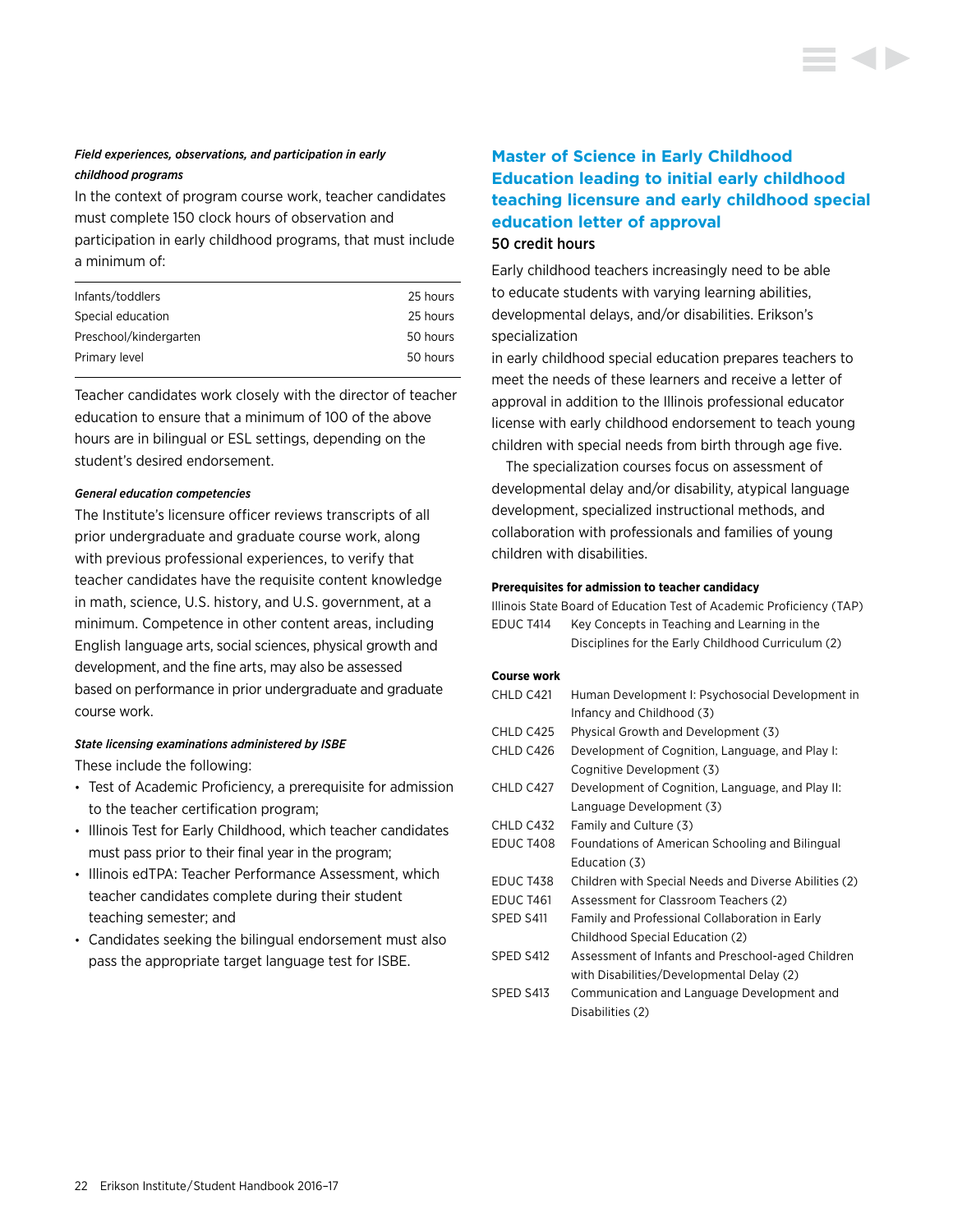

#### **Internship, tutorial, and methods/integrative seminars**

| <b>EDUC T466</b> | Proseminar for Teachers I (0)                            |
|------------------|----------------------------------------------------------|
| EDUC T467        | Proseminar for Teachers II (0)                           |
| EDUC T404        | Teaching and Learning in Diverse and Inclusive Settings: |
|                  | Science and Social Studies (2)                           |
| <b>EDUC T405</b> | Teaching and Learning in Diverse and Inclusive Settings: |
|                  | Reading and Writing (2)                                  |
| <b>EDUC T406</b> | Teaching and Learning in Diverse and Inclusive Settings: |
|                  | Mathematics (2)                                          |
| <b>EDUC T412</b> | Preschool Curricular Approaches in Diverse and           |
|                  | Inclusive Settings (2)                                   |
| EDUC T446        | Internship, Student Teaching, and Tutorial I (3)         |
| EDUC T447        | Internship, Student Teaching, and Tutorial II (3)        |
| <b>EDUC T456</b> | Integrative Seminar: Classroom Management and            |
|                  | Instructional Techniques in Diverse and Inclusive        |
|                  | Settings I (2)                                           |
| EDUC T457        | Integrative Seminar: Classroom Management and            |
|                  | Instructional Techniques in Diverse and Inclusive        |
|                  | Settings II (2)                                          |
| SPED S410        | Curricular and Instructional Methods in Early Childhood  |

Special Education (2)

#### **Comprehensive examination**

#### **Additional requirements for teacher licensure**

There are several additional requirements set by the Illinois State Board of Education (ISBE) to qualify for the Illinois professional educator license with early childhood endorsement:

#### *Student teaching and internship*

Teacher candidates must be available for daytime study and student teaching during the final year of their program. Teacher candidates spend 10 weeks during the spring semester student teaching full-time in a public school early childhood classroom, completing a total of 300 hours. During the fall semester and the remaining 5 weeks of the spring semester, teacher candidates work in the same classroom for an additional 225 hours of clinical experience.

#### *Field experiences, observations, and participation in early childhood programs*

In the context of program course work, teacher candidates must complete 150 clock hours of observation and participation in early childhood programs, that must include a minimum of:

| Infants/toddlers       | 25 hours |
|------------------------|----------|
| Special education      | 25 hours |
| Preschool/kindergarten | 50 hours |
| Primary level          | 50 hours |
|                        |          |

In addition to the above observation hours, each early childhood special education specialization course includes a minimum of 15 hours of field experience working with children with special needs and their families.

#### *General education competencies*

The Institute's licensure officer reviews transcripts of all prior undergraduate and graduate course work, along with previous professional experiences, to verify that teacher candidates have the requisite content knowledge in math, science, U.S. history, and U.S. government, at a minimum. Competence in other content areas, including English language arts, social sciences, physical growth and development, and the fine arts, may also be assessed based on performance in prior undergraduate and graduate course work.

### *State licensing examinations administered by ISBE*

These include the following:

- Test of Academic Proficiency, a prerequisite for admission to the teacher certification program;
- Illinois Test for Early Childhood, which teacher candidates must pass prior to their final year in the program; and
- Illinois edTPA: Teacher Performance Assessment, which teacher candidates complete during their student teaching semester.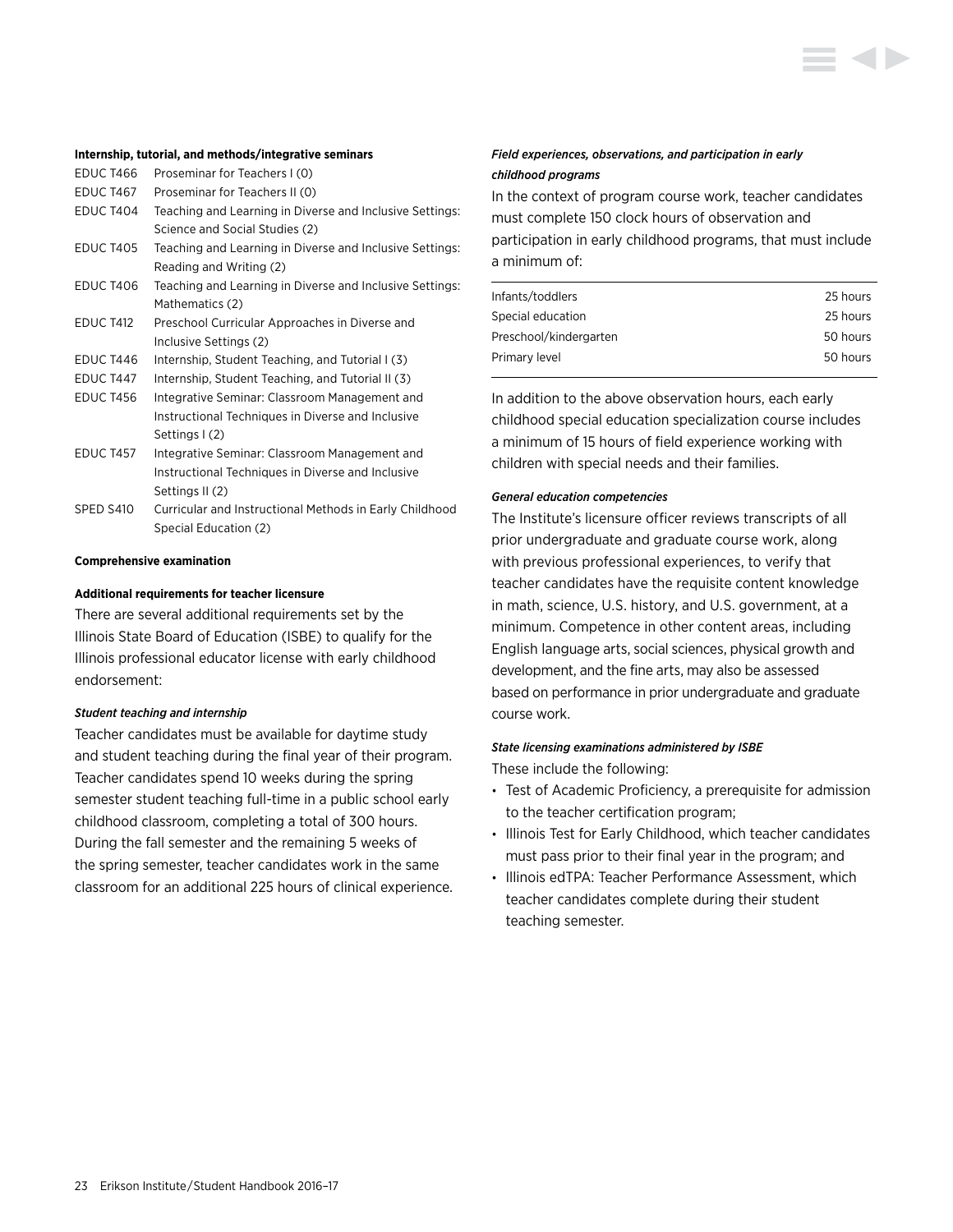# **Master of Science in Early Childhood Education leading to initial teaching licensure, bilingual/English as a second language endorsement, and early childhood special education letter of approval**

### 57 credit hours

Combining the course work from the bilingual/ESL and early childhood special education specializations, this program prepares high quality early childhood teachers to meet the needs of young children with disabilities, including culturally and linguistically diverse children, in inclusive classrooms. Upon completion of the specialization, students will be eligible for the following credentials:

- 1. Master of Science in Early Childhood Education
- 2. Illinois Professional Educator License (teaching license)
- 3. Early childhood teaching endorsement
- 4.Bilingual and/or ESL teaching endorsement; and
- 5. Early Childhood Special Education Letter of Approval

#### **Prerequisites for admission to teacher candidacy**

Illinois State Board of Education Test of Academic Proficiency (TAP) EDUC T414 Key Concepts in Teaching and Learning in the Disciplines for the Early Childhood Curriculum (2)

#### **Course Work**

| CHLD C421        | Human Development I: Psychosocial Development         |
|------------------|-------------------------------------------------------|
|                  | in Infancy and Childhood (3)                          |
| CHLD C425        | Physical Growth and Development (3)                   |
| CHLD C426        | Development of Cognition, Language, and Play I:       |
|                  | Cognitive Development (3)                             |
| CHLD C427        | Development of Cognition, Language, and Play II:      |
|                  | Language Development (3)                              |
| CHLD C432        | Family and Culture (3)                                |
| <b>EDUC T408</b> | Foundations of American Schooling and Bilingual       |
|                  | Education (3)                                         |
| <b>EDUC T438</b> | Children with Special Needs and Diverse Abilities (2) |
| SPED S411        | Family and Professional Collaboration in Early        |
|                  | Childhood Special Education (2)                       |
| SPED S412        | Assessment of Infants and Preschool-aged Children     |
|                  | with Disabilities/Developmental Delay (2)             |
| SPED S413        | Communication and Language Development and            |
|                  | Disabilities (2)                                      |

#### **Internship, tutorial, and methods/integrative seminars**

| <b>EDUC T466</b> | Proseminar for Teachers I (0)                            |
|------------------|----------------------------------------------------------|
| <b>EDUC T467</b> | Proseminar for Teachers II (0)                           |
| EDUC T404        | Teaching and Learning in Diverse and Inclusive Settings: |
|                  | Science and Social Studies (2)                           |
| <b>EDUC T406</b> | Teaching and Learning in Diverse and Inclusive Settings: |
|                  | Mathematics (2)                                          |
| EDUC T412        | Preschool Curricular Approaches in Diverse and           |
|                  | Inclusive Settings (2)                                   |
| BESL B446        | Internship, Student Teaching, and Tutorial I:            |
|                  | Bilingual/ESL (3)                                        |
| BESL B447        | Internship, Student Teaching, and Tutorial II:           |
|                  | Bilingual/ESL (3)                                        |
| <b>EDUC T456</b> | Integrative Seminar: Classroom Management and            |
|                  | Instructional Techniques in Diverse and Inclusive        |
|                  | Settings I (2)                                           |
| <b>EDUC T457</b> | Integrative Seminar: Classroom Management and            |
|                  | Instructional Techniques in Diverse and Inclusive        |
|                  | Settings II (2)                                          |
| SPED S410        | Curricular and Instructional Methods in Early Childhood  |
|                  | Special Education (2)                                    |
|                  |                                                          |
|                  | <b>Specialization course work</b>                        |
| BESL B402        | Language Development in New Language Learners (3)        |

- BESL B416 Methods and Materials for Teaching New Language Learners I (2)
- BESL T409 Teaching and Learning in Diverse and Inclusive Settings: Reading and Writing for Bilingual and English Language Learners (3)
- EDUC T462 Assessment of New Language Learners (3)

### **Additional requirements for teacher licensure**

There are several additional requirements set by the Illinois State Board of Education (ISBE) to qualify for the Illinois professional educator license with early childhood endorsement:

#### *Student teaching and internship*

Teacher candidates must be available for daytime study and student teaching during the final year of their program. Teacher candidates spend 10 weeks during the spring term student teaching full-time in a public school early childhood classroom, completing a total of 300 hours. During the fall term and the remaining 5 weeks of the spring term, teacher candidates work in the same classroom for an additional 225 hours of clinical experience.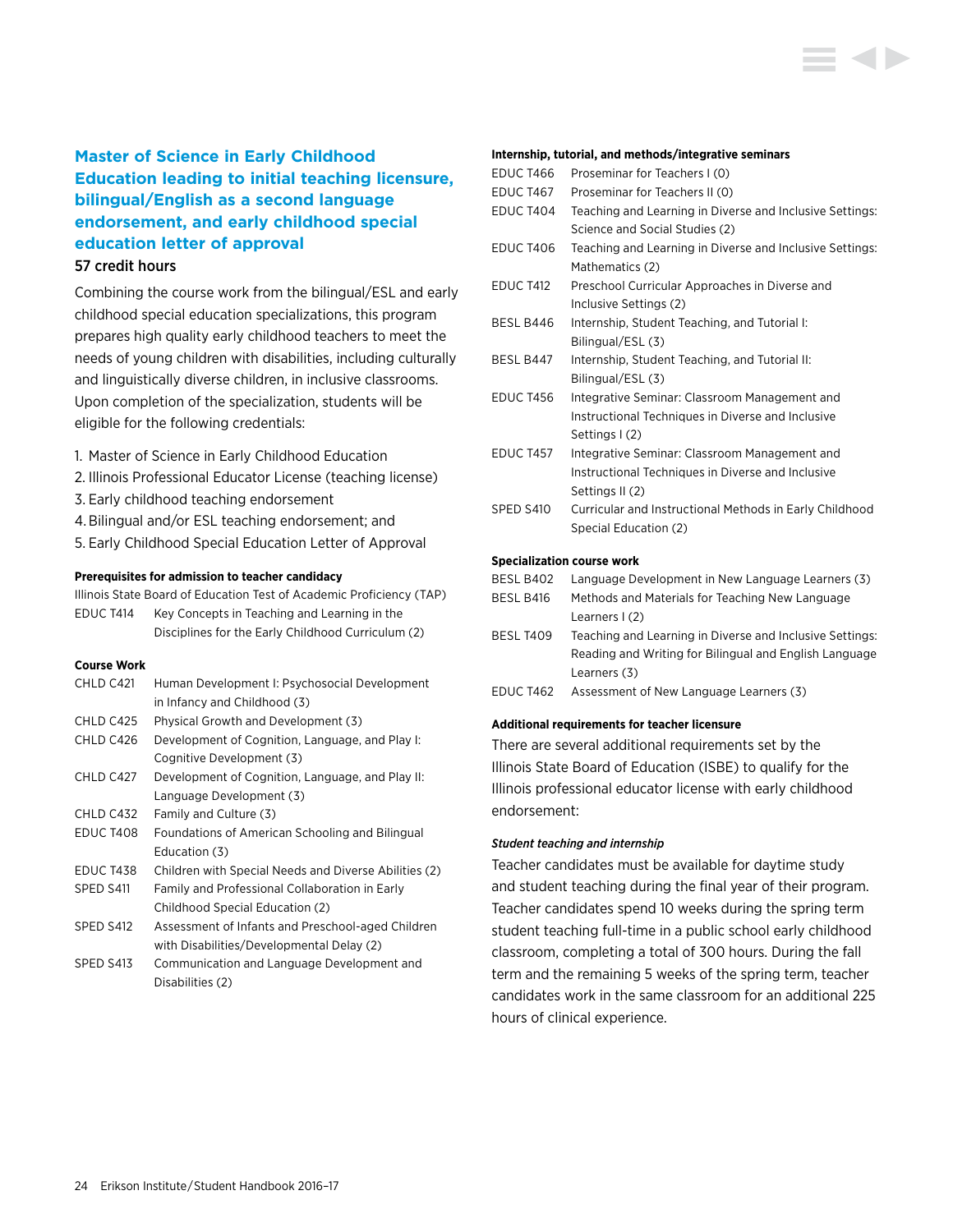### *Field experiences, observations, and participation in early childhood programs*

In the context of program course work, teacher candidates must complete 150 clock hours of observation and

participation in early childhood programs, that must include a minimum of:

| Infants/toddlers       | 25 hours |
|------------------------|----------|
| Special education      | 25 hours |
| Preschool/kindergarten | 50 hours |
| Primary level          | 50 hours |
|                        |          |

In addition to the above observation hours, each early childhood special education specialization course includes a minimum of 15 hours of field experience working with children with special needs and their families.

#### *General education competencies*

The Institute's licensure officer reviews transcripts of all prior undergraduate and graduate course work, along with previous professional experiences, to verify that teacher candidates have the requisite content knowledge in math, science, U.S. history, and U.S. government, at a minimum. Competence in other content areas, including English language arts, social sciences, physical growth and development, and the fine arts, may also be assessed based on performance in prior undergraduate and graduate course work.

#### *State examinations administered by ISBE*

These include the following:

- Test of Academic Proficiency, a prerequisite for admission to the teacher certification program;
- Illinois Test for Early Childhood, which teacher candidates must pass prior to their 10-week student teaching assignment;
- Illinois edTPA: Teacher Performance Assessment, which teacher candidates complete during their student teaching semester; and
- Candidates seeking the bilingual endorsement must also pass the appropriate target language test for ISBE.

# **Subsequent or Initial Early Childhood Education endorsement (for students with previous Masters degree)** 24 credit hours

This intensive one-year program is open to students who have already been awarded a Master's degree in a discipline similar to education or child development. It offers a comprehensive and integrated curriculum for current or prospective teachers of young children from birth to third grade. Students work toward requirements to add either an initial license, if master's was outside of the education field; or a subsequent endorsement in Early Childhood Education with the Illinois State Board of Education.

#### **Course Work**

| EDUC T404        | Teaching and Learning in Diverse and Inclusive Settings: |
|------------------|----------------------------------------------------------|
|                  | Science and Social Studies (2)                           |
| <b>EDUC T405</b> | Teaching and Learning in Diverse and Inclusive Settings: |
|                  | Reading and Writing (2)                                  |
| <b>EDUC T406</b> | Teaching and Learning in Diverse and Inclusive Settings: |
|                  | Mathematics (2)                                          |
| <b>EDUC T412</b> | Preschool Curricular Approaches in Diverse and           |
|                  | Inclusive Settings (2)                                   |
| EDUC T414        | Key Concepts in Teaching and Learning in the             |
|                  | Disciplines for the Early Childhood Curriculum (2)       |
| <b>EDUC T438</b> | Children with Special Needs and Diverse Abilities (2)    |
| EDUC T446        | Internship, Student Teaching, and Tutorial I (3)         |
| EDUC T447        | Internship, Student Teaching, and Tutorial II (3)        |
| <b>EDUC T456</b> | Integrative Seminar: Classroom Management and            |
|                  | Instructional Techniques in Diverse and Inclusive        |
|                  | Settings I (2)                                           |
| <b>EDUC T457</b> | Integrative Seminar: Classroom Management and            |
|                  | Instructional Techniques in Diverse and Inclusive        |
|                  | Settings II (2)                                          |
| SPED S410        | Curricular and Instructional Methods in Early Childhood  |
|                  | Special Education (2)                                    |

#### **Additional requirements for teacher licensure**

There are several additional requirements set by the Illinois State Board of Education (ISBE) to qualify for the Illinois professional educator license with early childhood endorsement:

#### *Student teaching and internship*

Teacher candidates must be available for daytime study and student teaching during the final year of their program. Teacher candidates spend 10 weeks during the spring term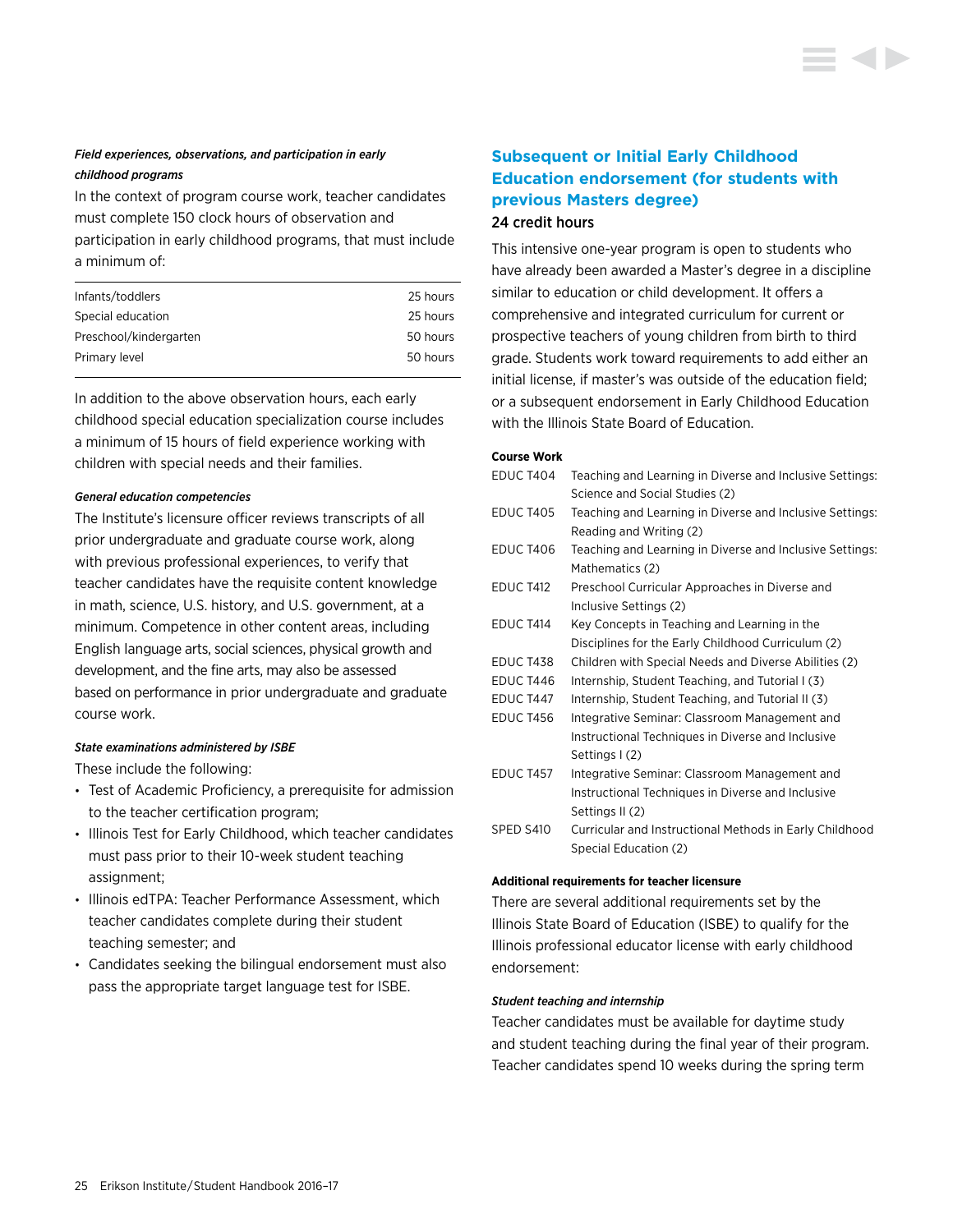student teaching full-time in a public school early childhood classroom, completing a total of 300 hours. During the fall term and the remaining 5 weeks of the spring term, teacher candidates work in the same classroom for an additional 225 hours of clinical experience.

### *Field experiences, observations, and participation in early childhood programs*

In the context of program course work, teacher candidates must complete 150 clock hours of observation and participation in early childhood programs, that must include a minimum of:

| Infants/toddlers       | 25 hours |
|------------------------|----------|
| Special education      | 25 hours |
| Preschool/kindergarten | 50 hours |
| Primary level          | 50 hours |

In addition to the above observation hours, each early childhood special education specialization course includes a minimum of 15 hours of field experience working with children with special needs and their families.

#### *General education competencies*

The Institute's licensure officer reviews transcripts of all prior undergraduate and graduate course work, along with previous professional experiences, to verify that teacher candidates have the requisite content knowledge in math, science, U.S. history, and U.S. government, at a minimum. Competence in other content areas, including English language arts, social sciences, physical growth and development, and the fine arts, may also be assessed based on performance in prior undergraduate and graduate course work.

#### *State examinations administered by ISBE*

These include the following:

- Test of Academic Proficiency, a prerequisite for admission to the teacher certification program;
- Illinois Test for Early Childhood, which teacher candidates must pass prior to their 10-week student teaching assignment; and
- Illinois edTPA: Teacher Performance Assessment, which teacher candidates complete during their student teaching semester.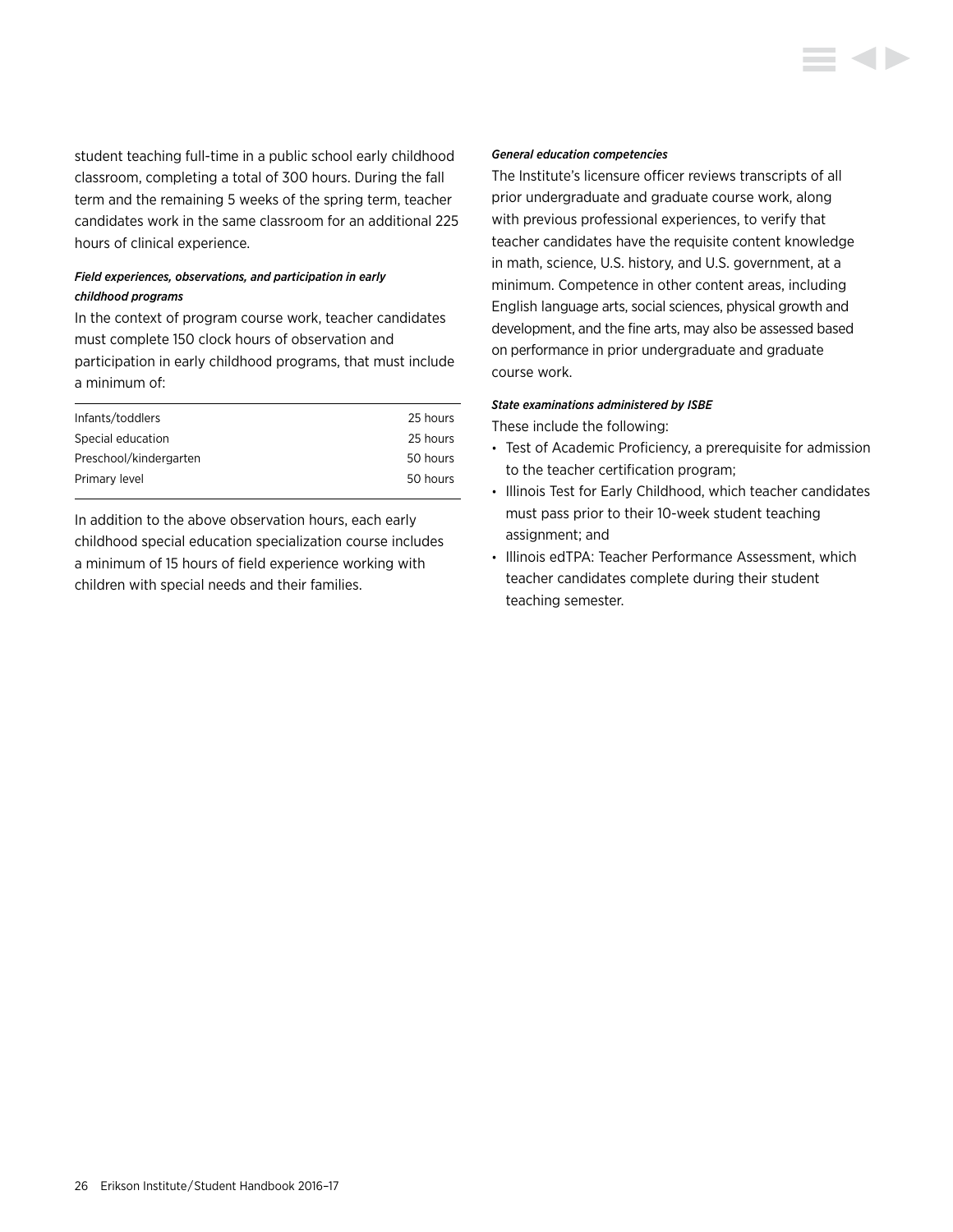# <span id="page-27-0"></span>Master's degree course descriptions



- 4 D

# Master's degree child development core courses

## **CHLD C410 Social and Historical Perspectives on Early Care and Education (3 credit hours)**

This course provides an overview of the social and historical circumstances that have influenced how we care for and educate young children. The course familiarizes students with the cultural ideas, beliefs, values, and social purposes that have shaped and continue to influence public and private education and child care in the United States. It explores curricular approaches, policy frameworks, financing, and organizational practice. The goal of the course is to enable students to place their own professional practice in a broader historical and educational context.

# **CHLD C413 Adult Education and Supervision (2 credit hours)**

This course focuses on three aspects of adults (professionals and parents) as learners. First, it considers relationships in adult learning, covering factors in teaching-learning interactions such as authority, social status, and institutional culture. Second, the course will also examine two teachinglearning formats—formal education (including in-service education and college courses), and supervision (including reflective practice) to identify delivery models and techniques. Finally, the course examines models of parent education and support programs and their effectiveness.

# **CHLD C414 Working with Adults: Collaboration and Supervision (3 credit hours)**

This course is designed to help students work collaboratively with parents, other family members, and colleagues in diverse and inclusive infant, preschool, and school-age settings. The course begins by examining the values and beliefs of the culture of professionalism. The dynamics of family, professional, and team relationships are explored within the context of personal history, culture, and adult development and learning. Students use active learning strategies to practice skills in communication, collaboration, problem solving, and interdisciplinary team process. Models of supervision in early childhood programs are described. Across relationships, students learn to focus on strengths, partner around vulnerabilities, and develop self-knowledge as a professional competency.

# **CHLD C421 Human Development I: Psychosocial Development in Infancy and Childhood (3 credit hours)**

This course focuses on the study of social and emotional development in children from birth through age eight. It primarily considers how children experience themselves and others; the role of relationships in development; and the interaction of biological, psychological and social forces. Throughout the course, culture is seen as shaping every aspect of human development, and is reflected in child-rearing beliefs and practices designed to promote healthy adaptation. Students are expected to acquire a working knowledge of the emotional and social domains of development through the integration of natural observation and use of media resources with relevant theory and research. Other domains of development, including cognitive, linguistic and physical, will be discussed as they relate to social and emotional development.

# **CHLD C422 Human Development II: Psychosocial Development from Early Adolescence through Adulthood (3 credit hours)**

This course builds on theories and concepts presented in C421 Human Development I: Psychosocial Development in Infancy and Childhood. It focuses on two major areas: 1) Psychosocial development from early adolescence through adulthood, and 2) Issues involved in understanding and working with parents and families. The developmental tasks of the adolescent are considered with an emphasis on coping mechanisms and the formation of identity. Adult development and parenting are considered in the contexts of personal history, culture, and multiple systems of helping, such as family, community, religious, and professional networks. This course also provides a framework for working with families. Students are expected to develop selfknowledge and the capacity to form a working relationship with families by examining their personal beliefs and expectations about parenting and professionalism.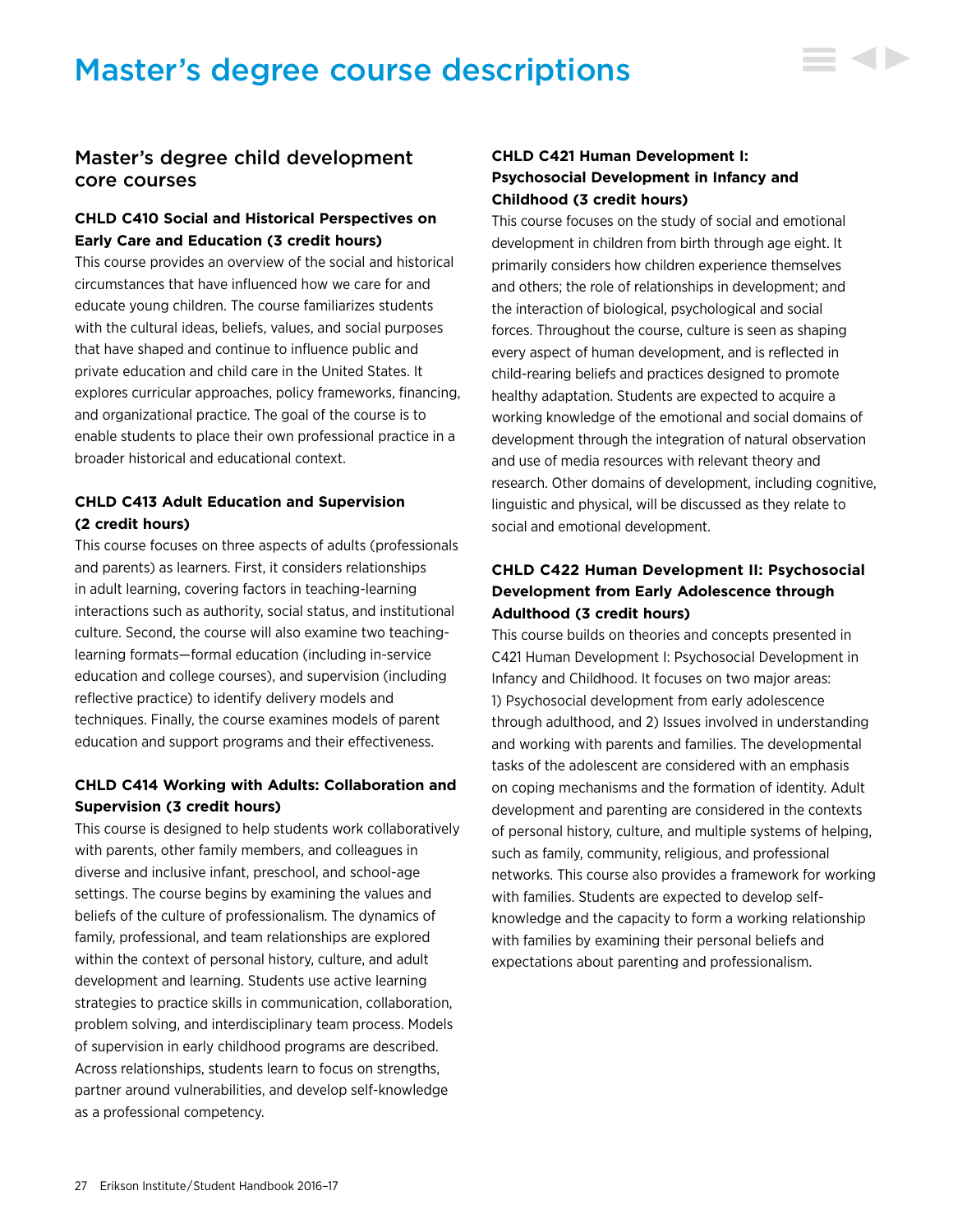# **CHLD C425 Physical Growth and Development (3 credit hours)**

This course is an examination of physical growth and development beginning with prenatal development and extending through eight years of age. Areas of study will include the physical, neurological, motor, and sensory processes of maturation. Specifically, students will explore in depth the paths of typical development in these areas, and in addition will gain an entry level of understanding atypical patterns and events that lead to developmental disabilities and delays. General health, growth, nutrition, and wellness will be discussed as well the socio-cultural and socio-economic influences on these issues. Students will gain an appreciation for the importance of health status and individual sensory profiles in children's learning as well as the interrelationship of nutrition and physical movement in maintaining health and developmental progress. Strategies for observing neurobehavioral functioning in infants and children will be explored.

### **CHLD C426 Development of Cognition, Language, and Play I: Cognitive Development (3 credit hours)**

This course provides students with a basic knowledge of cognitive development in children from birth through age eight and fosters awareness of the application of this knowledge to children with diverse abilities and varying cultural and linguistic backgrounds. The primary foci of the course are understanding 1) different theoretical frameworks for examining and analyzing sequences and variations in the processes of cognitive change, 2) the interactive relationship between the child and the social context in the course of development, 3) the interrelationship of cognitive development and other aspects of development, 4) the reciprocity between language and cognition, and 5) the role of play in young children's learning and development.

# **CHLD C427 Development of Cognition, Language, and Play II: Language Development (3 credit hours)**

This course promotes students' understanding of typical and atypical language development in the first eight years of life. The language learning process (oral, written, bilingual and second language learning) is studied as an integral part of the development of thinking and development of the child's sense of self in home and community settings, including school. Students learn how factors such as age, sex, diverse abilities, and cultural experiences influence

language competence and performance. Alternative communication systems for young children are explored. The role of play—particularly with language itself and in conversations with adults, peers, and siblings—in fostering language development is examined. Students learn how group experiences and well-chosen children's literature can be used to maximize language and literacy development.

## **CHLD C432 Family and Culture (3 credit hours)**

This course is designed to help students gain knowledge about diversity through an examination of social science research on child development, child rearing across cultures, and issues of equity, power, and privilege. Among the variety of issues addressed in this course are strategies for developing and maintaining supportive relationships with children and families with a range of child-rearing practices, language differences, racial identities, cultural traditions, and economic vulnerabilities. In addition, the course offers students opportunities for critical self-reflection about their cultural, racial, ethnic, sexual, and social class identities, and how to engage in responsive and reciprocal relationships with children, families, and communities different from themselves.

### **CHLD C439 Child Assessment (2 credit hours)**

This course provides students with a basic understanding of the assessment of young children from three to eight years of age. The primary foci of the course are 1) the purposes and processes of a variety of assessment methods currently used to evaluate learning and development of young children and 2) challenges in assessing young children from developmental, educational, psychological, and cultural perspectives. Students will learn principles of appropriate assessment, acquire a working knowledge of basic measurement concepts, and gain understanding of the methods of interview, observation, standardized testing, and alternative assessment approaches for young children.

### **CHLD C490 Research Methods (3 credit hours)**

This course provides students with a basic understanding of the role of research in developmental and educational studies. Topics covered include 1) an overview of the strengths and weaknesses of popular research designs used in education and in applied studies of child development; 2) the use of statistics in developmental and educational research; and 3) how to critically review research literature, including scientific journal articles.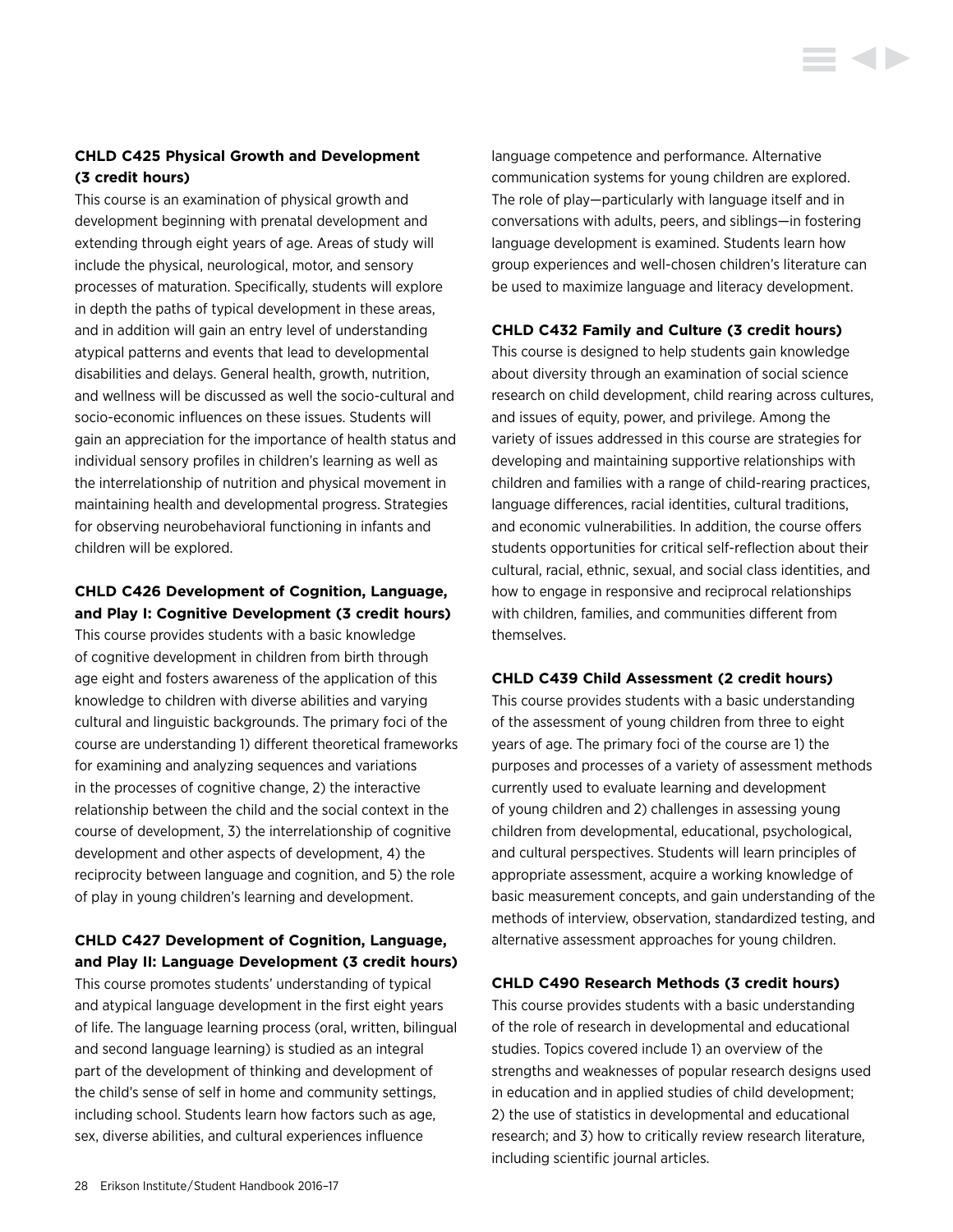# **CHLD C440 and C441 Internship I and II (3 credit hours each)**

Students spend 15 hours a week in a yearlong (nine-month) internship designed to meet their specific professional needs. Internships typically take place in a setting for children and families but may also include working with adults (e.g., college teaching or staff training) or special advocacy, research, or demonstration projects.

# **CHLD C450 and C451 Integrative Seminar I and II (2 credit hours each)**

Concurrent with the internship, students participate in a weekly supervision seminar (1.5 hours per week) that focuses on bridging theory and practice and developing appropriate plans and strategies for practice. Seminars also aim to help students reflect on their practice by considering problem-solving and decision-making strategies. Students also address issues of professionalism (including the development of leadership skills) and develop an understanding of group process.

# Child development specialization courses

### *Administration specialization*

# **ADMN A408 Administration of Early Childhood Programs I: Leadership, Management and Community Relations (2 credit hours)**

This course focuses the organizational factors in administering and supervising programs for young children and their families. It examines key concepts and practices of leadership and management. It reviews components of educational programming, including planning and implementing a child-centered curriculum, promoting the inclusion of children and families with developmental differences and/or other special needs, and implementing assessment procedures. This course also provides an overview of personnel policies and best human resources practices. Ethical and legal considerations and practical implications are addressed throughout the course.

# **ADMN A409 Administration of Early Childhood Programs II: Legal and Financial Aspects (2 credit hours)**

This course is designed to consider the legal and financial aspects of administering programs for young children and their families. This course explores the regulatory framework within which early childhood programs operate, including the distinctions among the government, nonprofit and forprofit sectors. It focuses on financial terms and concepts, including forecasting, budgeting, implementing, monitoring, and reporting revenue and expenses. The course considers both the data needed for strategic planning as well as processes for decision-making, including cost analysis. Ethical and legal considerations and practical implications are addressed throughout the course.

### *Infancy specialization*

# **INF I492 Infant/Toddler Screening and Assessment (2 credit hours)**

*Prerequisite: 30 hours of hands-on, direct experiences with infants and toddlers or consent of Sharon Syc, Clinical Associate Professor, Co-director Infant Specialist Program. Note: Students in Erikson's master's degree program must complete CHLD C439 Child Assessment before taking this course.*

This course takes a relationship-based developmental approach to observation, screening, and assessment of children from birth through age three. Assessment is viewed as an integral part of the intervention process and as a collaboration between parents and providers. Students are trained to focus on underlying developmental processes as well as the appearance of individual milestones in cognitive, social/emotional, communication, and sensory and motor development. Students are guided in partnering with parents to assess the child's strengths and challenges to development, and to identify the family's priorities for services. Selected screening tools, standardized tests, and criterion-referenced instruments are reviewed. Students receive introductory training in one screening and one assessment tool, including administration, interpretation, referral, and recommendations for developmental intervention. The rationale and practices for screening, referral, and assessment in various infant/toddler settings (e.g., child care, Early Head Start, early intervention) are examined.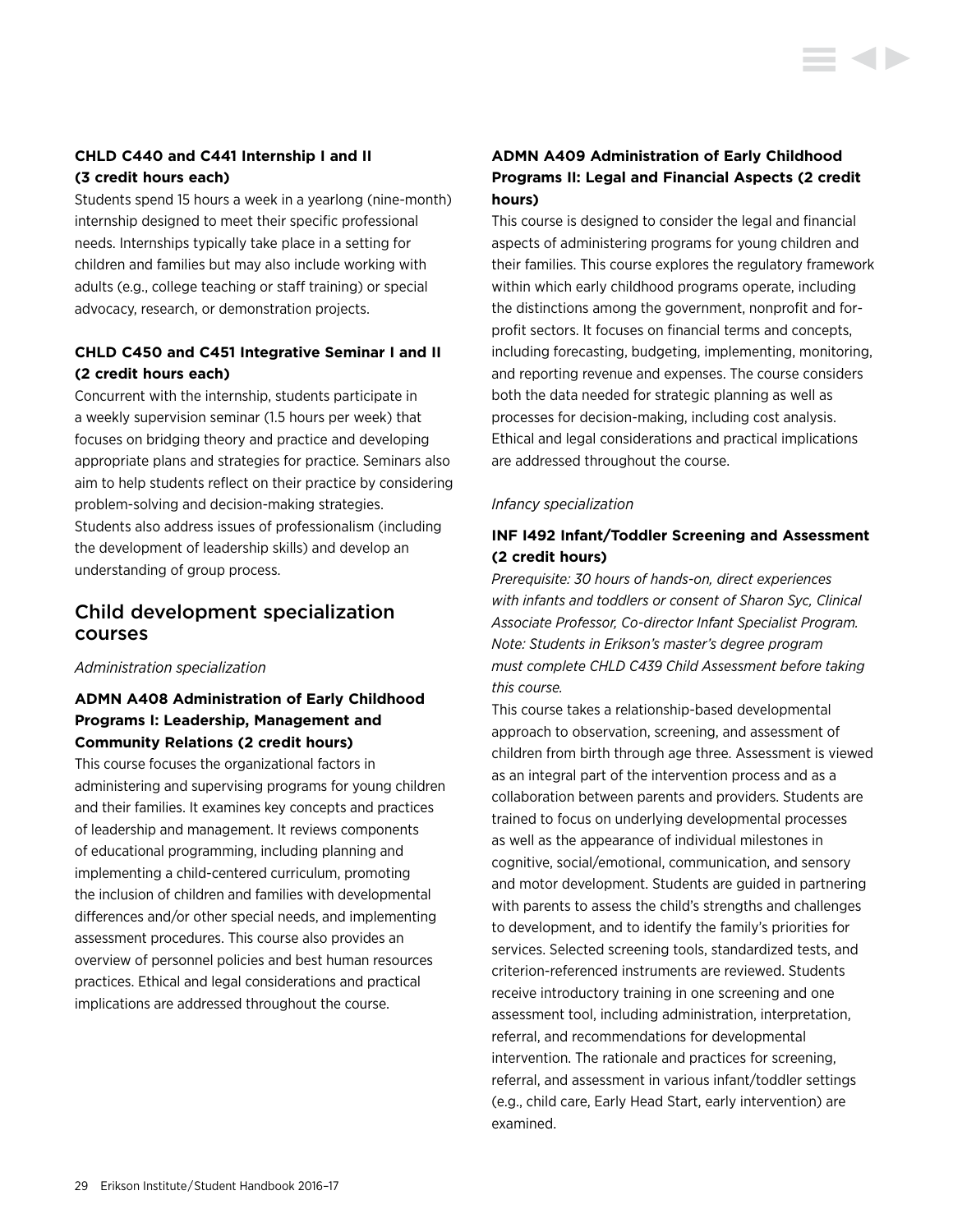## **INF I496 Emerging Developmental Differences (2 credit hours)**

This course is an examination of developmental and behavioral characteristics of infants and toddlers specifically when presented as veering off typical and expected trajectories. Differences will be examined in the context of developmental domains as well as behavioral characteristics typically seen in children in the first three years of life. Within each domain students will learn to identify developmental differences as well as to differentiate variations in developmental pace whether slower or more advanced in the context of overall development. This course will begin with an examination of prenatal variables with consideration as to how those variables inform newborn characteristics specifically focused on prematurity. Students will be exposed to the ways in which emerging developmental differences inform and interface various diagnoses. Interpersonal, social, cultural, and linguistic environments will be viewed as integral throughout the examination of developmental and behavioral characteristics of infants, toddlers and their families.

### **INF I497 Prevention/Early Intervention Methods I (2 credit hours)**

This course examines the relationship-based philosophy, principles, strategies, and interventions that underlie effective early intervention and primary prevention services for infants and toddlers at risk of developmental delays or disabilities and their families.

Special focus is placed on the design and implementation of relationship-based, family-centered, child sensitive services; on the development of collaborative relationships between professionals and families to support the family; the parent-child relationship; and infant toddler development. Students are expected to become involved in the "parallel process" ("Do unto others as you would have others do unto others") by applying theses principles and practices in their class projects involving families and as part of class participation. Although the course blends theory and research with relationship-building strategies and reflective practice, the emphasis is on students applying what they are learning.

# **INF I498 Prevention/Early Intervention Methods II (2 credit hours)**

**STATISTICS** 

Building upon a relationship-based philosophy, this course explores the principles, strategies, and interventions that underlie effective early intervention for infants and toddlers with or at risk for developmental delays or disabilities and their families. Students will examine current legislation, philosophy, policies, and practices associated with the early intervention system. Special attention will be given to family-centered practice, natural environments, transdisciplinary services, culturally appropriate services, and evidence-based practice. Intervention strategies for enhancing the development of infants and toddlers with disabilities and supporting child and family outcomes will be examined. Emphasis will be placed on skill-building activities and planning interventions.

# **INF I499 Infant and Family Service Systems (1 credit hour)**

This course is an introduction to different professional service systems that focus their work on supporting infants, toddlers and families. Each course session will provide readings and information by a specialist from the field on a particular service system thus introducing participants to the scope of work and role of the infant specialist professional. Service systems covered will include home visiting and home based practice, center based child care and family home care, parenting groups and parent education, child birth support, foster care, early intervention Part C: working with infants and toddlers with disabilities, infants and toddlers in health care settings, infant mental health, adoption and international adoption, advocacy and professional development.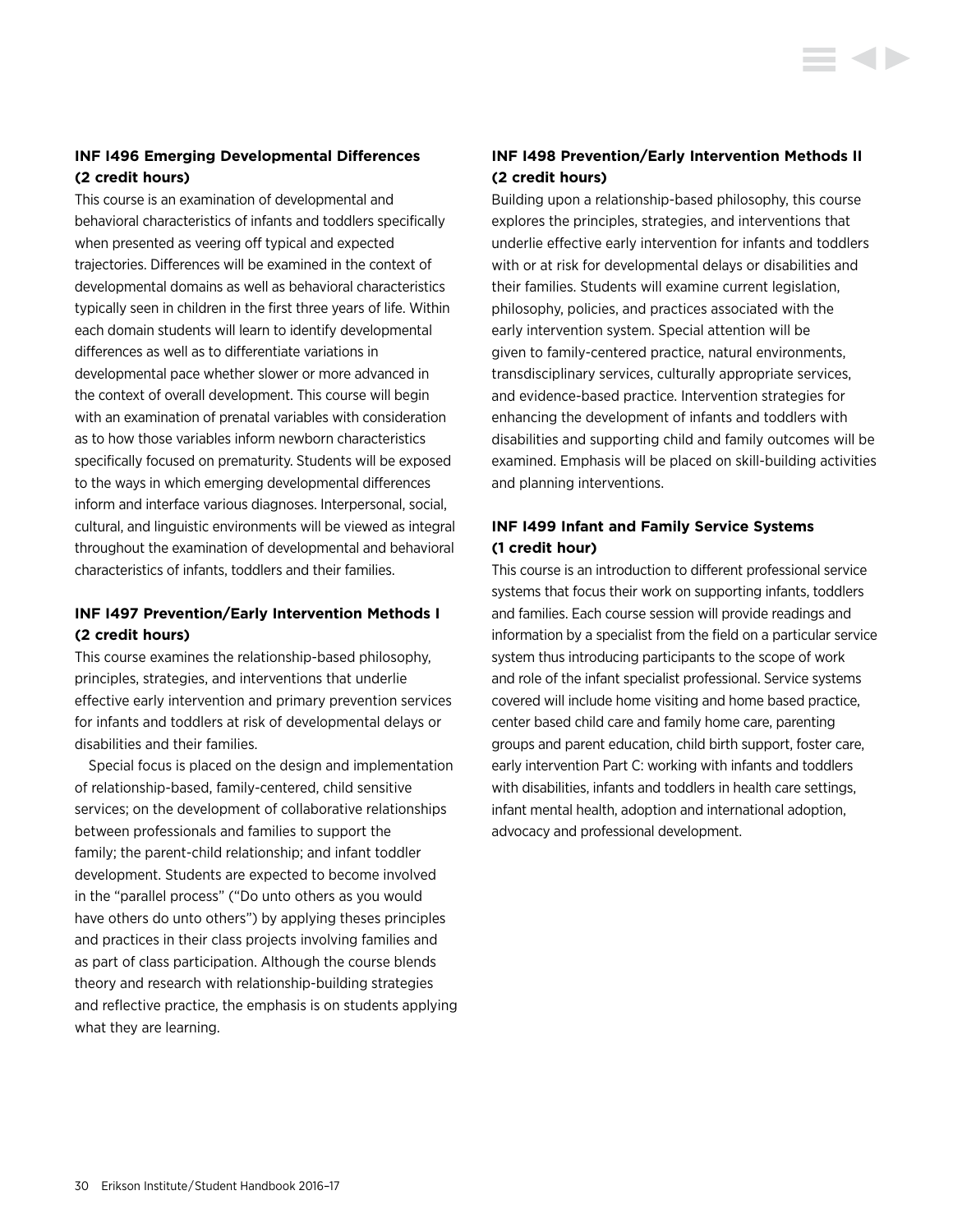#### *Child life specialization*

## **LIFE C440 and C441 Internship and Tutorial I and II (3 credit hours each)**

Students spend 15 hours a week in a yearlong (ninemonth) child life internship designed to meet their specific professional needs. Internships typically take place in a setting for children and families but may also include working with adults (e.g., college teaching or staff training) or special advocacy, research, or demonstration projects. The accompanying biweekly tutorial brings a student together with his or her faculty advisor to integrate theory and practice, acquire self-knowledge, reflect on practice, develop appropriate approaches to working with or on behalf of children and families, and encourage professional development and identity.

# **LIFE C470 Child Life in Health Care Settings: History, Theory, Research, Scope, Methods and Professional Issues (3 credit hours)**

*Note: Enrollment in this course requires 100 hours of hands on experience with children in a hospital setting and 100 hours of hands on experience with children in non-medical settings such as child care or after school programs. Completion of a child life practicum is strongly encouraged. Students outside of the child life specialization wishing to register for this course must first seek permission of MSCD with child life specialization program director.* This course will present an overview of the history, philosophy, theory, research, practice and professional issues of the field of Child Life. It will focus on the skills, knowledge and requirements necessary to be nationally certified as a Child Life Specialist. Participants will gain an understanding of the Official Documents of the Child Life Council (CLC/ACLP), will be introduced to the spectrum of child life practice, and will learn about the impact of illness and health care on children from birth through adolescence and their families. Research and evidence based practice will be included in presenting various approaches, such as preparation for surgeries and procedures, education about illness and treatment, and therapeutic activities such as play, used to meet the developmental and emotional needs of children within family-entered care. Professional issues including ethics, boundaries and inter-disciplinary teamwork

## **LIFE C471 Child Life: Methods, Advocacy, and Professional Issues (3 credit hours)**

*LIFE C470 is strongly recommended as a prerequisite for this course.*

*Note: 100 hours of hands on experience with children in a hospital setting and 100 hours of hands on experience with children in non-medical settings such as child are or after school programs, are needed to register for this course. Clinical sites are moving toward accepting as interns those who have completed a child life practicum. Students outside of the child life specialization wishing to register for this course must first seek approval from Dr. Sharon Syc, Clinical Associate Professor.*

This course will explore theory, research and practice in the field of Child Life, including the skills, knowledge and requirements necessary to be nationally certified as a Child Life Specialist. Topics will include evidence-based practice, expressive activities and issue specific interventions, therapeutic use of humor and animals, and complimentary therapies. The needs of special populations including children with intellectual and developmental disabilities, the children of adult patients, patients with mental illness, and children who have been abused or experienced trauma will be examined. Professional issues including confidentiality, boundaries, ethics, and interdisciplinary teamwork will be explored. Students will examine issues in clinical practice, program administration and evaluation, and the political and economic challenges child life specialists face in today's healthcare environment.

## **LIFE C472 Ethics in the Pediatric Health Care Setting (0.5 credit hours)**

This course will examine the CLC Code of Professional Practice and Ethical Responsibility and explore more deeply the principles and challenges of ethics of this field. A variety of scenarios will be used to further understand the range of issues and situations that may arise and how to assess, process and amend relationships and situations that may interfere with professional integrity and responsibilities to oneself, children and families, and/or colleagues in the pediatric setting.

will be explored.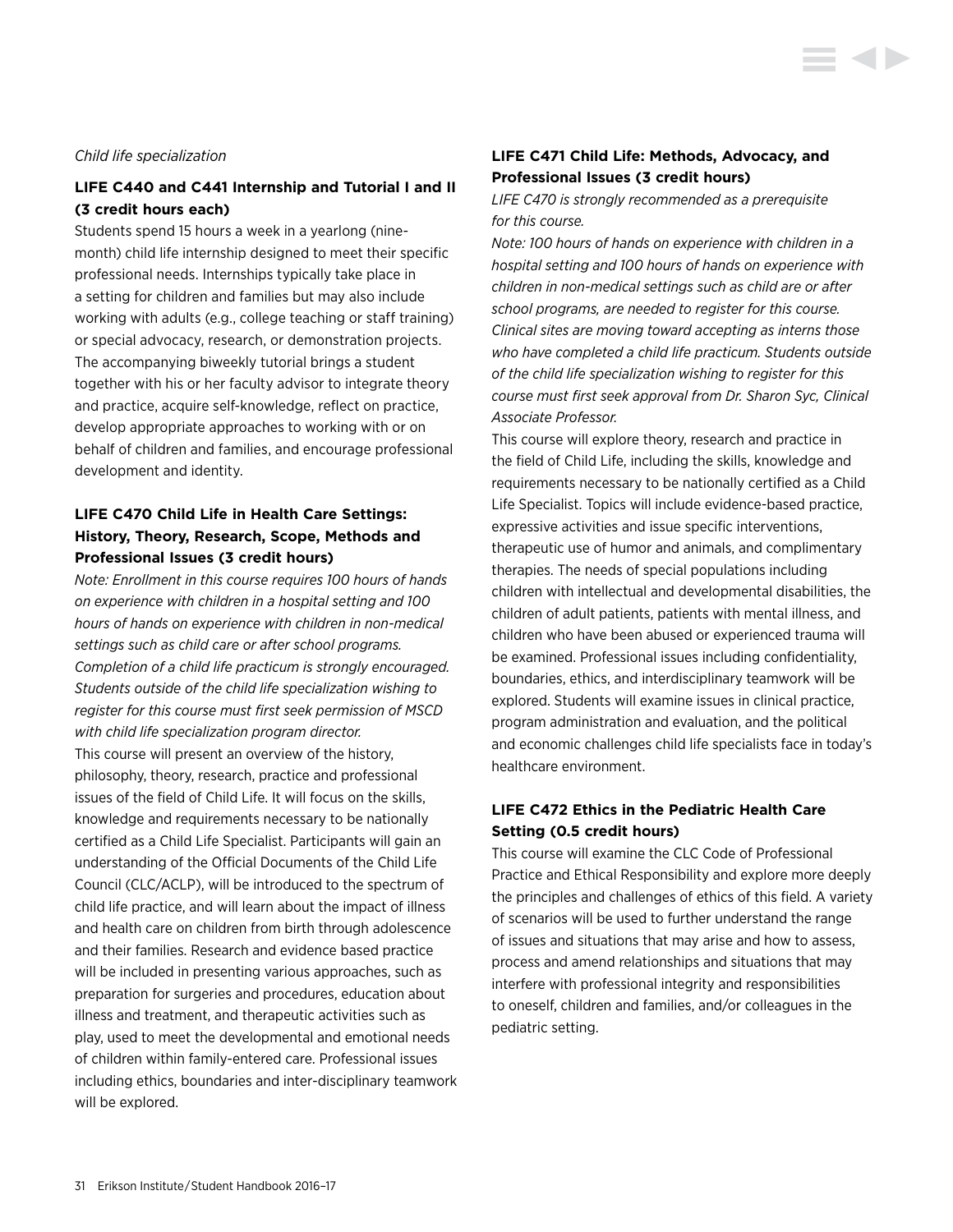# **LIFE C473 Therapeutic Play in Pediatric Health Care Settings (1 credit hour)**

This course will review play and its many functions in the hospital setting such as recreational play (to facilitate normalization), developmentally supportive play, and procedural and medical play (to support procedures and establish control). It will focus in particular on therapeutic play and its role in facilitating the expression of emotions, alleviation of stress, increase of coping skills, and mastery of the healthcare experience. Participants will explore what they can learn from observing play, how it can inform their assessment and interventions, and they will learn about different formats of therapeutic play.

### **LIFE C474 Medical Terminology (0.5 credit hours)**

This course will familiarize participants with medical terminology used in pediatric health care settings. Emphasis will be placed on pronunciation and understanding terminology that may arise in explaining medical procedures and information about a new diagnosis to children and their families. Participants will also be familiarized with resources to draw upon for new terminology they may encounter as their practice advances or becomes more specialized.

# **LIFE C475 Grief and Loss in Children and Families (1 credit hour)**

This course will focus on children and their families' experience of grief and loss from a developmental and cultural perspective. It will explore the ways children and families grieve and cope with loss and present strategies that may provide support and foster coping. It will help participants better understand how children's perceptions and behavior in regard to grief and loss might be misunderstood, unacknowledged or overlooked by family members and other adults. It will also explore ways of supporting families including siblings in their grief and/or loss in relation to a child.

### *Family services specialization*

# **FAML F412 History of Social Welfare and Social Policy (3 credit hours)**

This course provides an overview of historical responses to the needs of children and families and the foundation of the American welfare state. It examines past and current social policies and other factors that have given rise to and shaped the systems that support children and families, including early care, health, mental health, and education. The status of the family is considered, with particular attention to conceptions of family and trends in family formation, the impact of poverty and discrimination on children and families, the rise of immigrant and refugee families, and disparities in child welfare. The course explores the role of family services and child welfare programs in enhancing family well-being as well as strategies to improve collaboration among service providers to maximize benefits to families.

# **FAML F438 Working with Children with Special Needs and Diverse Abilities and Their Families (2 credit hours)**

This course provides students with a knowledge base for working with children with special needs and diverse abilities and their families. Students will be introduced to a range of physical, cognitive, linguistic, emotional, and behavioral disabilities and challenges. They will also explore the interdependent influence of family, culture, poverty, social class, race, privilege, and community on the development, education, and well-being of children with special needs and diverse abilities. Students will consider the personal experience of children and families as they negotiate assessment, diagnosis, and intervention in multiple helping systems, including early intervention, educational, social service, medical, community, mental health, and legal systems. An emphasis will be placed on understanding and supporting children's and families' changing needs from a multicultural perspective and learning how to effectively communicate with, support, empower, and advocate for all families. Elements of effective family-professional partnerships are examined. Strategies for working with children and collaborating with families in various settings are emphasized. The course also details pertinent legislation affecting the education and well-being of children with special needs and diverse abilities.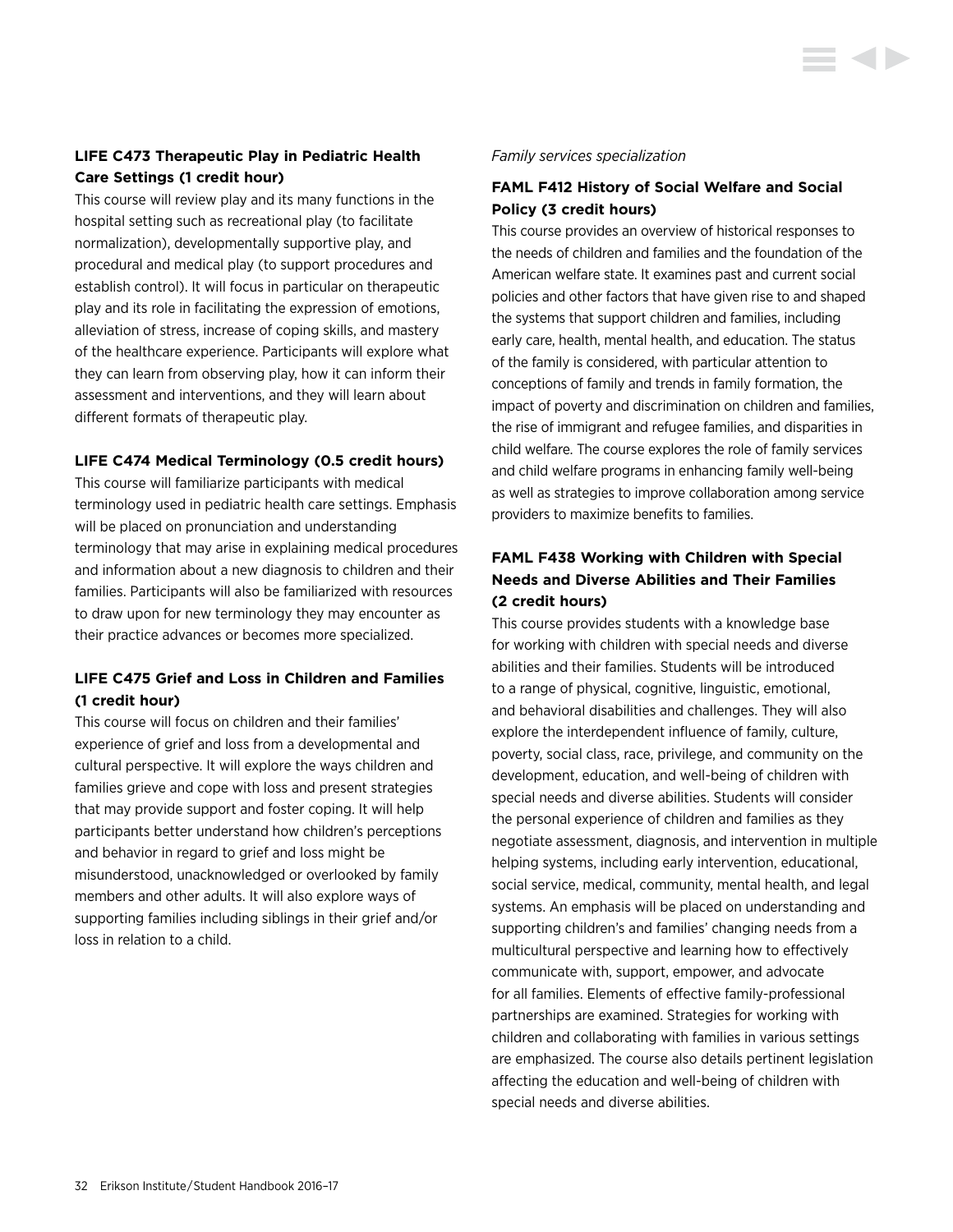# **FAML F436 Working with Individuals, Families, and Groups (3 credit hours)**

This course introduces students to the theoretical foundations and fundamental purposes, functions, and methods of working with children, families, and groups. The course explores ways of understanding family structures and dynamics, including definitions of the family, cultural underpinnings of diverse family structures, and gender roles. The course also examines the nature of the helping relationship and approaches to engaging with families and groups, including roles, boundaries, confidentiality, and the balance of power. It presents a range of possible interventions with different kinds of families and groups within their historical and socio-cultural contexts, including family therapy, early intervention, and community- and school-based interventions. Different group formats and interventions are also examined, including self-help groups, parent training groups, therapeutic groups, and online groups. Ethical and legal issues in working with children, families, and groups are considered.

# **FAML F415 Children, Families and the Law (3 credit hours)**

This course is designed to prepare students to understand and work with the legal system though exploring a range of complex issues involving family and children's best interests. These include understanding how "family" is defined, and whether current laws and policies regarding parental autonomy and permanency for children, and children involved in the child welfare system, adequately serve the best interests of children and families across diverse cultural contexts. The course also addresses the issue of multidisciplinary decision-making and advocacy processes related to understanding and respecting children's and families' rights. Disparities in social policies and the legal system are also explored in relation to vulnerable and disenfranchised populations, children with disabilities, and families with mental illness. Broader legal and social justice issues related to immigration, international law, trans-cultural adoption, and unaccompanied minors are also discussed.

# Early childhood education and teacher licensure courses

# **EDUC T404 Teaching and Learning in Diverse and Inclusive Settings: Science and Social Studies (2 credit hours)**

This course examines the content and methods of teaching social studies and the sciences to young children from diverse family, linguistic and cultural backgrounds in kindergarten through grade three. The course explores the big ideas and process of inquiry in each domain; processes by which children learn; and methods for guiding children in conceptualizing the social and scientific world they inhabit. The primary foci of the course include:

- 1. Understanding the big ideas and inquiry processes in social studies and the sciences, and connections between the domains that teachers can utilize to bridge children's theories with new knowledge;
- 2. Creating learning environments that are
	- a. child-centered: helping children make connections between prior knowledge and current learning tasks;
	- b. knowledge-centered: providing an understanding of concepts in each discipline and the connections between the disciplines; i.e., providing a cognitive road map to help students understand the big ideas and inquiry processes in social studies and science;
	- c. assessment-centered: articulating learning goals and using systematic ongoing observation and documentation of children's progress toward meeting goals;
	- d. learning-centered: providing a broad range of learning resources and organizational formats to support children's leaning including hands-on materials and technology resources used in large group, small group, pair shares, individual work, and open-ended play, experimentation, and exploration activities;
	- e. community-centered: establishing norms of respect, collaboration, and perseverance toward goals.
- 3. Methods of curriculum development, pedagogy, and assessment for the social sciences and sciences that help teacher candidates structure learning activities where children learn to think, discuss, and inquire about topics in the disciplines. Candidates will develop learning opportunities that explicitly address the needs of children from diverse backgrounds including those with special needs and for whom English is a second language.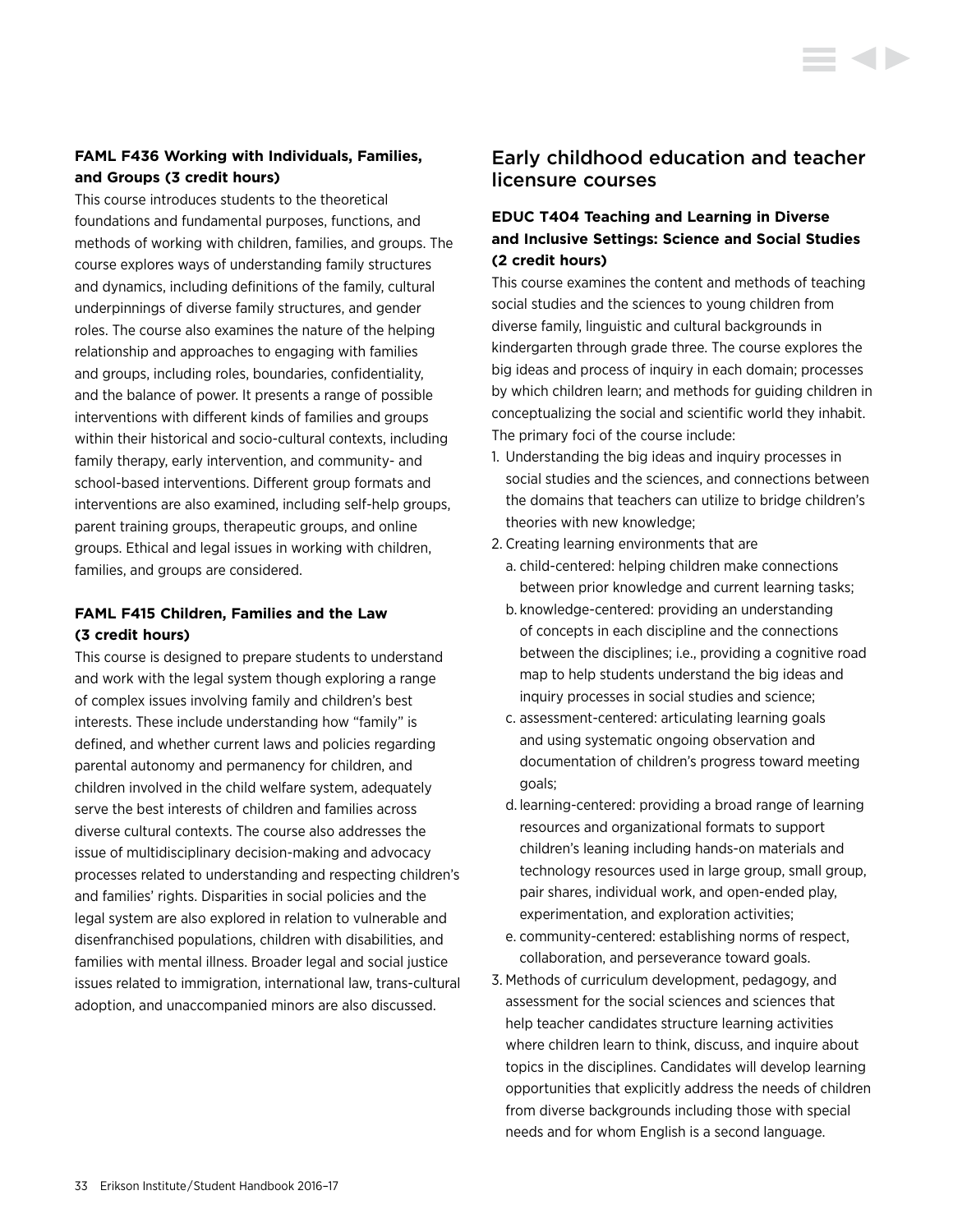# **EDUC T405 Teaching and Learning in Diverse and Inclusive Settings: Reading and Writing (2 credit hours)**

This course prepares teacher candidates to guide young children from diverse family and cultural backgrounds in learning to read and write. Teacher candidates learn to recognize and describe developmental stages in learning to read and write for 4- to 8-year-olds, describe and identify different factors that influence the learning process, and design curricula for reading and writing that meet the Illinois Learning Outcomes and Illinois Early Childhood Education Standards. Teacher candidates develop a framework for building a classroom library of fiction and nonfiction reading materials that reflect the literary traditions and points of view of a diverse multicultural society. Methods of teaching reading and writing use this broad base of literature to facilitate the integration of reading and writing with mathematics, science, social studies, and the arts.

## **EDUC T406 Teaching and Learning in Diverse and Inclusive Settings: Mathematics (2 credit hours)**

This course examines the content and methods of teaching mathematics to young children from diverse family, linguistic and cultural backgrounds in kindergarten through grade three. The course prepares teacher candidates to use their knowledge of mathematics to develop children's ability to approach and solve problems in the various areas of mathematical thinking including number concept, geometry, probability, and measurement. Simultaneously the course furthers the language as well as the conceptual understanding skills of all children, including English language learners and individuals with special needs. Teacher candidates design and present lesson plans, develop curriculum plans, and use formal and informal strategies to assess children's thinking processes as well as their skills and knowledge. The pedagogical approaches studied respect mistakes and misunderstandings as learning opportunities for everyone.

# **EDUC T408 Foundations of American Schooling and Bilingual Education (3 credit hours)**

This course explores the historical, political, and legal foundations of early childhood and early elementary public education in U.S. schools, including the foundations of bilingual, English as a Second Language (ESL), and special education programs. Students also study the sociocultural, pedagogical, linguistic, and political issues underlying current models of education for English speaking and non-English speaking children, as well as models for bilingual and ESL instruction.

# **EDUC T412 Preschool Curricular Approaches in Diverse and Inclusive Settings (2 credit hours)**

This course examines the history of and current research base for quality education programs for preschool and kindergarten children of diverse cultures, languages, and economic and developmental backgrounds. The course explores how teachers of three- to five-year-old children can promote the development of knowledge and skills of thinking and symbolic representation in literacy, mathematics, science, social studies, physical growth, and the fine arts. Simultaneously, the course furthers the language as well as conceptual thinking of all children, including ELLs and bilingual children. The course examines the dynamics of teachers and children in a variety of teaching and learning philosophies. The course prepares future teachers to promote the intellectual potential of children from English speaking homes as well as ELLs and bilingual children. Teacher candidates learn to use a range of strategies for three- to five-year-olds within a variety of learning activities such as dramatic play, group problemsolving, observation, direct instruction, and Socratic discussions.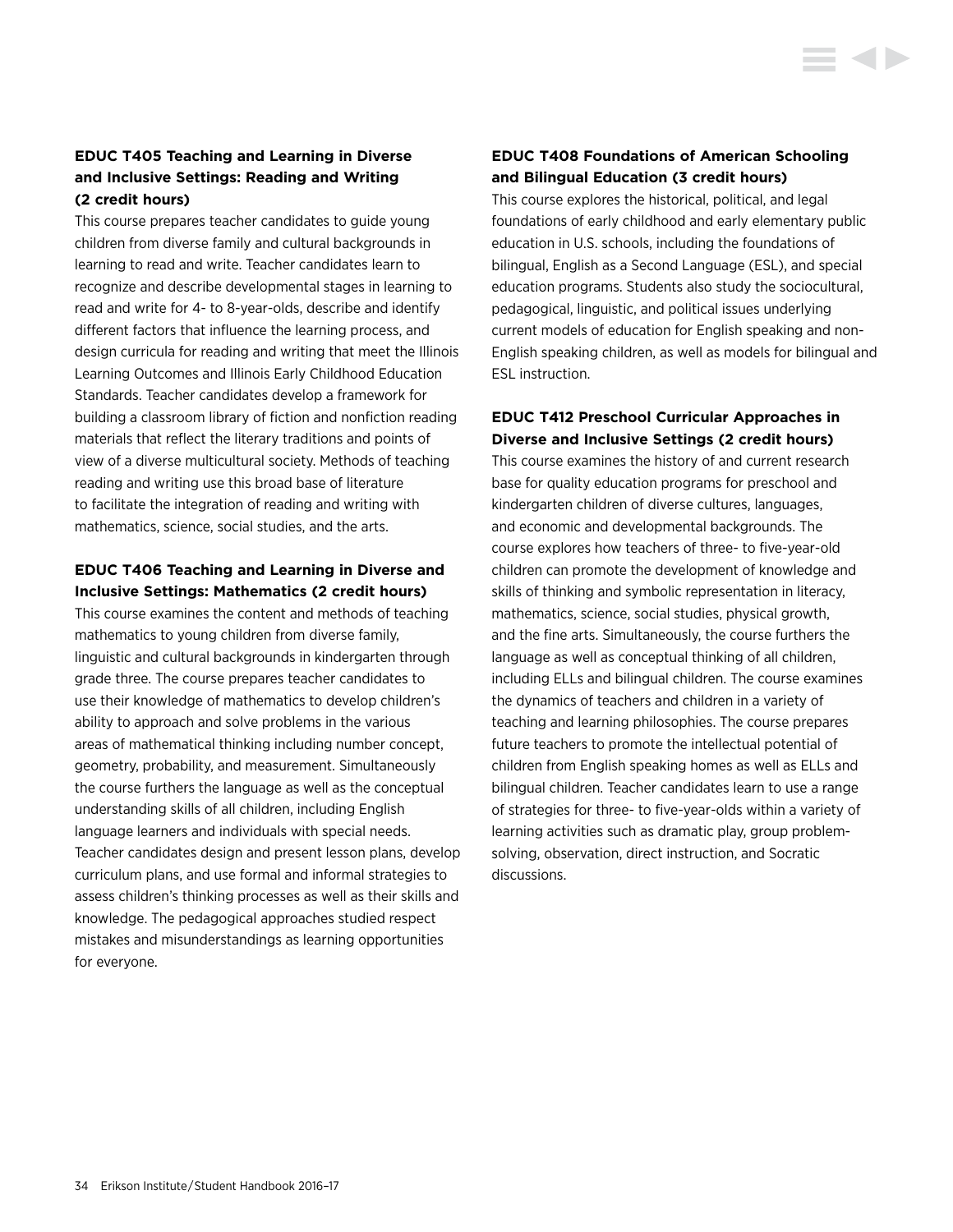# **EDUC T414 Key Concepts in Teaching and Learning in the Disciplines for the Early Childhood Curriculum (Prerequisite, 2 credit hours)**

Teacher candidates examine a network of key concepts in the disciplines of the sciences, mathematics, humanities, and social sciences. This course provides a framework for understanding the concepts, habits of mind, and skills characteristic of professionals in each of the disciplines. The goal of the course is to prepare teachers to 1) recognize important "big ideas" in the disciplines, 2) become effective in facilitating children's emerging understandings and skills in the various domains of thinking as these understandings are cultivated in classroom life, and 3) design learning experiences that are responsive to the learning needs of children from diverse cultural and language backgrounds as well as representing a range of special needs.

This course models the dynamics of a diverse and inclusive learning community using a mixture of presentation of ideas, concepts, and skills followed by discussion, activities, hands-on investigations, and demonstrations of games, materials, and technology supports for children's learning: normally developing, special needs, and English language learners.

# **EDUC T432 Advanced Methods of Teaching and Learning across the Pre-K to Grade 3 Curriculum (3 credit hours)**

This course is designed to help students further their understanding of effective curricula and pedagogical methods in the content areas across the pre-K to grade 3 continuum. Students critically examine the philosophical underpinnings of their own practice and use their understanding of children's diverse abilities, interests, and cultural and linguistic backgrounds to develop challenging and meaningful curriculum projects based on the big ideas of the disciplines. Students acquire strategies to assume leadership roles in their school communities in order to impact the overall quality of instruction and to create a coherent and consistent learning context for children in pre-K to third grade classrooms.

## **EDUC T438 Children with Special Needs and Diverse Abilities (2 credit hours)**

This course is designed for general education classroom teacher candidates to provide an overview of the growth and development of children with special needs and diverse abilities, with a special focus on those children classified as having learning disabilities. Candidates study characteristics of various disabilities and find out where to go for more in-depth information on specific types of special needs and related support services. Teacher candidates consider the implications of various special needs and diverse abilities in both self-contained and inclusive settings, and in society more broadly. The course covers referral, assessment, specific teaching methods including assistive technologies and alternative communication systems, collaboration among professionals, and partnership with families. Teacher candidates study diverse cultural perspectives on special needs and the place of multicultural responsiveness in the development of Individual Family Service Plans (IFSP's), Individual Education Plans (IEP's), and inclusive classrooms. The course also details pertinent legislation affecting the education of children with special needs and diverse abilities.

# **EDUC T461 Assessment for Classroom Teachers (2 credit hours)**

This course examines the construct and practice of assessment for teaching in preschool to third grade classrooms. The course considers the critical issues related to assessment and accountability in schools, focusing on why assessment is necessary, who the various assessment audiences are, what kind of assessment information is useful for each, and the time frame appropriate for such assessment information. Students study a variety of assessment methods currently used to evaluate teaching and learning in classrooms. They also discuss ways to communicate formative information about student progress to families; collaborate with colleagues to use assessment results to modify grade-level curricula for children with diverse abilities; and advocate for culturally, linguistically, and developmentally-appropriate forms of assessment.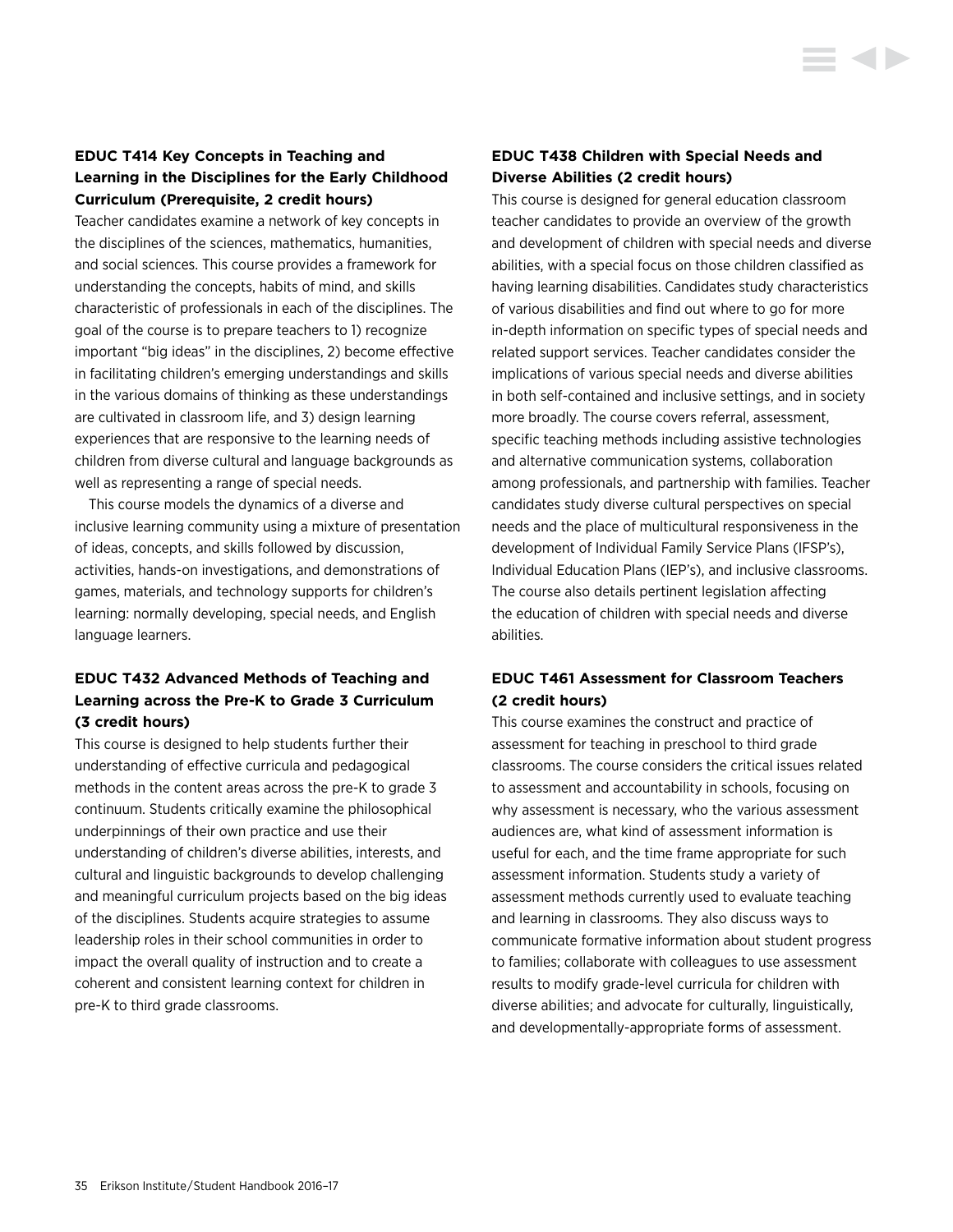# **EDUC T446 and T447 Internship, Student Teaching, and Tutorial I and II (3 credit hours each semester)**

Teacher candidates spend a total of 550 hours in a preschool, kindergarten, and/or primary classroom mastering the practice competencies of professional teaching under the supervision of a mentoring teacher. Student teaching includes 10 consecutive weeks of fulltime participation in the responsibilities of teaching in an early childhood classroom. The tutorial, a biweekly meeting between the teacher candidate and faculty advisor, is a bridge between academic courses and student teaching experiences. Goals for the tutorial include: integration of theory with practice, refining methods of teaching, deepening one's understanding of how to work effectively with children and families from diverse backgrounds, reflecting on all aspects of professional teaching practice, and developing further goals for professional development.

# **EDUC T456 Integrative Seminar: Classroom Management and Instructional Techniques in Diverse and Inclusive Settings I (2 credit hours)**

This course is the first part of a year long seminar designed to accompany teacher candidates' clinical experience and student teaching. In this seminar, teacher candidates 1) reflect on and further develop instructional techniques across the curriculum in preparation for student teaching; 2) develop a philosophy for and skills in classroom management; and 3) monitor emerging skills and understanding of each of the IL Early Childhood content standards and their expression in the Erikson's practice competencies. In this seminar, teacher candidates pay close attention to the dynamics that shape group life and transform it into a community that nurtures and includes all individuals, with particular attention to the needs of English Language Learners, bilingual children, and special needs children.

# **EDUC T457 Integrative Seminar: Classroom Management and Instructional Techniques in Diverse and Inclusive Settings II (2 credit hours)**

This course is the second part of a yearlong seminar designed to accompany teacher candidates' clinical experience and student teaching in a kindergarten or primary classroom. In this seminar, teacher candidates 1) complete all requirements of student teaching; 2) develop a philosophy for and skills in classroom management that are responsive to children from diverse backgrounds; and 3) further develop effective methods and instructional techniques for all curriculum areas as they participate in student teaching. Seminar (and tutorial) sessions support teacher candidates with integrating theory and practice, refining methods of teaching, deepening their understanding of how to work effectively with children and families from diverse backgrounds, reflecting on all aspects of professional teaching practice, and developing further goals for professional development.

# **EDUC T466 and T467 Proseminar for Teacher Candidates I and II (0 credit hours)**

This seminar provides a forum for teacher candidates to 1) begin their study of the Illinois Early Childhood Standards, Erikson Institute's Conceptual Framework for Teacher Education, and 2) to discuss clinical experiences being carried out within the context of their academic courses. Candidates discuss observations of and interactions with children, parents, teachers, and staff at the various sites. The faculty advisor guides discussion of clinical experiences and the many layers of diversity at work in any child care setting. Teacher candidates learn to see the complexity of factors at work in the interactions among participants in a classroom or program, and between the school or program and contemporary American society.

The seminar is designed to give candidates a heightened awareness of the critical questions about human development, teaching and learning, educational philosophy, and school organization and governance that are shaped by educators, parents and community members, as well as tax-paying citizens and voters. The seminar leader guides teacher candidates' reflection on experiences and development of professional skills toward mastery of the ten outcomes detailed in Erikson Institute's Conceptual Framework for the Teacher Education Program.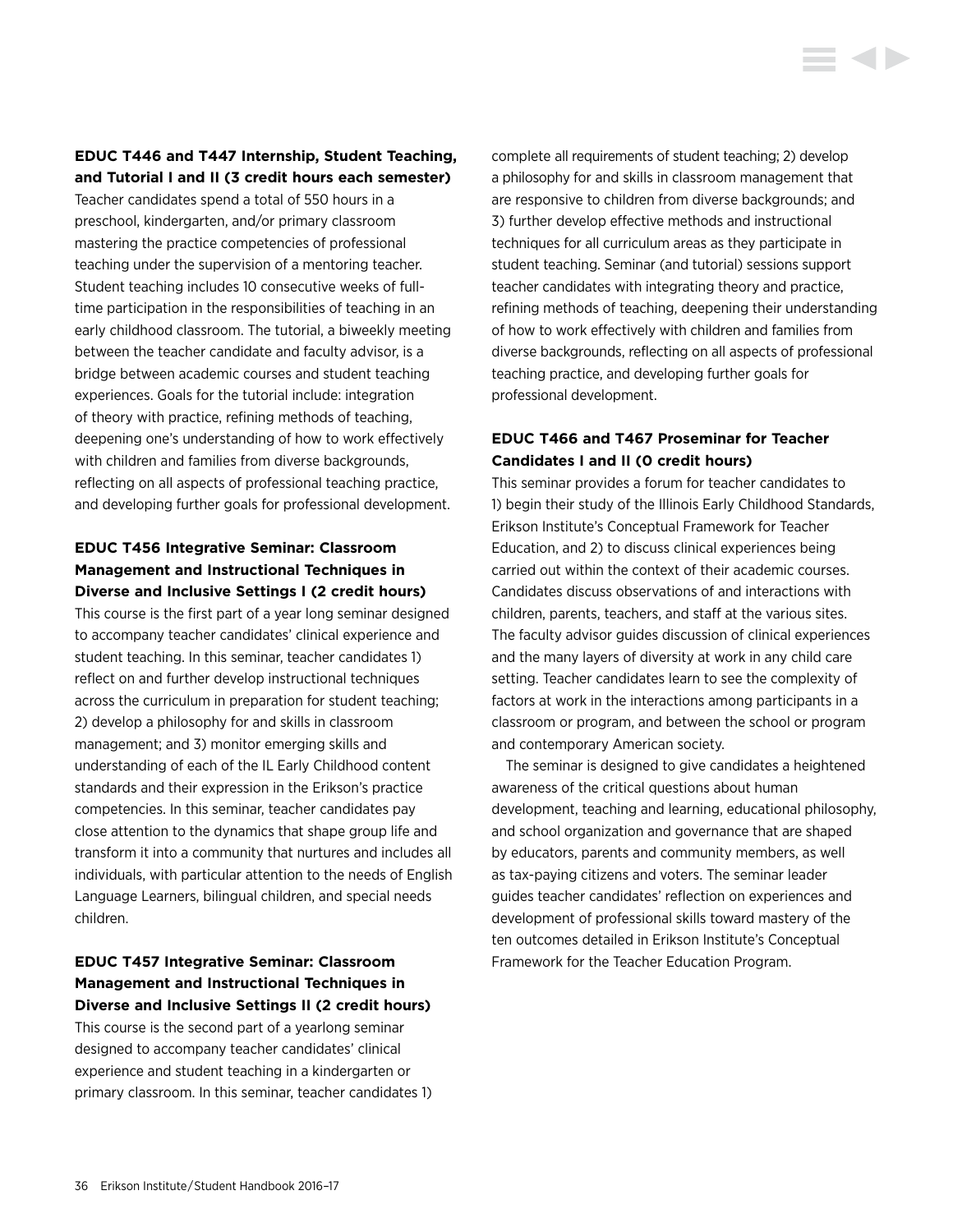# **EDUC T470, T471 and T472 Integrative Seminar: Leadership in Early Childhood Education I, II and III (2 credit hours each semester)**

This small group seminar creates a community of practice that helps students to examine their teaching and learning, integrate theory and practice, refine methods of teaching, deepen their understanding of how to work effectively with children and families from diverse backgrounds, reflect on all aspects of professional teaching practice, and develop leadership skills.

# **EDUC T480 and T481 Integrative Seminar: Directed Action Research in Diverse Early Education Settings I and II (2 credit hours each semester)**

Educational programs serving diverse young children demand practitioners who are capable of reflecting about the application of theory to practice, and engage in the critical examination of a variety of issues pertaining to working with these students and their families. Participants in this two semester course generate questions about their practice that lead to an action research intrinsically connected to issues of quality in teaching and learning within diverse early childhood and primary settings. The course supports students as they generate questions about their practice, gather data in response to the question, and utilize this data to support in-depth individual and collective reflection about their professional work.

NOTE: All course requirements for each semester of T480 and T481 must be completed inside of the 15-week semester course structure. Time and coaching are provided for each step in the action research process. Erikson Institute's incomplete policy does not apply to these courses as students are not able to take an incomplete in the final year of the program. If a student is not able to complete requirements within the 15-week semester, they will have to retake T480 or T481 Integrative Seminar when it is offered next with a relevant faculty instructor.

*Bilingual/English as a second language specialization and certificate program*

# **BESL B402 Language Development in New Language Learners (3 credit hours)**

This course develops students' understanding of language development in the first eight years of life and the principles that govern the process. The language learning process is studied as an integral part of both the development of thinking and the child's sense of self. The purpose of the course is also to provide a framework for considering how language development in bilingual individuals is different from that of monolinguals. This course is designed to assist educators in understanding how the multiple realities of bilingualism interact with the educational context and therefore may influence the academic performance of bilingual students. Students learn how the various contexts both inside and outside of a child's home interact with factors such as age, sex, race, social class, and cultural experiences to influence language competence and performance. Students examine the role of adults, peers, and siblings in fostering language development, and learn how group experiences in early childhood programs can be arranged to maximize language development in new language learners.

# **BESL B404 Assessment of New Language Learners (2 credit hours)**

This course will present a developmental approach to formal and informal observation and assessment procedures appropriate for young children from 3- to 8-years-of-age. The course will especially focus on the issues in assessment in working with culturally and linguistically diverse children. The course will explore assessment issues as they relate to appropriate instructional practices, evaluation of language and academic progress, and communicating with families regarding young children's development. Students will become familiar with a variety of assessment techniques, tests, procedures, and screening instruments.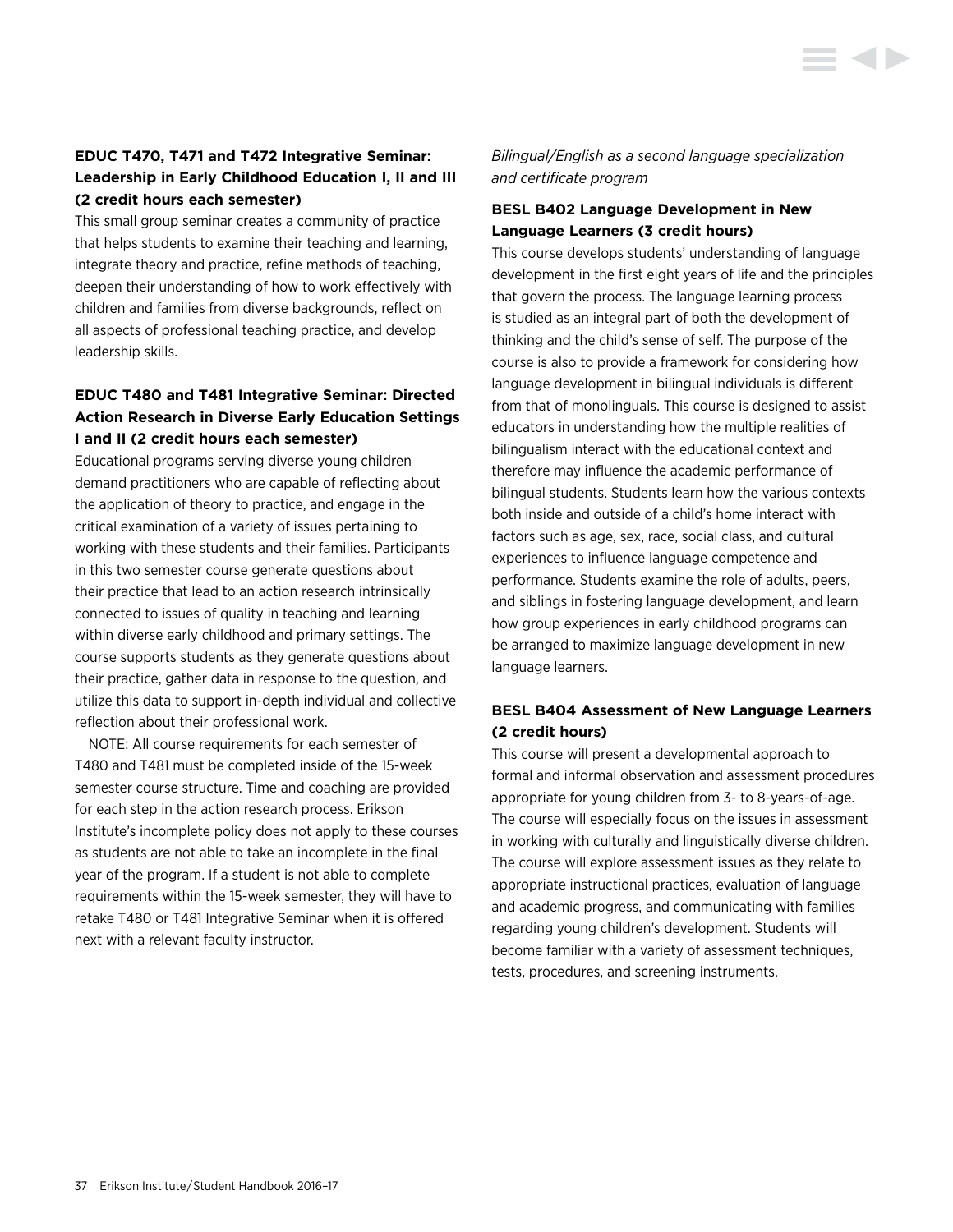# **BESL B405 Emergent Literacy with New Language Learners (3 credit hours)**

This methods course is designed to help students examine the definition of what it means to read and write; recognize and describe developmental stages in learning to read and write; describe and identify different factors that influence learning to read and write; and design and implement an emergent curriculum in a culturally and linguistically diverse early childhood classroom. The course will focus on the role of parents and teachers in promoting literacy development in early childhood classrooms, the relationship between oral and written language, and the role of high quality multicultural literature and story telling in emergent literacy.

# **BESL B406 Methods and Materials for Teaching New Language Learners I (2 credit hours)**

The widespread presence of language minority students in American schools posits a variety of challenges for all involved in their education. Classroom teachers in particular face the daily practical demands imposed by curricula and learning standards on one hand, and a student population whose linguistic, economic, ethnic, and cultural diversity warrants instruction that is complex and dynamic, on the other. In consequence, today's teachers must gain knowledge about instructional strategies proven effective to teach language minority students, and be prepared to examine the implications of language and culture for the selection of materials and pedagogy.

This course will allow in-service teachers currently working with language minority students to consider the theoretical underpinnings and pedagogical rationale for a variety of teaching methods used to support successful learning for young English learners, and to incorporate them into the practice of their own early childhood classroom.

# **BESL B407 Methods and Materials for Teaching New Language Learners II: Reflective Practice (2 credit hours)**

This yearlong reflective practice seminar will give teachers the opportunity to examine their ongoing classroom practice during the course of a school year. Students engage in a systematic examination of their frameworks of knowledge; the relationship between students, content, and subject

matters; the interconnections of culture, language, and home-school relationships; and themselves as teachers. This reflective process is conducted in a collaborative and interactive manner that focuses on actual practice and allows for the interplay of inquiry and experience. The seminar will meet twice a month in a small group format that fosters open discussion and the examination of issues.

NOTE: All course requirements for each semester of B407 must be completed inside of the 15-week semester course structure. Time and coaching are provided for each step in the action research process. Erikson Institute's incomplete policy does not apply to these courses as students are not able to take an incomplete in the final year of the program. If a student is not able to complete requirements within the 15-week semester, they will have to retake B407 Methods and Materials when it is offered next with a relevant faculty instructor.

# **BESL B416 Methods and Materials for Teaching New Language Learners (2 credit hours)**

English Learners (ELs) are a significant presence in many U.S. schools, and data indicate that more than half of public school teachers across the nation have students in their classrooms whose first language is other than English. The widespread presence of ELs in American schools creates a variety of challenges for all involved in their education. Classroom teachers must juggle the demands imposed by curricula and learning standards on the one hand, and a student population whose linguistic and cultural diversity warrants instruction that is complex and dynamic, on the other. This course prepares early childhood BL/ESL teacher candidates to work with English learners in all content areas of the curriculum. Teacher candidates learn methods of teaching proven effective in teaching ELs, and learn how to consider home language and cultural backgrounds of children as well as their emerging English language skills in selecting materials and making pedagogical decisions in planning and teaching. Upon completing the course, teacher candidates are knowledgeable about the theoretical underpinnings and pedagogical rationale for a variety of teaching strategies widely used in early childhood classrooms, and how they can be utilized to support successful learning for young English Learners.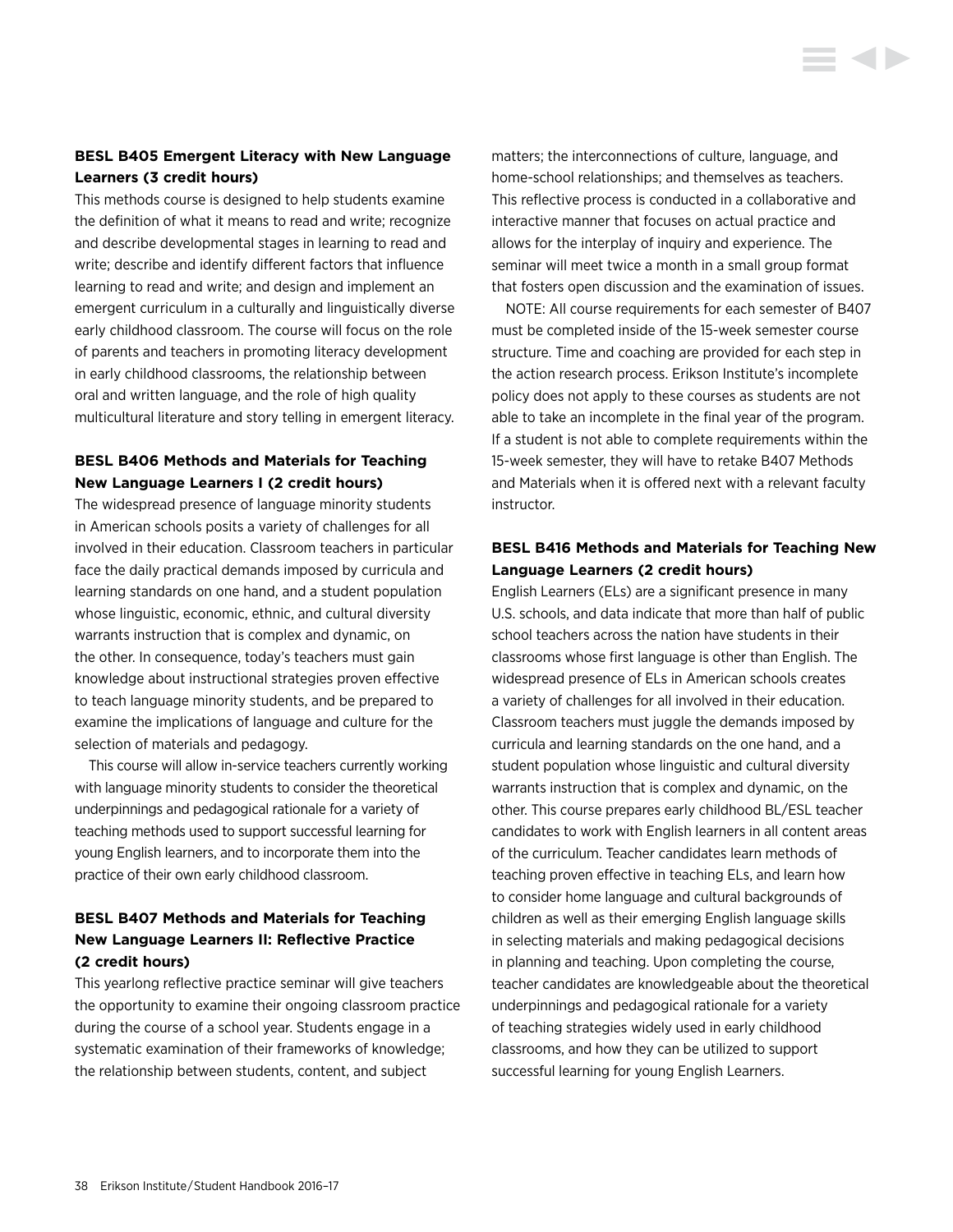This course prepares teacher candidates to guide young children from diverse family, culture and language backgrounds in learning to read and write. Teacher candidates learn to recognize and describe developmental stages in learning to read and write for 4- to 8-year-olds in their home language and English as a second language. Teacher candidates will become proficient in describing and identifying different factors that influence the learning process, and designing curricula for reading and writing that meet the Illinois Learning Outcomes and Illinois Early Childhood Education Standards. Teacher candidates develop a framework for building a classroom library of fiction and nonfiction reading materials that reflect the literary traditions and points of view of a diverse multicultural society. Methods of teaching reading and writing use this broad base of literature to facilitate the integration of reading and writing with mathematics, science, social studies, and the arts.

# **EDUC T462 Assessment of New Language Learners (3 credit hours)**

This course examines the construct and practice of assessment for classroom teachers of pre-k to third grade children from culturally and linguistically diverse backgrounds. The primary foci of the course are 1) examining critical issues regarding assessment and accountability in schools serving culturally and linguistically diverse students, 2) studying the challenges and promises in using assessment results to improve classroom teaching of English Language Learners; and 3) implementing a variety of assessment methods currently used to evaluate teaching and learning in classrooms, including assessment of English language skills, and assessing academic learning across the full range of curriculum content areas. Teacher candidates learn principles of assessment to shape meaningful and effective learning for their students, and learn how to conduct developmental screening, evaluate classroom quality, and implement performance-based assessments. Teacher candidates learn how to communicate assessment results to school personnel as well as to parents and families regarding their young children's development and school learning.

# **BESL B446 and B447 Internship, Student Teaching and Tutorial I and II: Bilingual/ESL (3 credit hours each semester)**

Teacher candidates spend a total of 550 hours in a preschool, kindergarten, and/or primary classroom with children who are bilingual, or for whom English is a second language. They master the practice competencies of professional teaching under the supervision of a mentoring teacher who is licensed to work with linguistically diverse children. Student teaching includes 10 consecutive weeks of full-time participation in the responsibilities of teaching in an early childhood classroom. The tutorial, a biweekly meeting between the teacher candidate and faculty advisor, is a bridge between academic courses and student teaching experiences. Goals for the tutorial include: integration of theory with practice, refining methods of teaching for children growing up with more than one language, deepening one's understanding of how to work effectively with children and families from diverse cultural and language backgrounds, reflecting on all aspects of professional teaching practice, and developing further goals for professional development.

# **BESL B470, B471 and B472 Integrative Seminar: Leadership in Early Childhood Education I, II and III (2 credit hours each semester)**

This small group seminar creates a community of practice that helps students to examine their teaching and learning, integrate theory and practice, refine methods of teaching, deepen their understanding of how to work effectively with children and families from diverse backgrounds, reflect on all aspects of professional teaching practice, and develop leadership skills.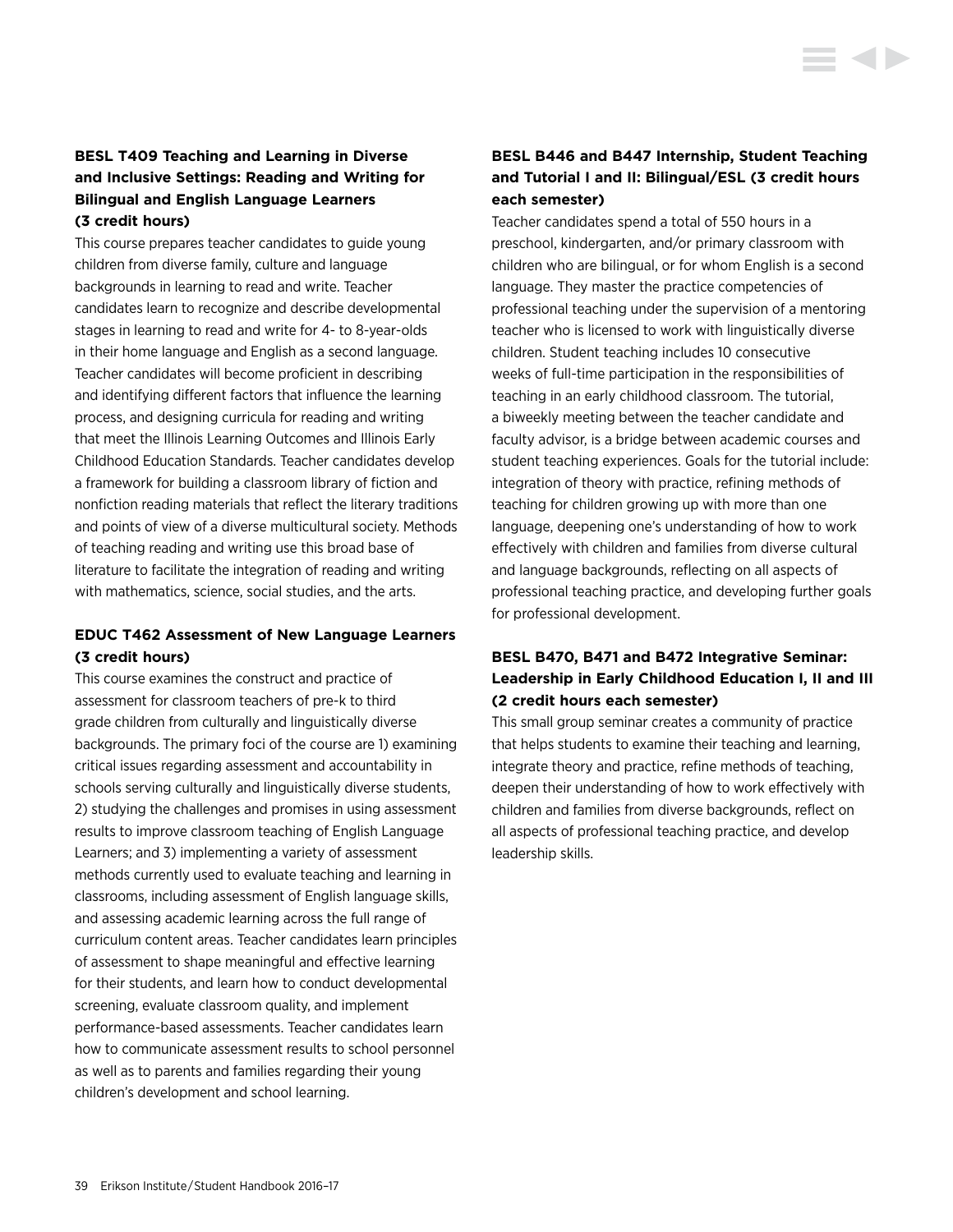#### *Early childhood special education specialization*

**SPED S410 Curricular and Instructional Methods in Early Childhood Special Education (2 credit hours)**

This course examines instructional and curricular methods of promoting social, emotional, cognitive, adaptive, and motor development for young children (birth through age five) that have or are at risk for developmental delay or disability. Emphasis will be on the design and implementation of curricula and instruction that meets the needs of diverse learners utilizing Universal Design for Learning (UDL) and Differentiated Instruction as instructional frameworks. Students will use their understanding of typical and atypical development across domains to develop, modify, and evaluate lesson plans, instructional strategies, and formative assessments. Students will integrate theories of child development and various methods of instruction (including naturalistic, embedded, incidental, direct, and multi-tiered) to create curricula that support students with special needs in various settings such as home, school and the community. Attention will be paid to current theories of ethical teaching practices in early childhood special education settings.

# **SPED S411 Family and Professional Collaboration in Early Childhood Special Education (2 credit hours)**

This course examines the impact of disability on families who have young children (birth through age five) with special needs. It also explores the interdependent influence of family, culture, and community on the development and education of young children with disabilities. Areas of study include Family Systems theory, family-centered practice, family-professional partnerships, professional collaboration and teaming, and family-community engagement. Specifically, students will explore historical and cultural perspectives on families of young children with disabilities, legal and philosophical foundations for family participation in the education of young children with disabilities, and conceptualizations of family-centered practice. Elements of effective family-professional partnerships are examined as well as social, cultural, linguistic, and economic considerations for family-professional partnerships. Models and strategies for collaborating with families and other

professionals, including paraprofessionals, particularly as they relate to family-centered practice, Individualized Family Service Plans (IFSP) and Individualized Education Plans (IEP), family-community engagement, child and family outcomes are emphasized.

**STATE** 

# **SPED S412 Assessment of Infants and Preschoolaged Children with Disabilities/Developmental Delay (2 credit hours)**

This course provides students with a basic understanding of assessment of young children who have or are at risk for developmental delays or disabilities from birth through age five. Students will become familiar with formal and informal methods and instruments for assessing young children's social, emotional, cognitive, communication, and motor skills in a range of contexts including home, school, and community learning environments. Students will develop an understanding of the importance of family concerns, priorities, and resources in assessing young children. Students will identify methods for conducting formative and summative individual assessment as well as program evaluation. Culturally responsive approaches to involving the family with the assessment process will be addressed.

# **SPED S413 Communication and Language Development and Disabilities (2 credit hours)**

This course will focus on typical and atypical communication and language development in children from birth through age five with or at risk for disabilities. Topics will include early language development, origins and characteristics of atypical language development, and the relationship between communication/language delays and early learning and development across domains. Specific language disabilities and atypical language development related to disabilities such as autism and Down syndrome will also be discussed. Students will explore methods of identifying and addressing communication and language delays through total communication including assistive technology and alternative communication systems. The role of families and importance of family-professional partnerships in enhancing language development will be emphasized.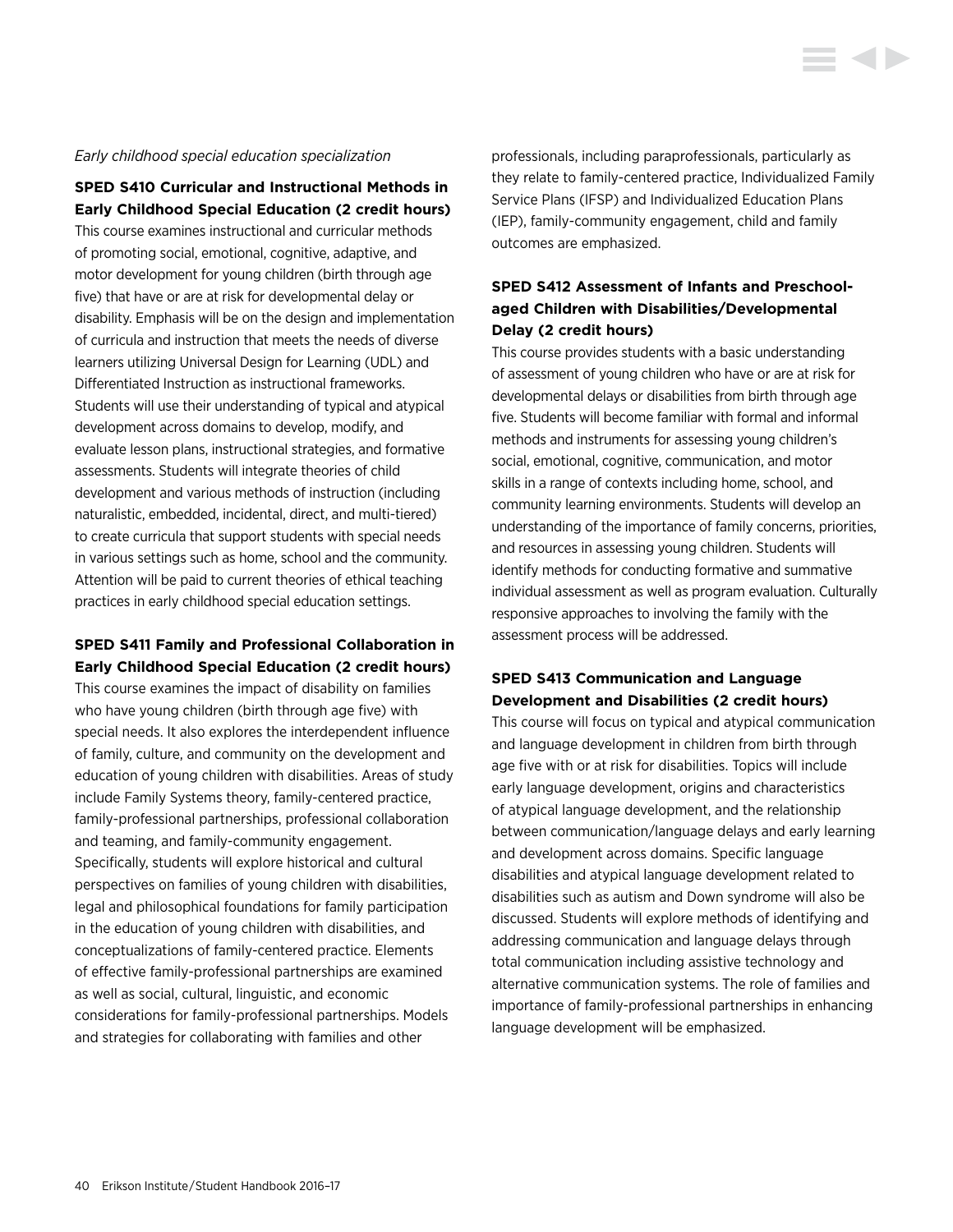# Academic writing program courses

# **W005 Academic Writing Preparation (0 credit hours)**

This course is an orientation to the process of academic writing. Using reading selections from first-semester courses in the graduate program, students explore themes in child development and techniques for integrating course materials in a written, academic format. Students are encouraged to reflect on individual writing styles and to develop writing goals as well as strategies for time management.

#### **W006 Writing Tutorial I (0 credit hours)**

Erikson students are expected to be proficient writers, and this course is designed to help them with this process. Based on faculty recommendation, students are assigned to a weekly writing tutorial, typically consisting of one or two students and a tutor. Writing tutors are Erikson alumni with first-hand knowledge of the Erikson curriculum and support students in mastering academic writing. Students are required to attend tutoring sessions and to meet deadlines negotiated between tutor and student as necessary for a timely submission of course papers.

# **W007 Writing Tutorial II (0 credit hours)**

The course is a continuation of Writing Tutorial I. Students who are experiencing particular difficulty with written assignments during the first semester may be offered tutoring support at this point. Students who have been in tutoring during the first semester may be ready to work more interdependently going forward.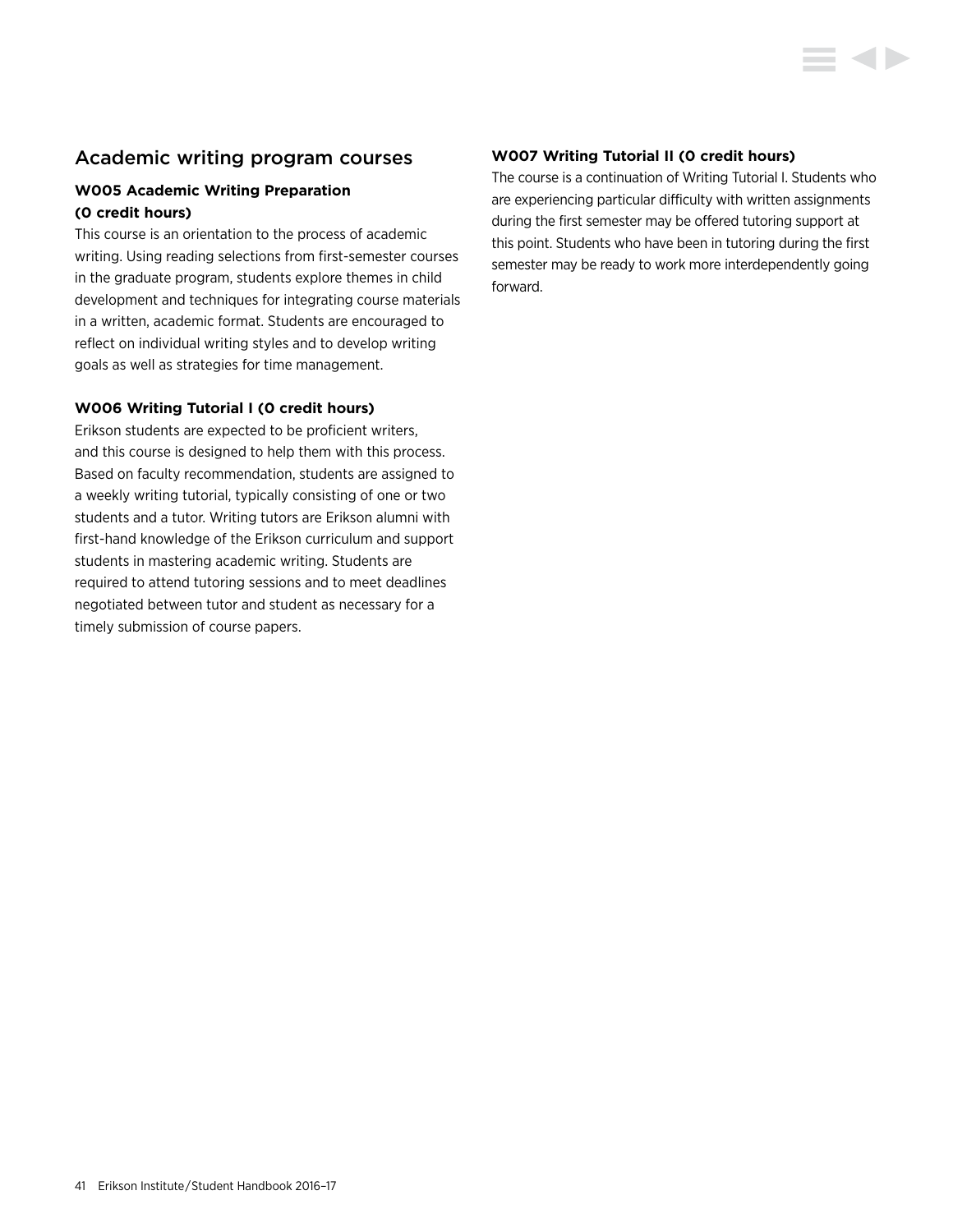# Graduate certificate programs



The certificate programs prepare students to meet some of the credentialing requirements of outside agencies. It is your responsibility to determine if you meet all of the requirements for credentialing.

Erikson offers graduate certificates in the following areas:

- Early childhood bilingual/English as a second language
- Infant mental health
- Infant specialist

To earn a graduate certificate from Erikson, students must:

- Complete all program requirements, including requisite internship or methods seminar sequence, within three years of the student's entry into the certificate program
- Receive a grade of B or better in each internship course if an internship is required)
- Maintain a B average (3.0 on a 4.0 scale) with no more than one grade of C+, C, or C−

# **Child Development Certificate Program (online)**

Erikson's Child Development graduate certificate program aims to improve professional practice by gaining a deep, research–based understanding of early childhood development and family functioning. Drawing on the core curriculum in our flagship master's degree program, the courses in the certificate program integrate relevant aspects of a range of disciplines including developmental psychology, neurobiology, anthropology, psychiatry, education, sociology, health and social work.

#### **Course Work**

| CHLD C421 | Human Development I: Psychosocial Development in |
|-----------|--------------------------------------------------|
|           | Infancy and Childhood (3)                        |
| CHLD C425 | Physical Growth and Development (3)              |
| CHLD C426 | Development of Cognition, Language and Play I:   |
|           | Cognitive Development (3)                        |
| CHLD C427 | Development of Cognition, Language and Play II:  |
|           | Language Development (3)                         |
| CHLD C432 | Family and Culture (3)                           |
| CHLD C460 | Culminating Project and Seminar (3)              |
|           |                                                  |

# **Early Childhood Bilingual/English as a Second Language Certificate Program** 18 credit hours

This graduate certificate is designed to meet the needs of novice and veteran early childhood teachers who seek the bilingual or ESL endorsement/approval by the Illinois State Board of Education. The program provides the training you need for the challenging role of early childhood educator. It is designed to prepare teachers from a range of settings—preschools, early childcare programs, and public school classrooms—to work effectively with children in a multicultural, multilingual classroom. The program can be completed in two years.

Bilingual endorsement/approval: The bilingual education endorsement/approval typically allows an early childhood teacher to instruct young children in their native language and English. Early childhood teachers with a valid Illinois early childhood or elementary teaching license who have completed the eighteen hours of required course work must pass a reading, written, and oral examination administered by the State of Illinois Board of Education for second language proficiency. The Erikson bilingual program is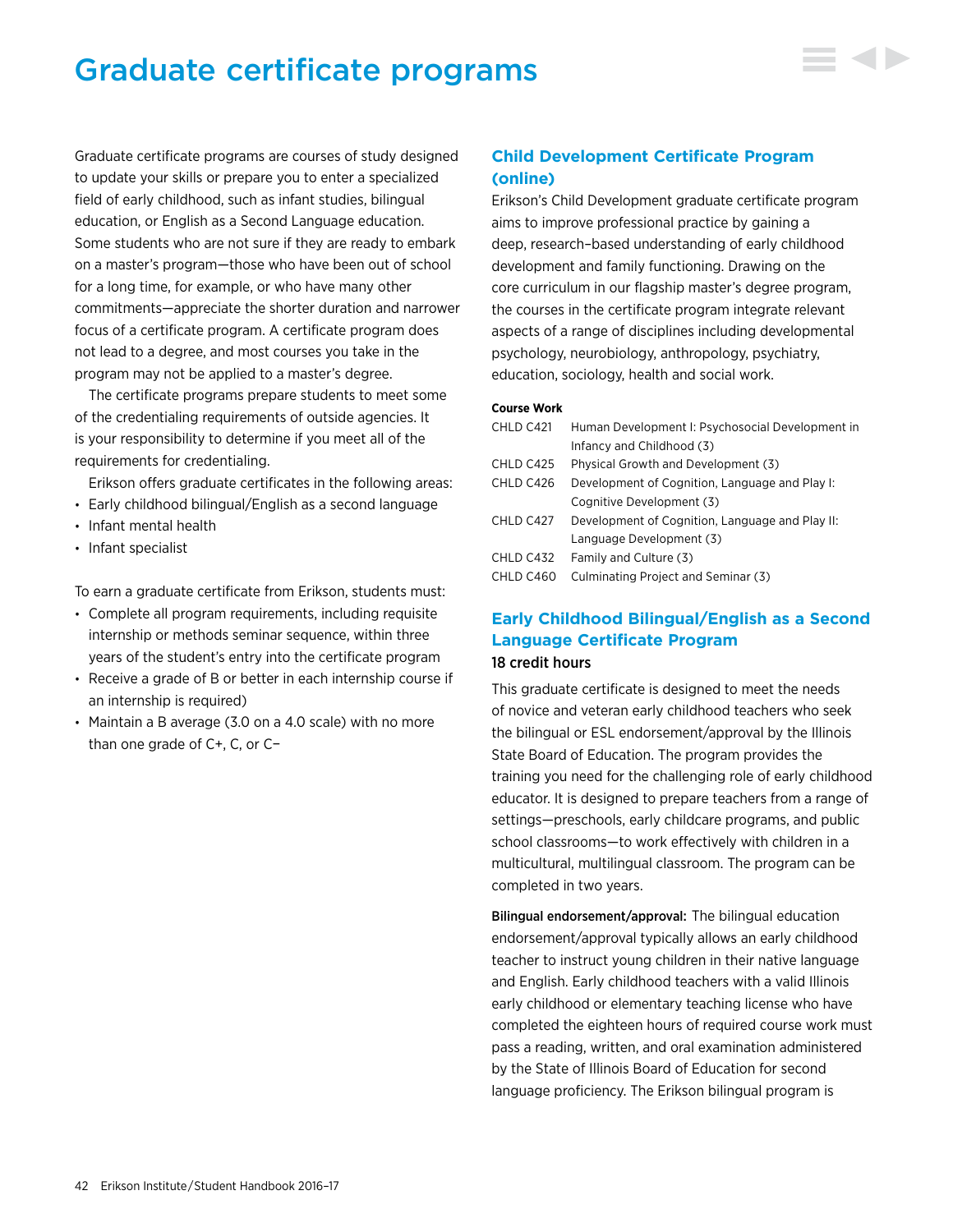designed to enable licensed teachers in Pre-K through 3rd grade classrooms who have the language proficiency necessary to teach in bilingual classrooms to add the bilingual approval and continue to work or seek employment in a bilingual education program.

English as a second language (ESL) endorsement/approval: The

English as a second language endorsement/approval typically prepares monolingual (i.e., English language speaking) early childhood teachers to effectively instruct second language learners in English. The Erikson ESL program is designed to enable licensed teachers in Pre-K through 3rd grade classrooms to add the ESL endorsement/ approval and continue to work or seek employment in an ESL program.

#### **Course work**

| EDUC T408        | Foundations of American Schooling and Bilingual   |
|------------------|---------------------------------------------------|
|                  | Education (3)                                     |
| CHLD C432        | Family and Culture (3)                            |
| BESL B402        | Language Development in New Language Learners (3) |
| <b>BESL B404</b> | Assessment of New Language Learners (2)           |
| BESL B405        | Emergent Literacy with New Language Learners (3)  |
| BESL B406        | Methods and Materials for Teaching New Language   |
|                  | Learners I (2)                                    |
| BESL B407        | Methods and Materials for Teaching New Language   |
|                  | Learners II: Reflective Practice (2)              |

# **Infant Mental Health Certificate Program** 18 credit hours

Erikson's Irving B. Harris infant studies program offers a graduate certificate in infant mental health for experienced infant/family specialists and mental health professionals. The program prepares specialists to support the emotional health and development of infants, toddlers, and families in a range of settings. Specialists are trained to identify, intervene, and/or collaborate with others to support parent/ child relationship challenges and child social/emotional behavioral concerns. Further, specialists are prepared to help programs move toward a relationship-based approach to practice and to mentor others in the infant/family field.

Taken over two years, the infant mental health certificate program includes course work, field experience, an internship, and group reflective practice experience throughout the course work.

#### **Prerequisites**

| (Waived for students who have taken these or similar courses within |                                                                    |  |
|---------------------------------------------------------------------|--------------------------------------------------------------------|--|
| the past five years)                                                |                                                                    |  |
| <b>INF1390</b>                                                      | Infant/Toddler Growth and Development: Typical<br>and Atypical (3) |  |
| <b>INF1492</b>                                                      | Infant/Toddler Screening and Assessment (3)                        |  |
| <b>Course work</b>                                                  |                                                                    |  |
| <b>IMH1370</b>                                                      | Foundations of Infant Mental Health (2)                            |  |
| <b>IMH1371</b>                                                      | Infant Observation (2)                                             |  |
| <b>IMH1372</b>                                                      | Infant Mental Health Practice: Developmental<br>Intervention (3)   |  |
| <b>IMH1373</b>                                                      | Field Experience in Infant Mental Health (2)                       |  |
| <b>IMH1374</b>                                                      | Developmental Assessment Institute (2)                             |  |
| <b>IMH1375</b>                                                      | Infant Mental Health Practice: Parent/Child                        |  |
|                                                                     | Relationships (4)                                                  |  |
|                                                                     |                                                                    |  |

#### **Internship and clinical supervision**

IMH I376 Infant Mental Health Internship (3)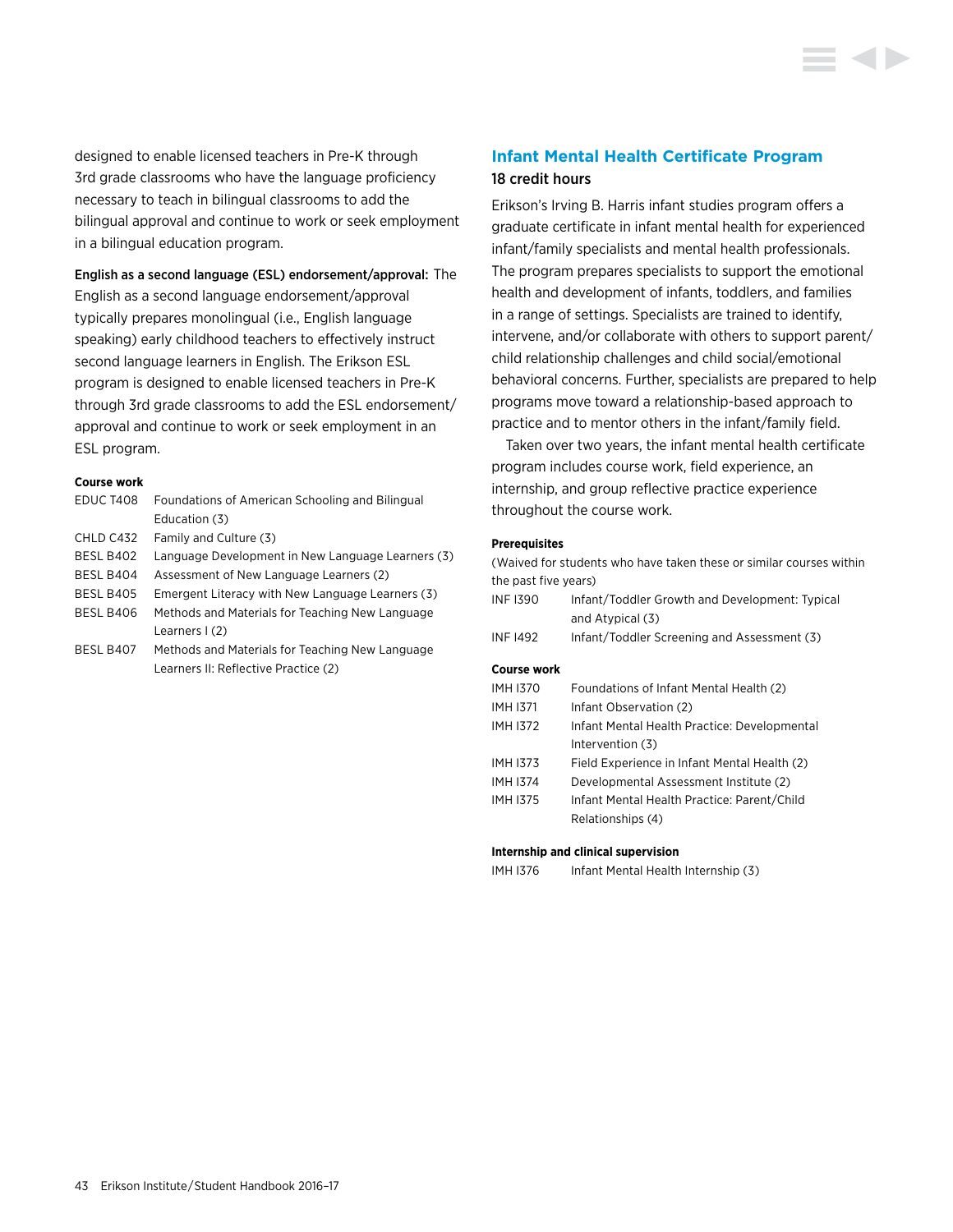#### **Infant Specialist Certificate Program**

#### 18 credit hours

Erikson's Irving B. Harris infant studies program offers an infant specialist graduate certificate designed to prepare experienced professionals, including those with advanced degrees, to work with children from birth through age three and their families. In addition to the campus-based program, Erikson offers selected infant specialist courses through online distance learning.

Students can specialize in one of two areas: infant/toddler child care or prevention/early intervention. The curriculum for both specializations includes four courses plus a yearlong internship focusing on the area of specialization.

Students can prepare to meet the requirements for credentialing as an early intervention specialist in the State of Illinois by taking Prevention/Early Intervention Methods I and II and doing an internship in Part C early intervention services. **Note:** To be credentialed in early intervention as a developmental therapist, you must already hold a bachelor's degree or higher in early childhood education, early childhood special education, special education, special education: deaf/hard of hearing or blind/partially sighted, child development, early intervention or elementary education, or from an early intervention approved college/ university program. While Erikson courses prepare students to meet some of the requirements for credentialing/certification, there may be additional requirements. You should check with Provider Connections, a contractor to the Illinois Department of Human Services (IDHS) Bureau of Early Intervention, *[www.wiu.edu/ProviderConnections](http://www.wiu.edu/ProviderConnections)*, for complete certification requirements.

Students in the program also have the option to prepare for the Illinois Gateways Infant Toddler Credential. Those seeking the credential through Erikson's Entitled Route must complete the infant/toddler child care specialization as well as provide documentation of experience with infants and toddlers, professional contributions, and eligibility for the equivalent-level Illinois Gateways to Opportunity ECE Credential.

#### **Course work**

| INF 1390 | Infant/Toddler Growth and Development: Typical and |
|----------|----------------------------------------------------|
|          | Atypical (3)                                       |
| INF 1391 | Family Studies (3)                                 |
| INF 1392 | Infant/Toddler Screening and Assessment (3)        |
|          |                                                    |

#### **Internship and seminar**

| INF 1394 | Internship and Seminar I (3)  |
|----------|-------------------------------|
| INF 1395 | Internship and Seminar II (3) |

#### **Specialization course work**

| <b>INF 1393</b> | Designing Quality Child Care for Infants, Toddlers, and      |
|-----------------|--------------------------------------------------------------|
|                 | Their Families (3) (For students specializing in infant/     |
|                 | toddler child care)                                          |
| <b>INF 1397</b> | Prevention/Early Intervention Methods I (1.5)                |
|                 | (For students specializing in prevention/early intervention) |
| <b>INF1398</b>  | Prevention/Early Intervention Methods II (1.5)               |
|                 | (For students specializing in prevention/early intervention) |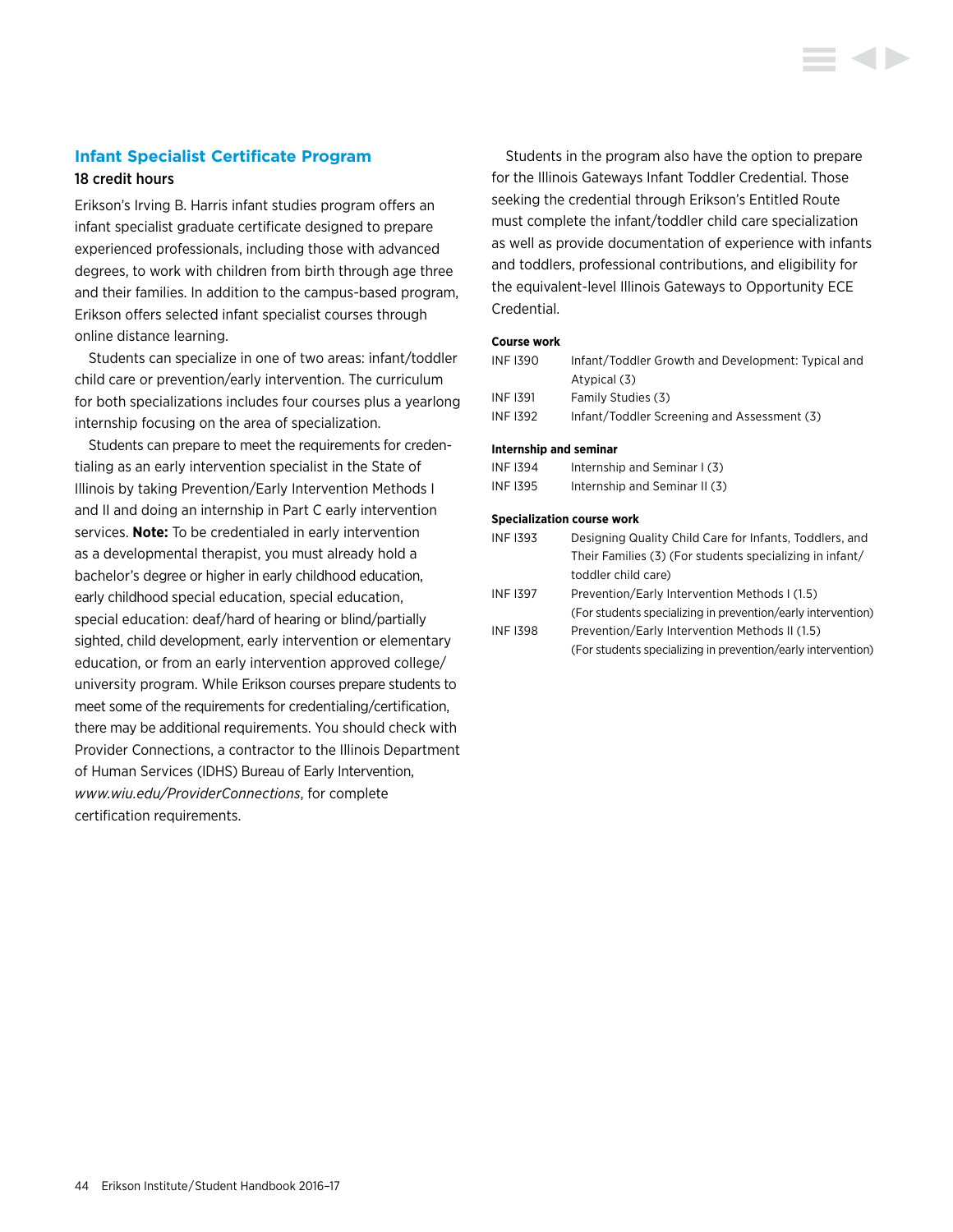# Certificate program course descriptions

# Child development certificate courses

Courses for the child development certificate consist of CHLD C421 Human Development I; CHLD C425 Physical Growth and Development; CHLD C426 Development of Language, Cognition, and Play I; CHLD C427 Development of Language, Cognition, and Play II; and CHLD C432 Family and Culture, as well as a Culminating Project. For descriptions of the above listed courses, see pages 27–28.

# **CHLD C460 Culminating Project and Seminar (3 credits)**

This reflective practice seminar and culminating project will give students the opportunity to examine their practice while integrating and applying theoretical frameworks and funds of knowledge from previous coursework and experience. The course will specifically focus on using ecological, biopsychosocial, and life course approaches to examining the contexts and systems in which students practice, and the ways in which they understand and engage the adults, children and families with whom they interact. Students will also examine the implications of integrating and applying cognitive, linguistic, social, emotional, and physical domains of knowledge, as they are shaped by history, culture, and experience. Throughout the semester, students will be asked to systematically apply these domains of knowledge to a particular issue or question in their practice, and to complete a culminating project to integrate and share their efforts.

# Early childhood bilingual/English as a second language certificate courses

Courses for the early childhood bilingual/ESL certificate consist of CHLD C432 Family and Culture, EDUC T408 Foundations of American Schooling and Bilingual Education, as well as the courses required for the master's degree specialization in bilingual/ESL. See pages 28, 34, and 37–38 for course descriptions.

# Infant specialist certificate courses **INF I390 Infant/Toddler Growth and Development: Typical and Atypical (3 credit hours)**

 $\equiv$  4>

The Infant/Toddler Growth and Development course is designed to introduce students to in-depth knowledge of infant development, including developmental patterns of infants at risk. The knowledge includes an understanding of the basic developmental processes in the domains of cognitive, social/emotional, communication, and sensory and motor development. Throughout the course, consideration will be given to the interaction of social, cultural, and interpersonal environments with infant development. Special focus will be placed on the influences of developmental challenges in the child's emerging capacities for engagement in relationships and in learning.

#### **INF I391 Family Studies (3 credit hours)**

This course is designed to promote an empathic understanding of parenting and family life from pregnancy through the first three years of life. Using family systems and attachment theory as organizing frameworks, the course explores the structure and function of families, psychological processes of parenting, and the development of the parent/ infant/family relationship within the context of culture and community. Conceptual models of stress and coping guide the exploration of family vulnerability and resiliency. The contributions and challenges of early childhood disability to family relationships are explored. Further, the course provides guidelines for examining the nature of the relationship between the family and service provider and the tenets of relationship-based, family-centered approaches to infant/family work.

# **INF I392 Infant/Toddler Screening and Assessment (3 credit hours)**

*Prerequisite: 30 hours of hands-on, direct experiences with infants and toddlers or consent of co-director of Infant Specialist program.*

This course takes a relationship-based developmental approach to observation, screening, and assessment of children from birth through age three. Assessment is viewed as an integral part of the intervention process and as a collaboration between parents and providers. Students are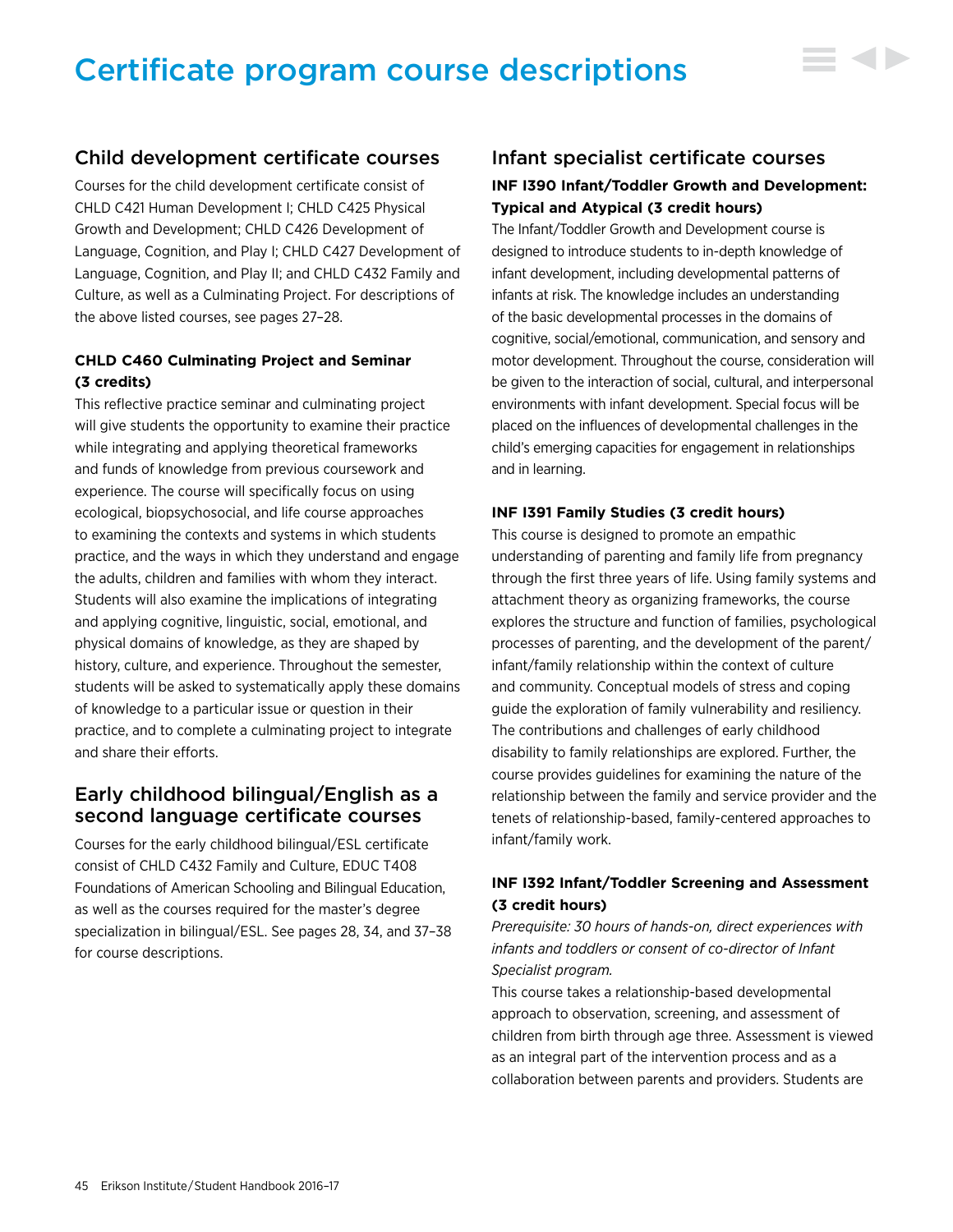trained to focus on underlying developmental processes as well as the appearance of individual milestones in cognitive, social/emotional, communication, and sensory and motor development. Students are guided in partnering with parents to assess the child's strengths and challenges to development, and to identify the family's priorities for services. Selected screening tools, standardized tests, and criterion-referenced instruments are reviewed. Students receive introductory training in one screening and one assessment tool, including administration, interpretation, referral, and recommendations for developmental intervention. The rationale and practices for screening, referral, and assessment in various infant/toddler settings (e.g., child care, Early Head Start, early intervention) are examined.

# **INF I393 Designing Quality Child Care for Infants, Toddlers and Their Families (3 credit hours)**

For student specializing in infant/toddler child care. This course addresses the key principles and policies underlying the design of quality child care programs for children under three and their families. Building on a model of relationshipbased care, this course provides an exploration of the components of quality care and helps participants reflect on program philosophy that will help guide day-to-day practice. Course participants will be required to consider both the theoretical and practical implications of quality standards for very young children and reflect on their own interpretations of how this may be best supported.

# **INF I397 Prevention/Early Intervention Methods I (1.5 credit hours)**

*For students specializing in prevention/early intervention* This course examines the relationship-based philosophy, principles, strategies, and interventions that underlie effective early intervention and primary prevention services for infants and toddlers at risk of developmental delays or disabilities and their families.

Special focus is placed on the design and implementation of relationship-based, family-centered, child sensitive services; on the development of collaborative relationships between professionals and families to support the family; the parentchild relationship; and infant toddler development. Students are expected to become involved in the "parallel process" ("Do unto others as you would have others do unto others") by

applying theses principles and practices in their class projects involving families and as part of class participation. Although the course blends theory and research with relationshipbuilding strategies and reflective practice, the emphasis is on students applying what they are learning.

# **INF I398 Prevention/Early Intervention Methods II (1.5 credit hours)**

*For students specializing in prevention/early intervention* Building upon a relationship-based philosophy, this course explores the principles, strategies, and interventions that underlie effective early intervention for infants and toddlers with or at risk for developmental delays or disabilities and their families. Students will examine current legislation, philosophy, policies, and practices associated with the early intervention system. Special attention will be given to family-centered practice, natural environments, transdisciplinary services, culturally appropriate services, and evidence-based practice. Intervention strategies for enhancing the development of infants and toddlers with disabilities nd supporting child and family outcomes will be examined. Emphasis will be placed on skill-building activities and planning interventions.

# **INF I394 and I395 Internship and Seminar I and II (3 credit hours each semester)**

The internship consists of 10 hours per week of directed field experience, tailored to your learning needs and supported through individual supervision and an internship process seminar. Your faculty advisor helps you select an internship site or an internship project. You can intern within your place of employment, if you undertake a special project focused on a new aspect of your work with infants and toddlers. For the campus based program, an Erikson faculty advisor provides supervision and goes onsite to observe and meet with you and the site supervisor. You also participate in an infant studies internship reflective practice seminar. If you wish to meet the requirements for an early intervention specialist credential in the State of Illinois through Provider Connections, you must take INF I397 and INF I398 and intern in Part C early intervention services. You must be available during the daytime, Mondays through Fridays, and be able to commit to a minimum of 15 hours a week to complete this type of internship.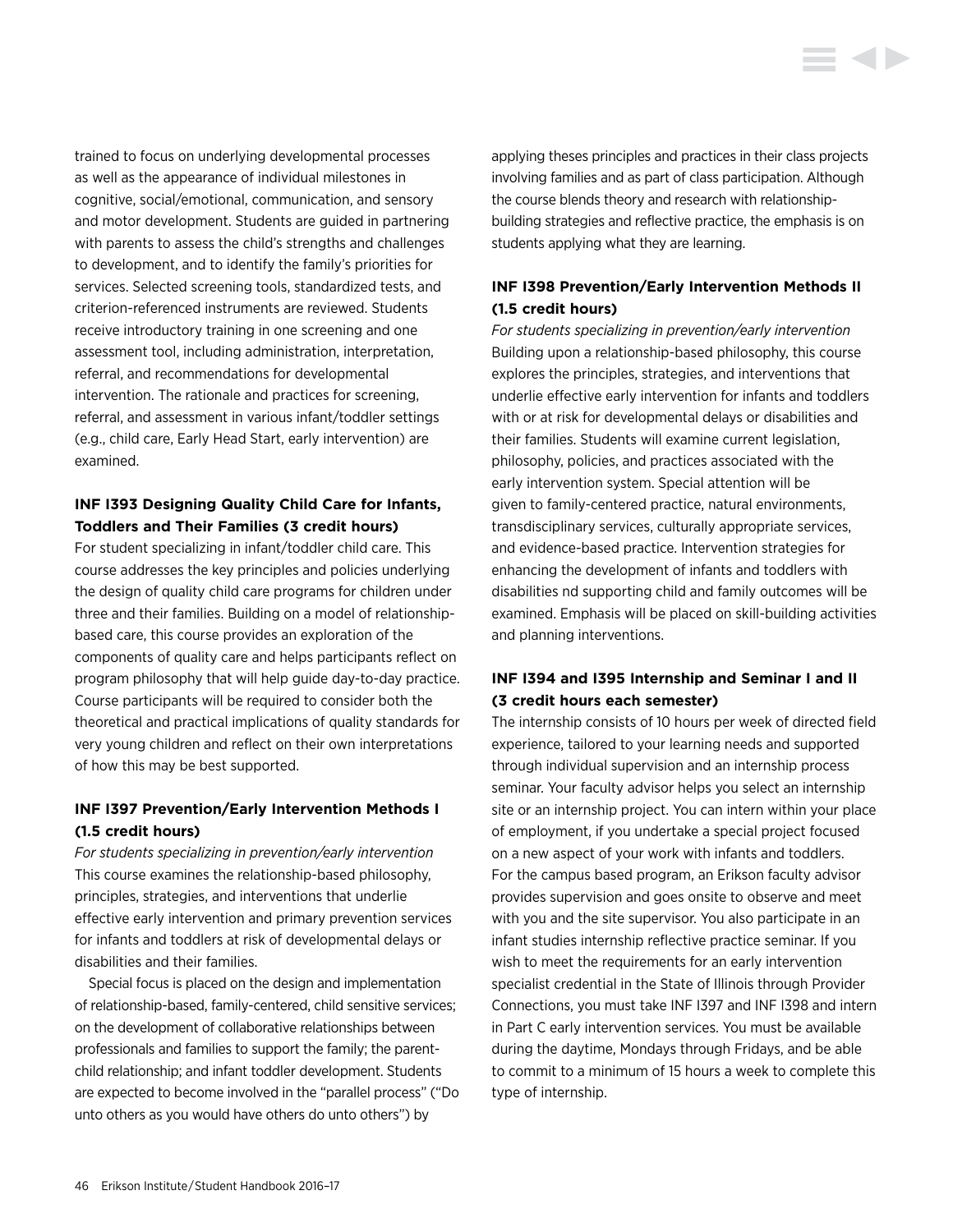# Infant mental health certificate courses

# **IMH I370 Foundations of Infant Mental Health (2 credit hours)**

This course will provide an historical, theoretical, and empirical overview of the field of infant mental health. The different definitions and parameters of infant mental health will be explored, from promotion to prevention, intervention and treatment. Classic literature will be revisited, including the evolution of the concept from early infant psychiatry to the pioneering work of Selma Fraiberg to modern conceptions that focus on the promotion of social-emotional well being in the early years. The empirical basis to practice will also be examined, focusing on how important theories of social development (e.g., attachment, temperament) are applied to infant mental health work. Emphasis is placed on how infant mental health principles provide a foundation for work with infants, toddlers, and families across all settings and disciplines.

#### **IMH I371 Infant Observation (2 credit hours)**

Observing infants and toddlers over time in the context of their families and homes is the foundation for understanding parent/child relationships and for assessment and intervention. This two semester course guides participants through a process of observation, which includes visits to the family of a newborn twice each month, recording descriptive notes, and discussing the observations in a monthly seminar. The intent of this process is to be able to describe as completely as possible what one sees, to understand the complexities of "seeing" through the lens of one's personal experience, and to witness the narrative of a baby evolve over time.

# **IMH I372 Infant Mental Health Practice: Developmental Intervention (3 credit hours)**

As a foundation for infant mental health practice across settings, this course reviews a range of approaches to developmental intervention with young children with social/ emotional, behavioral and developmental concerns and their families, and addresses how the child's and family's

strengths and vulnerabilities inform the intervention process. Emphasis is placed on the Developmental Individual differences, Relationship-based model (DIR) paradigm and DIRFloortime strategies as a comprehensive approach covering developmental capacities of the child, children's individual differences in sensory, motor, and reactivity and the relationships that support development. Participants will learn to observe functional emotional developmental levels, understand individual sensory profiles, and implement Floortime strategies in different settings. Participants will also learn to integrate behavioral strategies as needed to assist parents with their child's development and with common behavior problems and regulatory issues such as sleeping, feeding, toileting, discipline, and coping with stress. The course is accompanied by a clinical seminar and can be credited toward some of the requirements for a DIR certificate.

# **IMH I373 Field Experience in Infant Mental Health (2 credit hours)**

This course is taken in conjunction with IMH I372 Infant Mental Health Practice: Developmental Interventions. Participants will spend 30 hours in the field applying concepts from the class in weekly work with one child. Additionally, participants will video their interactions with the child, prepare post-contact process notes and participate in a weekly group reflective process session to build their capacity to provide developmental interventions for young children.

# **IMH I374 Developmental Assessment Institute (2 credit hours)**

This course explores social/emotional and relationship screening and assessment. Students will explore and discuss a range of screening tools and then will have more in-depth exposure to selected tools through a hands-on, assessment experience with a young child and caregivers.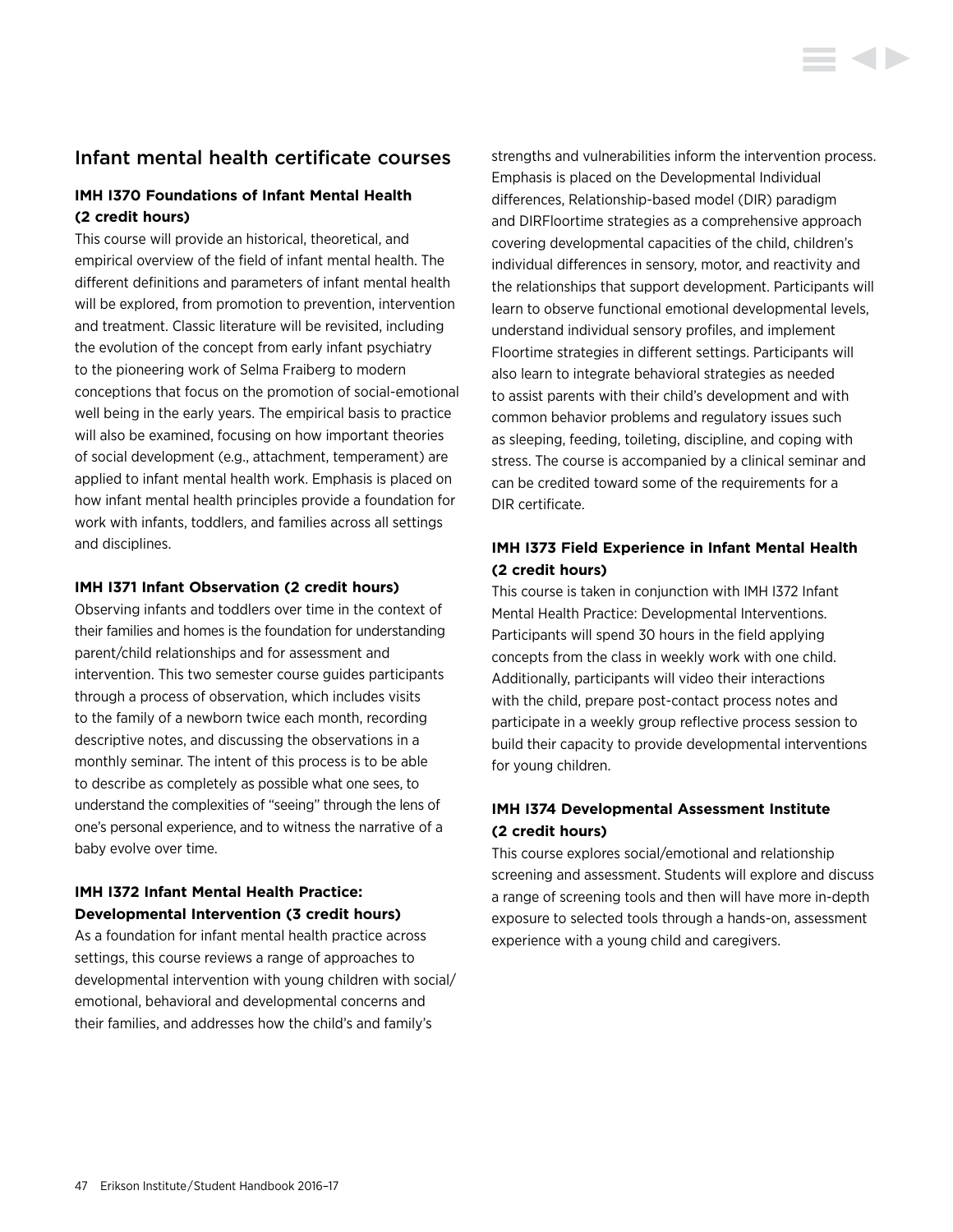# **IMH I375 Infant Mental Health Practice: Parent/Child Relationships (2 credit hours each semester)**

This yearlong course focuses on developing relationships with families and on how these relationships can support growth and change in both child and parent. Emphasis is placed on sensitive listening, understanding and holding difficult emotional states, and providing emotional support, concrete assistance and developmental guidance specific to the individual child. Participants will learn about the early identification of risk, screening for social/emotional/behavior problems and how to assess the parent/child relationship, including the parents' and the child's capacities for relatedness. Major emphasis is placed on the practice of parent/infant psychotherapy, including understanding and responding to the parents' history, allowing relationship conflicts to be expressed and explored, and supporting parents in observing, nurturing and engaging with their child. Participants will have the opportunity to learn about different approaches to parent/ infant psychotherapy and to receive training in interaction guidance, a method that uses a videotape intervention approach. Students will develop in-depth intervention skills as well as learn to recognize the limits of their practice, based on their disciplinary training, and how to collaborate with other care systems including adult mental health services. Topics covered will include parental psychiatric illness, chemical dependency, child maltreatment and trauma, failure to thrive, domestic violence and infants and toddlers in foster care.

# **IMH I376 Infant Mental Health Internship (1.5 credit hours each semester)**

Infant Mental Health Practice: Parent/Child Relationships will be taken in conjunction with an internship in an infant mental health setting. Individual clinical supervision will be provided throughout the internship year and will offer a uniquely supportive learning relationship in which to integrate theory and practice. Further, students will individually design and complete an integrative leadership project, which will build their capacity to bring a relationship-based approach to both their own and other settings.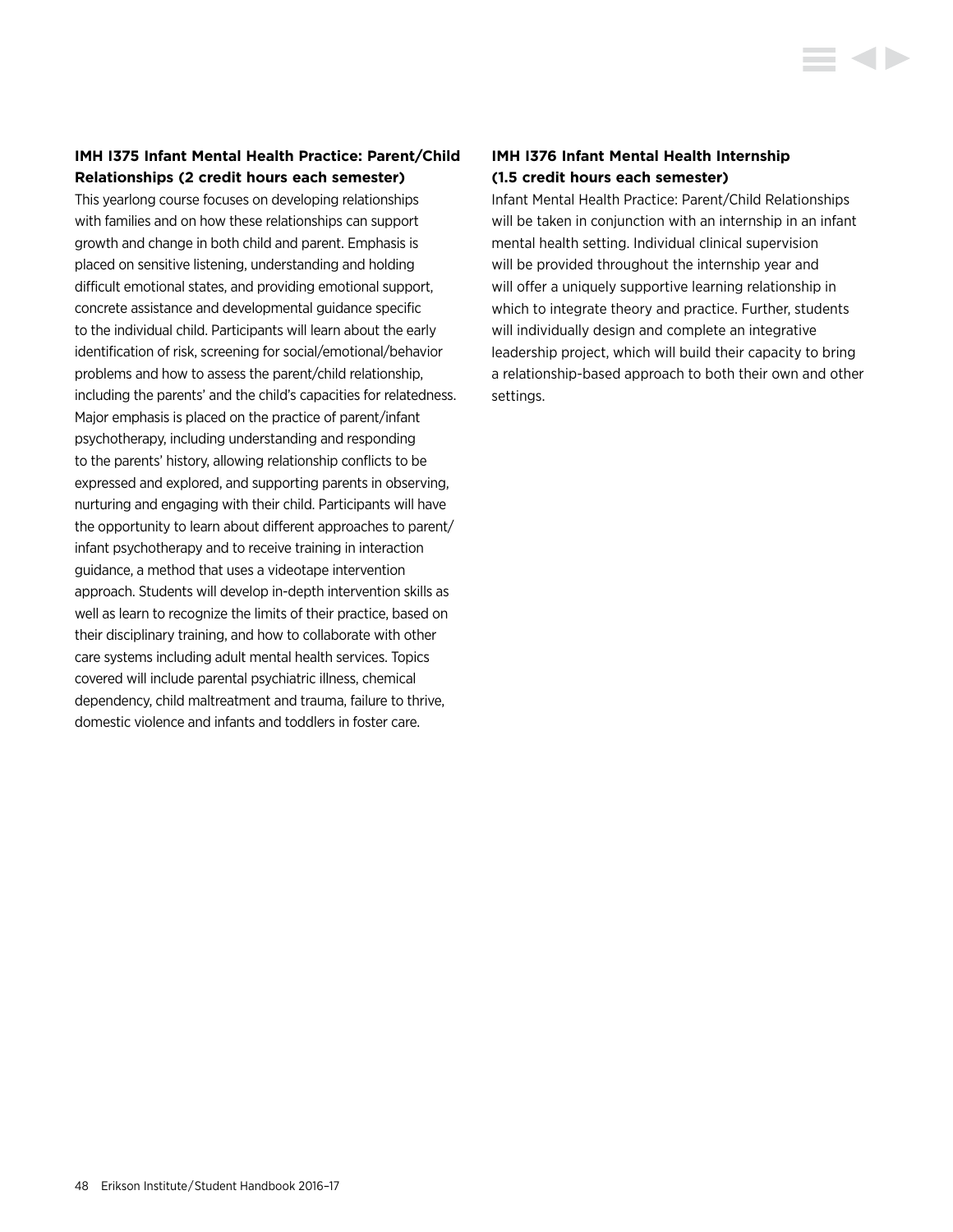# Academic policies and procedures

The following policies apply to all degree, certificate, and at-large students. It is each student's responsibility to become familiar with and abide by these policies while enrolled as a student at Erikson.

#### **Academic integrity**

The academic integrity policies of Erikson Institute are based on the respect for individual achievement that lies at the heart of academic culture. Every faculty member and student belongs to a community of scholars in which academic integrity is a fundamental commitment. It is critical that students contribute to the ideal of academic integrity and accept individual responsibility for their work.

Academic dishonesty or misconduct undermines the learning experience and may be grounds for dismissal. Academic dishonesty or misconduct can include, but is not necessarily limited to, the following unacceptable conduct: 1) cheating (including use of unauthorized materials, altering a graded work, or allowing another person to do one's work); 2) plagiarism (including copying of material from published or posted works of others without proper attribution); 3) obtaining an unfair advantage (including unauthorized use of examination materials, defacement or theft of materials needed by others, unauthorized collaboration on assignments, or intentional interference with another student's academic work); 4) fabrication of data; 5) falsification of records or official documents; 6) unauthorized access to computerized academic or administrative records or systems; or 7) aiding and abetting any such acts of academic dishonesty.

Specific examples of academic dishonesty, including but not limited to the above, and additional information is available in the library and through the writing tutorial program. However, all graduate students entering Erikson Institute are presumed to be familiar with basic standards of academic integrity within the higher education community. To this end, every student should obtain her/his own copy of *Doing Honest Work in College: How to Prepare Citations, Avoid Plagiarism, and Achieve Real Academic Success* by Charles Lipson (2004). Student failure to practice academic integrity will, depending upon the seriousness of the misconduct, result in a sanction ranging from a lowered grade or grade of "F" for the assignment to expulsion from the Institute.

#### **Informal resolution of concerns regarding academic dishonesty**

▄▗▖▖

Suspected cases of academic dishonesty should be reported to the course instructor, the Administration, or any faculty member of the Institute. If the complaint relates to a specific course or a project being supervised by a particular instructor, the complaint will be referred back to that faculty member, who will have initial jurisdiction over any instance of academic dishonesty relating to that faculty member's course or work performed under that faculty member's supervision. In such circumstances, the faculty member may personally meet with the student to discuss the alleged misconduct and its consequences (e.g., zero on an exam, a lower grade for the course, etc.). If the student and faculty member reach an agreement, the incident need not be the subject of any further proceedings; however, a written statement or "letter of understanding" must be drafted by the faculty member, signed by the faculty member and student to record the resolution of this matter, and retained by the faculty member, with a copy of the resolution promptly forwarded to the Dean of Students.

If a complaint about academic dishonesty in a specific course or under a specific faculty member's supervision is not resolved informally between the student and faculty member as described above, then the faculty member must notify the student in writing (by both email and certified mail, if possible) of the alleged misconduct.

A copy of that written notice will be provided to the Dean of Students, who will initiate an investigation as described below in "Investigation and Resolution of Formal Academic Dishonesty Complaint."

Once a student receives formal or informal notice that a faculty member or other Institute community member has expressed concerns about the student's potential violation of the Academic Integrity Policy, the student may not change his or her registration in a course in which the charge is pending or in which a finding of academic dishonesty has been made. Once a complaint has been referred to the Administration after failure to achieve an informal resolution, the complaint may not be withdrawn by the complaining party without the Administration's approval, nor may any faculty member resolve the matter without the Administration's approval. A student may not receive an Institute degree or certificate while a charge of academic dishonesty is pending or while a sanction imposed pursuant to a finding of academic dishonesty is in effect.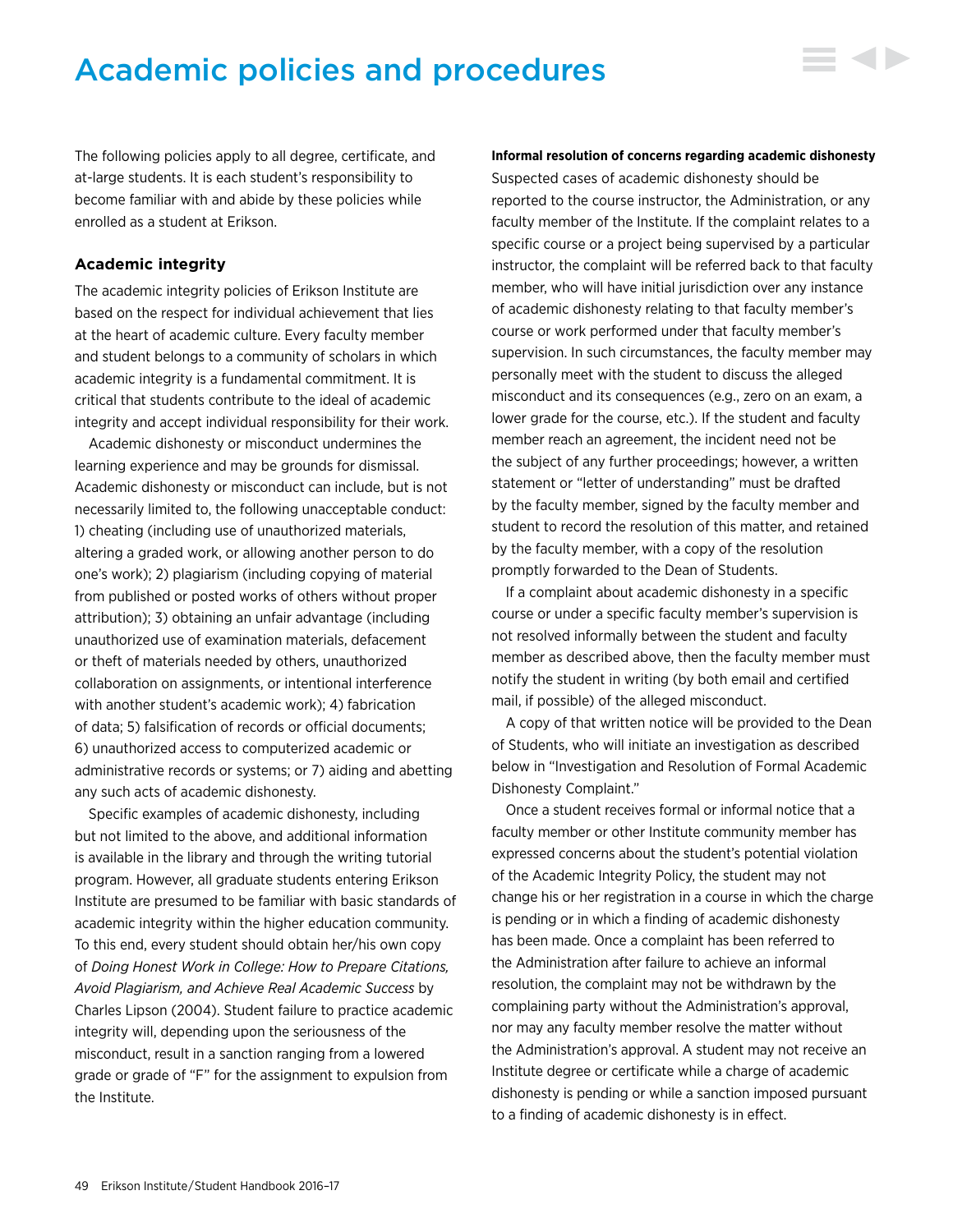The Institute has the authority to pursue an investigation of alleged academic dishonesty and enter a finding of violation or sanctions (including rescission of a degree or certificate) against a student or former student, notwithstanding that student's having already withdrawn or transferred from the institution or graduated with a degree or certificate.

#### **Other concerns about academic dishonesty**

In certain circumstances, a student may suspect another student or Institute representative of academic dishonesty, or an Institute representative other than a student's course instructor may develop such concerns about a student. In such circumstances, that suspicion should be reported or complaint made to the faculty member teaching the particular course at issue or to the Dean of Students. If any faculty member becomes aware of such a suspicion or complaint relating to a course other than one being taught by that faculty member, this information should also be reported to the Dean of Students. Once such a complaint or concern reaches the Dean of Students, the Dean will attempt to resolve the matter informally if no informal resolution has yet been attempted, using a process similar to the Informal Resolution process noted above; if such a resolution cannot be achieved, the Dean will then institute an Investigation and Resolution as set forth below.

The Institute reserves the right to modify the procedures set forth below for investigation, resolution, and appeal of academic dishonesty complaints, as appropriate to the particular case, upon notice to the complaining/reporting party and to the student or other Institute representative who is the subject of the complaint.

#### **Investigation and resolution of formal academic dishonesty complaint**

Where a complaint is referred by a faculty member to the Dean of Students for formal investigation, the procedure undertaken shall be as follows. The Dean of Students may conduct the investigation or designate another representative of the Institute to conduct such investigation, as the Dean deems appropriate. The Dean or designee shall then review the facts of the alleged incident, including statements made by the reporting individual, the accused individual, and supporting material. The accused individual and reporting individual shall both have the opportunity to meet separately with the investigating Dean or designee and provide written material or documents considered relevant to resolution of the complaint. The investigating

Dean or designee may, but need not, conduct interviews or undertake other investigation as suggested by the parties or as deemed appropriate, including seeking information from individuals outside the Institute about appropriate academic conduct or anything else relevant to investigation of the complaint. The investigating Dean of Students or designee has the discretion to limit or expand the scope of the investigation as deemed appropriate to dispose fully and fairly of the complaint. The investigating Dean or designee also has the discretion to confer with the Dean of Enrollment Management or any other Erikson Institute representative, as appropriate, in the course of such investigation or when considering a range of possible sanctions.

i d b

At the conclusion of the investigation, the Dean of Students or designee shall, subject to any applicable FERPA limitations, notify the reporting party and the accused party in writing about the investigator's conclusions as to 1) whether an academic integrity violation occurred and, if so, 2) the sanction to be placed upon the accused for the violation. In any investigation in which a violation is found regarding a student's conduct in a specific course or program, or in any investigation stemming from a faculty member's complaint about a student, the Dean of Students or designee should first confer with the appropriate faculty member about the proposed sanction. If an affected faculty member and the Dean of Students (or designee) cannot agree on an appropriate sanction, the Dean (or designee) shall make the final decision as to the appropriate sanction, but the faculty member shall have a right to appeal that determination as set forth in the "Appeal of Academic Dishonesty Determination" procedure set forth below.

Investigations conducted pursuant to this paragraph shall be maintained as confidential by all parties to the greatest extent reasonable, but the Institute reserves the right to investigate such matters fully and to disseminate information, both within and beyond the Institute, to the extent deemed necessary to reach a fair and appropriate resolution.

#### **Appeal of academic dishonesty determination**

A student may appeal to the Institute a finding of academic dishonesty and/or the particular sanction assessed upon such finding by filing a written notice of appeal with the Senior Vice President for Academic Affairs/Dean of Faculty of Erikson Institute within 10 business days of the date that the student receives the written notification of resolution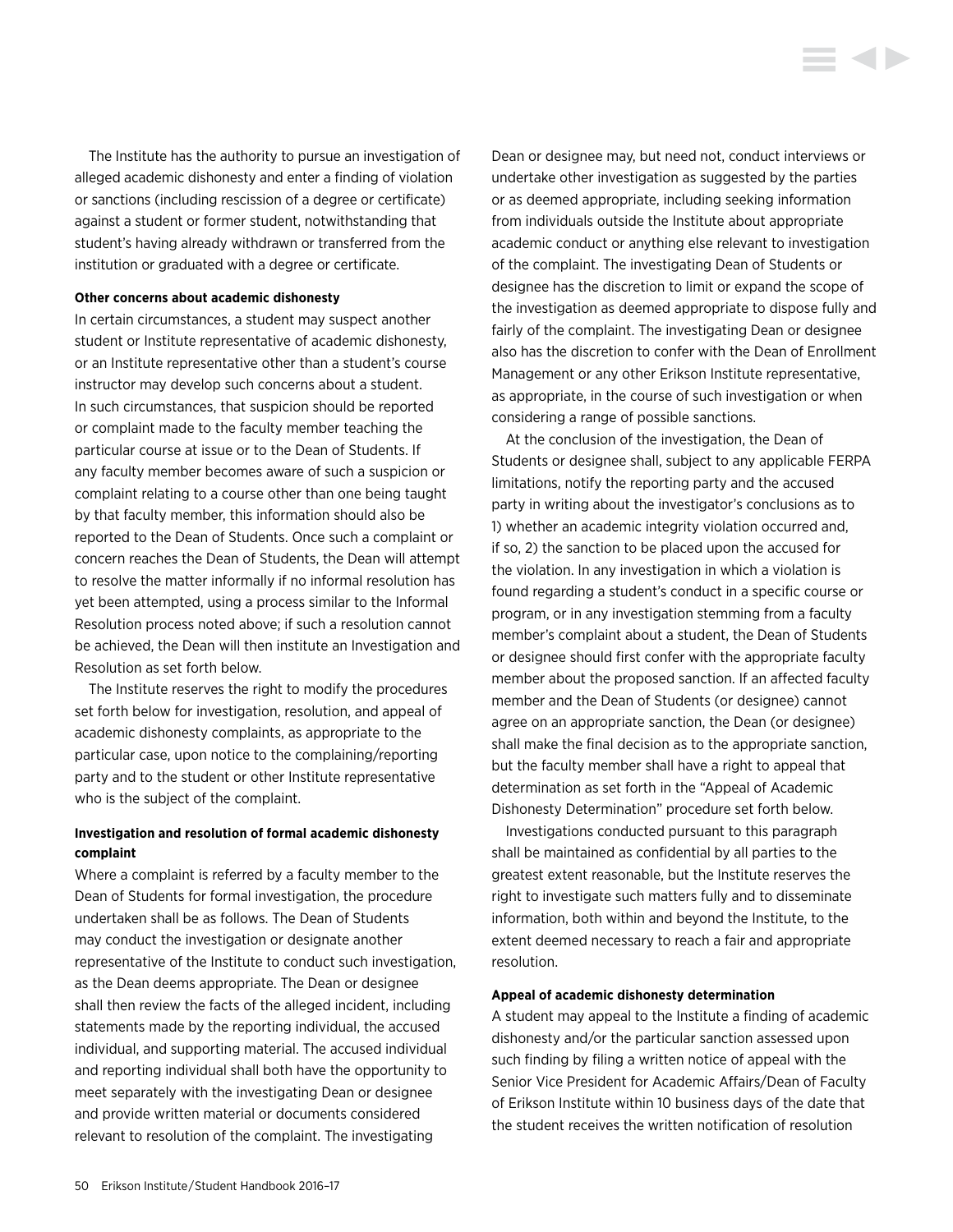described above. The student's written notice of appeal must state whether the student is appealing the finding of dishonesty, the sanction, or both, and must describe in detail the grounds for appeal. Such an appeal may be considered by the Senior Vice President for Academic Affairs/Dean of Faculty or the Senior Vice President's designee, who will evaluate the matter to the extent considered appropriate under the circumstances. Grounds for appeal will be limited to alleged errors in procedures, misinterpretation of policies, or a clear discrepancy between a finding of liability and the sanction assessed. An appeal is not an evidentiary hearing or a reconsideration of the evidence, and the Senior Vice President for Academic Affairs/Dean of Faculty or designee need not, but may, interview the parties and accept supplemental written submissions or documentation. The decision of the Senior Vice President for Academic Affairs/ Dean of Faculty or designee on an appeal shall be final.

Where an appeal is taken regarding a serious sanction such as a grade of "F," suspension or expulsion, the sanction may, but need not, be stayed by the Senior Vice President's office pending the resolution of the appeal; no degree, certificate, or honors shall be awarded during the pendency of an appeal.

Where a faculty member disagrees with an academic dishonesty decision or a sanction assessed with respect to a student's work in the faculty member's course or under the faculty member's supervision, the faculty member may file an appeal with the Senior Vice President for Academic Affairs/Dean of Faculty, and this appeal shall be subject to the same time and notice requirements applicable to a student filing an appeal as noted above. A faculty member's appeal shall be heard by the Senior Vice President for Academic Affairs/Dean of Faculty or designee using the same process and limited scope of review applicable to a student's appeal. The decision of the Senior Vice President for Academic Affairs/Dean of Faculty or designee regarding a faculty member's appeal shall also be final.

#### **Academic grievance procedure**

Academic disputes can arise relating to alleged mistakes or inequities in grading; application of due dates and extensions for late work; imposition of additional requirements after the course has begun; and similar issues. With respect to any academic grievance or dispute other than one involving academic integrity, a student should use the following grievance procedure.

Where a student has questions or concerns about any requirement relating to a course or to any grading issue, the student should first attempt to resolve the problem directly with the instructor. If the issue is resolved informally between student and instructor, the matter ends and no formal record need be maintained.

If an academic grievance is not settled informally, or if the student wishes to pursue the matter formally, the student must file a written grievance with the Dean of Students within 10 business days after the issue for complaint has occurred. The Dean of Students (or designee) will consider the grievance within ten business days, determine whether it merits continued review, and dismiss it if it does not. The student grievant will be notified in writing if the Dean or designee determines that the grievance lacks merit, and this written decision is final.

If the Dean of Students or designee concludes upon initial review of the grievance that continued consideration is warranted, the Dean (or designee) shall then conduct an appropriate investigation, discussing the matter with the complaining student and with the instructor at issue, permitting both such parties to submit written materials if appropriate, and undertaking any other necessary investigation. The Dean of Students or designee may effect a negotiated resolution between the student and faculty member at this stage, which resolution should be written, signed by the student and faculty member, and retained by the office of the Dean of Students.

Upon conclusion of such an investigation without a negotiated resolution, the Dean of Students or designee shall determine whether the grievance has merit and whether any relief is warranted. If the Dean of Students or designee finds that the grievance lacks merit or that no changes to the challenged grade or course requirements are warranted, the Dean of Students or designee shall so notify the grievant and the affected faculty member in writing, with a copy of such resolution to be sent to the Senior Vice President for Academic Affairs/Dean of Faculty. In this situation, the decision of the Dean of Students (or designee) shall be final.

If the Dean of Students (or designee) determines, after investigation, that a student's academic grievance has merit and that a change in a grade or course requirement may be warranted, the Dean of Students (or designee) shall prepare a written recommendation for the consideration of the Senior Vice President for Academic Affairs/Dean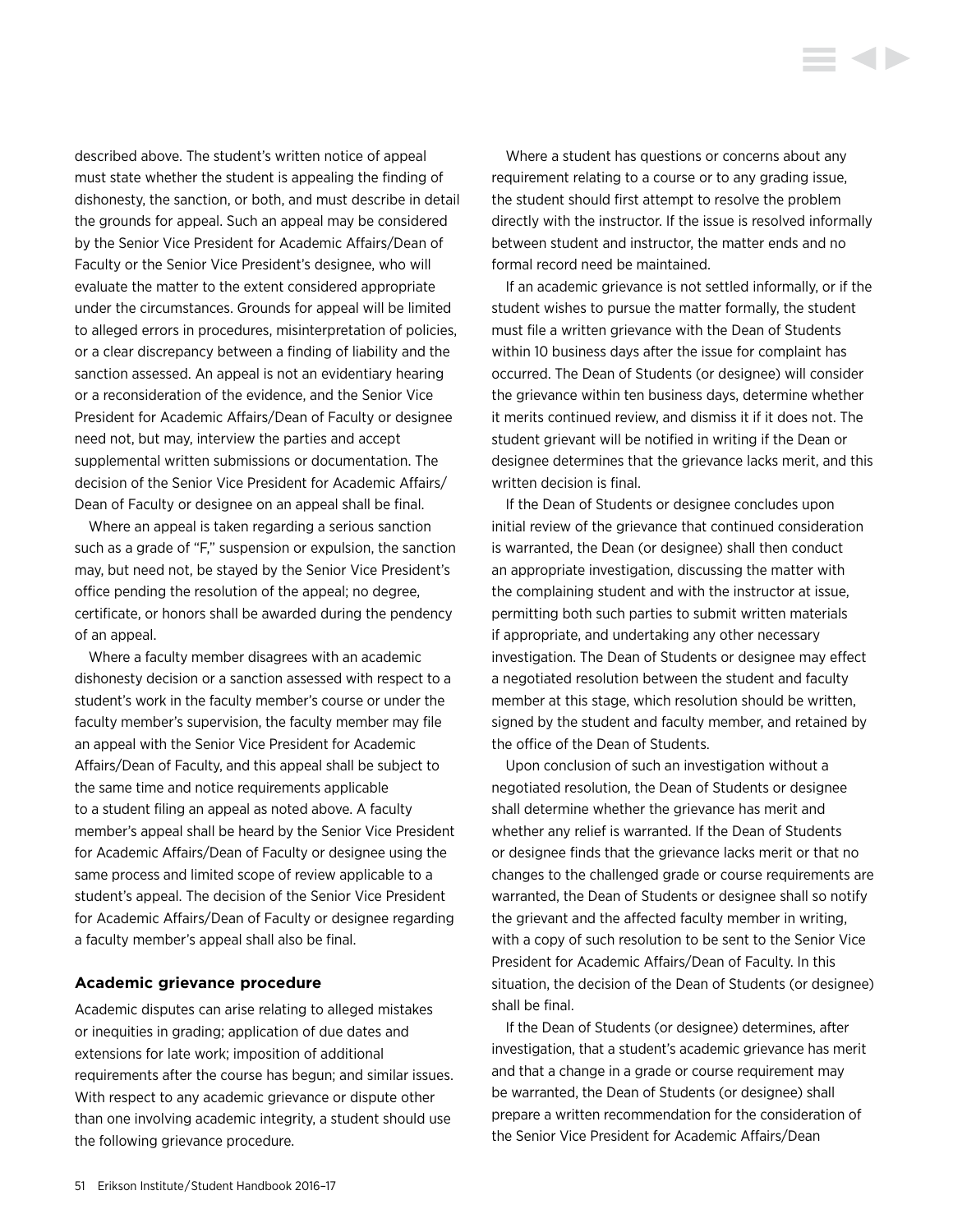of Faculty. The Senior Vice President for Academic Affairs/ Dean of Faculty shall discuss the proposed recommendation with the student grievant, affected faculty member, and other members of the faculty or administration, as appropriate. The Senior Vice President for Academic Affairs/ Dean of Faculty may also investigate the grievance.

If investigation is deemed appropriate, the Senior Vice President for Academic Affairs/Dean of Faculty may ultimately accept, reject, or modify the recommended resolution. The Senior Vice President for Academic Affairs/ Dean of Faculty will notify the student grievant and the affected faculty member of the Senior Vice President for Academic Affairs/Dean of Faculty' decision upon the recommendation, which shall constitute the final decision on the grievance.

#### **General grievance procedure applicable to other student grievances**

The Academic Grievance Procedure set forth above does not apply to any issues relating to academic integrity, student discipline, or denial of accommodation, which are governed by separate, specific procedures set forth in this Handbook. With respect to any other disputed decisions or conduct by Erikson representatives, however, a student is free to file a grievance under the above Academic Grievance Procedure section, and a modified version of the investigation and resolution process set forth above will be used to resolve the disputed issue. The Institute reserves the right to modify its Academic Grievance Procedure as appropriate to the specific nature of the grievance; for instance, depending upon the nature of the grievance or the identity of the Erikson representative whose conduct is being challenged, the above procedure might be changed, or a different decision maker designated, to allow for full and fair resolution of a particular grievance. The student grievant and any other parties to such a grievance will be notified if modifications to the Academic Grievance Procedure are implemented for any particular grievance.

Where a grievance includes issues covered under one or more of the Institute's applicable grievance procedures, the Institute will determine which such procedure will apply to the particular grievance and will notify the grievant and other parties to this effect. Any questions about how a grievance should be filed or how it will be processed should be directed to the Dean of Students or the Senior Vice President for Academic Affairs/Dean of Faculty.

#### **Handbook grievance and appeal procedures**

All of the grievance, appeal, and disciplinary procedures set forth in this Handbook are intended as fact finding and dispute resolution mechanisms and do not afford students any contractual rights. The Institute reserves the right to modify these procedures at any time and, where circumstances warrant in a particular case and at the Institute's discretion, to modify, combine, or fashion a new procedure to address a particular case or dispute fully and fairly.

**SOFT** 

#### **Academic probation: new students**

Students admitted to a certificate program on academic probation will work closely with their program advisor over the course of the first two semesters of enrollment. They must receive a final grade of B or better in each course in the first two semesters. Students who do not meet these conditions will be dismissed from the certificate program.

Students admitted to a master's degree program on academic probation enter the three-year option of the Master of Science in Child Development or Master of Science in Early Childhood Education leading to initial early childhood teaching license. They will not be considered for admission to one of the specializations until they have successfully fulfilled the conditions of their probation.

Master's degree students admitted on probation must meet the following conditions.

- 1. During the summer prior to their enrollment, they are required to successfully complete a free four-week writing tutorial, "Academic Writing Preparation," to give them a head start on the types of reading and writing they will encounter in the master's program. Attendance is mandatory. At the conclusion of this tutorial, the instructor, in consultation with the Dean of Students, will decide whether or not the student will be allowed to enroll in the degree program.
- 2. Students who do continue will take a reduced course load during their first year and work closely with a writing tutor who is familiar with the content of the courses. During the first semester, they will take CHLD C421 Human Development I. They must complete all course assignments within the deadlines indicated by the instructor and course syllabus. They must receive a final grade of B or better. For assistance with course work and writing assignments, students may be required to meet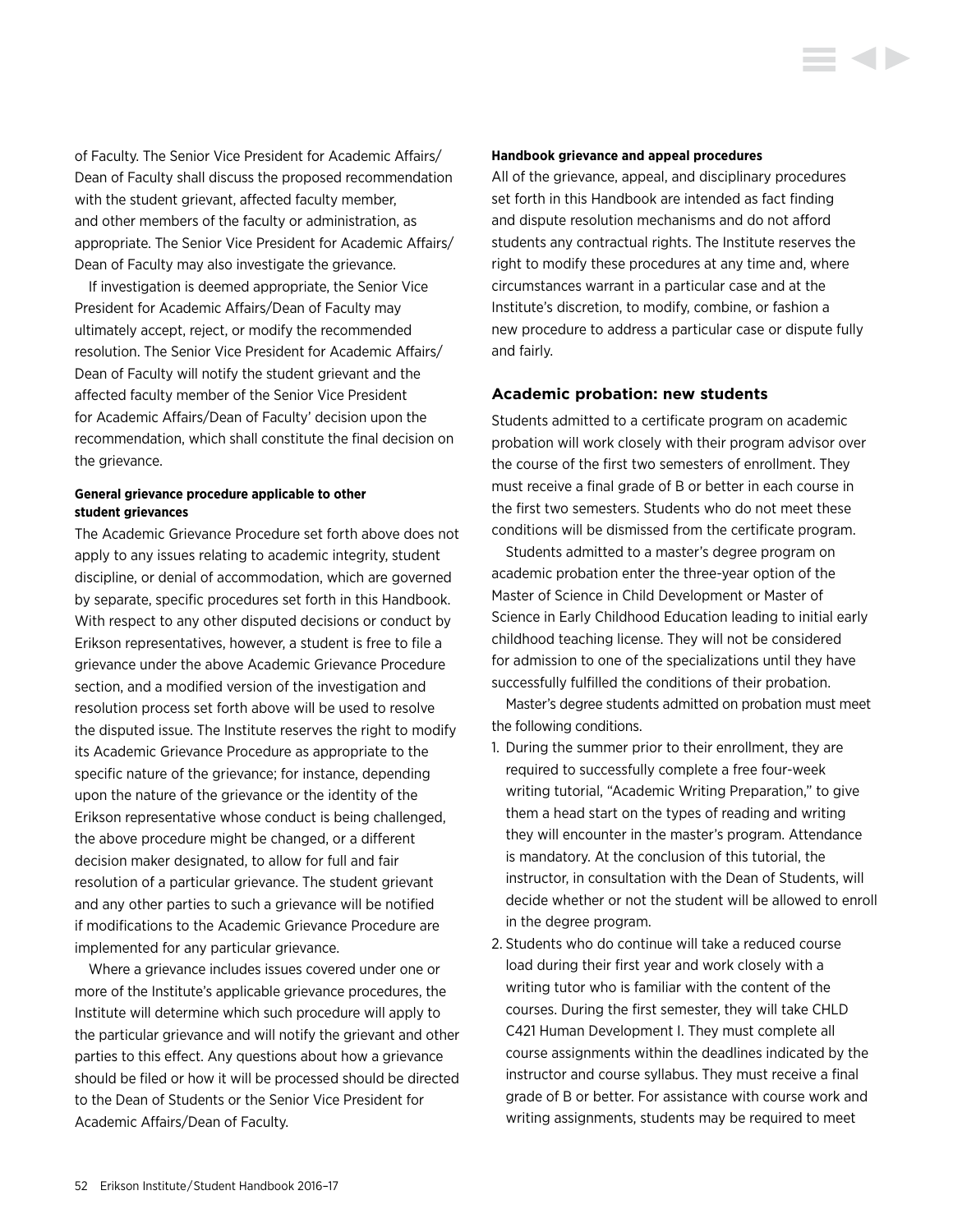weekly with their writing tutor throughout the semester. They may rewrite a paper only once. Students who do not meet these conditions will be dismissed from the degree program.

- 3. Upon successful completion of the first semester, the student's advisor and instructor will decide whether the student should register for one or two courses during spring semester. The spring courses are CHLD C422 Human Development II: Psychosocial Development from Early Adolescence through Adulthood and CHLD C432 Family and Culture. Teacher candidates will enroll in CHLD C432 Family and Culture and CHLD C425 Physical Growth and Development.
- 4.Upon successful completion of the first year, with a cumulative grade point average of B (3.0) or better and satisfactory performance in the writing tutorial, students will be removed from academic probation and may increase their course load during their second and third years, with the approval of their advisor. If needed, they may continue working with a writing tutor.

# **Academic probation and warning: continuing students**

- 1. Master's students who receive a second C+, C, or C− are issued an academic warning that they are in danger of academic dismissal.
- 2. Certificate students who receive a C+, C, or C− are issued an academic warning that they are in danger of academic dismissal.
- 3. Students who fail to maintain at least a 3.0 grade point average or who receive a D will be placed on academic probation.
- 4. Students placed on academic probation and their advisors will be notified by the Associate Director, Registration and Student Records. Each student on probation is required to meet with her/his advisor before beginning course work for the following term. No student may continue on academic probation for more than one term (including the summer). In rare cases, the Dean of Enrollment Management may extend the period of academic probation for an additional term if it is determined that exiting academic probation within one term is not possible based on the program course sequence.
- 5. Failure to exit academic probation will result in dismissal from the program. This provision does not apply to students who fail to achieve a passing grade on the comprehensive examination. See page 54 for policies regarding the comprehensive examination. Students on academic probation may not begin their internship until they have regained good academic standing.
- 6. Master's students receiving a third C+, C, or C−, a second D, or any combination of three grades of C+, C, C−, and D, or receiving a failing grade (F or FR) in any course will be dismissed from the program.
- 7. Certificate students receiving a second C+, C, or C−, a second D, or any combination of two grades of C+, C, C−, and D, or receiving a failing grade (F or FR) in any course will be dismissed from the program.
- 8. Students who have been dismissed from an academic program may seek an appeal of the decision by submitting a letter in writing outlining the reasons for requesting the appeal. This letter must be submitted within 10 working days of the date that the student receives the written notification of dismissal. The letter shall be addressed to the Dean of Faculty and Senior Vice President for Academic Affairs. Such an appeal may be considered by the Dean of Faculty or her designee, who will evaluate the matter to the extent considered appropriate under the circumstances. The decision of the Dean of Faculty or designee on an appeal shall be final.

# **Academic probation: exiting academic probation**

- For continuing students falling below a 3.0 GPA: within one term, the student must bring her/his cumulative GPA for all course work up to 3.0.
- For continuing students receiving a D grade in a course: the student must repeat the course the next time it is offered. Students who are prevented from exiting academic probation because the needed course is not offered during the following term will have their probation extended until the end of the term in which the course is next scheduled.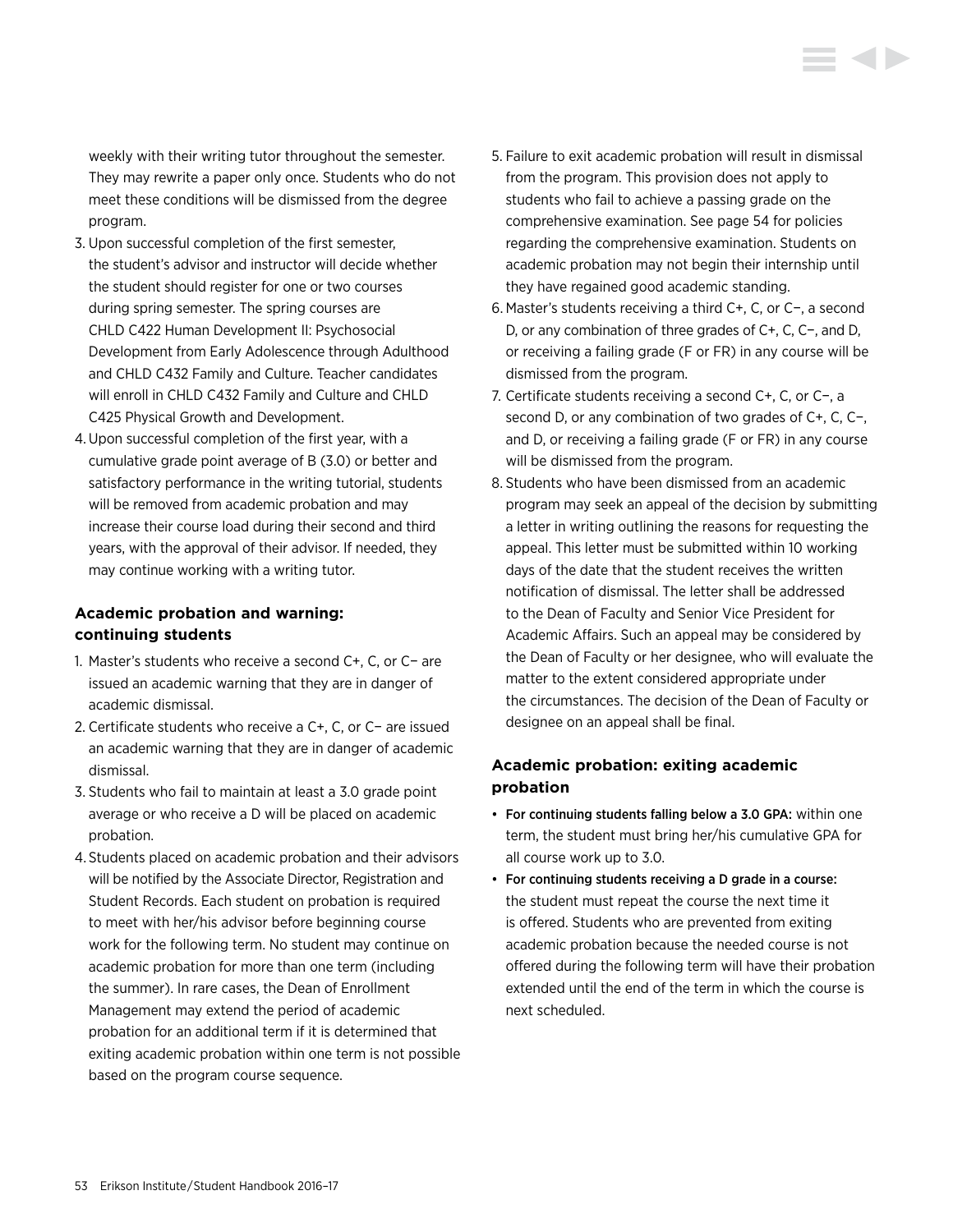#### **Attendance and classroom decorum**

Class participation is an important part of your academic program, and attendance is expected for all classes. Most class work is designed to extend or complement the readings, not duplicate them. An attendance sheet is kept for each class.

Each instructor will set the attendance and participation guidelines for her/his respective course. You are responsible for reviewing your course syllabi for the attendance policy for each of your classes, and if you must miss a class, you should notify the instructor in advance. Failure to comply with the published attendance and participation expectations for a course can result in a lowered grade for class participation, additional readings or assignments to make up for the missed class, or a lower/non-passing final grade for the course.

For students in the field placement, internship or action research phase of their degree or certificate program, attendance at weekly integrative/supervision seminars is mandatory. The seminar is designed to bridge the gap between the academic program and the practice component. It provides an opportunity for students to share experiences and to question, probe and analyze problems and issues of both a theoretical and a practical nature.

Additionally, students are expected to refrain from behavior and/or activities in the classroom that can be disruptive to the educational process. Examples of such behavior include, but are not limited to, the following: conducting personal business; working on assignments for other courses; text/IM messaging; and using personal devices for activities unrelated to the class.

#### **Comprehensive examination**

The comprehensive examination, a four-hour, written examination that covers major content areas in child development and early education, is one of the culminating requirements of the master's degree programs.

You must have satisfactorily completed all of your Erikson course requirements excluding your final semester of internship, tutorial (if applicable), and seminar before you will be allowed to take the comprehensive exam. You may petition your advisor to take the spring comprehensive exam if during your final spring semester you are registered for one academic course, e.g., Social and Historical Perspectives, or are registered for a specialization course over the summer. All tuition and fees must be paid in order to register for comprehensive exam. All academic grades, including

final grades for outstanding "Incomplete" grades, must be submitted to the Registration and Student Records Office four weeks before the date of the examination. Students who plan to take the exam in June must have all their work completed by the end of the school year in May. All library materials must be returned before the examination results will be recorded for graduation. The comprehensive exam must be taken within a year of completing course and internship/action research requirements. If for any reason this is not possible, the student should request a meeting with the Dean of Students to discuss their situation.

i dh

The questions on the comprehensive examination cover the entire core academic program. Copies of past examinations and resources for preparing for the comp exam are available in the Comp Resources section of the Academic Success Center site on my.erikson, and you are encouraged to review them. You are also encouraged to join a study group to prepare for the exam. Faculty are available to meet with students to give advice. It is the student's responsibility to ask for this assistance. If you are a student who is requesting accommodations for taking the comp exam based on a documented disability, please contact the Dean of Students and coordinator of disability services to discuss your request.

Comprehensive examination results shall be reported as pass or fail. If a student fails the exam, she/he will meet with her/his advisor to devise a plan for preparing to retake it. When the advisor and the student agree that the plan has been completed, the advisor will give approval for a second attempt. If a student fails a second time, a small committee including the academic advisor, the program director or a designated faculty member, and the Dean of Students will meet prior to a third attempt. The committee may review the student's academic history; including transcripts, reflection and practice points, and previous comprehensive exams to determine if any reasonable accommodations are warranted for a third attempt. If deemed by the committee as warranted, the nature of the accommodation will be determined with input from the student.

If a student fails on the third attempt, she/he may petition to take the comprehensive exam for a fourth time by submitting a formal written request to the Dean of Students. Students repeating the exam must do so within one year of the previous attempt.

For more information on the comprehensive examination, see page 11.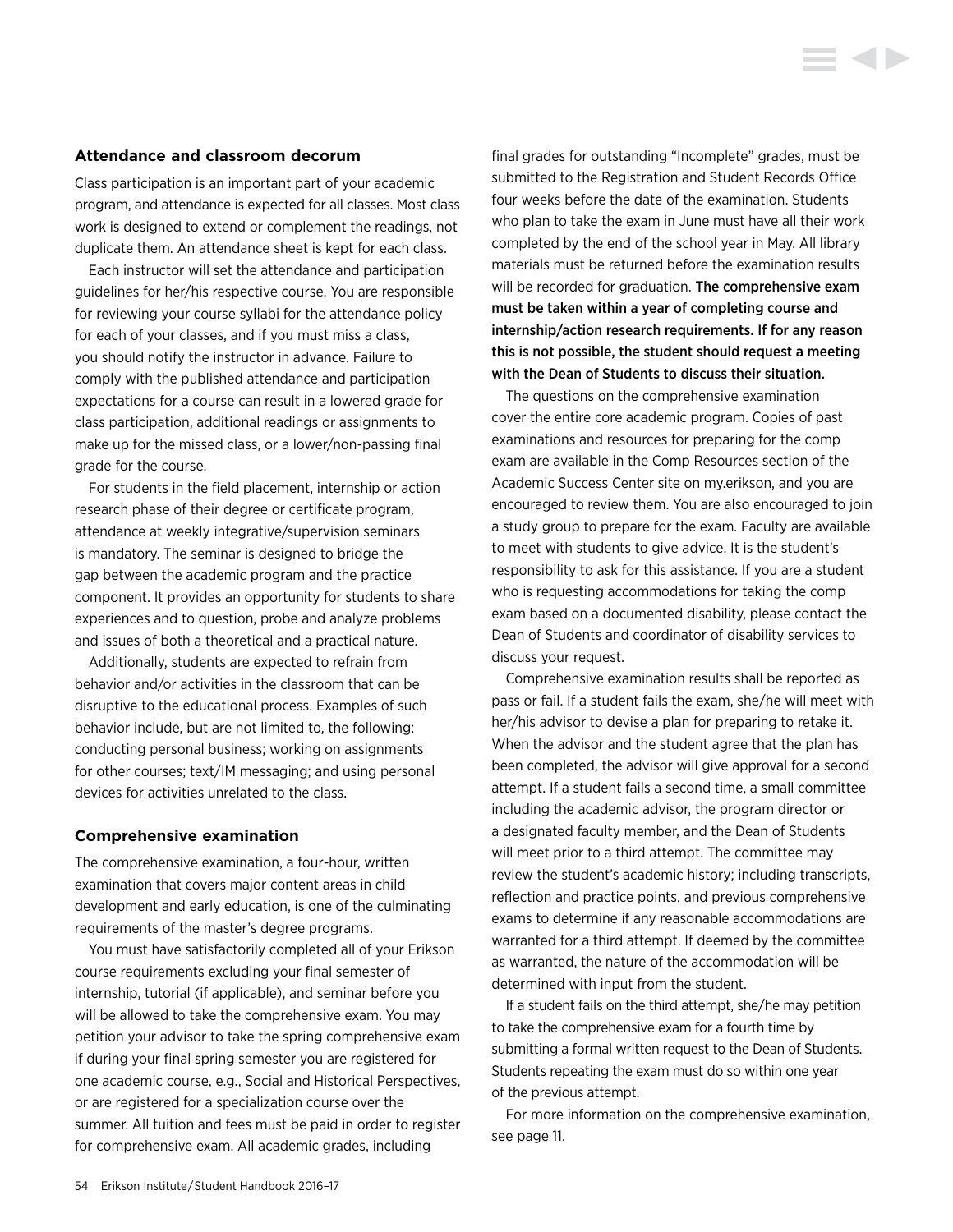#### **Conferral of degrees and certificates**

Erikson has four official degree/certificate conferral dates each year. Dates for 2016–17 are December 15, May 11, June 30, and September 30. Master's degree students who plan to graduate must complete and submit an application for master's degree conferral, along with the \$175 degree conferral application fee, no later than February 15, 2017. Applications for master's degree conferral are available on *my.erikson.edu*. Certificate students do not have to submit an application for conferral of the certificate of completion.

To receive your degree or certificate, you must have fulfilled all program requirements, including passing the comprehensive examination for master's degree students. All tuition and fees must be paid and all library materials returned before a student can be approved for graduation.

#### **Continuous enrollment policy**

Erikson Institute students are required to be registered for every semester during the academic year (Fall, Spring, and Summer), unless no courses are required of a student for a given term per their program plan or if the student is on an approved leave of absence. A student who is not registered for any two consecutive terms will be administratively withdrawn from her or his program by the Registration and Student Records Office. She or he will be subject to the readmission policy (see page 73). Students who have completed all course requirements and are pending completion of the comprehensive examination or culminating requirements for their degree conferral will not be subject to this policy.

#### **Copyright protection for work created by others**

Erikson Institute respects the intellectual property rights of others, including yours. We take great care to ensure that our use of copyrighted materials in Erikson courses and other areas conforms to copyright law. We expect you to do so as well. It is your responsibility to make a good faith determination that your use of copyrighted materials complies with U.S. Copyright Law (*[www.copyright.gov/](www.copyright.gov/title17/) [title1](www.copyright.gov/title17/)7/*) and Erikson's Intellectual Property Policy, available on the Academics homepage on *my.erikson.edu*.

You should familiarize yourself with sections of the Intellectual Property Policy that are particularly relevant to students. Please take time to review Part I, "Use of Copyrighted Material of Others" (pages 1–11) to ensure that you use such materials correctly. The policy covers "fair use" in many different situations, including use of copyrighted materials available on the Internet. Under Part II, "Ownership of Intellectual Property," you will want to look at "Work Created by Students," page 17. Given the complexity of copyright law, we encourage you to err on the side of caution. If you have any questions regarding appropriate use of copyrighted materials, please don't hesitate to contact the library staff, who are your best resource.

#### **Penalties for Copyright Violations**

Users who violate policies regarding the use of copyrighted materials may be subject to disciplinary actions, including dismissal from the Institute and legal penalties.

Under federal law, a person found to have infringed upon a copyrighted work may be liable for actual damages and lost profits attributable to the infringement, and statutory damages from \$200 up to \$150,000. The copyright owner also has the right to permanently enjoin an infringer from further infringing activities, and the infringing copies and equipment used in the infringement can be impounded and destroyed. If a copyright owner hired an attorney to enforce his or her rights, the infringer of a work may also be liable for the attorney's fees as well as court costs. Finally, criminal penalties may also be assessed against the infringer and could include jail time depending upon the nature of the violation. For more information on penalties for violation of federal copyright laws, see *[www.copyright.gov/](www.copyright.gov/title17/92chap5.html) [title17/92chap5.html](www.copyright.gov/title17/92chap5.html).*

# **Copyright protection for work created by students**

Erikson Institute's intellectual property policy seeks to encourage the a) creation of original scholarship, including online work and electronic media, b) development of educational materials, applications and products, and c) dissemination of Erikson's work throughout the profession and the academic community, with such work identified with Erikson Institute.

Erikson students shall own copyrights in the papers, theses, dissertations, and other scholarly works they produce while at Erikson, except in the following circumstances:

1. Scholarly work authored by a faculty member with assistance from a student shall be owned by the Erikson faculty member;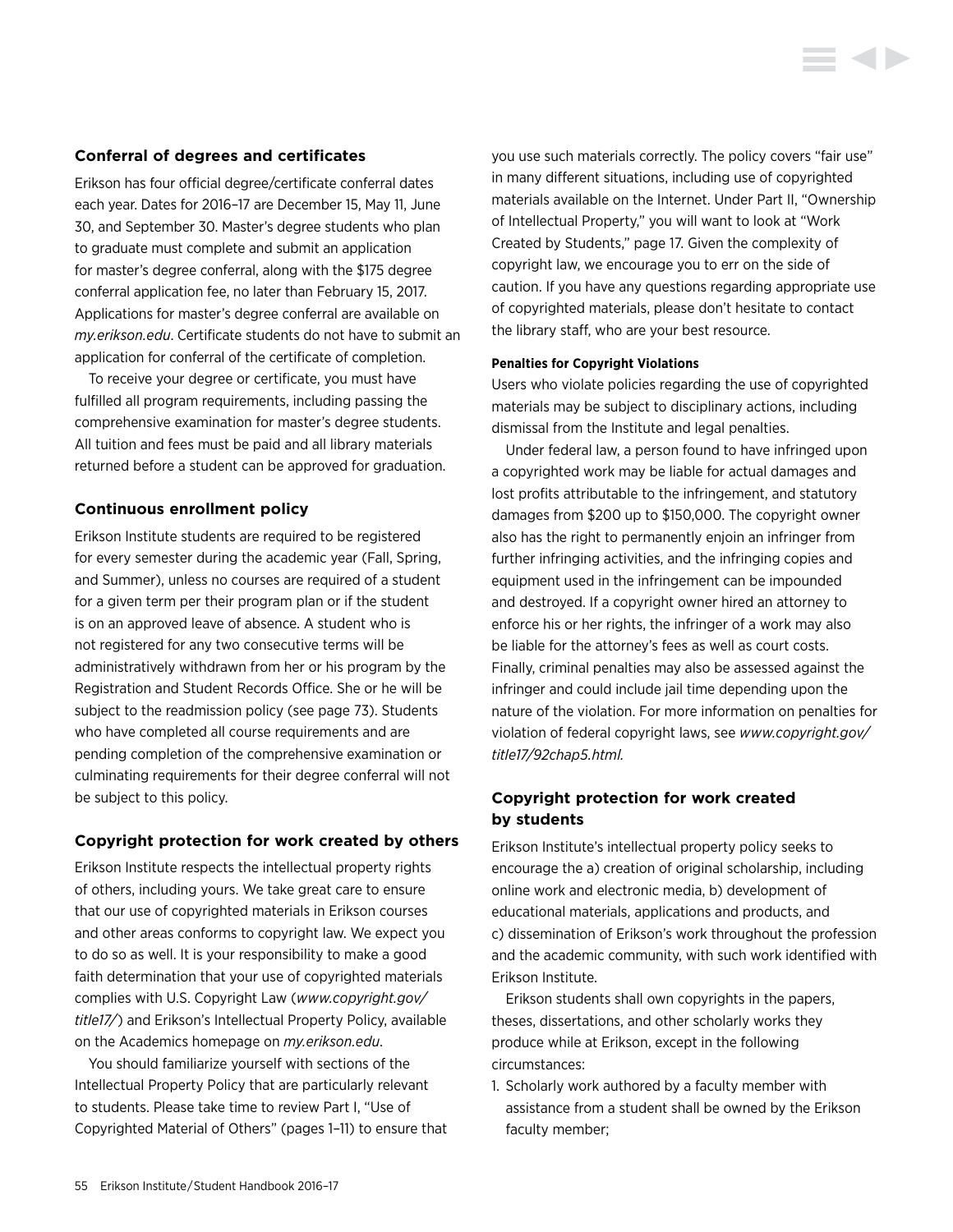- 2. Erikson owns any student work that constitutes or is part of a sponsored work as defined in the Institute's intellectual property policy;
- 3. Erikson owns any work for which Erikson has obtained a written transfer of copyright from the student and Erikson owns any student works created as part of the student's employment at Erikson.

#### **Erikson rights regarding student-owned work**

- 1. Erikson has an interest in using certain student-owned works for academic purposes (e.g., grading), and in maintaining copies of student work for administrative and disciplinary purposes. As a condition of enrollment, Erikson students grant Erikson the irrevocable, perpetual right to use and retain all copies of student work for these purposes.
- 2. Student works that constitute notes of classroom lectures or exercises shall not be used by the student for commercial purposes.

The full text of the Institute's Intellectual Property Policy is available on the Academics home page on *my.erikson.edu*.

#### **Course and end-of-year evaluations**

At the end of each semester, you will complete a course evaluation for each of your courses. At the end of the academic year, you will complete a more comprehensive evaluation of your overall experience with Erikson's academic programs and support services. Evaluation results are taken into account by faculty and staff as they review the curriculum and various services for students.

#### **Credit hour policy**

Erikson Institute awards credits for degree and certificate program courses based on the semester hour unit. The number of credits assigned to Erikson degree and certificate program courses is a function of the depth and breadth of subject matter deemed appropriate by program faculty to achieve the outcomes of the respective program, and approved through the faculty curriculum review process. The Institute's credit hour policy is intended to ensure consistency in assigning credit hours to courses and to comply with national, state and accreditation agencies.

Each unit of credit is understood to represent a *minimum* of three hours of actual work per week for the *typical* student during a 15 week semester, or a *minimum* of

4.5 hours of actual work per week during the 10 week summer term.

For lecture and seminar courses, an average of one hour per week is typically allotted to faculty led instruction (i.e. lecture and/or discussions) for each unit of credit awarded. Courses will be designed and expectations established so that the typical student will need to study and/or engage in an average of two hours of out of classroom activity for every hour of faculty led instruction in order to achieve the intended learning outcomes. Out of classroom activities include, but are not limited to:

- Reading assigned texts;
- Viewing recorded lectures;
- Completing assignments;
- Completing online modules;
- Participating in synchronous or asynchronous discussion with other students;
- Taking exams;
- Conducting field observations; and/or
- Collaborating on group projects

The Institute's credit hour policy for online and hybrid courses is consistent with the standards for courses offered through face-to-face instruction, although some or all of course content and faculty-student interaction occurs through one or more forms of distance education.

For master's level internship, student teaching, action research and field placement courses, one credit is awarded for a minimum of 5 hours of work per week in a supervised setting over the course of the term for master's program courses. For internship and action research courses in the certificate programs, one credit is award for a minimum of 3 hours of work per week in a supervised setting over the course of the term.

For research practicum and independent study courses, the scope of the study or research will be established to require the typical student to work an average of 45 hours per credit earned.

#### **Freedom of inquiry**

At Erikson, students are encouraged to engage in free discussion, inquiry, and expression. Student academic performance is evaluated solely on academic achievement, including adherence to the traditional canons of scholarly honesty and integrity, and not on unrelated opinions and conduct.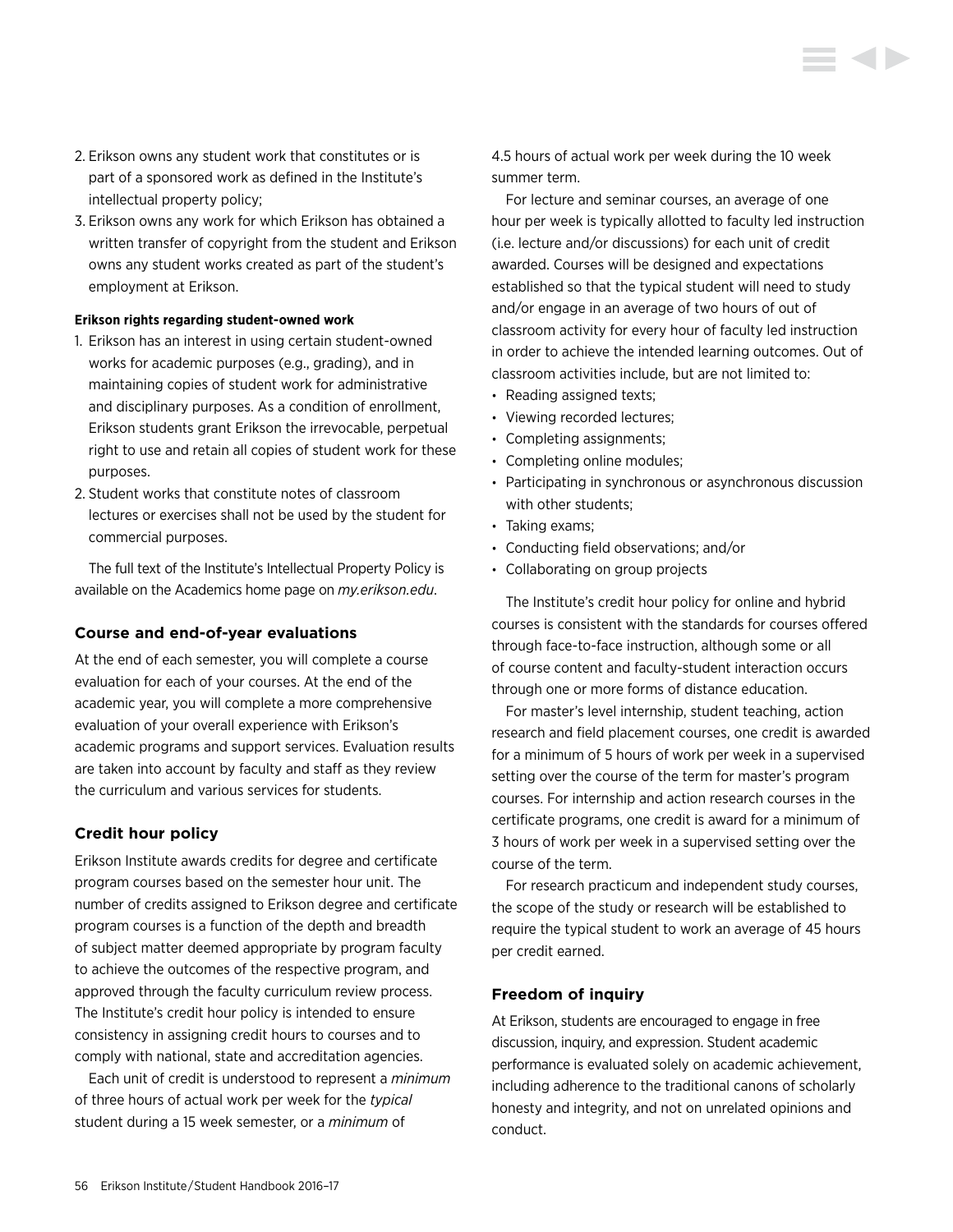#### **Good academic standing**

Students are to maintain an overall grade point average that will result in a GPA of not less than B (3.0) upon completion of all program requirements. No more than two grades of C+, C, or C− may be counted towards master's degree requirements. No more than one grade of C+, C, or C− may be counted towards certificate program requirements. No grade of grade of D may be counted toward the degree or certificate requirements, nor does a D grade fulfill a course requirement. Such grades, however, will be calculated in the GPA, unless the course is repeated in a future semester. For more information on repeated courses, see page 73. No student will be awarded a diploma or receive a graduate certificate with less than a cumulative 3.0 grade point average for all Erikson courses. Students receiving a failing grade in a course, including a grade of FR which is recorded because of failure to complete the required coursework by the appropriate deadline, are automatically dismissed from the program.

#### **Grading system**

Erikson Institute is on a 4 point grading system. The unit of credit is the semester hour. The following grade notations are used in calculating the Grade Point Average (GPA=the quotient of total quality points divided by total hours attempted).

#### **Grades included in GPA**

| Grade     | <b>Quality points</b> | <b>Definition</b>   |
|-----------|-----------------------|---------------------|
| A+, A     | 4.00                  | Excellent           |
| $A-$      | 3.67                  | Very good           |
| B+        | 3.33                  | Good                |
| B         | 3.00                  | Above Average       |
| B-        | 2.67                  | Average             |
| $C+$      | 2.33                  | Fair                |
| C         | 2.00                  | Acceptable          |
| $C-$      | 1.67                  | Passing             |
| D         | 1.00                  | Unacceptable        |
| F         | 0.00                  | Fail                |
| FR.       | 0.00                  | Failure by rule     |
| <b>NG</b> | 0.00                  | No grade submitted* |
| WF        | 0.00                  | Withdrawal, fail    |

### 57 Erikson Institute / Student Handbook 2016–17

#### **Grades not included in GPA**

| Grade          | Definition       |
|----------------|------------------|
| AU             | Audited          |
| $\overline{1}$ | Incomplete*      |
| W              | Withdrawal       |
| <b>CR</b>      | Credit           |
| <b>NC</b>      | No credit        |
| <b>NOP</b>     | Not passed       |
| <b>WIP</b>     | Work in progress |
| P              | Pass             |

*\*Grades of I (Incomplete) and NG (No Grade Submitted) will be permanently changed to a grade of FR (Failure by Rule) if course requirements are not met by the deadline published in the academic calendar.* 

#### **Internships**

The following information is specific to students enrolled in the on-campus Masters of Science degree programs. Students enrolled in the Ph.D. program or certificate programs that require an internship or field placement receive information about their respective program's internship requirements, policies, and procedures through the program director. Students enrolled in the online M.S. in Early Childhood Education program complete a twosemester action research project instead of an internship. M.S.W. students should refer to the M.S.W. Handbook for information on field placement.

Organizations serving as internship sites make a significant investment in Erikson students. In return, you and the Institute both have an obligation to fulfill the terms of the internship agreement. You will be expected to work the hours agreed upon, respect the organization's goals and procedures, and adhere to a code of professional ethics and confidentiality. In addition, you will be expected to adhere to the student responsibilities that apply to all students of Erikson Institute and that are discussed in more details in the "Student Rights and Responsibilities" section, page 76.

Prior to beginning an internship, each student will be required to undergo and successfully complete a namebased student background check. The existence of a conviction in an applicant's record does not necessarily mean that he or she will be dismissed from the programs. Each case is evaluated individually on its facts and not all convictions or disciplinary actions are considered disqualifying to the course of study at the Institute. Students must have a minimum 3.0 grade point average and have successfully completed all child development core courses before beginning internship.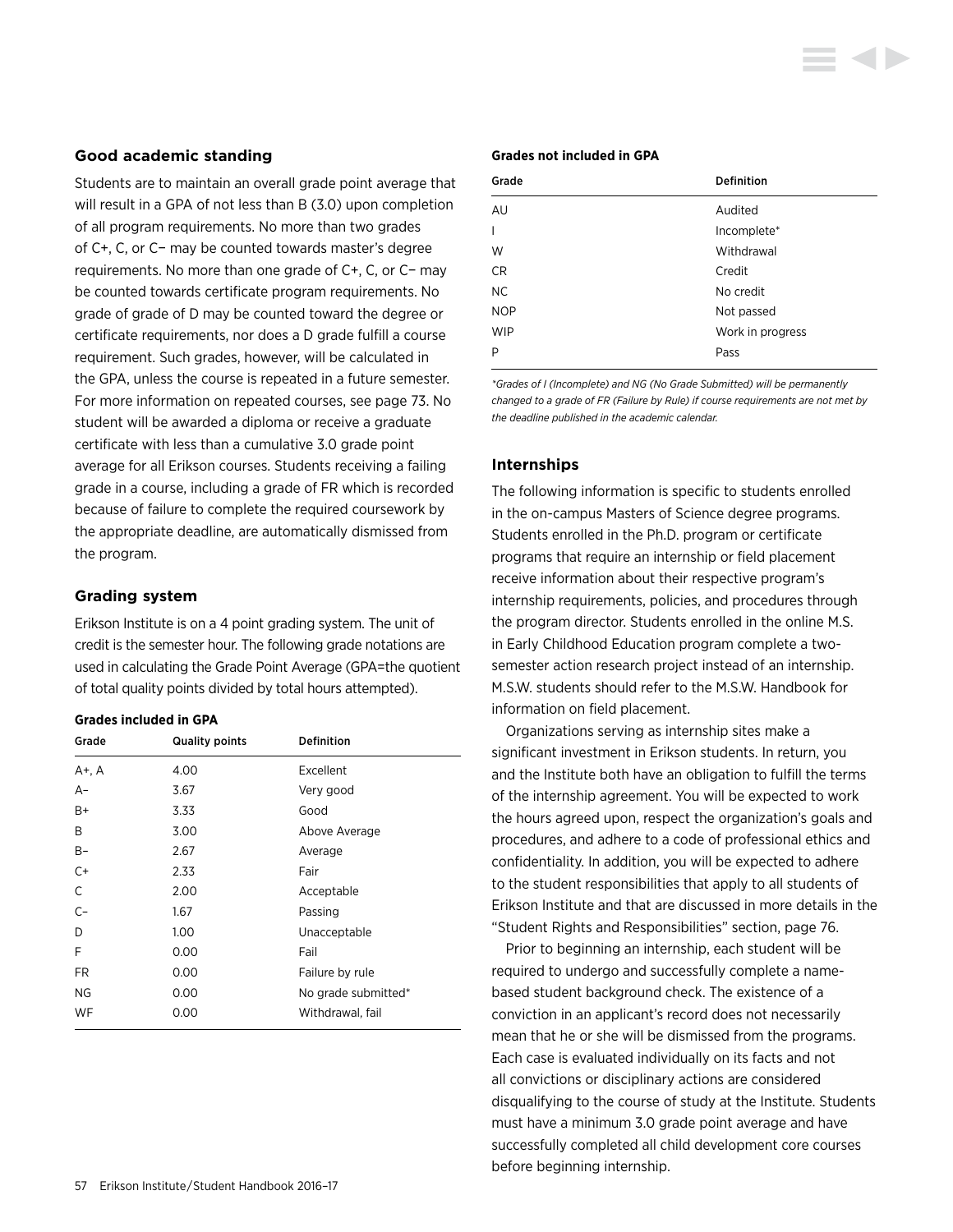Students typically have one internship placement for the entire academic year. We strive to help students find internships that reflect their interests. Students in one of the specialization tracks, however, may have specific requirements concerning previous experience, the type of internship, setting, and number of hours per week. Hours and specific commitments vary. Contact time, supervisory conferences, and group meetings are arranged by the student, his/her Erikson advisor, the field director, the field liaison, and the internship supervisor.

You are expected to work a minimum of 15 hours per week. Some internship placements require prior experience, for which advanced planning is needed.

#### **Internship placement at student's employment site**

Students are discouraged from pursuing an internship where they are employed. The purpose of field education is for the student to be a true learner, to be exposed to various practice opportunities and populations, and to get the broadest possible experience. Often the boundary between student and employee can become blurred, and the learning can become secondary.

If students want to pursue the possibility of an internship at their place of employment, they must begin the process by notifying the field director and their program director of their intention at least six months prior to the scheduled beginning of the internship. The student's program director, in consultation with the field director, will determine whether the activities performed as a student differ sufficiently from his/her job responsibilities, that the internship supervision is distinct from the employment supervision, and that the internship supervisor can provide reflective supervision and oversee the student's learning goals. For an approved placement at a place of employment, there may be an additional requirement of a written project, depending on the nature of the field learning experience and the student's learning needs.

There is no guarantee that the placement will be approved. In the case where it is not approved, the student will be responsible for completing an alternative approved placement.

The following policies are in place to ensure that the student's learning is the priority:

- 1. The student must have been employed by the agency for at least 1 year prior to the request.
- 2. The field learning experiences must occur in a different unit or division, and must be separate and distinct from

any activities currently performed for pay. The internship assignments must be relevant to the student's learning goals.

- 3. It is strongly preferred that a separate supervisor is assigned to be the student's internship supervisor. If this is impossible, a separate hour must be used weekly for the sole purpose of internship supervision.
- 4. The program director, the field director or his/her designate will conduct a site visit prior to the student beginning field work to establish clear boundaries in roles of the student/employee, clarify learning opportunities, and distinguish work to be done as an employee and tasks to be undertaken for internship.
- 5. Once all of the material is reviewed, the program director, in consultation with the field director, makes the decision in regard to whether the placement is appropriate for new learning for the student. If approved, the internship supervisor needs to demonstrate throughout the year that the commitment to student learning is maintained.

#### **Internship orientation**

Erikson holds two mandatory internship orientations, as well as any mandatory Field 101 seminars. The first orientation (in February) provides an overview of the requirements for an internship and a listing of potential sites. You will be asked to complete a questionnaire identifying the type of internship you would like. Working closely with your advisor and/or the Field Education and Career Counseling Department, you will apply to appropriate sites over the spring and summer.

The second orientation (in late August) goes over the particulars of the integrative seminars, placements, and internship contract. The internship contract is to be filled out by you, your advisor, and your internship supervisor and will establish general and specific learning goals on which your performance will be evaluated.

#### **Internship evaluation**

Your internship supervisor will complete a detailed evaluation twice during your internship, in fall and spring. You will also complete a self-evaluation at the same time and discuss the results with your internship supervisor and your advisor. All evaluations are included in your file. If you disagree with the evaluation, you may write a formal reply that will also be placed in your file. At the end of your internship, you will also write an evaluation of your experience to help future students in selecting their placements.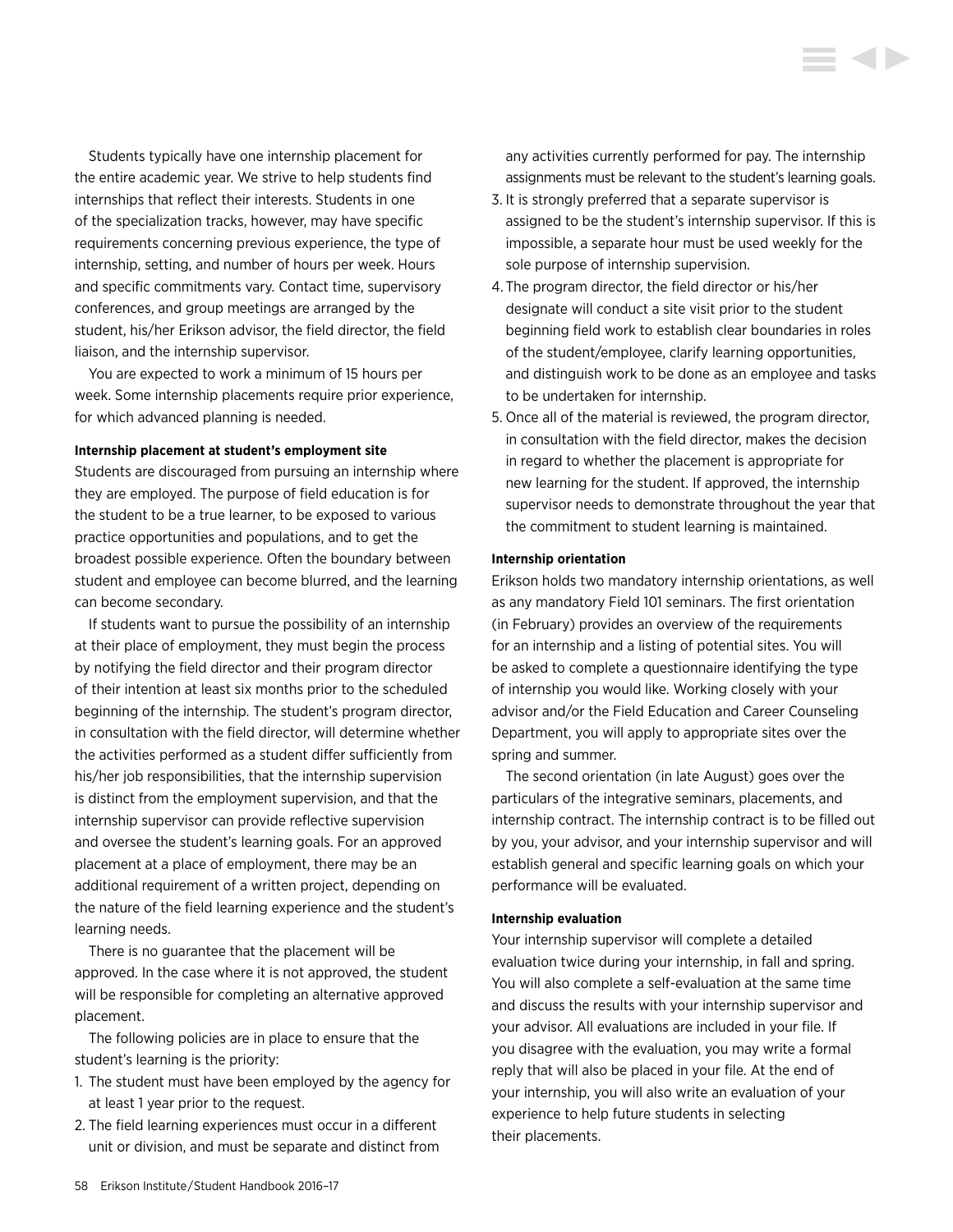# General campus policies and procedures

#### **Building access information**

The operating hours for the building during the regular academic term are as follows:

| Monday-Thursday | 8 a.m.–8 p.m.   |
|-----------------|-----------------|
| Fridav          | 8 a.m. - 5 p.m. |

The operating hours for the building during the semester break periods is 8 a.m.–5 p.m., Monday–Friday and closed on Saturdays. For safety and security purposes, the building is kept locked at all other times.

Students are issued a photo ID/access card which is used to check-in at the building. All students must swipe their photo ID/access card at the main lobby security desk located on the first floor in order to enter the building. Student photo ID/access cards must be returned to Erikson upon withdrawal from the Institute or completion of the degree/certificate program. If lost, the replacement cost for each card is \$50. Guests and visitors can gain access to the building by checking in and presenting a valid photo ID at the main lobby security desk on the first floor.

#### **Concealed carry policy**

#### **Purpose**

Erikson is committed to providing a safe and secure environment for its community and guests.

In support of this commitment, Erikson will establish restrictions on carrying firearms or weapons on the Erikson campus in accordance with the 2013 Illinois Firearm Concealed Carry Act, Section 65.

#### **Scope**

This policy applies to all employees, students, visitors and individuals conducting business on the Erikson campus. Campus includes, but is not limited to, the LaSalle Street campus and field placement sites whether owned, leased or controlled by Erikson, where Erikson programs, activities and classes are held.

#### **Policy**

Erikson maintains a Firearms and Weapons Free Campus. No person covered by this policy, regardless of whether that person has a valid federal or state license to possess a firearm or weapon, is authorized to possess a firearm or weapon while engaged in Erikson related business or activities.

#### **Exceptions**

The provisions of this policy do not apply to the possession of firearms or weapons on the Erikson campus, or at any Erikson sponsored activity if the firearm or weapon is carried by a full-time law enforcement officer required to carry a firearm or weapon as a condition of his or her employment, the firearm or weapon is carried by an enforcement officer from an external agency conducting official business at Erikson or any other exception that is deemed necessary as determined by the Chief Facilities Officer. The exceptions to the prohibitions of concealed carry do not apply to off-duty law enforcement officers on campus including off-duty law enforcement officers attending classes as students.

#### **Enforcement**

Any of the aforementioned individuals who violate this policy, which means he or she is found to have carried a firearm or weapon onto the Erikson campus knowingly or is found to have carried a firearm or weapon under circumstances in which the individual should have known that he or she was in possession of a firearm or weapon will face the following disciplinary actions:

- Employees may be subject to discipline up to and including immediate termination;
- Students may be subject to discipline up to and including immediate expulsion;
- Individuals visiting or conducting business on the Erikson campus may be banned and/or referred to an external law enforcement agency, which may lead to arrest and prosecution.

Erikson's Facilities and Enrollment Departments, in consultation with other relevant departments and executive management, shall be responsible for the development and distribution of information regarding this policy to the Erikson campus community; shall be responsible for the development and promulgation of procedures and protocols for confiscation of weapons; shall promulgate policies and procedures to be used in determining whether any exceptions to this policy are necessary and shall be responsible for determining the clear and conspicuous posting of signage at all entrances stating that concealed firearms are prohibited. Signs shall be in accordance with the design approved by the Illinois State Police.

The Chief Facilities Officer and Dean of Enrollment Management shall be the designees of the President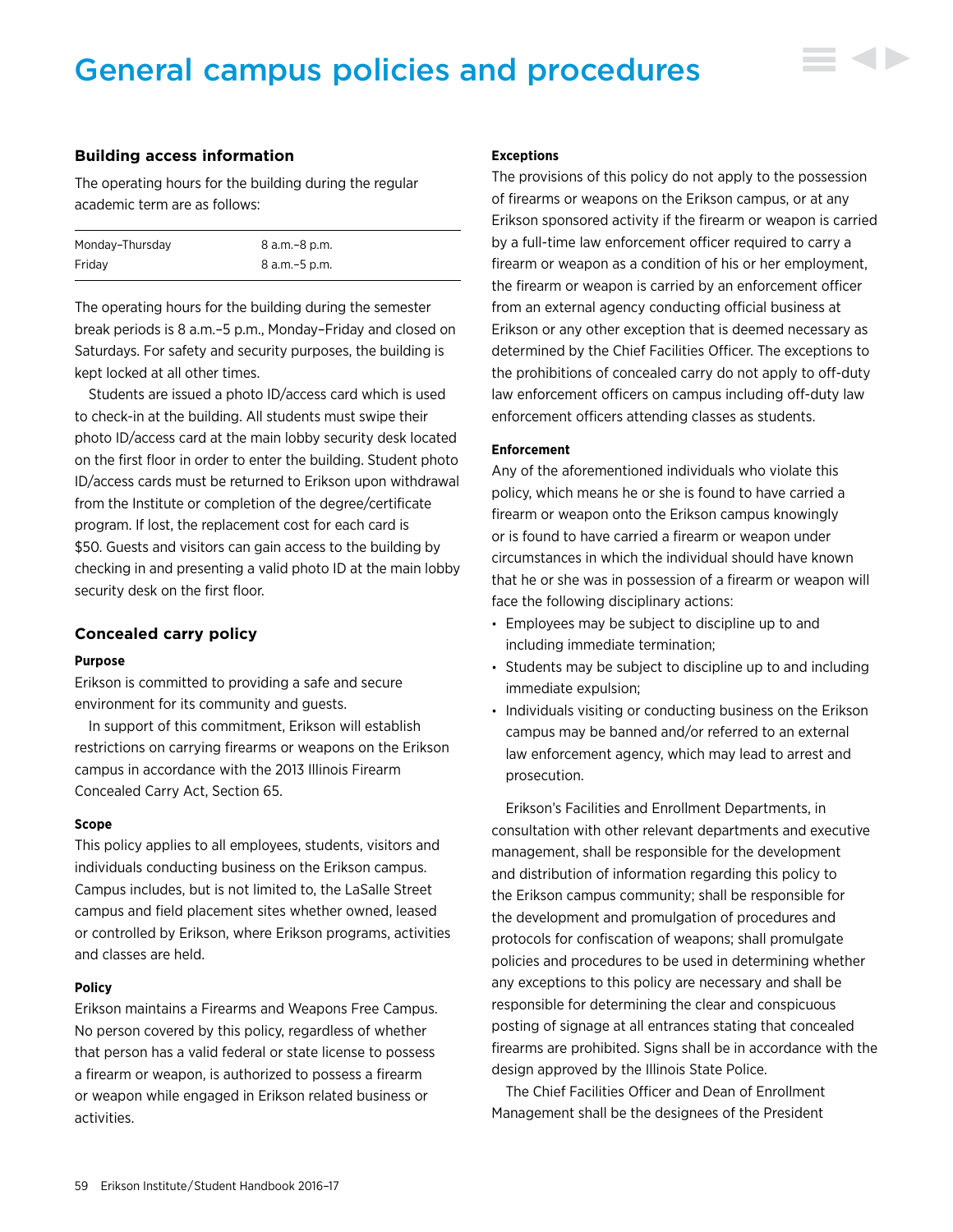of Erikson responsible for reporting any employee, student or visitor who is determined to pose a clear and present danger to the Chicago Police Department and the Illinois State Police.

#### **Definitions**

- A. "firearm" is defined as: loaded or unloaded handgun. A "handgun" is defined as any device which is designed to expel a projectile or projectiles by the action of an explosion, expansion of gas, or escape of gas that is designed to be held and fired by the use of a single hand.
- B. "weapon" is defined as: Any device, whether loaded or unloaded, that shoots a bullet, pellet, flare or any other projectile including those powered by CO2. This includes, but is not limited to, machine guns, rifles, shotguns, handguns or other firearm, BB/pellet gun, spring gun, paint ball gun, flare gun, stun gun, taser or dart gun and any ammunition for any such device. Any replica of the foregoing is also prohibited. Any explosive device including, but not limited to, firecrackers and black powder. Any device that is designed or traditionally used to inflict harm including, but not limited to, bows and arrows, any knife with a blade longer than three inches, hunting knife, fixed blade knife, throwing knives, dagger, razor or other cutting instrument the blade of which is exposed.

### **Discrimination and harassment, including sexual harassment**

All Erikson students have the right to learn and work in a positive environment free of discrimination or harassment, either verbal or physical, that is based on race, religion, color, age, gender, national origin, citizenship, marital or parental status, sex, sexual orientation, gender identity, gender expression, military discharge status, physical or mental disability, or any other protected status or characteristic. An example of "discrimination" would be different treatment of two similarly situated students on the basis of their different races. An example of racial "harassment" would be a pattern of belittling remarks made about a person's racial origins or of joking based upon stereotypes about a particular race, gender, or religion. Both discrimination and harassment are violations of the civil rights laws and are absolutely prohibited at Erikson Institute.

In keeping with this commitment, we will not tolerate discrimination against or harassment of students by anyone, including any faculty member, staff member, fellow student, vendor, trustee, or employee of Erikson. The Institute also strictly prohibits discrimination against or harassment of other Erikson representatives by students. Such conduct, or any interference with the investigation of an alleged incident, or retaliation will result in disciplinary action, possibly up to and including dismissal of students and termination of employees.

**KID** 

Title IX of the Education Amendment of 1972 prohibits discrimination on the basis of sex in any federally funded education program or activity. Erikson Institute has a Title IX policy that expressly prohibits discrimination on the basis of sex, sexual orientation, gender, and/or gender identity in any Institute program or activity consistent with Title IX of the Educational Amendments of 1972 and other applicable state and federal laws. Sexual misconduct, including sexual harassment, non-consensual sexual intercourse and/or contact, exploitation, and interpersonal violence such as stalking, dating violence and/or domestic violence are forms of sex discrimination that deny or limit a community member's ability to participate in Erikson Institute's programs or activities. Every student must avoid conduct that reasonably could be interpreted as discrimination or harassment under this policy, even if such conduct was not intended to be offensive. Like every representative of Erikson, a student is expected and encouraged to inform fellow students or others whenever conduct is unwelcome, offensive or in poor taste. Only through such open communication can we maintain the type of learning environment and workplace where everyone has an equal opportunity to flourish.

Erikson Institute provides educational, preventative and training programs regarding sex, sexual orientation, gender and gender identity-based discrimination; encourages the reporting of any incident that might violate this policy; provides timely services to those who have been affected by discrimination; and utilizes prompt and equitable methods of investigation and resolution to stop discrimination, remedy any harm, and prevent recurrence. Violations of this Policy may result in the imposition of sanctions including, but not limited to termination, dismissal, or expulsion.

This Policy applies to all members of Erikson Institute community, including students, faculty, staff, administrators, board members, contractors, vendors, and visitors, regardless of their sex, sexual orientation, gender or gender identity. The Policy applies to on-campus and off campus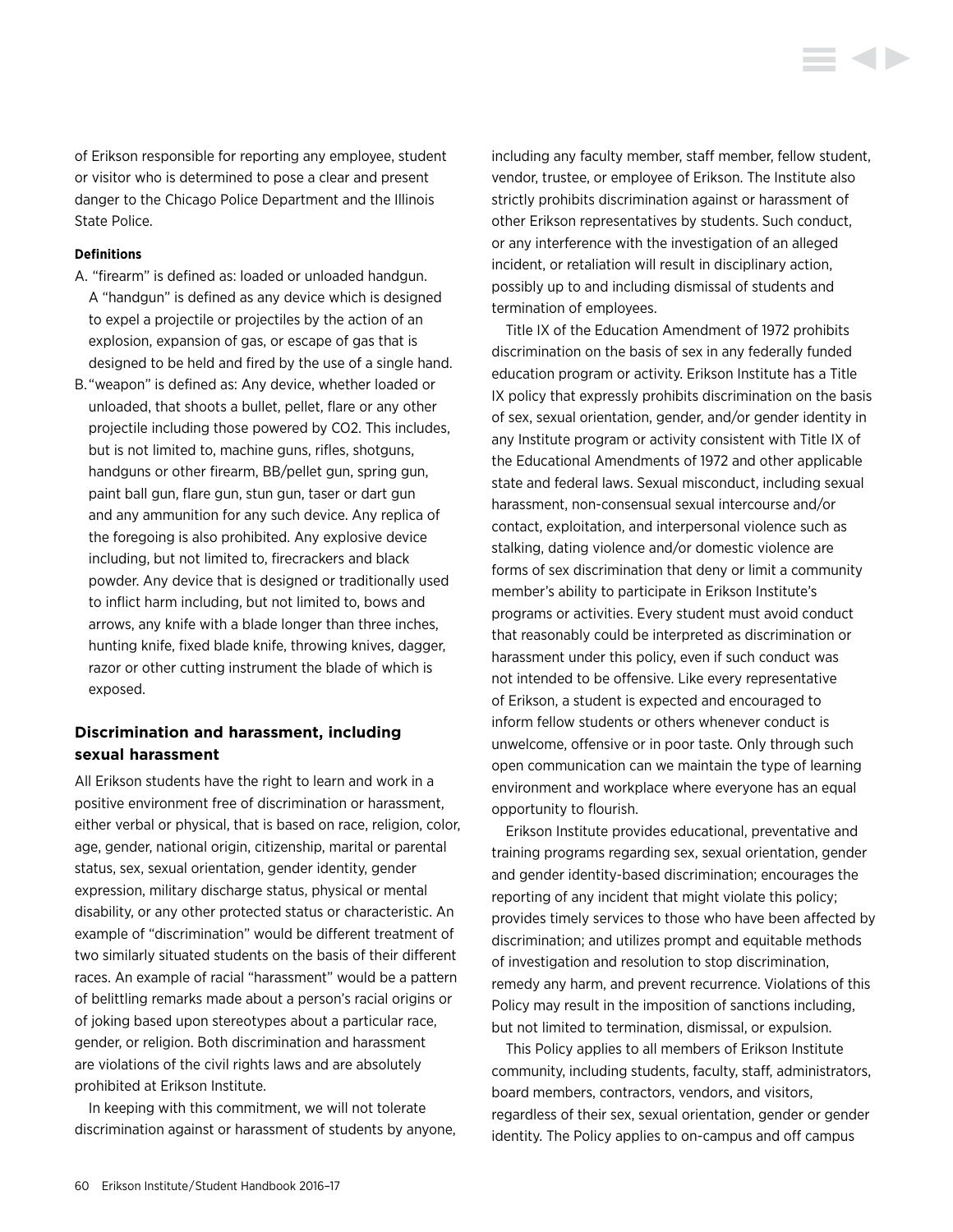conduct, including online or electronic conduct, when the off campus conduct: (i) occurs during an Institute sponsored employment or education activity or program; (ii) adversely impacts the education or employment of a member of the Erikson Institute community; or (iii) otherwise threatens the health and/or safety of a member of the Erikson Institute community.

Any of the prohibited conduct set forth in this Policy can occur between strangers or acquaintances, individuals involved in intimate or sexual relationships, individuals of any sex or gender identity, and/or individuals of the same or different sexes or gender identities. In addition, some of the prohibited misconduct also violates the criminal laws of the State of Illinois.

Sex discrimination is adverse treatment of an individual based on sex or gender, rather than individual merit. Sex discrimination encompasses sexual misconduct, as defined below, but also includes other discriminatory behavior that does not constitute sexual misconduct.

#### **Sexual Misconduct**

Sexual misconduct is a broad term that encompasses sexual harassment, non-consensual sexual intercourse or contact, sexual exploitation, domestic violence, dating violence, and stalking.

The following offenses are considered "sexual misconduct" and prohibited by Erikson Institute.

"Sexual Harassment." Sexual harassment is unwelcome conduct of a sexual nature, including unwelcome sexual advances, requests for sexual favors, and other verbal, nonverbal, graphic or physical conduct of a sexual nature, without regard to whether the parties are of the same or different gender when:

- Submission to such conduct is either explicitly or implicitly a term or condition of an individual's employment or status in a course, program or Institute-sponsored activity, or is used as the basis for employment or educational decisions affecting that individual (also referred to as "quid pro quo"); or
- Such conduct is sufficiently severe, pervasive, or persistent that it has the purpose or effect of unreasonably interfering with an individual's educational experience or working conditions (also referred to as "hostile environment").

"Gender-Based Harassment." Gender-based harassment includes acts of verbal, nonverbal, or physical aggression, intimidation, or hostility based on gender, sex or sexstereotyping, even if those acts do not involve conduct of a sexual nature. Use of the term "sexual harassment" throughout this policy includes gender-based harassment/ misconduct.

"Sexual Orientation-Based/Gender Identity-Based Harassment." Sexual orientation-based harassment includes verbal, non-verbal and physical acts of aggression, intimidation, or hostility based on an individual's actual or perceived heterosexuality, homosexuality, bisexuality, or transsexuality/ gender identity. Use of the term "sexual harassment" throughout this policy includes sexual orientation-based and gender identity-based harassment/misconduct.

"Non-Consensual Sexual Intercourse (or attempts to commit the same)." Non-consensual sexual intercourse is any penetration of the sex organs, anus, or mouth of another person when affirmative consent is not present or force is used. This includes penetration or intrusion, however slight, by an object or any part of the body, specifically including cunnilingus, fellatio, vaginal intercourse, and anal intercourse.

"Non-Consensual Sexual Contact (or attempt to commit the same)." Non-consensual sexual contact is the intentional touching or fondling a person's genitals, breasts, thighs, groin, or buttocks, or any other contact of a sexual nature (including by bodily fluids), when consent is not present or force is used. This includes contact done directly, through clothing, or with an object. It also includes causing or inducing a person, when consent is not present, to similarly touch, fondle, or contact oneself or someone.

"Sexual Exploitation." Sexual exploitation occurs when a person takes non-consensual or abusive sexual advantage of another for his/her own benefit, or to benefit anyone other than the one being exploited, and that behavior does not otherwise constitute one of the other sexual misconduct offenses in this policy. Examples of sexual exploitation include, but are not limited to, invasion of sexual privacy, prostituting another person, non-consensual photographing, video or audio-taping of sexual activity, non-consensual showing or sharing of otherwise consensual images, engaging in voyeurism, knowingly transmitting a sexually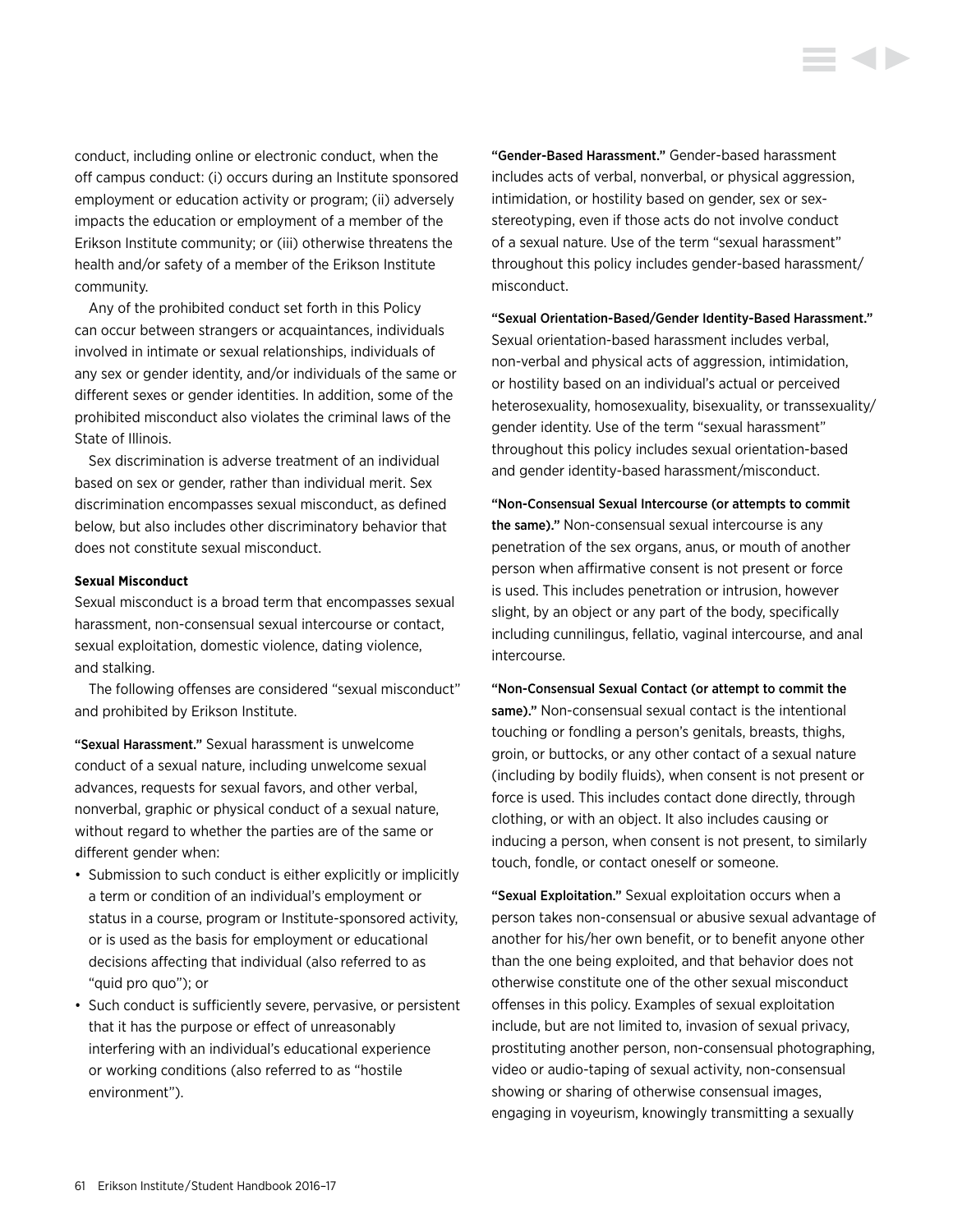transmitted infection (STI) to another without disclosing STI status, exposing one's genitals in non-consensual circumstances, and inducing another to expose their genitals. Sexually-based stalking and/or bullying may also be forms of sexual exploitation.

"Dating Violence." Dating violence is violence or the threat of violence by another person with whom the individual is or has been in a social relationship of a romantic or intimate nature. The existence of such a relationship shall be determined based on a consideration of the following factors: the length of the relationship, the type of relationship, and the frequency of interaction between the persons involved in the relationship. Dating violence does not include acts covered under the definition of domestic violence below.

"Domestic Violence." Domestic violence is violence committed or threatened to commit by a current or former spouse or intimate partner of the individual, by someone with whom the individual shares a child in common, by someone who is cohabitating with or has cohabitated with the individual as a spouse or intimate partner, by someone similarly situated to a spouse of the individual under the domestic or family violence laws of the jurisdiction in which the violence occurred, or any other person against an adult or youth who is protected from that person's acts under the domestic or family violence laws of the jurisdiction in which the violence occurred.

"Stalking." Stalking is a course of conduct directed at a specific person that would cause a reasonable person to fear for their safety (or the safety of a third person) or suffer substantial emotional distress. For purposes of this definition, course of conduct means two or more acts, including, but not limited to, acts in which the stalker directly, indirectly, or through third parties, by any action, method, device, or means follows, monitors, observes, surveils, threatens, or communicates to or about, a person, or interferes with a person's property.

#### **Reporting options and resources**

There are various reporting options and resources available to Erikson Institute community. Erikson Institute encourages those who believe they may have experienced sexual discrimination/misconduct to talk to one or more of the below individuals or agencies.

Confidential Sources. The following resources are available to discuss incidents of misconduct in confidence, and will only report to Erikson Institute that an incident occurred without revealing any personally identifying information. Disclosures to these entities *will not* trigger an Institute investigation into an incident. Faculty, staff and students wishing to obtain confidential assistance without making a report to Erikson Institute may do so by speaking with one of the following confidential sources:

#### Student Assistance Program 1.800.386.7055

The following off-campus organizations also provide confidential assistance and additional resources and will not make any report to Erikson Institute:

| The Chicago Rape Crisis Hotline                    | 888-293-2080        |
|----------------------------------------------------|---------------------|
| <b>National Sexual Assault</b>                     | 800-656-HOPE (4673) |
| <b>Telephone Hotline</b>                           |                     |
| <b>State of Illinois Domestic Violence Hotline</b> | 877-863-6338        |

Reporting to Erikson Institute. Erikson Institute strongly encourages individuals to report incidents of sexual discrimination/misconduct to the Title IX Coordinator or other Institute employee. With the exception of the confidential resources identified directly above, all other Institute employees who receive a report of sexual discrimination/misconduct are required to report all the details of an incident (including the identities of both the complainant and alleged respondent) to the Title IX Coordinator. Upon receiving notice of an alleged violation of this Policy, Erikson Institute shall provide the Complainant with a separate written document listing the Complainant's available rights and options.

The following resources may be contacted to initiate an investigation into an incident of sexual discrimination/ misconduct:

| The Title IX Coordinator             |                                   |  |
|--------------------------------------|-----------------------------------|--|
| Patricia Lawson                      | plawson@erikson.edu, 312-893-7120 |  |
| <b>Dean of Students</b>              |                                   |  |
| Collette Davison                     | cdavison@erikson.edu 312-893-7173 |  |
| <b>Chief Human Resources Officer</b> |                                   |  |
| David Wilson                         | dwilson@erikson.edu 312-893-7200  |  |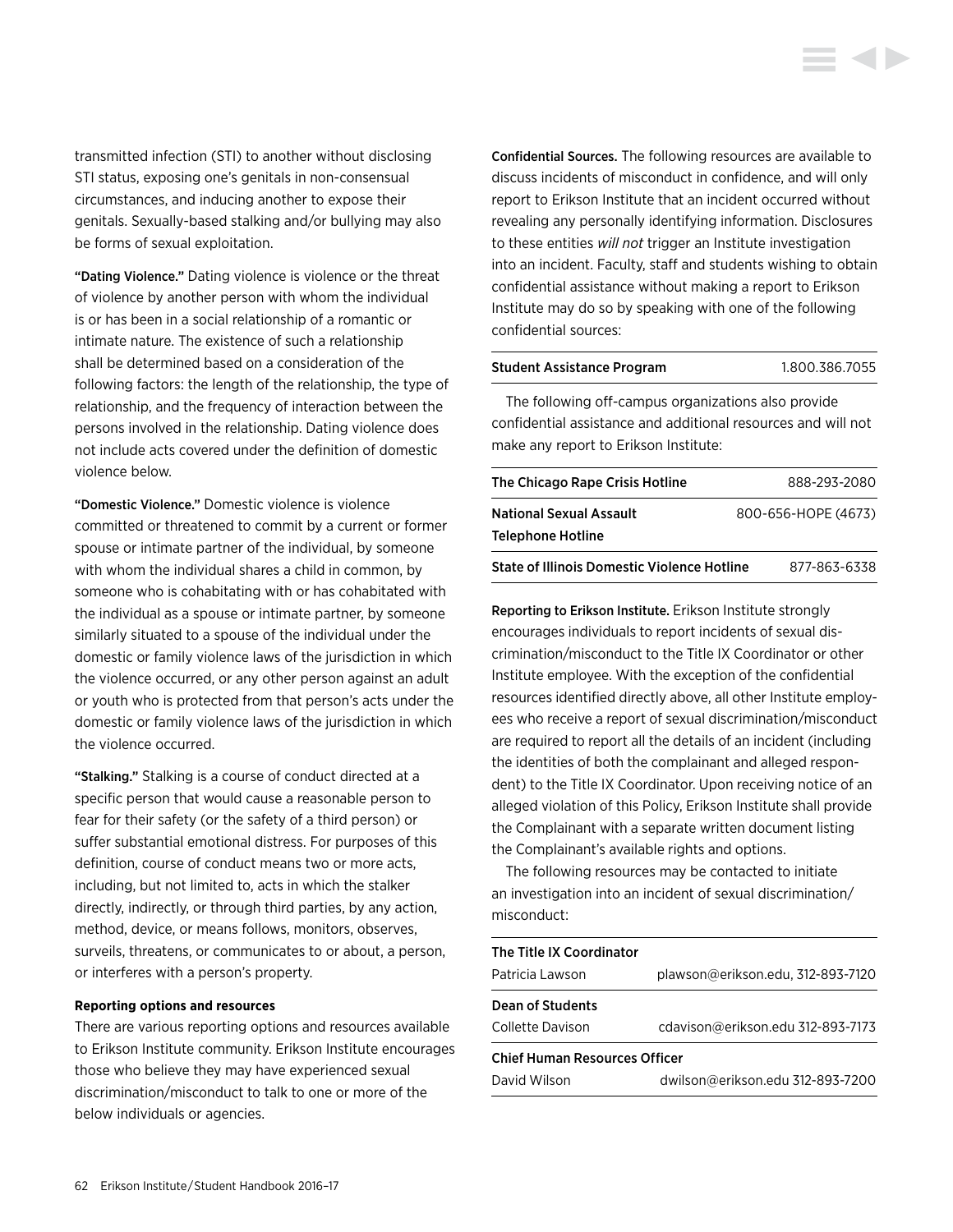Whether or not an individual who has experienced sexual misconduct decides to report an incident to Erikson Institute or the local Police Department, individuals are encouraged to seek immediate medical attention in order to treat physical injuries, test for and treat sexually transmitted infections and pregnancy, and access emergency contraception (if requested).

Under Illinois law, medical personnel are required to alert police when it reasonably appears that the individual requesting the treatment has received an injury sustained as a victim of a criminal offense, including sexual violence. However, it is the individual's choice as to whether he or she wants to speak to the police.

Erikson Institute provides a prompt, fair, and impartial institutional resolution to allegations of violations of this Policy. Erikson Institute's process is completely separate from the police and courts. Upon receipt of a report or complaint of a violation of this Policy, the Title IX Coordinator shall review the allegations and determine an appropriate course of action. In addition, the Title IX Coordinator or designee will provide prompt and appropriate interim measures to support and protect the Complainant and Respondent and prevent any further acts of misconduct, harassment or retaliation prior to the final resolution of the complaint.

For a copy of the full Title IX policy, contact Patricia Lawson, the Vice-President for Finance and Operations/CFO and Title IX Coordinator at plawson@erikson.edu or go to *[www.erikson.edu/consumer-information](http://www.erikson.edu/consumer-information)* and click on Health & Safety.

Any student who has made a complaint about discrimination, harassment, or retaliation and who is not satisfied with the outcome of the investigation of such complaint may initiate a grievance by using the General Grievance Procedure set forth on page 51.

Prohibition on retaliation: There will be no retaliation or reprisals against any employee or student who submits a complaint, reports an incident witnessed, supports a complaining witness, or participates in any way in the investigation of a discrimination or harassment claim. For instance, a faculty member would be prohibited from making any adverse academic decision or taking any other adverse action against a student because the student complained or cooperated in good faith with an investigation of alleged conduct prohibited by this policy. Any acts of retaliation will be considered a violation of this policy and corrective action will be taken immediately.

#### **Emergency procedures**

In the event of an emergency, dial 911 from any telephone inside Erikson Institute. Emergency response personnel will be able to identify the exact location of the phone from which the call was made. If possible, please notify the security desk by dialing '0' after calling 911, so they can direct emergency response personnel to the individual(s) requiring assistance and alert Erikson staff.

In the event of a fire, everyone is required to use the stairwells located by the classrooms and elevators.

More extensive emergency procedures are posted on *my.erikson.edu*. For additional information, see "Campus safety and security," page 86.

Procedures for reporting criminal actions: If you believe yourself to be the victim of a crime or to have knowledge of a crime, you should immediately report to one of the security authorities identified below. They will assist you to report the incident to the proper authorities. A security officer is on duty in the ground floor lobby during normal business hours and during evenings and weekends when classes or other public events are scheduled. The security officer may be contacted in an emergency by dialing extension 0 on any phone in the Erikson Institute building or by calling (312) 755-2250. You may also reach the Institute operator during daytime business hours by pressing "0" on any internal phone. Each of Erikson's elevators has an emergency call button, which is monitored 24/7 by Simplex, Inc. Calls made to the monitoring service are routed to security personnel.

You can also report criminal activities or other emergencies directly to the Chicago Police Department by dialing 911 from any phone in the building. The phone system is designed so that the police can identify the caller's exact location within the building. We encourage you to contact Erikson's security officer in addition to calling 911 so that he can direct the emergency response team to the desired location as quickly as possible. The security officer can also provide assistance in reporting criminal activity to the police. Non-emergencies can be reported to the Chicago Police Department by dialing 311.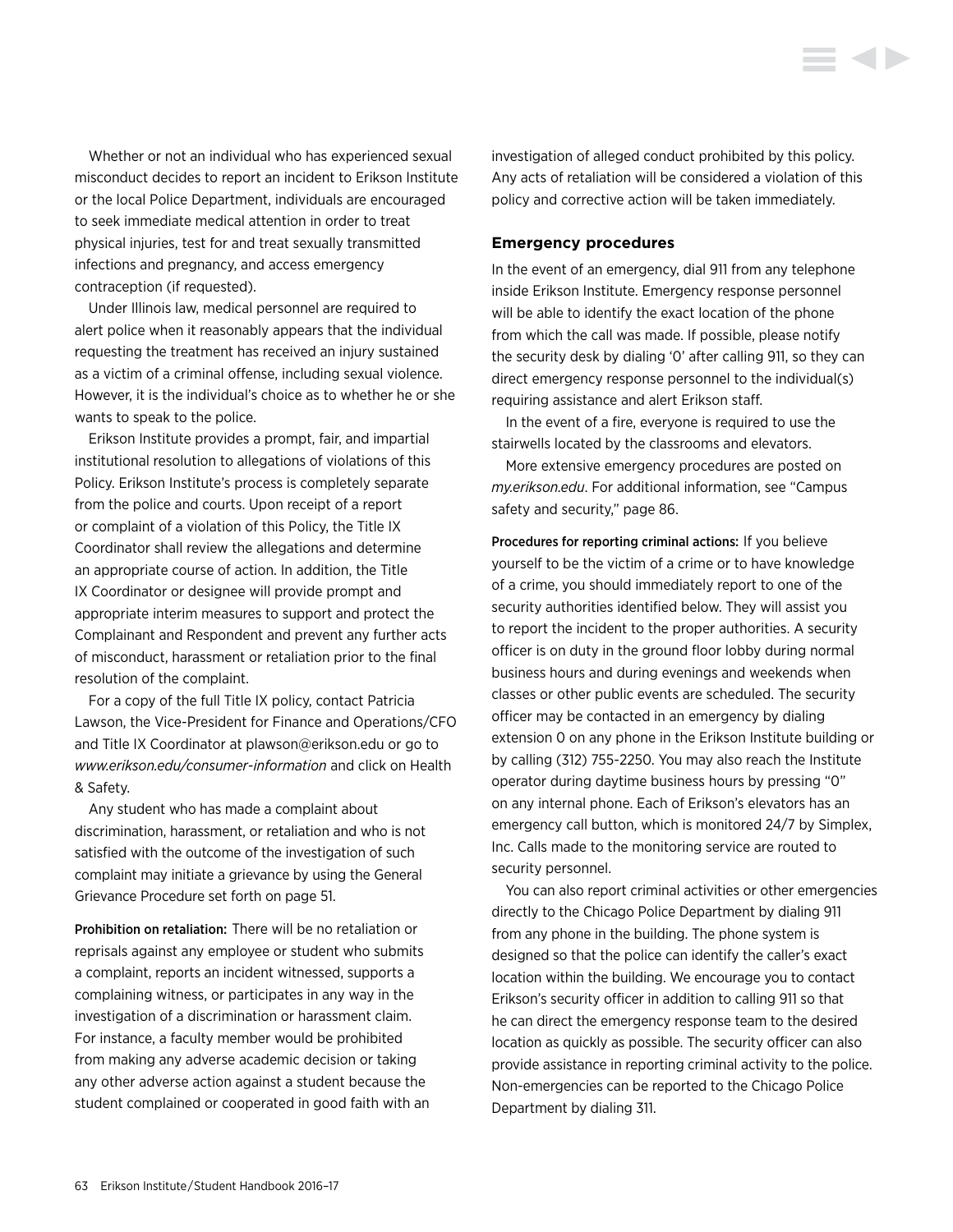The following table summarizes the contact information for security authorities to whom you can report a crime:

| Security authority                   | Location              | <b>Number</b>    |
|--------------------------------------|-----------------------|------------------|
| Security officer                     | Ground floor lobby    | $\left( \right)$ |
| Chief HR and Facilities Officer      | 4th floor, Office 449 | (312) 893-7200   |
| Dean of Students                     | 4th floor. Office 414 | (312) 893-7173   |
| VP for Finance and<br>Operations/CFO | 4th floor. Office 410 | (312) 893-7120   |
| Dean of Enrollment                   | 3rd floor. Office 319 | (312) 893-7145   |
| Police Department, non-emergency     |                       | 311              |
| Police Department, emergency         |                       | 911              |

#### **Gender neutral restrooms**

In keeping with Erikson's commitment to a safe and inclusive environment for all students, staff, and visitors to our campus, two multi-stall, gender-neutral bathrooms are available to provide options that are consistent with each person's gender identification and expression. The genderneutral restrooms can be found on the second and third floor.

# **Information technology telecommunication networks and information resources**

#### **Purpose**

Erikson provides its staff, students, and guests with a wide array of information technology and resources. As with all Institute assets, our campus-wide telecommunications, including phones, voicemail, computer network, workstations, laptops, servers, software, printers, mobile devices, and collaboration tools, are intended for authorized business use. Members of the Erikson community are expected to use these resources in a responsible, professional way. Users shall use these resources in a manner that is honest and ethical and in accordance with the standards for honest and ethical behavior outlined in Erikson's Human Resources Policy Manual. The following guidelines will help users understand their responsibility to protect the integrity of these resources, to properly use and protect information, and to respect the rights and privacy of other users. The rules apply equally to users who connect their own devices to Erikson's network.

*Please note that the policy guidelines described below* will not be enforced so as to interfere with or restrict an employee's legal rights, including rights under the National Labor Relations Act, or to proscribe or prohibit any lawfully protected employee communications, including but not limited to the right to discuss wages, hours and working conditions, terms and conditions of employment and the existence of certain labor practices or the right to identify Erikson by name or logo or in certain cases to use photos or images in connection with a protest relating to any such practices.

#### **Policy guidelines**

The purpose of Erikson's computer network and information resources is to support its mission of teaching, research, and community engagement. The guidelines below are meant to help us avoid compromising Erikson's mission as well as resources.

- 1. Access—Users must refrain from seeking to gain unauthorized access to information resources or enabling unauthorized access by others. Inappropriate uses include, but are not limited to:
	- Sharing your username and passwords and permitting other individuals to access your accounts;
	- Accessing another user's files or directories without authorization; Attempting to capture or crack passwords or encryption to access another user's accounts or network files;
	- Intercepting or monitoring any network communication not explicitly intended for you without authorization;
	- Impersonating another individual in communication (e.g., forged email, texts, IMs, social media postings);
	- Restricting or denying access to the system by legitimate users.
- 2.Usage—Use of Erikson's information resources must comply with Institute policies and legal obligations, including licenses and contracts, and all federal and state laws. Inappropriate uses include, but are not limited to:
	- Using Erikson's resources for private financial gain (e.g., running a private business);
	- Using Erikson's resources to conduct partisan political activities (e.g., lobbying or campaigning) where prohibited by federal, state, or other applicable laws;
	- Copying and using Institute purchased/leased software contrary to the provisions of the contract;
	- Consuming an unauthorized, disproportionate share of networking resources;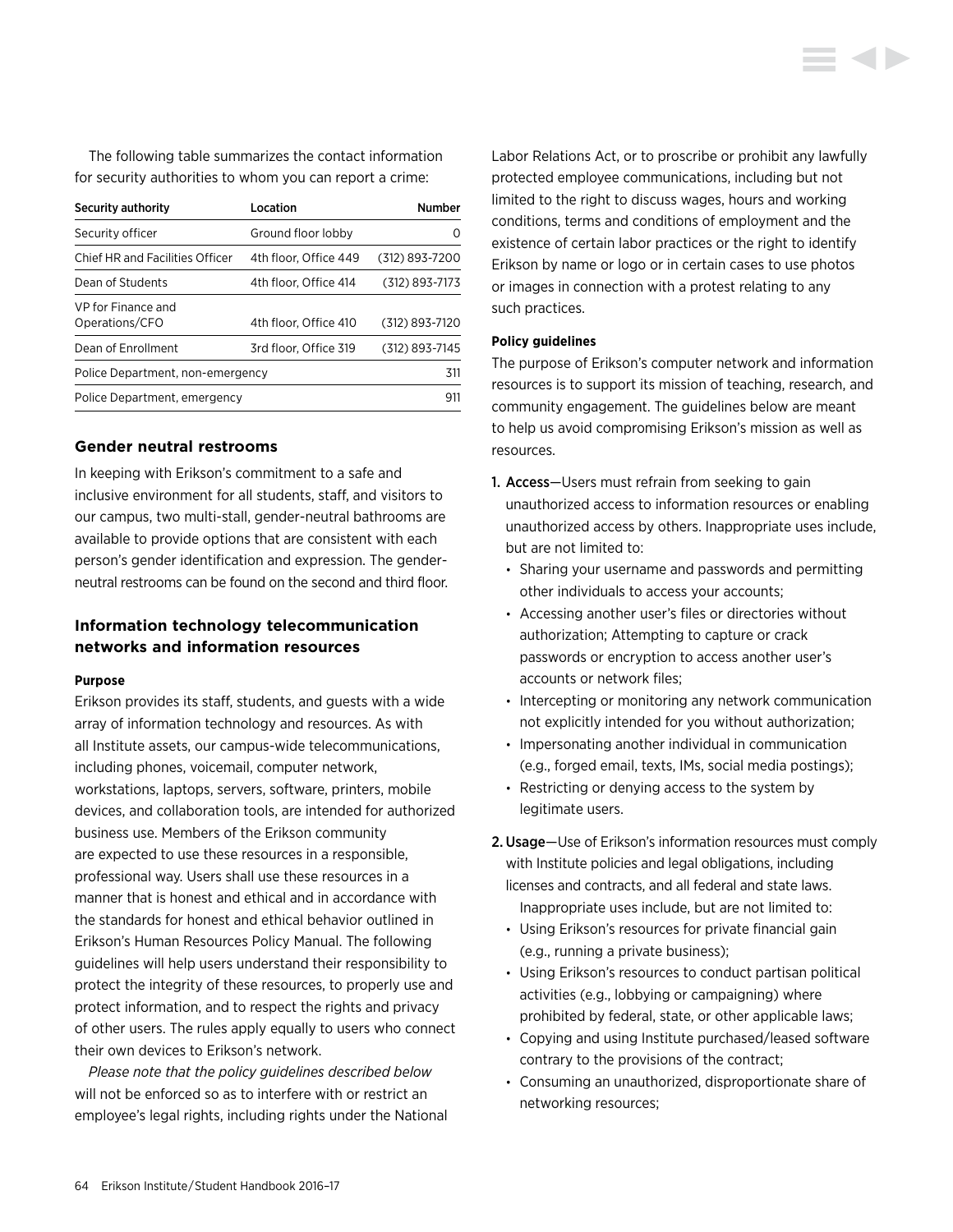- Downloading, viewing, or transmitting fraudulent, harassing, pornographic, or threatening messages or materials or materials containing ethnic slurs, racial epithets, or other content that may be construed as harassment or disparagement of others based on their race, color, religion, national or ethnic origin, gender, gender identity, gender expression, sexual orientation, marital status, age, disability, veteran status, or any other status protected by federal, state, or local laws;
- Using copyrighted or licensed digital resources without appropriate permission and/or attribution (e.g., journals, movies, music, software, games, data, etc.). (See Erikson's Intellectual Property Policy and the Peer-to-Peer File-Sharing policy for more information);
- Violating the terms of use of online media forums, including social networking websites, mailing lists, chat rooms, and blogs.

Please note that Erikson acknowledges that there may be a legitimate academic or scholarly reason for downloading, viewing or transmitting certain content that in most other contexts would be violative of this policy. If such circumstances arise, please use appropriate discretion in processing such materials.

- 3. Integrity and security of information—Users must respect and protect the integrity of information and information resources and preserve the rights and privacy of individuals. Inappropriate activities include, but are not limited to:
	- Deploying software programs that secretly collect information about individual users;
	- Destroying or altering data or programs belonging to other users;
	- Storing, sending or otherwise processing sensitive personal information about individuals without express authorization and proper security protections or in violation of applicable law. Examples of such information include: financial information, social security numbers, driver's license numbers, state ID numbers, and health information;
	- Transmitting sensitive or proprietary information to unauthorized persons or organizations;
	- Sending unsolicited messages without authorization to a large number of recipients, including staff and students;

• Transmitting confidential, personally-identifiable information, or information otherwise protected by law, over the network without proper safeguards, which in some instances, such as in the case of transmitting sensitive personal information, may require encryption.

"Personally identifiably information" means information that is identifiable to an individual or reasonably identifiable to a specific device.

4. Personal use of Institute-owned networks and information resources—Erikson acknowledges that a certain amount of incidental personal use of Institute-owned information resources may occur during work time. Erikson further acknowledges that a certain amount of such use on personally-owned devices during work time may also occur. As general rule, Erikson does not object to such periodic incidental use so long as it is:

- Reasonable and limited;
- Creates efficiencies that allow better use of time at work;
- Does not interfere with work commitments;
- Does not adversely affect or burden Erikson's information systems, the work environment generally, or other users.
- 5. Erikson's right to access information resources for legal and Institute purposes—Users should have no expectation of privacy when using Erikson's telecommunication networks and information resources for any form of activity, including but not limited to email (personal and business), messaging, accessing the Internet, or engaging in social media. Erikson may monitor communications and other activities taking place on its information systems and reserves the right at its discretion to access, and in some circumstances disclose to third parties, any records, messages, or communications sent, received, or stored on its information systems, without the knowledge and consent of the users who have custody of them, subject to applicable law. Examples of circumstances in which representatives of the Institute may need to access and/ or disclose electronic or other records to third parties (including paper records) include:
	- In response to investigations, subpoenas, or lawsuits. Erikson may be required by law to provide electronic or other records, or information related to those records, to third parties;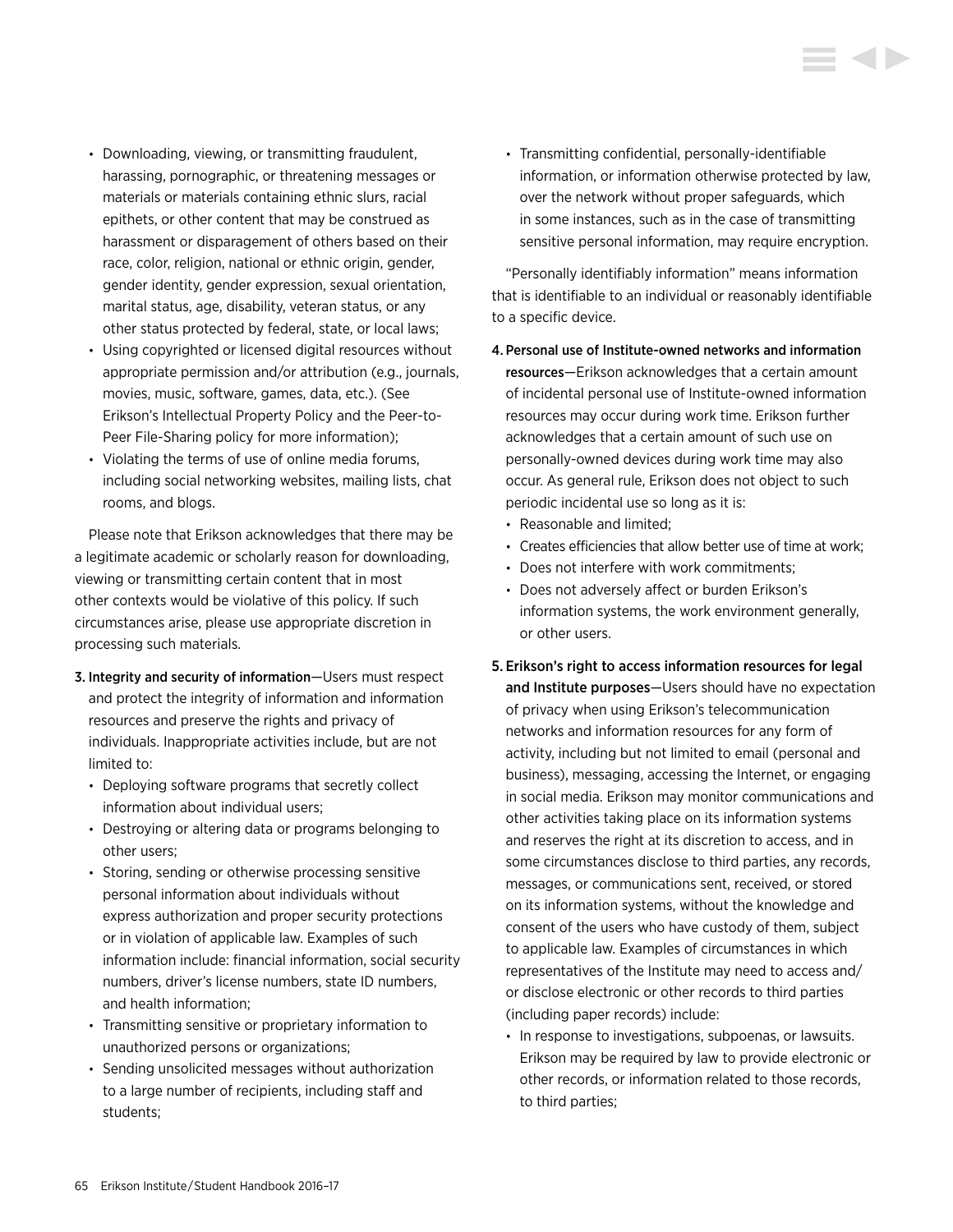- In connection with Erikson's own investigations;
- To ensure the proper functioning of the Institute;
- To protect the safety of individuals or the Erikson community;
- To provide, maintain, or improve services; and, in that connection Erikson may also permit reasonable access to data by third-party service providers.

#### **Procedures**

# *Reporting concerns about or possible misuse of information resources*

Users should report any system defects and concerns with system security to the Information Technology staff. If you receive "spam" or unsolicited email, you can forward it to SPAM REPORTING so that it can be blocked in future. To report suspected misuse of Erikson's computer telecommunications resources, users should follow the procedures outlined in the Whistleblower Policy.

#### *Consequences of misuse of information resources*

Inappropriate use of these resources may result in loss of access and disciplinary action, up to and including termination or dismissal or, in some cases, in civil or criminal prosecution.

#### **Peer-to-Peer File-Sharing Policy**

Peer-to-peer file-sharing software applications are defined as programs that allow computers to share content in the form of music, movies, games, computer files, or software over a local network and the Internet without accessing a centralized distribution server or set of servers. Erikson prohibits the use of peer-to-peer applications on its networks or IT resources to transmit or exchange any videos, music, software, images, or other copyright-protected content, unless the user has valid, written authorization to access and/or distribute such content. Any use of the IT resources in violation of this policy will be subject to discipline or sanctions in keeping with the applicable provisions of IT policies and other Erikson rules and policies. To avoid the risk of copyright infringement, as well as possible exposure to viruses, unexpected material, or spyware, users should obtain materials through the many authorized Internet services that legitimately distribute copyrighted works online, whether music, ebooks, or motion pictures. For a list of authorized services, please contact the library staff.

Erikson expects that any use of its network and IT resources will be consistent with Erikson's policies and compliant with applicable laws. Be aware that Erikson is required by the Department of Education and the 2008 Higher Education Opportunity Act to use a variety of technology-based methods to monitor and combat unauthorized use of its network and IT resources to distribute copyrighted materials in violation of the copyright owner's rights. Erikson is under no obligation to protect a user from a complaint or action arising from any violation, or alleged violation, of the law, including infringement of any intellectual property rights due to use of peer-to-peer, or any other type of "file-sharing," software applications. Users should understand that the fact that material is accessible through the Internet does not mean that accessing and distributing such material is authorized by copyright-holders. Even when users pay for that access, they do not necessarily acquire the right to distribute the material to others.

#### **Privacy statement for Erikson websites**

This notice describes the Privacy Statement of Erikson Institute ("Erikson", "we" or "our"), a U.S. non-profit organization. Erikson is committed to protecting your privacy when you visit our website by restricting the use of collected information. This privacy policy outlines how we collect information when you visit our site and how we use that information. You will not be required to submit personally identifiable information, but if you choose to do so, you are accepting and consent to the practices described in this Privacy Statement.

Our business changes constantly and our Privacy Statement and Terms of Use will change also. Your continued use of our websites following the posting of any amendment shall indicate your acceptance of the revised Privacy Statement.

#### **1. Information we collect**

Anonymous information: Our websites automatically capture limited, non-personally identifiable information that your browser makes available. This information may include your Internet protocol (IP) address, browser type and computer operating system, time and date you visit, the pages you access, and the address of the page that directed you to our site. We use this data to understand patterns of site activity and to improve the site so it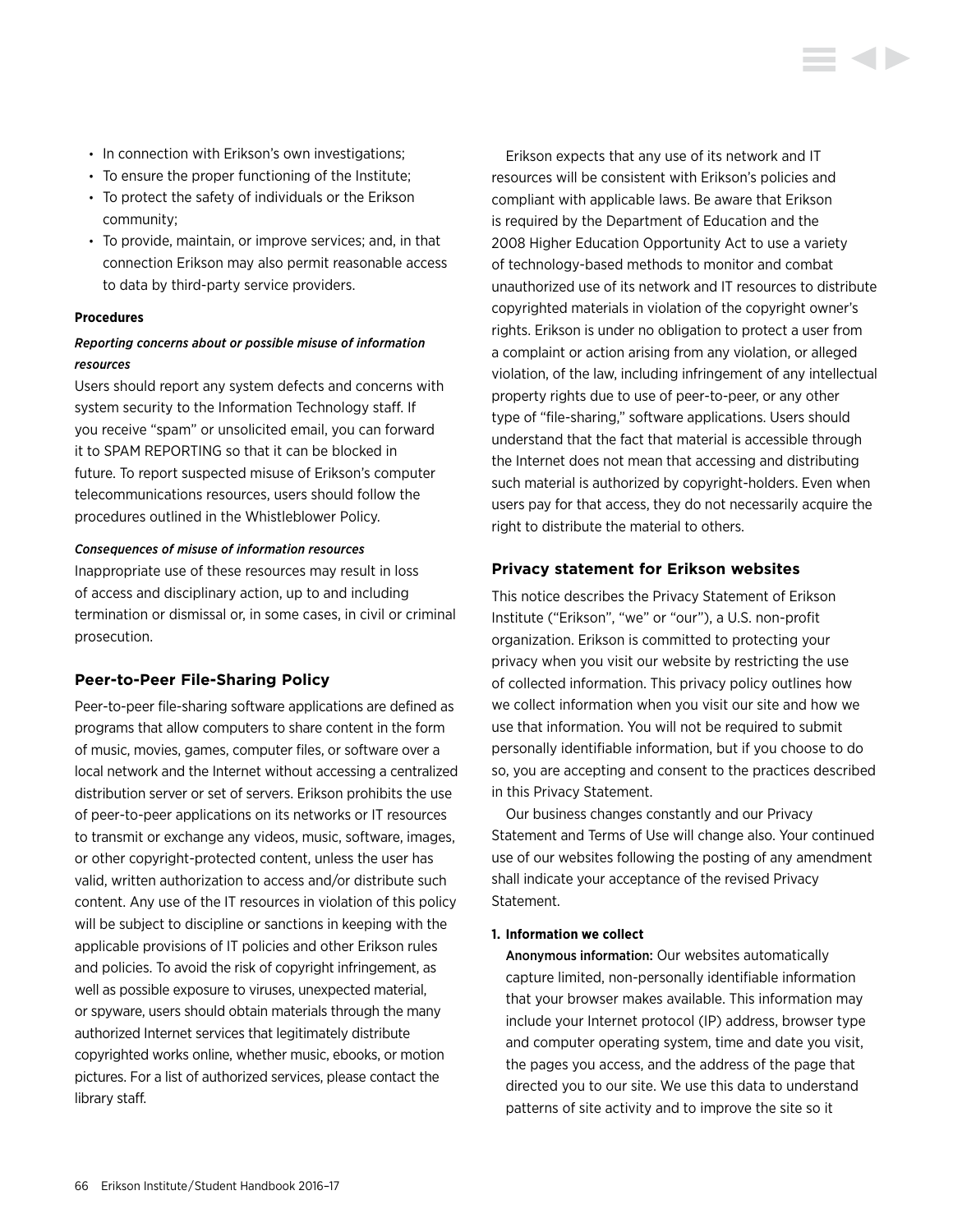is more useful for you. This information is not linked in any way to your personal information. Although we cannot guarantee impenetrability of our servers, we have established reasonable physical, electronic, and procedural safeguards for all of the information we collect online.

Personal information: We do not collect personally identifiable information from you unless you supply it voluntarily. The types of personally-identifiable information that you may be prompted to consider providing include your name, mailing address, email address, telephone number, ethnic background, gender, marital status, GRE scores, program interests, date of birth, social security number, visa classification, armed forces affiliation, credit card number, citizenship, language spoken, academic experience, work experience, financial information, or other information relevant to an application for admission, request for information, or a transaction. If you reside in the European Union, upon providing your personally identifiable information to Erikson, you will be indicating your explicit consent that the personally identifiable information you have provided may be transferred to, processed, and stored in the United States, in accordance with this policy.

We request personally identifiable information only when necessary to provide a service or to complete a transaction. Examples include subscribing to electronic newsletters or listservs; completing online surveys; requesting program information; applying for admission to an academic program; registering and paying for events or courses; or making a donation.

Disclosure Regarding Google Display Advertising: We have implemented Google Analytics features based on Display Advertising (e.g., Remarketing, Google Display Network Impression Reporting, the Doubleclick Campaign Manager integration, or Google Analytics Demographics and Interest Reporting).

We use remarketing with Google Adwords and analytics to display content-specific advertisements to visitors who have previously visited our site when those visitors go to other websites that have the Google Display Network implemented. We and other third-party vendors, including Google, use first-party cookies (such as the Google Analytics cookies) and third-party cookies (such as the

DoubleClick cookie) together to report how your ad impressions, other uses of ad services, and interactions with these ad impressions and ad services are related to visits to our site.

Google Analytics does not store any visitor specific data, and we will not use visitor-specific data in any way related to Google Analytics, Google Adwords, and Remarketing. We use aggregated behavioral information to refine our marketing efforts.

At any time, you may choose to opt-out of Google Analytics tracking with the Google Analytics opt-out browser add-on available at *[tools.google.com/dlpage/](tools.google.com/dlpage/gaoptout) [gaoptout](tools.google.com/dlpage/gaoptout)/.* You can also opt-out of Google Analytics for Display Advertising and customize Google Display Network ads using the Ads Settings at *[www.google.com/](www.google.com/settings/u/0/ads) [settings/u/0/ads](www.google.com/settings/u/0/ads)/.*

# **2. What we do with the personal information we collect** Some of our websites have chat rooms, forums, and message boards. Please remember that any information that is disclosed in these areas becomes public information, and you should exercise caution when deciding to disclose your personal information.

We will not sell, trade, or otherwise transfer to third parties your personally identifiable information, except that we may share this data with subsidiaries, affiliates, and vendors we retain to provide services necessary to our operations. Such third parties could include website hosting companies, mail delivery service companies, payment processors, and institutional research companies. We also reserve the right to release personally identifiable information (i) when we are under legal compulsion to do so (e.g. we have received a subpoena) or we otherwise believe that the law requires us to do so; (ii) when we believe it is necessary to protect and/or enforce the rights, property interests, or safety of Erikson, our users or others; or (iii) as we deem necessary to resolve disputes, troubleshoot problems, prevent fraud, and otherwise enforce the Privacy Statement and our Websites Terms of Use. Additionally, in the event that Erikson is merged with or becomes part of another organization, or in the event that Erikson is sold or it sells all or substantially all of its assets or is otherwise reorganized, the information you provide will be one of the transferred assets to the acquiring or reorganized entity.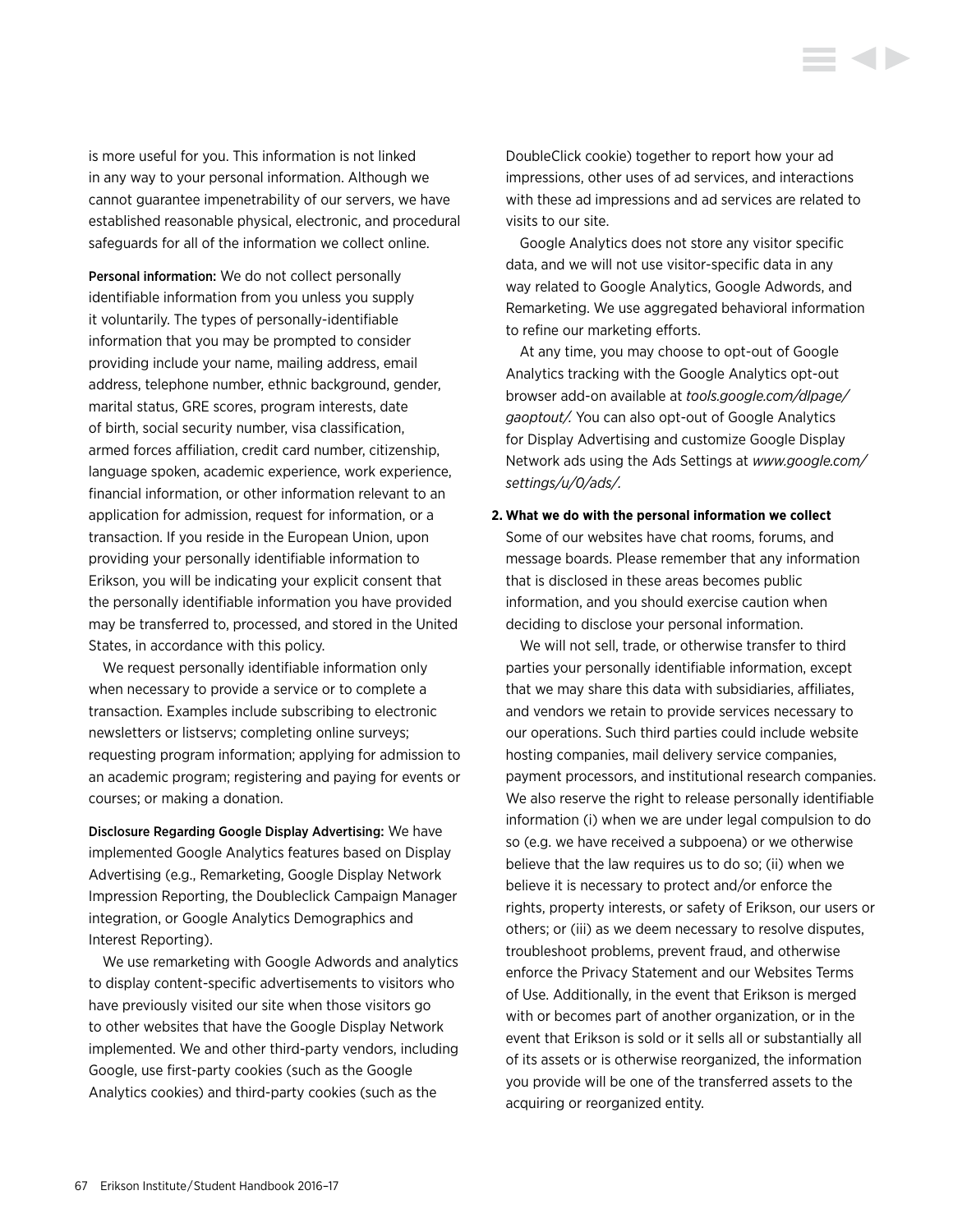#### **3. Opt-out rights**

Student directory information. Aside from directory information that may be disclosed under FERPA, we will not post personally identifiable information about students or graduates without prior permission or as otherwise set out herein. Students who wish to withhold the disclosure of some or all directory information should notify the Registration and Student Records office by October 1 of the academic year concerned.

Alumni directory information. Person al and professional contact information for alumni is collected through various methods and is published online in a searchable, passwordprotected alumni directory. We restrict directory access to alumni and persons connected to the Erikson community and use all appropriate technology to prevent misuse of the data by unauthorized parties. Alumni can request that their contact information be withheld from the directory by contacting us at: alumniservices@erikson.edu.

Emails and direct mail*.* You can opt out of receiving future promotional electronic mailings from us by following the unsubscribe procedures indicated in each mailing. You can opt out of receiving printed promotional mail in the future as well by contacting us at: unsubscribe@erikson.edu.

Cookies*.* We use cookies to keep track of and enhance certain user activities on our websites such as logging into your account, accessing your courses or your grades, and other user-specific features. You may block or restrict cookies on your computer or purge them from your browser by adjusting your web browser preferences. You should consult the operating instructions that apply to your browser for instructions on how to configure your browser setting to meet your preferences.

However, because cookies allow you to take advantage of some features or functions of our websites, we recommend that you leave them turned on. For example, EriksonOnline uses Blackboard Learn™, which requires the acceptance of a cookie by your browser to access information in the courses. If you block or otherwise reject our cookies, you will not be able to use this feature.

#### **4.How you can access and update your personal information**

If you have a My.Erikson account, you may access and update your information by clicking on Personal Info. Additionally, you may contact the Associate Registrar at registrar@erikson.edu to request updates to your personal information.

#### **5. What about links to other websites?**

This statement applies only to Erikson websites. Our websites may contain links to third party sites. We are not responsible for the content or policies of such sites and recommend that you check the third party privacy statements posted on their websites.

# **6. How do I ask questions and provide feedback regarding privacy?**

We welcome your questions, comments and concerns about privacy. Erikson is committed to the resolution of concerns or complaints about your privacy and our collection or use of your personally identifiable information. If you have any questions regarding this privacy statement or how we protect your personal data, please contact us at:

Erikson Institute ATTN: Privacy Practices 451 North LaSalle Street Chicago, Illinois 60654-4510 or webprivacy@erikson.edu

#### **Smoking policy**

Smoking is not permitted anywhere inside the building. Per City of Chicago ordinance, smoking is not allowed within 25 feet of any building entrance.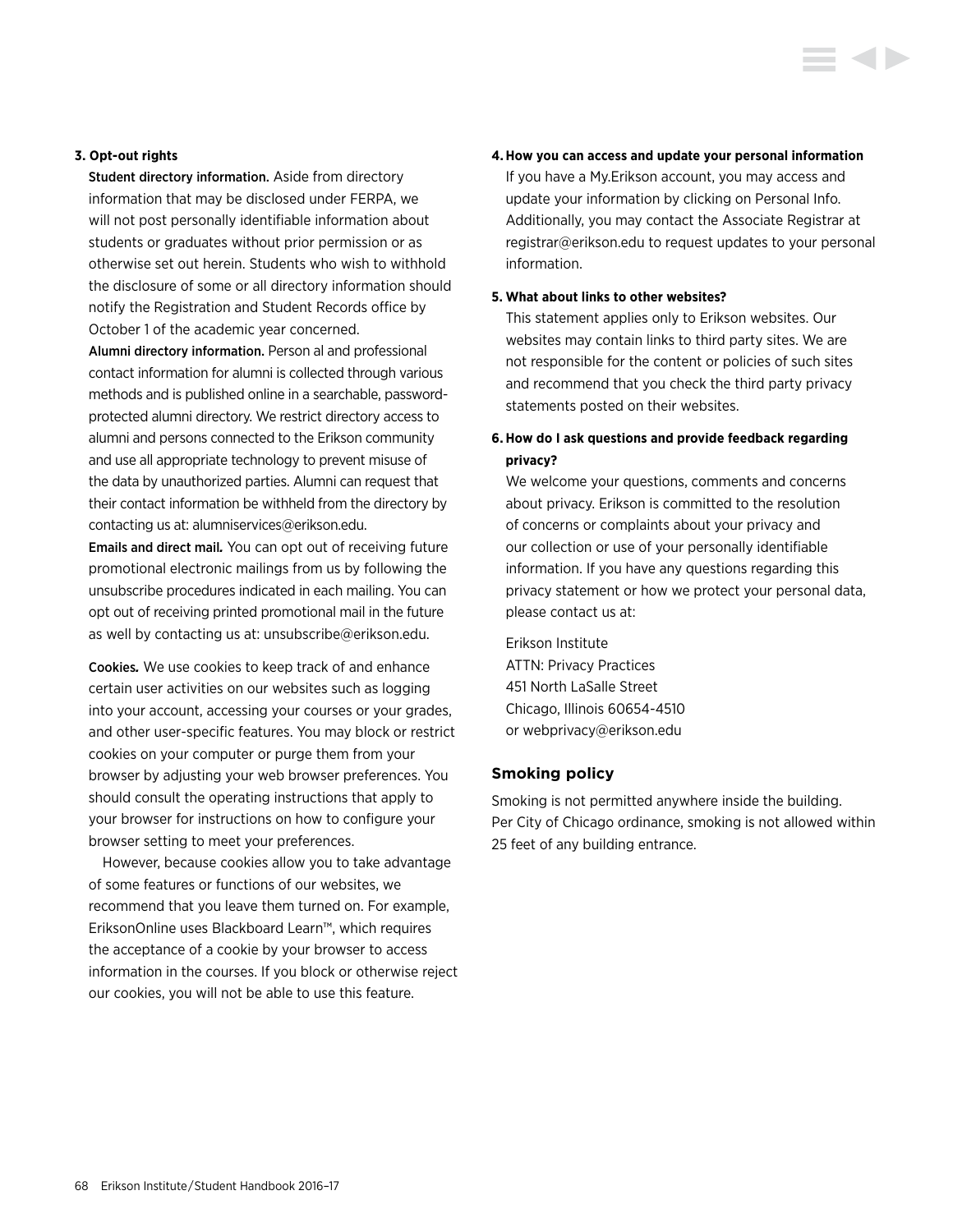# Registration/student records policies and procedures

### **Academic records**

The official record and transcripts for students are kept in the Registration and Student Records Office. Students are responsible for notifying the Registration and Student Records Office of any changes to their name and contact information by submitting change of name, address, phone number or email, etc., to the Assistant Director, Registration and Student Records, in writing, with appropriate supporting documentation for name changes (court order, marriage license, or dissolution decree). Name changes apply to permanent student files (but not their contents) and computer records; mentions of your previous name as it appears throughout your narrative evaluations, which are part of your official transcript record, are not changed.

# **Add/drop procedures**

The official add/drop period for each term is published in the academic calendar. Students may add or drop courses through *my.erikson.edu* during this period. If needed, a revised tuition statement will be issued and you will be informed of any changes in your eligibility for financial aid.

#### **Registering for a course after the add/drop period**

Students who wish to register for a course after the add/ drop period must submit a Change of Registration form, available through *my.erikson.edu,* to the Registration and Student Records Office. In some cases students may be asked to seek written approval from the course instructor before a Change of Registration will be considered. If approved, you will be informed of any adjustment to your tuition statement, and a \$100 late fee will be added to your account. A revised tuition statement will be issued and you will be informed of any changes in your eligibility for financial aid. It is your responsibility to make up any missed course work.

#### **Withdrawal from a course after the add/drop period**

Students who wish to withdraw from a course after the add/ drop period must submit a Change of Registration form, available through *my.erikson.edu,* to the Registration and Student Records Office. Your request to withdraw from a course will be considered official on the date you submit the completed Change of Registration form to the Registration and Student Records Office.

Once you have withdrawn from the course(s), you will be informed of any adjustment to your tuition statement for the term. Students who withdraw from a course after the end of the add/drop period may be eligible for a refund according to the Institute's Tuition Refund Policy (see page 85). The official date of your request will determine the amount of tuition that will be refunded to you, in accordance with the refund policy. A revised statement will be issued and you will also be informed of any changes to your eligibility for financial aid. If you are eligible to receive a refund of tuition, Erikson will issue a check to your current address within three weeks from the date we receive the Change of Registration Form.

 $\sim$ 

Students who withdraw from a course up to four weeks before the end of the term will receive a grade of W, withdrawal. Students who withdraw from a course during the last four weeks of the term will receive a grade of WF, withdrawal, fail. No student will be eligible to withdraw from a course while an issue regarding the student's possible academic dishonesty or other misconduct is pending with respect to that course.

#### **Audited courses**

Students wishing to audit a course must officially register for the course and submit a written request form to the Registration and Student Records Office. A course that is audited does not count as hours attempted, and therefore is not included in the calculation of a student's GPA, full- or part-time status, or progress toward degree or certificate completion. Auditors are not required to complete course assignments, including examinations and term papers. Class attendance is required, and auditors have a right to participate in class discussions. A grade of AU indicates satisfactory attendance; students who do not meet the attendance requirement will receive a grade of W. Tuition for audited courses will be two-thirds the tuition charged for courses taken for academic credit.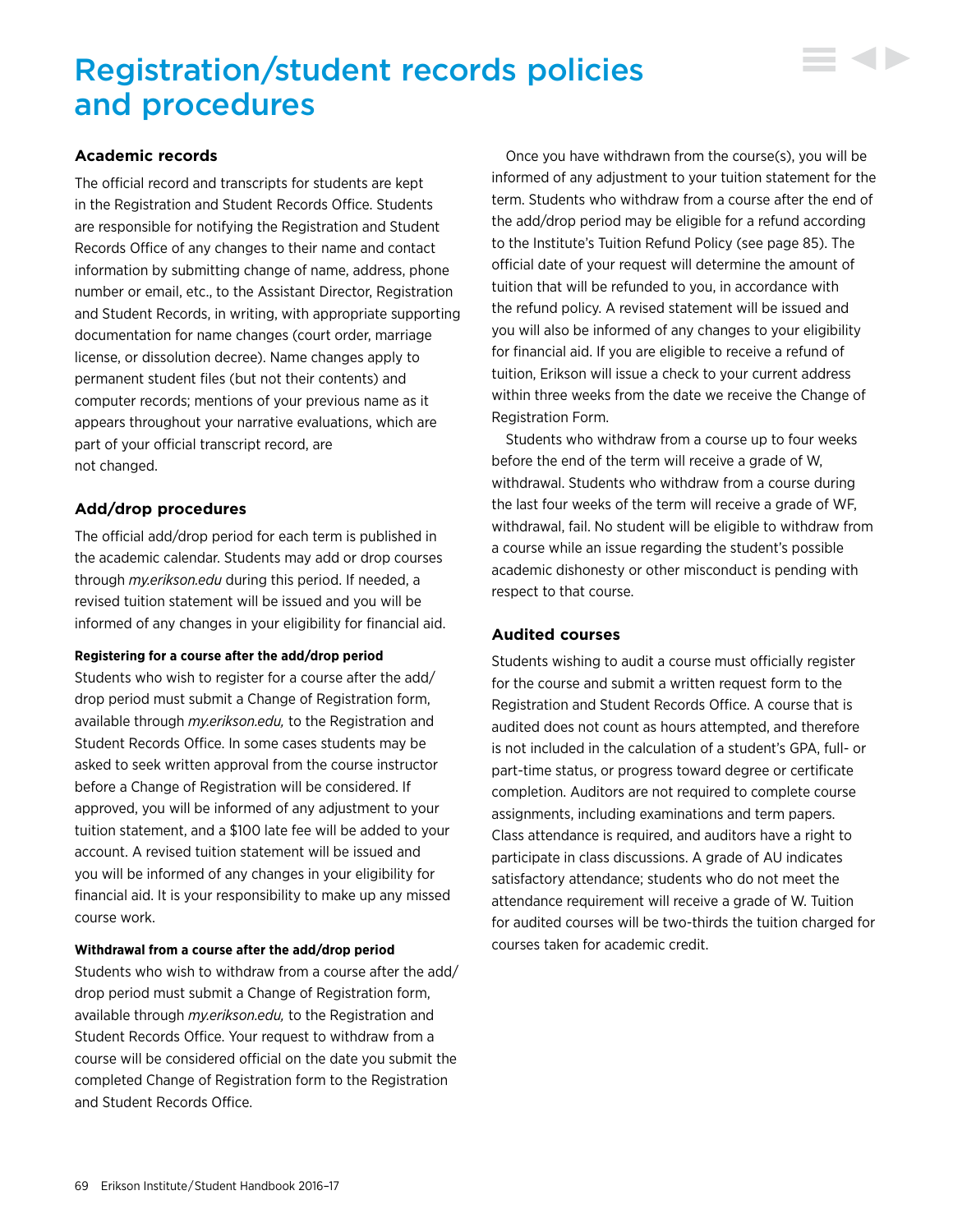### **Change of address**

Erikson Institute can be notified of a change of address by submitting through *my.erikson.edu*. Be sure to include any change in phone number and external email. Students are responsible for notifying Erikson Institute of any change in contact information. Returned mail because of incorrect address, including billing, is the responsibility of the student.

#### **Changing programs or cohorts**

Students who wish to change their academic program must take the following steps:

- 1. Review the general requirements and information about your intended new program, available in the Handbook or on Erikson's web site. If you are interested in the teacher certification program, please read pages 1–8 of the Handbook for Teacher Education Candidates available from *my.erikson.edu.*
- 2. Obtain a copy of your Erikson transcript showing completed coursework and courses in progress.
- 3. Meet with your faculty advisor regarding your interest in the new program.
- 4.Make an appointment with the director of the program to assess the appropriateness of the transfer, review the degree requirements of the new program, and develop a new program plan.

You must then submit a Change of Program Request form, with your advisor's and the new program director's signatures of approval, to the Registration and Student Records Office. You will be notified once your request has been approved, as well as of any changes in your tuition and financial aid. You may also be assigned a new advisor.

In order to maintain the integrity of the master's cohort model, cohort changes are generally not allowed. Students who have extenuating circumstances and wish to change their cohort must first meet with their faculty advisor to discuss the request. The Dean of Enrollment Management will make the final decision on the request.

#### **Course substitution**

On occasion, students may wish to develop a special project in lieu of a course requirement. Approval of the course instructor is required and must be obtained prior to the beginning of the semester in which the course is offered. A proposal for a course substitution must be submitted in writing and approved by the Registration and Student Records office. Students are still responsible for the material presented in the course. Contact your advisor and the course instructor if you have any questions.

#### **Holds on registration**

A hold may be placed on a student's registration for a variety of reasons, including but not limited to:

- Failure to pay tuition bills by specified deadlines
- Failure to submit complete immunization record
- Incompletes from prior term course work
- Incompletes exceeding the allowable number for the current year
- Unpaid library fines

Students who have a hold on registration:

- Will not be allowed to attend classes
- Cannot access course materials on EriksonOnline
- Cannot use library resources
- Cannot register for future semesters
- Will not have current year financial aid (loans and scholarships) disbursed to them
- Will not be eligible to receive an official transcript or diploma, if applicable.

It is the student's responsibility to take immediate steps to resolve any holds on their registration. Students who fail to do so by the end of the published add/drop period will incur a late registration fee of \$100 per class. Please be aware that instructors may bar late registrants from their classes, resulting in delayed completion of degree requirements and extended time to degree completion.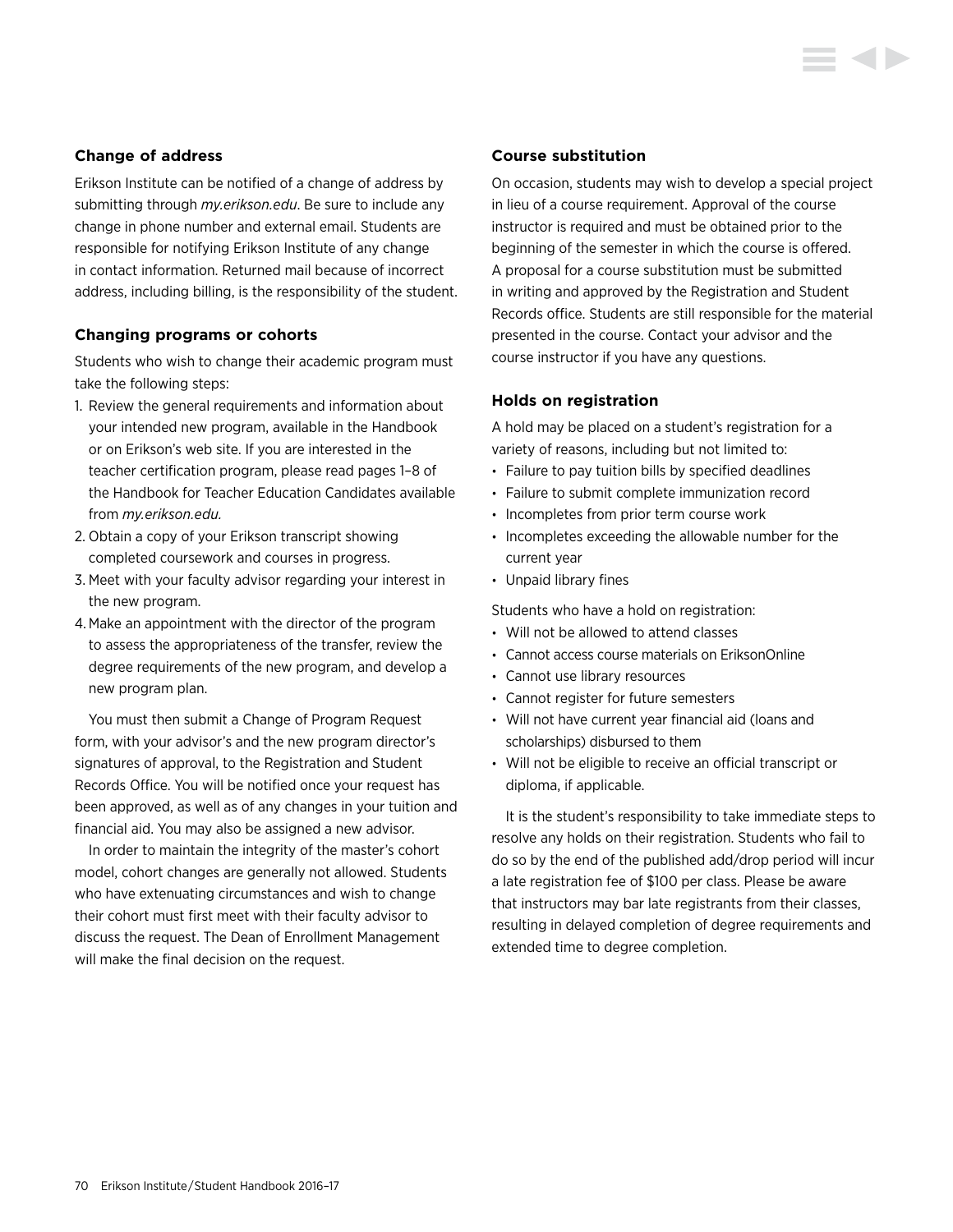#### **Immunization records**

All degree and certificate students enrolled at Erikson for 3 or more credits are required by the State of Illinois to complete an Immunization Record form. Forms are available from the Registration and Student Records Office. When completed, the forms should be returned to the Assistant Director, Registration and Student Records.

All students doing fieldwork/internships in licensed centers must have health forms completed and on file indicating the results of the tuberculin skin test or chest x-ray and general findings on communicable diseases and physical and emotional conditions (Section I, A and Section II, A and B of the "Medical Report on an Adult or Child in a Licensed Child Care Facility"). It is the student's responsibility to comply with any additional health-related requirements of his or her fieldwork or internship site. Erikson Institute's health examination and documentation requirements may be supplemented or changed without notice at the discretion of the Erikson Institute or as required by a change in state or federal law.

#### **Incomplete Policy**

All course work is due the last day of class unless otherwise stated on the individual course syllabus. If you anticipate that you will not meet the deadline, you should arrange to take an incomplete in the course prior to the last day of class. Students must have completed most of the course requirements, including regular attendance, in order to be approved for an incomplete. Incompletes are faculty prerogative and are not guaranteed. An incomplete is considered an exception, not a rule.

To request an incomplete, students submit an Incomplete Request form, which is available from *my.erikson.edu*. You and your instructor will establish a deadline for the completion of your course requirements. Faculty make the final decision about the due date for any work. The deadline can be any date after the end of the semester but no later than the following:

| For fall term courses   | January 30   |
|-------------------------|--------------|
| For spring term courses | June 30      |
| For summer term courses | September 30 |

All incomplete requests must be approved in writing by your instructor(s) and the form must be turned in to the Assistant Director, Registration and Student Records, no

later than the last day of class. The Incomplete Request is not officially accepted until it is reviewed and approved by the Assistant Director, Registration and Student Records.

A student who does not complete a course, fails to turn in an Incomplete Request form by the last day of class, and is not given a grade by the instructor, will receive a grade of NG, no grade submitted. Grades of I and NG become an FR, failure by rule, if the student has not completed the course requirements by the deadlines established in the academic calendar.

There is a maximum number of incompletes you may carry in any one year. It is determined by the program option you are following:

| Two-year master's degree program              |        |  |
|-----------------------------------------------|--------|--|
| First vear                                    | 2<br>0 |  |
| Second year                                   |        |  |
| Three-year and online master's degree program |        |  |
| First and second year                         |        |  |
| Third year                                    | O      |  |
| Certificate programs                          |        |  |
| First year                                    |        |  |
| Second year                                   |        |  |

Once you have reached the maximum number of incompletes in a given year, you must complete one of the courses for which you have an incomplete before requesting another incomplete for that academic year. The Registration and Student Records Office will not approve an additional request without serious extenuating circumstances.

Incompletes from a prior academic year (excluding summer semester) may not be carried into the next academic year. Please note: Students with incompletes will not be allowed to do an internship. Students may request a leave of absence or be required by the faculty to take a leave of absence to complete incomplete courses.

#### **Independent study**

It is possible that you may have interests that go beyond the material covered in the classes or that you may want to pursue questions raised in the course of study. This can be pursued through an independent study course (C498 Independent Study) at additional cost. All independent study projects must be arranged with a faculty member and approved by the Senior Vice President for Academic Affairs/Dean of Faculty.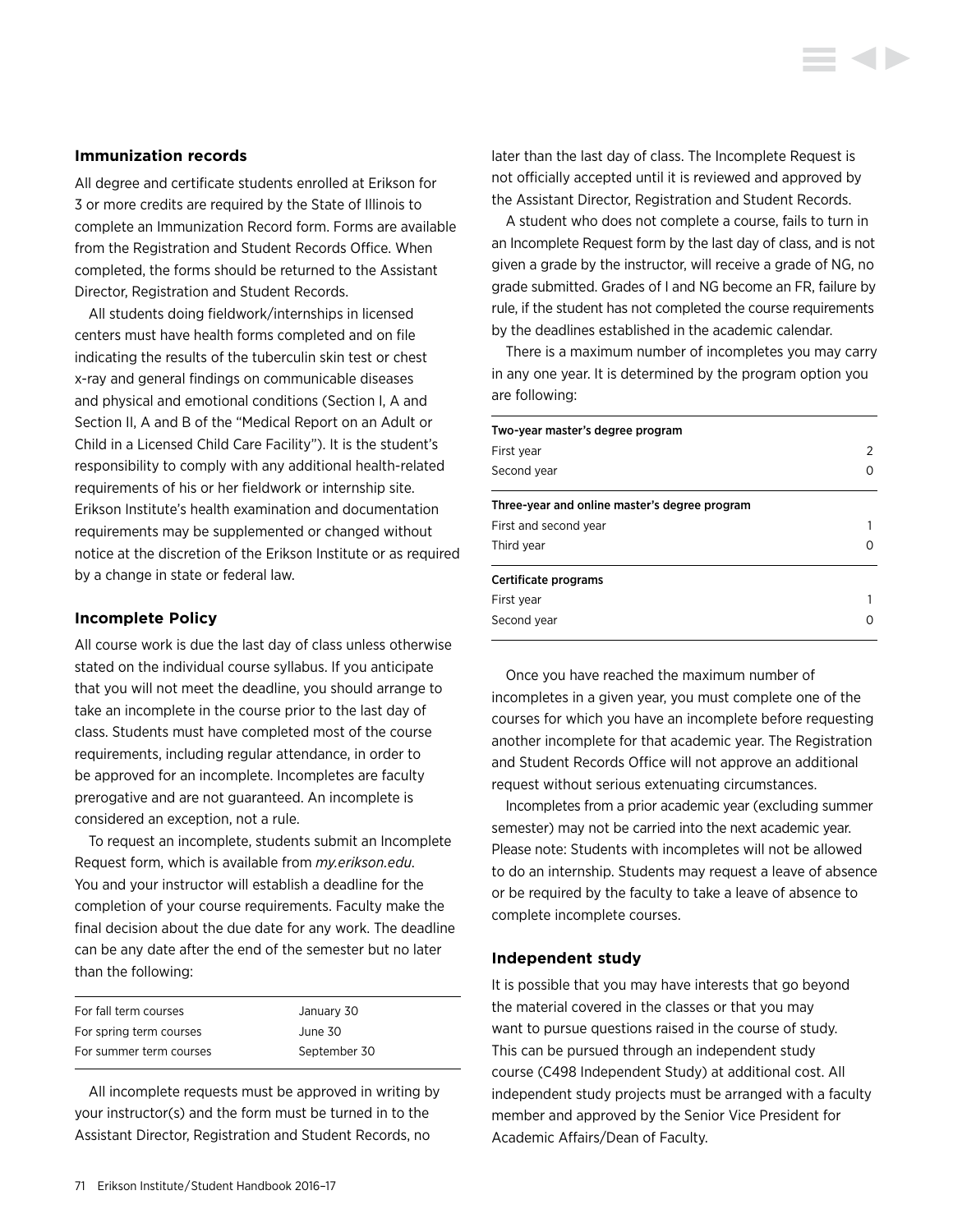#### **Leave of absence**

Master's degree and certificate students may, in special circumstances, request a temporary leave of absence from Erikson and resume studies at a specified later term. In order to be eligible for a leave of absence, students must have a minimum grade point average of 2.67 (B–) and otherwise be in good academic standing. The length of a leave of absence can vary from one semester to an entire academic year. If you decide to request a leave of absence from Erikson, you must take the following steps:

- 1. Meet with your faculty advisor to discuss your decision to take a leave of absence to ensure that you are making the best decision and to discuss the implications. Given the sequential nature of the Erikson curriculum, your advisor will work with you to determine the best date for your return. This will be driven in part by the best sequencing of your course work.
- 2. If you are receiving financial aid, you must also meet with the Dean of Enrollment Management to discuss the impact of this decision on your financial responsibilities (for example, balance due and loan repayment obligations).

If after these discussions you do decide to take a leave, you must immediately complete the Leave of Absence Request form and secure your advisor's signature. Forms are available from *my.erikson.edu*. Your leave will not be considered official until the Registration and Student Records Office receives the completed Leave of Absence Request form.

Please note: It is in your best interests to notify us of your decision to take a leave of absence as soon as possible. The date of your official leave will determine the amount of tuition that may be refunded to you. (See Erikson's Refund Policy, page 85). Reasons for the leave of absence will be considered on a case-by-case basis and may influence the amount of the refund.

If you are eligible to receive a refund of tuition, Erikson will issue a check to your current address within three weeks from the date we receive the Leave of Absence Request form.

If you fail to register for a term without taking an official leave of absence, we will assume that you have unofficially withdrawn from Erikson. In order to return to Erikson, you would need to reapply.

If you have taken a leave of absence from Erikson, you must notify us in writing of your intended return three months in advance, to ensure that you are notified of priority registration and other important information during your leave. It is your responsibility to re-apply for financial aid by the deadlines for your intended return. Contact the Dean of Enrollment Management for appropriate guidelines.

Erikson Institute welcomes requests to re-enroll after a leave of absence and, in all but unusual cases, such requests will be granted. The Institute reserves the right to deny or defer enrollment in unusual circumstances. In determining whether a student may re-enroll, the Institute may consider the student's academic status when last enrolled, activities and conduct while away from the Institute, potential for successful completion of the student's program, and the ability of the Institute to support the student academically or financially, as well as other relevant factors. The decision of the Senior Vice President for Academic Affairs/Dean of Faculty is final with respect to re-enrollment.

If you wish to extend your leave of absence beyond the approved date, you must apply in writing three months prior to your scheduled return date. The Registration and Student Records Office will decide whether to approve an extension or require that you reapply at a later date. If you do not return at the agreed upon time and do not request an extension, we will assume that you have withdrawn from the Institute.

# **Official Institute communications**

Erikson Institute, recognizing the increasing need for electronic communication with students, has established email as an official means of communication with its students. In order to ensure consistent and effective communication, an official Erikson email address is required for all students. Erikson will send official communications to the Erikson email account, which is uniquely assigned to each student upon official matriculation at the Institute.

Erikson Institute expects that every student will receive email at her or his Erikson email account and will read email on a frequent and consistent basis. A student's failure to receive and read Institute communications in a timely manner does not absolve that student from knowing and complying with the content of such communications. All use of email is expected to be consistent with other Erikson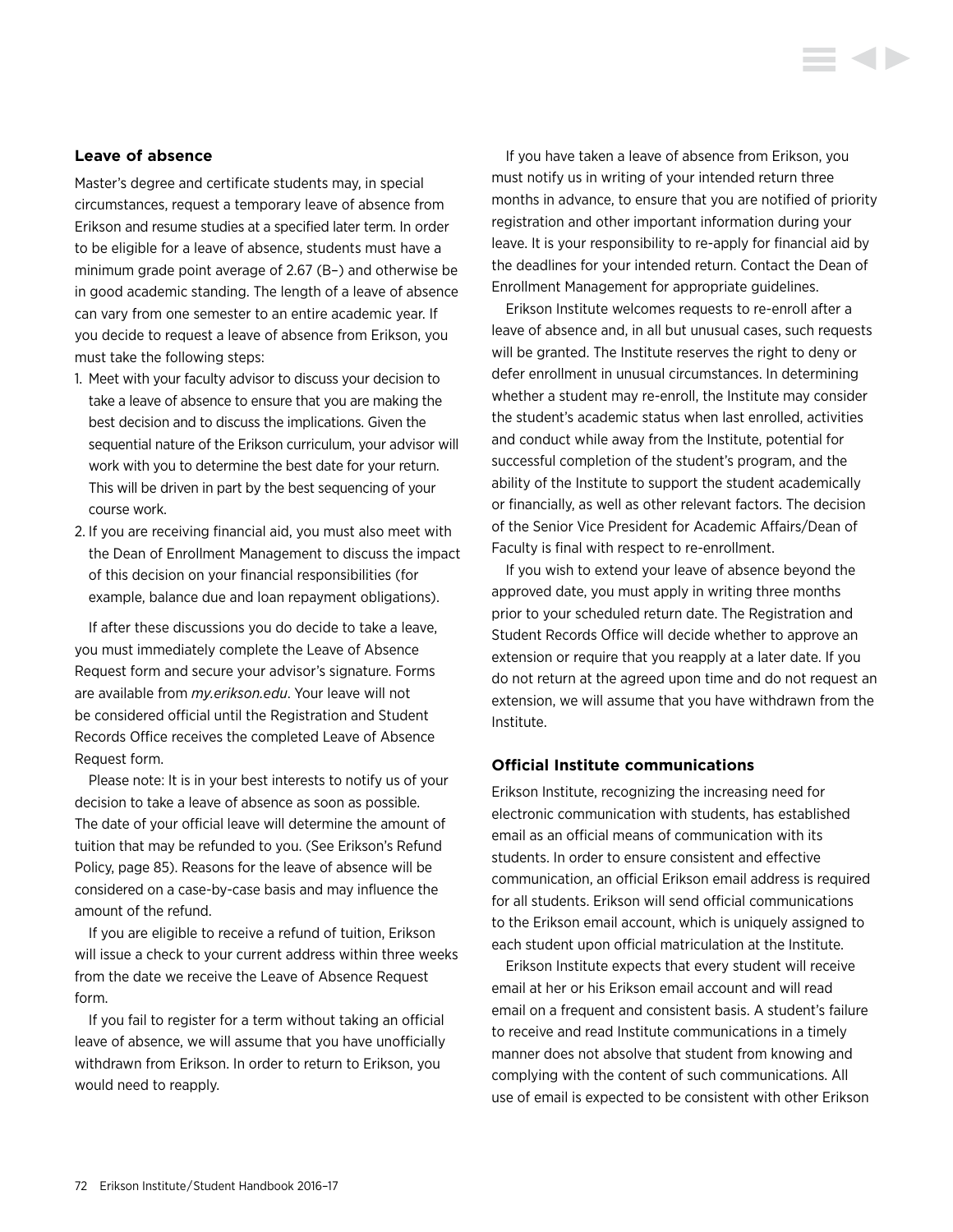Institute policies including the "Information Technology Telecommunication Networks and Information Resources."

Information concerning emergencies or school closing is published through the following ways:

- *my.erikson.edu*
- the Erikson Institute homepage at *<www.erikson.edu>*
- the main telephone number, (312) 755-2250
- Erikson email accounts
- text message via the Emergency Notification System

# **Readmission**

Students who have withdrawn from Erikson or exceeded the term of their leave of absence must reapply for admission if they wish to resume their studies at a later time. The admission committee will determine whether or not to readmit a candidate. Readmitted students are subject to all new degree requirements in effect at the time of readmission.

# **Registration**

New and continuing students are required to register for courses during the priority registration period before the beginning of each term in which they are taking courses, doing an internship, or otherwise engaging in graduate study. Only registered students have access to Institute resources, including electronic course materials and syllabi. Students are responsible for registering in a timely manner. Registration information will be provided to students well in advance of registration deadlines.

# **Repeated courses**

Occasionally students may be required to repeat a course due to poor performance, low cumulative grade point average, or failure to complete an Incomplete in a timely manner. All attempted courses appear on the student's official academic transcript, and repeated courses are assigned an "R" notation to indicate that the course has been repeated. Only the grade earned in the most recent repeated course is used in the calculation of the grade point average.

Students who are required to repeat a course must pay the full cost of tuition for the course. Students will not receive Erikson need-based grants or scholarship funds for repeated courses. Federal and alternative loans may be available for students who are eligible for the loan programs.

#### **Review of records**

The Family Educational Rights and Privacy Act (FERPA) affords any individual who is or has been a student at Erikson Institute certain rights with respect to their educational records. "Education records" are records maintained by the Institute via documents, computer files, or other materials that contain information directly related to a student.

A student's rights under FERPA include:

1. The right to limit or allow access to personally identifiable information contained in the student's education records. FERPA authorizes disclosure of what is considered directory information for all student records without consent if no modifications to access are made.

#### *Directory Information*

Directory information includes name, telephone, email, degree or certificate program, class, participation in activities, dates of attendances, degrees and awards received, photograph, and the most recent previous educational agency or institution attended. An annual notification of FERPA policies shall be made available to students and shall include the types of education records and information designated by Erikson Institute as directory information.

 Directory information may be released to the following person(s) or for the following reason(s) without consent:

- School officials who has a legitimate educational interest if the official needs to review an education record in order to fulfill his or her professional responsibility;
- Other schools to which a student is transferring;
- Specified officials for audit or evaluation purposes;
- Appropriate parties in connection with financial aid to a student;
- Organizations conducting certain studies for or on behalf of the school;
- Accrediting organizations;
- To comply with a judicial order or lawfully issued subpoena;
- To military recruiters under the Solomon Act;
- Appropriate officials in cases of health and safety emergencies; and
- State and local authorities, within a juvenile justice system, pursuant to specific State law.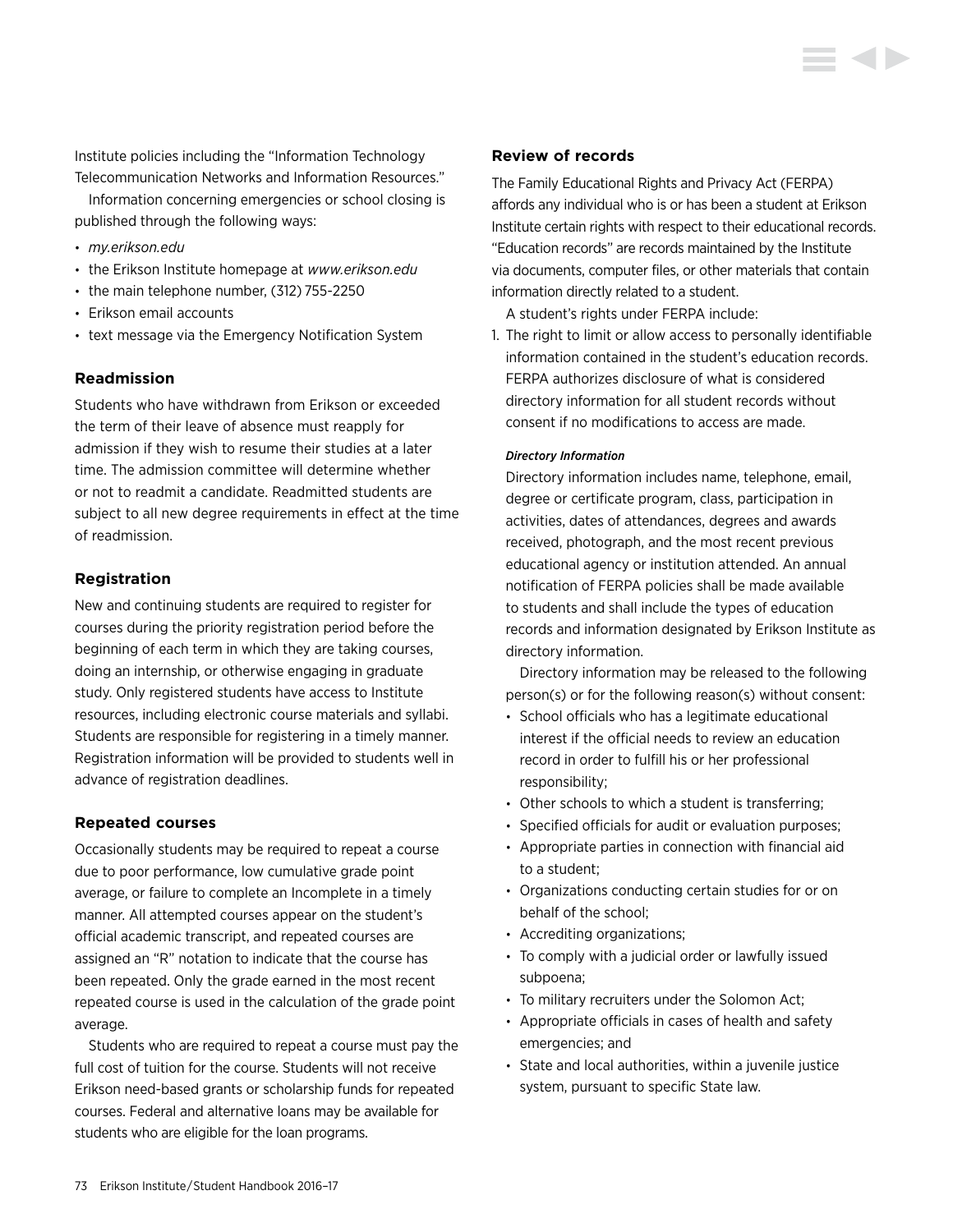Any student who does not desire inclusion of some or all of directory information in the Institute Directories or other dissemination of the information by the Institute should notify the Registration and Student Records Office in writing no later than October 1 of each academic year concerned. Students may not prohibit the verification of attendance or of the awarding or lack of awarding of a degree or certificate, nor may they prohibit Erikson school officials from gaining access to information used in a professional capacity.

#### *Allowing Access*

Educational records, excluding directory information, are only accessible to third-parties with the written permission of the student, with the exception of Erikson school officials. However, the following documents are not educational records for the purposes of FERPA:

- Records kept in the possession of the maker that are used only as a personal memory aid and not accessible to any other person;
- Employment records related solely to a student's capacity as an employee of the Institute, except where a current student is employed based on student status (e.g., work-study, graduate assistantship, etc.);
- Records maintained for compliance with local law enforcement;
- Medical and mental health records made, maintained, or used by professionals in connection with the treatment of a student that are available only to persons providing treatment; and
- Records with information about an individual created after she/he is no longer a student at the Institute.
- 2. The right to inspect and review the student's education records.

 Students should submit to the Dean of Enrollment Management a written request that identifies the record(s) they wish to inspect. The appropriate official will make arrangements within 45 days of the receipt of request for access and notify the student of the time and place where the records may be inspected. If the official to whom the request was submitted does not maintain the records, the student will be advised of the correct official to whom the request should be addressed. Copies of any records

or portions of records may be provided to the student on request for a fee that covers the Institute's costs of copying.

 Note: Letters of recommendation written for students' files prior to January 1, 1975, will remain confidential, and under no circumstances will be revealed to students. Students may have access to letters written after January 1, 1975, unless they have signed a waiver of their right to read confidential recommendations

3. The right to request the amendment of the student's education record(s) if believed to be inaccurate or misleading.

 A student may ask Erikson Institute to amend a record that she/he believes is inaccurate or misleading. The student should write to the Erikson Institute official responsible for the record, clearly identify the part of the record she/he wants changed, and specify why it is inaccurate or misleading.

 If Erikson Institute decides not to amend the record as requested by the student, the student will be notified of the decision and advised of his or her right to a hearing regarding the request for amendment. Additional information regarding the hearing procedures will be provided to the student when notified of the right to a hearing.

 Notwithstanding the outcome of such a hearing, if the student wishes to insert a written explanation respecting the content of the disputed record into the record, such written explanation will be accepted and included in the record.

4. The right to file a formal complaint with the U.S. Department of Education concerning alleged failures by Erikson Institute in FERPA compliance.

 Complaints regarding alleged FERPA violations should be addressed to:

Family Policy Compliance Office U.S. Department of Education 400 Maryland Avenue, SW Washington, DC 20202-4605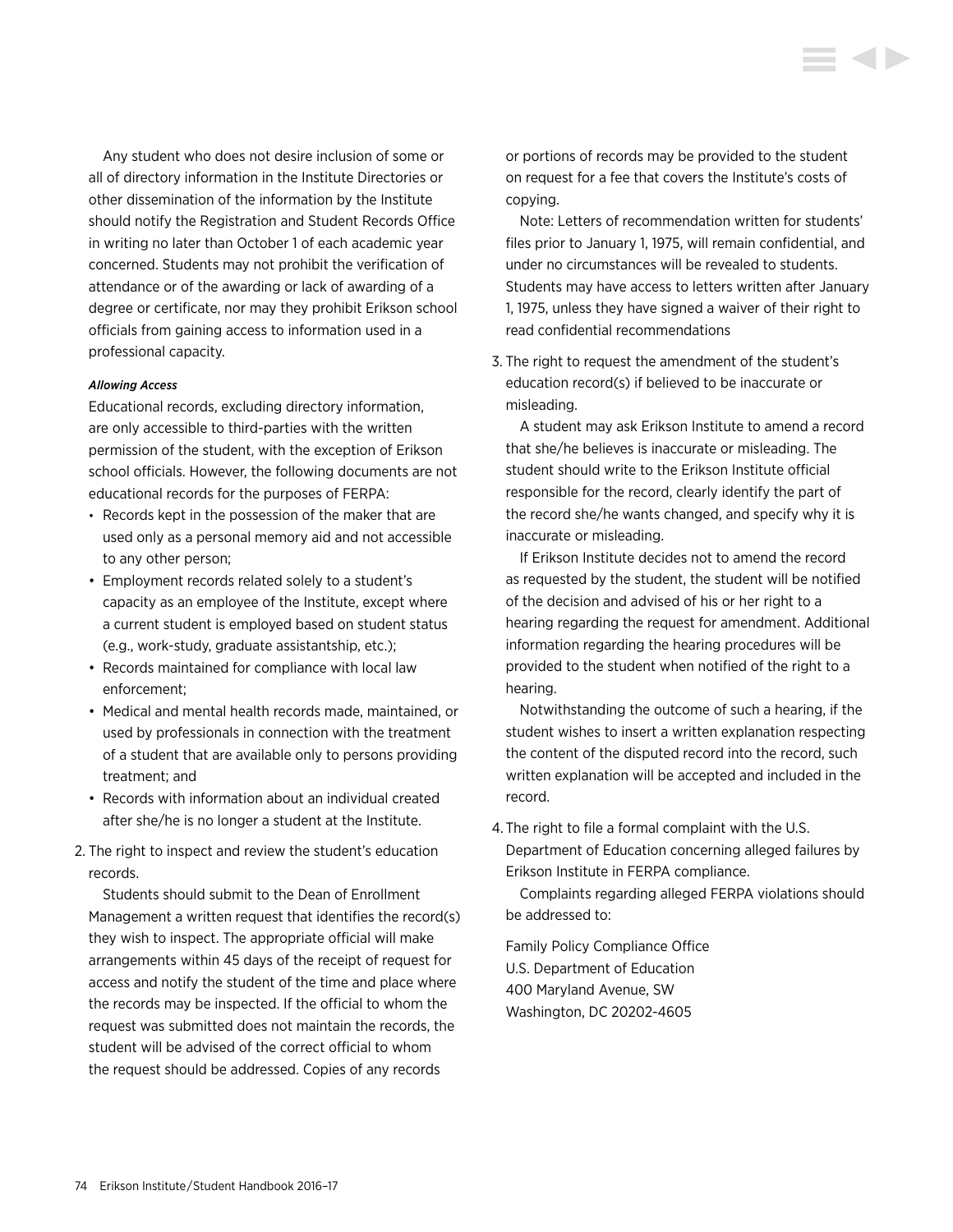## **Transcript requests**

An official academic transcript is issued only upon written approval of the student. Transcript requests are handled through Parchment at *<www.parchment.com>*. A registration process is required at the initial request time. During that process, you will be asked for enrollment status, date of birth, last four digits of the social security number, student ID number, email address, and electronic signature to keep on file for current and future requests. A username and login is created at registration, which you will use for any future requests. All requests will require the address/addresses to which the transcripts should be sent, whether through mail or e-mail. The fee is \$7 for each transcript. More information about the transcript request process is available at *<www.erikson.edu/registration>*. Please allow two to four business days for electronic official transcripts and seven to ten business days for sealed paper official transcripts.

In instances of emergency, requests may also be made at the Registration and Student Records office. Any request done at Erikson will be considered a "rush transcript" and assessed a rush fee of \$12 per transcript. Transcripts are processed at the time of request and are given directly to the requestor. Rush transcripts will not be mailed, as those requests must be made through Parchment.

Please note that Erikson will not issue transcripts to students who have a financial or other type of "hold" on their accounts. Erikson does not provide photocopies of student transcripts from previous institutions.

#### **Transfer credit**

With the exception of jointly recognized courses in the M.S./ M.J. dual degree program, it is expected that all work for the degree and certificate programs will be completed at Erikson. Transfer credit is not accepted for previous graduate level work. Erikson will, however, consider accepting a maximum of 6 credits for comparable courses taken at one or more of Erikson's peer institutions in the Four College Consortium: Bank Street College of Education, Wheelock College and Pacific Oaks College. Transfer of credits from these institutions will be considered on a case-by-case basis and will require a full evaluation of the course syllabus for which transfer credit is requested. Approved transfer credits received from Erikson's educational partners are recorded and calculated in the GPA.

#### **Withdrawing from Erikson**

If you decide to withdraw from Erikson, you must take the following steps:

- 1. Meet with your faculty advisor to discuss your decision to withdraw, to ensure that you are making the best decision and to discuss possible alternatives.
- 2. If you are receiving financial aid, you must meet with the Dean of Enrollment Management to discuss the impact of this decision on your financial responsibilities (for example, balance due and loan repayment obligations)

If after these discussions you do decide to withdraw, immediately notify the Associate Director, Registration and Student Records, in writing indicating that you intend to withdraw from all courses, the effective date, and a reason for the withdrawal. Your withdrawal will not be considered official until you have written to the Associate Director, Registration and Student Records, and it is approved.

Please note it is in your best interest to notify us of your decision to withdraw as soon as possible. Students withdrawing from courses are subject to the withdrawal dates posted on the academic calendar. (See Add/drop procedures, page 69). The date of your official withdrawal will also determine the amount of tuition that may be refunded to you. (See Erikson's Refund Policy, page 85).

If you are eligible to receive a refund of tuition, Erikson will issue a check to your current address within three weeks from the date we receive the written notification of intent to withdraw.

If you stop attending classes and fail to complete courses without officially withdrawing from Erikson or requesting a leave of absence, you will receive a grade of WF or "Withdrawal, Fail" in the courses you failed to complete. Your status will be changed to "withdrawn, unofficial." This may jeopardize your chance of readmission at a later time, if you wish to resume your studies.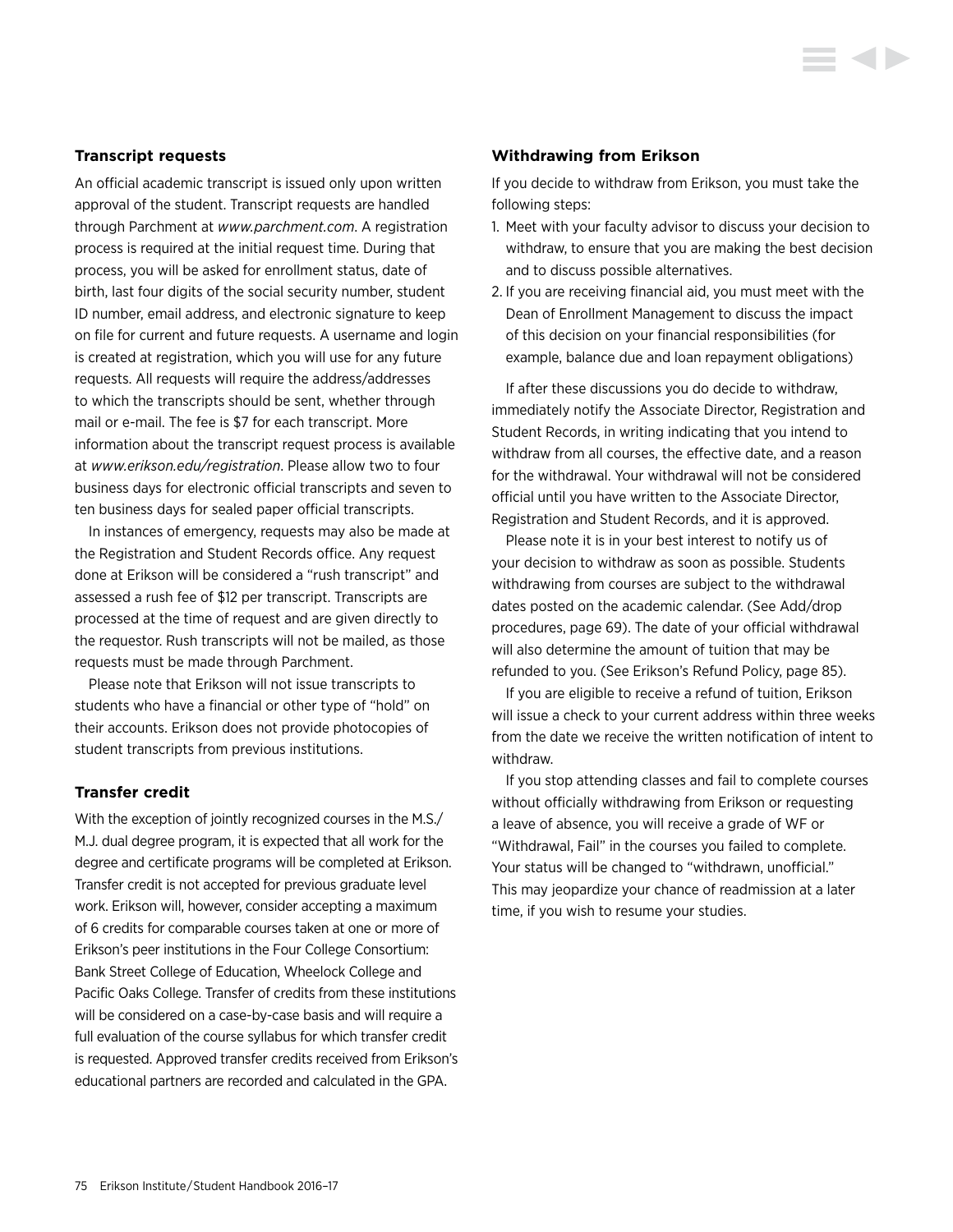# Student rights and responsibilities



# Rights

At Erikson Institute, students are encouraged to engage in free discussion, inquiry, and expression. Student academic performance is evaluated solely on academic achievement, including adherence to the traditional canons of scholarly honesty and integrity, and not on unrelated opinions or conduct.

It is Erikson's policy to provide an educational environment free of sexual harassment or other discrimination. Erikson fully supports the rights and opportunities of its students to seek and obtain an education without subjugation to sexual harassment or discrimination of any kind. All employees, faculty, supervisors and students are required to uphold the Institute's policy.

# Responsibilities

Each student is responsible for the following:

# **General**

- 1. When you matriculate at Erikson, you agree to comply with all policies and procedures that apply to students as described in this Handbook and other sources, including but not limited to course syllabi, *my.erikson*, EriksonOnline, emails, mailing, etc. You also agree to fulfill all understandings and agreements with the student services offices and faculty. If you have questions or concerns, ask the appropriate faculty member or staff person. It is also your responsibility to understand and abide by the academic integrity policies of the Institute and all basic tenets of academic integrity within the higher education community, as well as all other policies and rules set forth in this Handbook and in other procedures adopted by the Institute from time to time.
- 2. Students who believe they have followed directions, have met deadlines, and who still have a grievance with one or more student services offices, should contact the Dean of Enrollment Management, who will act as a facilitator in resolving the problem.
- 3. Students who believe they have followed directions, have met deadlines, and who still have a grievance with one or more instructors, should contact the Dean of Students, who will act as a facilitator in resolving the problem.
- 4. Keep copies of all transactions, records, and receipts. These copies will verify transactions in the event a document has been misplaced or if there is a disagreement.
- 5. Each student is responsible for checking her/his mailbox and the Institute email at regular intervals.

# **Finance**

- 1. If applying for financial aid, follow the written procedures issued by the Financial Aid Office and submit the necessary materials as early as possible.
- 2. Pay tuition and fees in full by the end of the add/drop period or develop a payment plan before the beginning of the academic year. If you have made no financial arrangements, you will be asked to withdraw from class(es).
- 3. Meet all payment deadlines. If you do not, you incur substantial finance charges until a satisfactory payment plan is arranged and maintained. Further payment delay will result in being asked to withdraw from current class(es) and being unable to obtain transcripts, diplomas, or certificates as well as incurring legal fees.

# **Registration**

- 1. Confirm your degree requirements and schedule by reviewing this Handbook, degree planning worksheets, and by consulting your advisor. These materials contain most of the information needed to facilitate smooth planning.
- 2. Register for classes during the published priority registration period.
- 3. Complete drops, adds, and changes of class by the published deadlines.
- 4. For exceptions, make an appointment to see your advisor. Students unsure about who advises them should contact the Associate Director, Registration and Student Records.

# **Student conduct**

1. Erikson's anti-bias commitment applies to all areas of discrimination, including those based on race, color, religion, national origin, sex, sexual orientation, gender identity, gender expression, marital status, age, disability, or veteran status. Respect is expected to be shown toward persons in all categories, both generally, and as individuals. It is each student's responsibility to approach interactions and diversity openly, and to act from one's centered, adult compassionate self.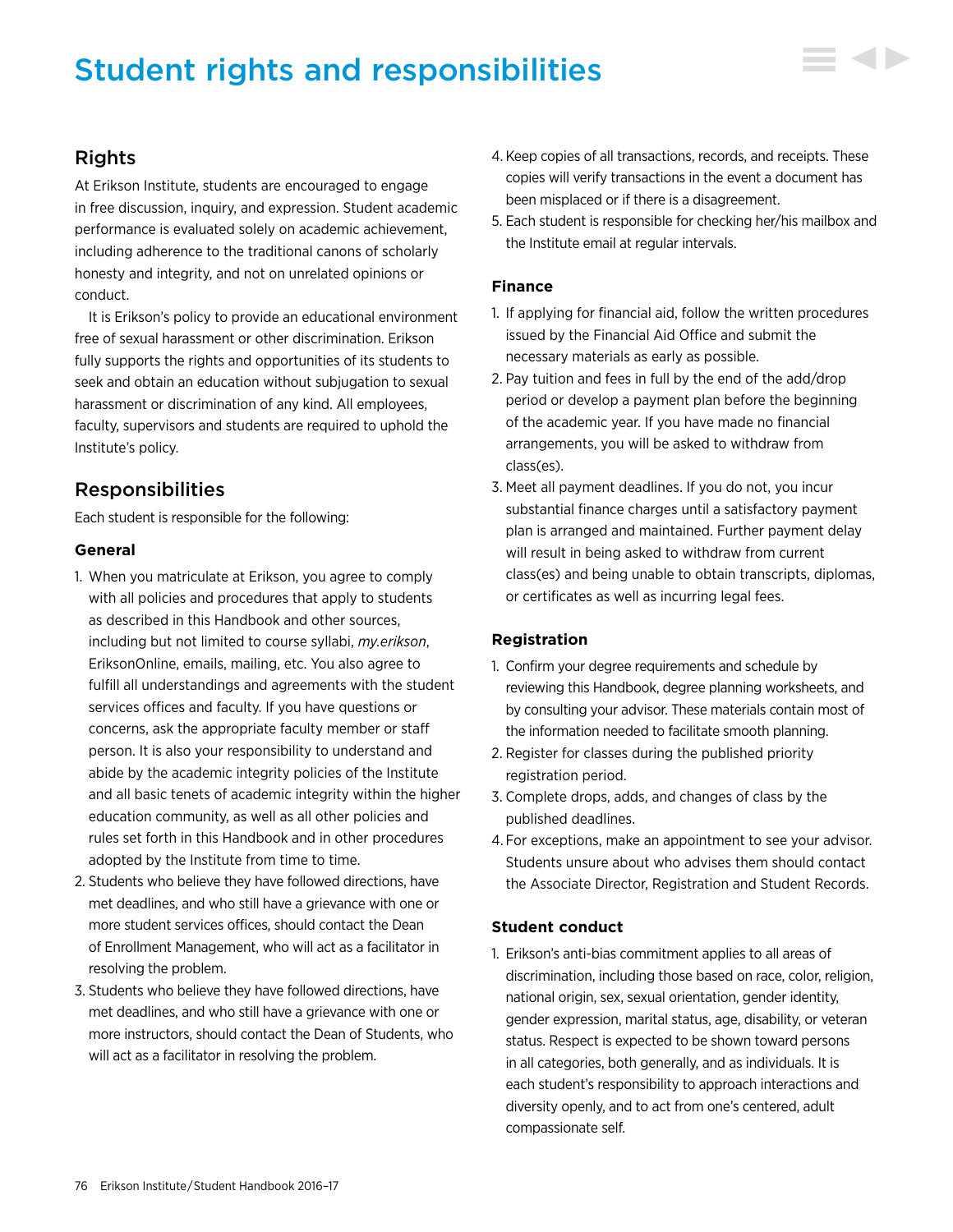- 2. Students are expected to conduct themselves in a manner compatible with the Institute's function as an educational institution. Behavior that is disruptive and/or interferes with the educational process is disrespectful of the rights of others and is not acceptable and, if continued, may result in discipline as summarized in paragraph 4 below, up to and including dismissal from the program.
- 3. Erikson Institute adheres to the laws of the State of Illinois and the federal government with respect to its substance abuse policy. The use, possession, or distribution of illegal drugs by students or employees is prohibited. The consumption or possession of alcoholic beverages for all students and employees under the age of 21 is strictly forbidden. Alcohol is prohibited from being on-campus at any time except during special events and in such instances is only to be consumed by those over the age of 21 in designated areas.
- 4. Erikson Institute reserves the right to address the following student conduct as disciplinary matters: failure to attend classes regularly, make satisfactory progress toward a degree, or neglect of academic work or requirements; violation of the rules of Erikson Institute; lying to an officer of the Institute; cheating, plagiarism, forgery, or other forms of academic dishonesty; theft of or damage to property of the Institute or others; violation of Erikson Institute computer policy; possession of stolen goods; physical violence (including assault and sexual assault), discrimination, intimidation, harassment or disorderly conduct; violation of law (including unlawful use or possession of controlled substances, firearms, or hazardous materials); and other conduct that departs from generally accepted standards of integrity, professional conduct, and ethical behavior, whether committed on or off campus. Depending upon the circumstances of the offense, discipline can include, but is not limited to, some or all of the following actions: admonition, probation, requirement of adherence to a conduct contract, requirement to take a leave of absence or withdraw, dismissal, and expulsion.

#### **Student disciplinary process**

Complaints relating to potential student misconduct, other than in situations raising issues of academic integrity and discrimination on the basis of sex under Title IX of the Education Amendment of 1972, shall generally be handled

using the procedures set forth below. Where circumstances raise a combination of issues that might be addressed under one or more procedures, or where the unique facts of a dispute warrant, the Institute reserves the right to modify or combine procedures, or fashion a new procedure, to address a particular case fully and fairly.

**KID** 

Reports or complaints about alleged student misconduct or violation of Institute rules should be made in the first instance to the Dean of Students and/or the Dean of Enrollment Management. The Dean of Students and Dean of Enrollment Management shall make a threshold determination whether the circumstances warrant investigation. Criminal misconduct may also be reported to the appropriate civil authorities. In such circumstances, the Institute may proceed with its own disciplinary process or, in its discretion, stay internal proceedings pending outside investigation.

If the Dean of Students and/or Dean of Enrollment Management threshold evaluation indicates that a violation of Institute rules or standards may have occurred, the accused student will be interviewed, at which time he or she is informed of the investigation, questioned regarding the allegations, and asked to discuss his or her alleged involvement. On the basis of this interview and any other initial investigation considered appropriate by the Institute, the Dean of Students and/or Dean of Enrollment Management shall make an initial determination whether the Institute's disciplinary standards appear to have been violated. If the Dean of Students and/or Dean of Enrollment Management determines at any time that no misconduct appears to have occurred, the matter shall be closed.

If the Dean of Students and/or Dean of Enrollment Management believes after initial investigation that misconduct has occurred, the Deans will discuss this initial conclusion with the student. If there is no disagreement as to the facts or the appropriate sanction, the matter shall be resolved by a written agreement, signed by both the Deans and student, stating the agreed facts and sanction, with a copy of the agreement to be maintained by the Institute. Such an agreement shall constitute the final decision upon the misconduct allegation.

If the Dean of Students and/or Dean of Enrollment Management believes after initial investigation that misconduct has occurred but the student disagrees with either this conclusion or the proposed sanction, the Dean of Students and/or Dean of Enrollment Management shall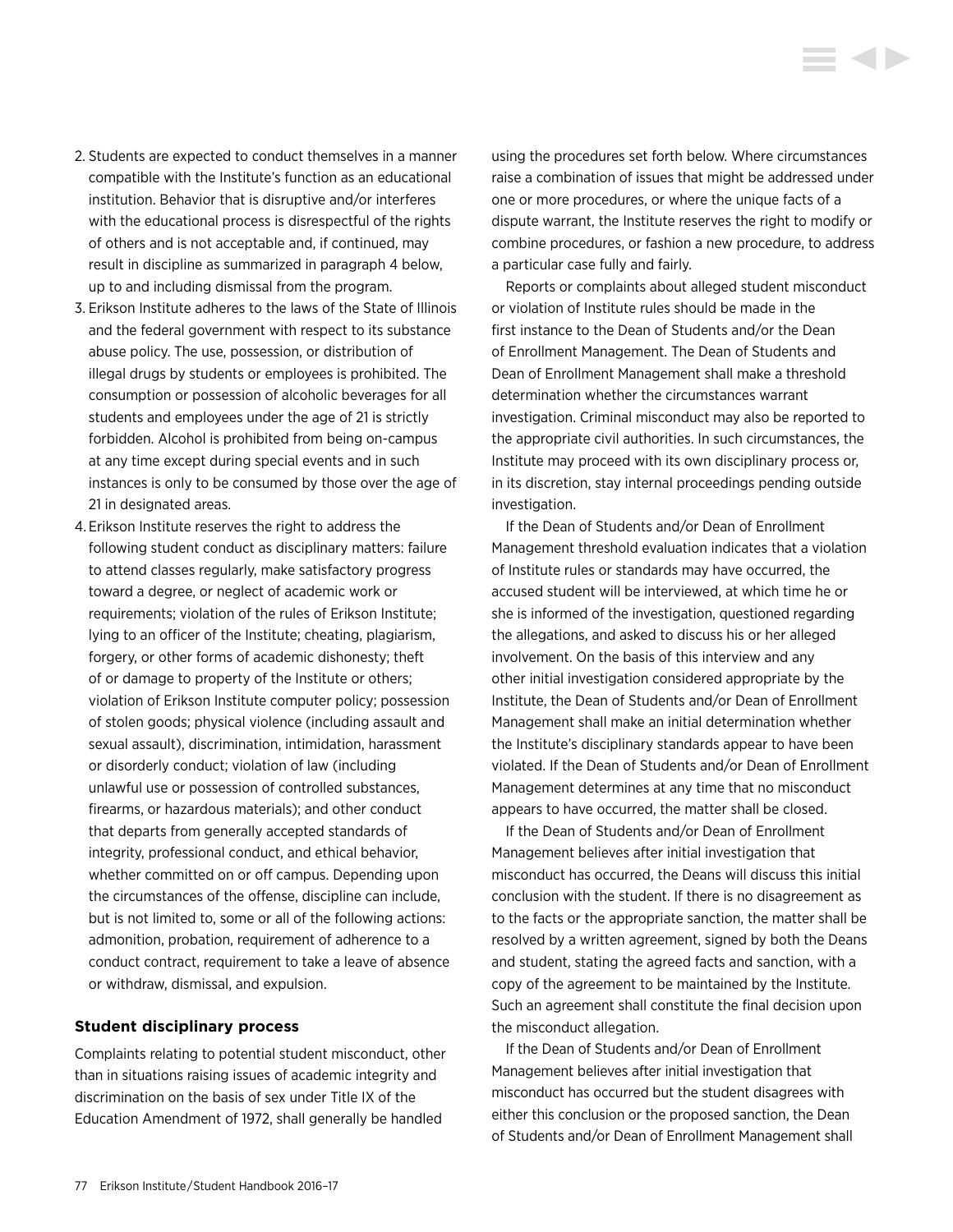prepare a memorandum summarizing the results of the initial investigation, discussions to date with the student, and sanction being proposed. This memorandum shall be delivered to the Senior Vice President for Academic Affairs/Dean of Faculty or delegate for further proceedings. Depending upon the circumstances of the allegation, the Senior Vice President for Academic Affairs/Dean of Faculty or delegate shall implement either an administrative or committee review process, the choice of which shall be made at the discretion of the Senior Vice President for Academic Affairs/Dean of Faculty or delegate.

If an administrative review is chosen, that review shall be delegated to a member of the Institute administration (other than the Dean of Students and/or Dean of Enrollment Management) or to an outside investigator chosen by the Institute. The administrative investigator shall investigate the circumstances of the complaint by interviewing the student, the complainant (if any), and witnesses, as well as by reviewing documents and conducting other investigation deemed appropriate. The student shall be afforded an opportunity to meet with the administrative investigator and supply written materials and documents justifying the student's position. This administrative review is a factfinding and dispute resolution process, not an evidentiary hearing, and no witness or party to the complaint has the right to personally confront other witnesses/parties or to question them directly. Attorney involvement in interviews or in the administrative investigative process may, but need not, be permitted at the discretion of the Institute. After concluding the administrative investigation, the administrative investigator shall prepare a written recommendation discussing the alleged misconduct and sanction proposed by the Dean of Students and/or Dean of Enrollment Management and the facts that the investigator has found. This recommendation shall be made to the Senior Vice President for Academic Affairs/Dean of Faculty or delegate for final resolution of the matter. The decision of the Senior Vice President for Academic Affairs/Dean of Faculty or delegate is final.

If a committee review is chosen, the Institute, through its Senior Vice President for Academic Affairs/Dean of Faculty or delegate, shall appoint an *ad hoc* committee of three members to investigate the complaint. The committee members should include Institute faculty members or administrators and may, but need not, include a current student; one of the committee members should be designated by the Institute as chair. The committee should investigate the circumstances of the complaint by interviewing the student, any complainant, and witnesses, as well as by reviewing documents and conducting other investigation deemed appropriate. The accused student shall be afforded an opportunity to meet with the committee and supply written materials and documents justifying the student's position. The committee review contemplated is a fact-finding and dispute resolution process, not an evidentiary hearing, and no witness or party to the complaint has the right to personally confront other witnesses/parties or to question them directly. Attorney involvement in committee interviews or the investigative process may, but need not, be permitted at the discretion of the Institute. After concluding the investigation, the committee shall prepare a written recommendation discussing the alleged misconduct and sanction originally proposed by the Dean of Students and/or Dean of Enrollment Management and the facts that the committee has found; this recommendation shall be made to the Senior Vice President for Academic Affairs/Dean of Faculty or delegate for final resolution of the matter. The decision of the Senior Vice President for Academic Affairs/Dean of Faculty is final.

At any point during the disciplinary process, the process may be ended by agreement of the student and Institute, with any such resolution to be memorialized in a written agreement signed by the student and Institute.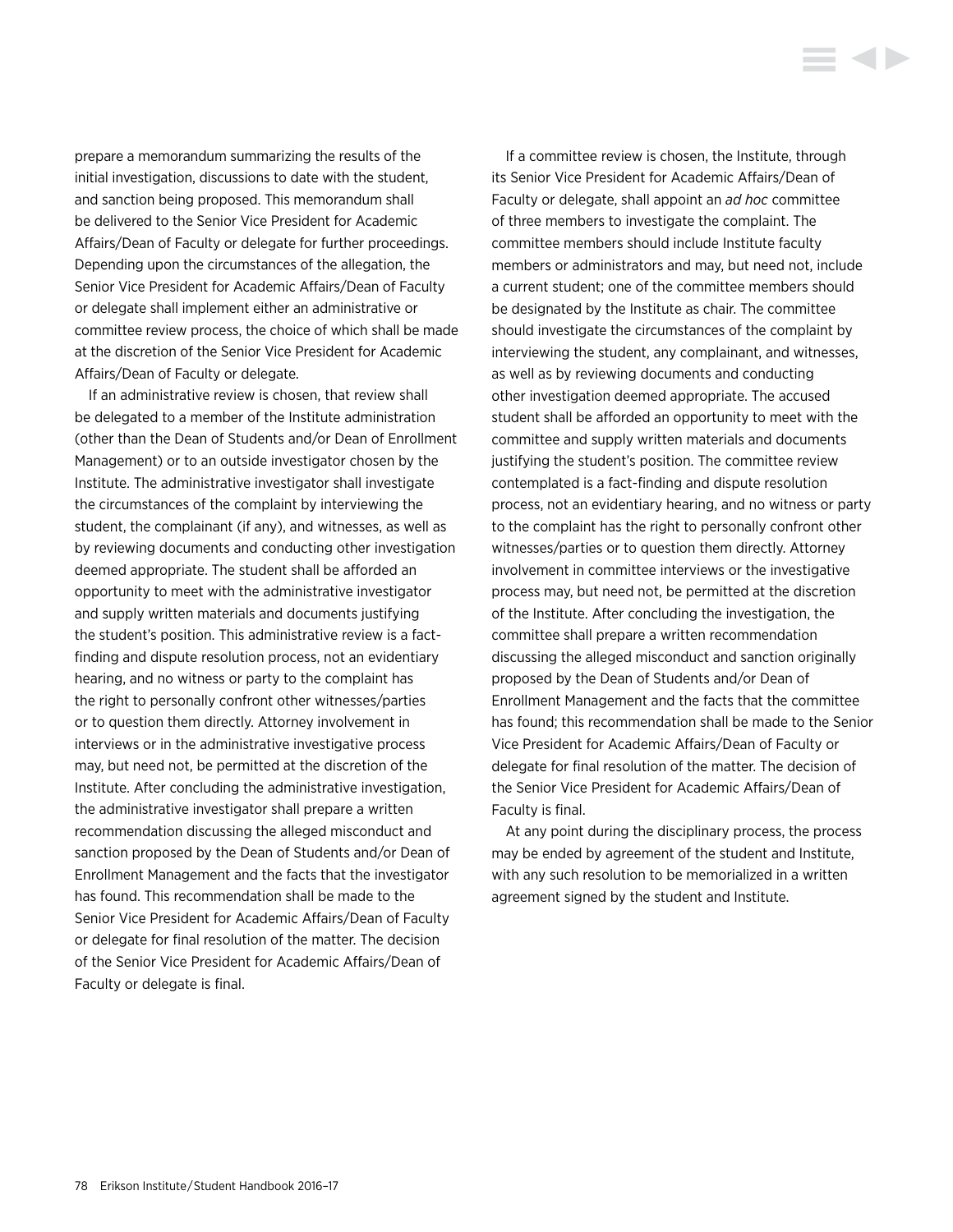# Financial aid

Erikson participates in the William D. Ford Direct Loan (Direct Loan) program through the U.S. Department of Education, which provides need-based and non-needbased student loans. Students must meet the Department of Education's eligibility requirements in order to receive student loans. Erikson also offers need-based grants as well as a limited number of competitive scholarships and fellowships. Financial aid, including scholarships and grants, is not automatically renewable—students must reapply each year.

# Financial Aid Award Eligibility

# **Master's degree programs**

Students enrolled in Erikson's master's degree programs may be eligible for one or a combination of the following forms of financial aid:

- Cari B. Sacks Scholarship
- Harris Leadership Fellowship
- Harris Excellence Scholarship
- Barbara T. Bowman Scholarship
- Barbara Bowman Fellowship in Early Education and Social Justice
- Pelino Family Scholarship
- Anne Searle Bent Scholarship
- Edward Neisser Memorial Scholarship
- Erikson need-based grant
- TEACH Grant (for students enrolled in the M.S. in Early Childhood Education leading to initial early childhood teaching license and bilingual/ESL endorsement)
- Federal Stafford unsubsidized loan
- Federal Graduate PLUS loan
- Alternative loans available through private lenders

To be considered for any of the above financial aid award programs, with the exception of the Federal Stafford unsubsidized loans, students are required to submit the following forms:

- 1. Free Application for Federal Student Aid (FAFSA). Erikson's school code is G35103.
- 2. Erikson Financial Aid Application form

# **Graduate certificate programs**

Student enrolled in Erikson's certificate programs may be eligible for one or a combination of the following forms of financial aid:

- Erikson Infant Specialist/Infant Mental Health scholarships
- Pelino Family Scholarships
- Federal Stafford unsubsidized loan
- Federal Graduate PLUS loan
- Alternative loans available through private lenders

The respective certificate program faculty awards scholarships for the certificate programs. To be considered for the loan programs, with the exception of the Federal Stafford unsubsidized loans, students are required to submit the following forms:

- 1. Free Application for Federal Student Aid (FAFSA). Erikson's school code is **G35103.**
- 2. Erikson Financial Aid Application form

# **Federal Direct Stafford Loans**

Stafford Unsubsidized Loans (non-need based): Stafford unsubsidized loans accrue interest upon disbursement of the loan and students are responsible for paying the interest on the loan while enrolled. Students may opt to defer interest payments during the period of enrollment by adding the accrued interest to the loan principal (also known as capitalization of interest). Please note that capitalization generally results in more interest paid over the life of the loan. Stafford unsubsidized loans are available to eligible borrowers regardless of financial need. Eligible borrowers are graduate students who are enrolled at least half-time (3 credits). The annual loan limit on Stafford unsubsidized loans is \$20,500 for students enrolled in the master's and graduate certificate programs. The interest rate on Stafford unsubsidized loans disbursed July 1, 2016–June 30, 2017 is a fixed 5.31%.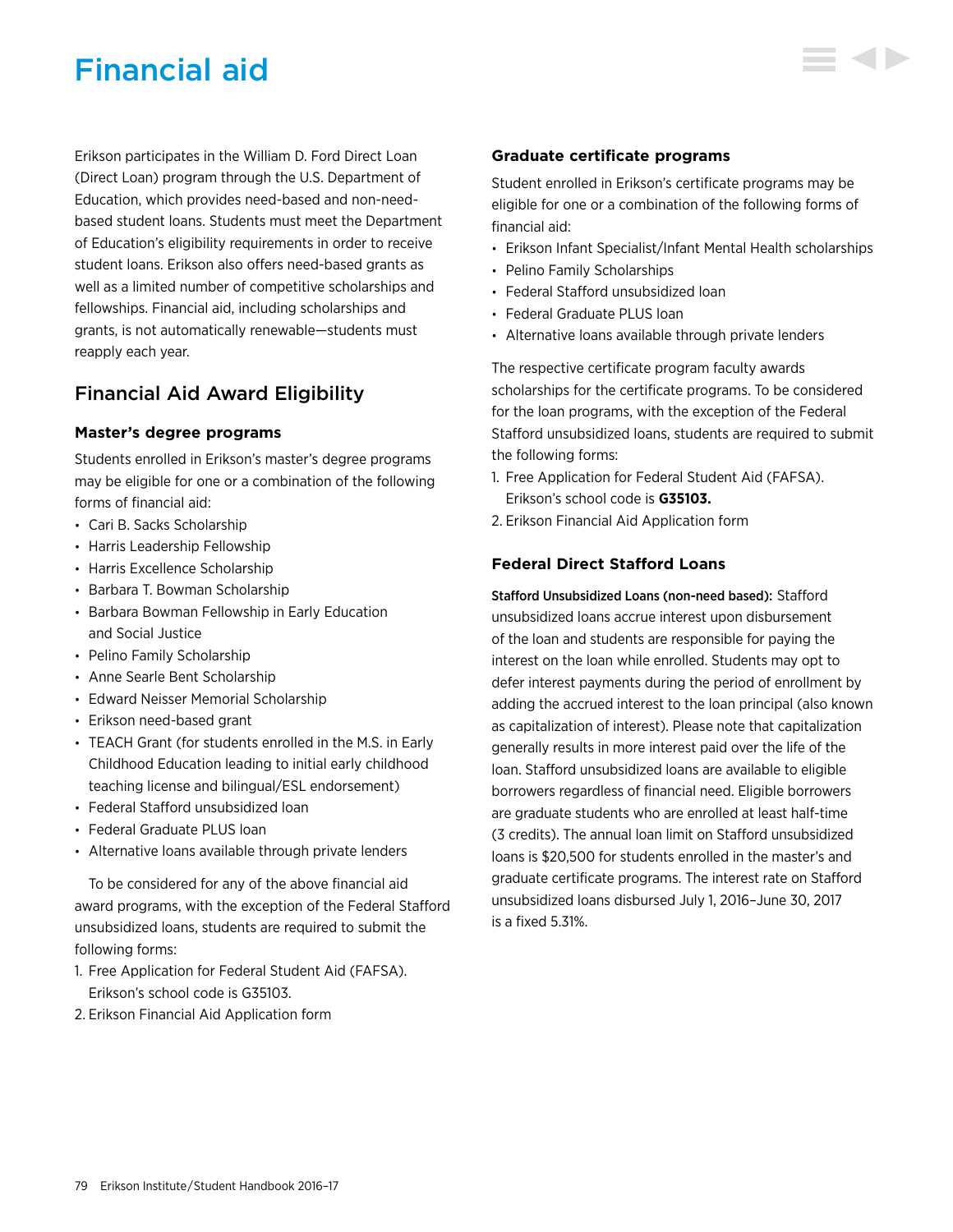## **Graduate PLUS Loan**

This federal loan program was authorized as part of the Deficit Reduction Act of 2005. Repayment on Graduate PLUS loans begins 60 days following the disbursement of the loan; however, students enrolled at least half-time (3 credits) are eligible for deferment. Interest begins to accrue upon disbursement. Graduate PLUS loans are available to eligible borrowers with financial need based upon their FAFSA information. The maximum award amount is the difference between the total cost of education minus all financial aid for which the student is eligible. Borrowers must pass a simple credit check. The interest rate on Direct Graduate PLUS loans disbursed July 1, 2016–June 30, 2017 is a fixed 6.31%.

## **Master Promissory Note (MPN)**

To receive Stafford unsubsidized and/or Graduate PLUS loan funds, students must complete a Master Promissory Note (MPN). Students who receive Stafford and Graduate PLUS loans must complete a separate MPN for each program. Erikson utilizes multi-year MPN's which means that you have to complete the promissory note only once. No federal loan funds will be disbursed without a completed and approved MPN.

#### **Loan counseling**

All students who accept a federal student loan must complete loan entrance counseling before receiving loan funds and loan exit counseling before leaving Erikson. Failure to complete exit counseling will result in a hold on the student's account, which will prevent the student from receiving her/his transcripts, diploma, and/or certificate of completion.

# **Teacher Education Assistance for College and Higher Education (TEACH) Grant**

The TEACH Grant program provides up to \$4,000.00 per year, for up to two years (maximum \$8,000) in grants to teacher candidates who:

- 1. are enrolled in the M.S. in Early Childhood Education leading to early childhood teaching license and bilingual/ESL endorsement;
- 2. plan to teach full-time in high-need subject areas; and
- 3. plan to teach at schools that serve students from low-income families.

Note: You may access the U.S. Department of Education's list of schools serving low income students and the directory of high-need subject areas through the TEACH Grant page in the Student Services section of *my.erikson.edu*.

TEACH Grant recipients agree to teach for at least four years within eight years of finishing their degree program and to teach high-need subjects in designated schools that serve low-income students. If you do not complete the four-year teaching obligation, your grant will convert to an unsubsidized loan, which you will have to repay with interest calculated back to the date the funds were disbursed.

TEACH Grant recipients must sign a TEACH Grant Agreement to Serve (service agreement) and complete a loan counseling session for each financial aid award year that the award is disbursed. When you sign the service agreement, you are agreeing to the repay the grant as a Federal Unsubsidized Stafford loan, with interest accrued from the date the grant funds were first disbursed, if you do not complete the teaching service requirement. Once a TEACH Grant is converted to a loan, it cannot be converted back to a grant.

You may request cancellation of all or part of your TEACH Grant award. If you request cancellation before the first day of the payment period or within 14 days after your TEACH Grant has been disbursed to your Erikson student account, Erikson will return the funds and they will not be converted to a Federal Unsubsidized Stafford loan.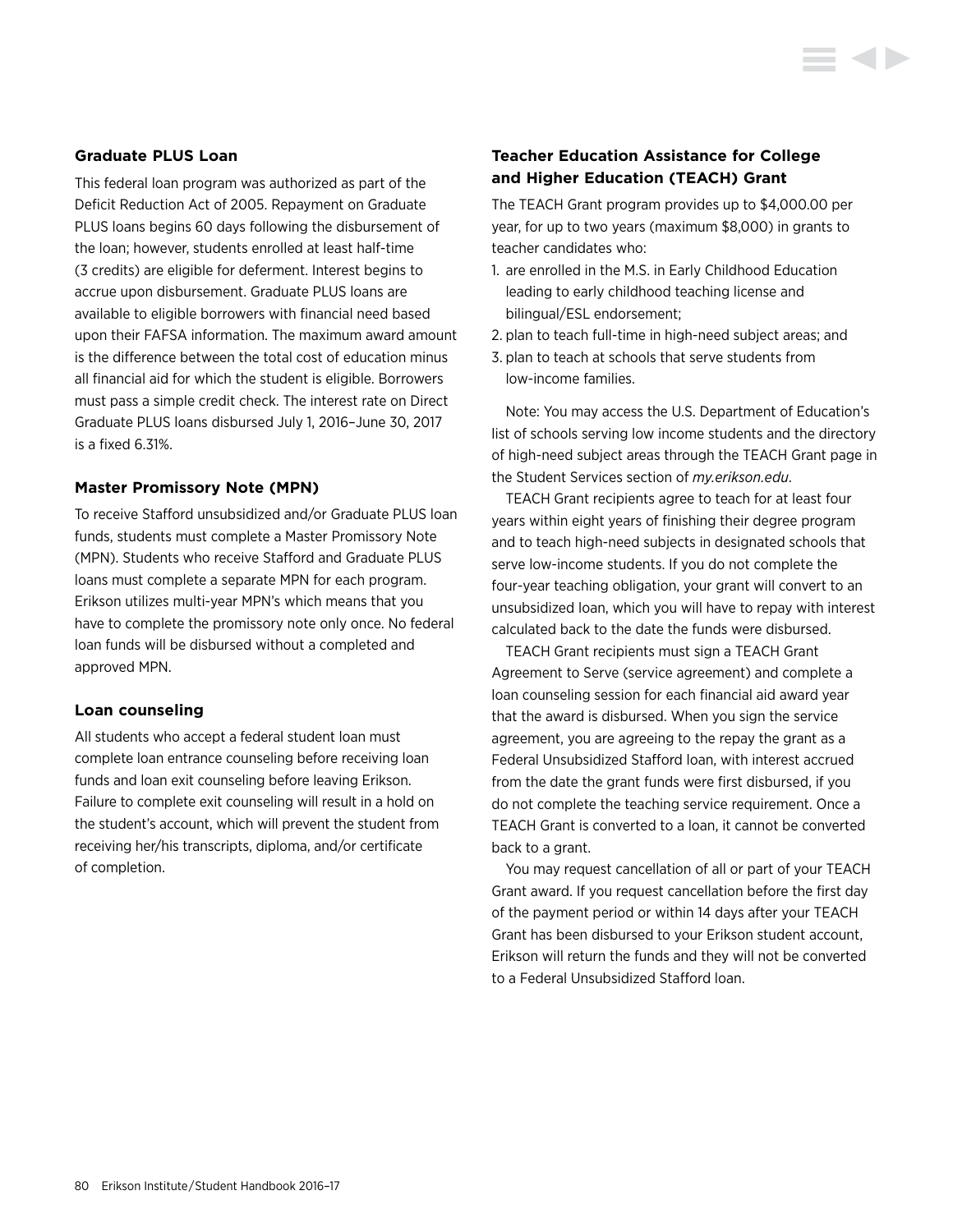TEACH Grant awards are disbursed in equal amounts over two or three terms, with the maximum \$4,000 award divided by the appropriate number of terms. The maximum award for each respective term is calculated based on the following:

| <b>Registered credits</b>                  | Amount of award |
|--------------------------------------------|-----------------|
| Full-time (6 or more credits)              | 100%            |
| 3/ <sub>4</sub> -time (4.5–5.5 credits)    | 75%             |
| $\frac{1}{2}$ -time (3–4 credits)          | 50%             |
| Less than $\frac{1}{2}$ -time (<3 credits) | 25%             |

To be eligible for a TEACH Grant, you must:

- Be a U.S. citizen or eligible non-citizen
- Be enrolled in or plan to enroll in the M.S. in Early Childhood Education leading to initial teaching license and bilingual/ESL endorsement
- Maintain a minimum cumulative grade point average of 3.25
- Complete TEACH Grant counseling and sign a TEACH Grant Agreement to Serve each year at *<www.teach-ats.ed.gov>*
- Complete the FAFSA although you do not have to demonstrate financial need to be eligible

# **Award notification**

Students who have completed all financial aid application materials will receive an award letter detailing their eligibility for need-based grants, scholarships, and/or loan assistance. You will be notified in writing of any changes in your financial aid eligibility due to a change in enrollment status.

Financial aid is available for summer term if the student is enrolled at least half-time. Need-based grants are not available for the summer term. Summer term is considered the first term of the academic year for financial aid purposes; therefore, students who wish to receive financial aid for the summer term must complete financial aid application materials for the following academic year (i.e. forms for 2016–17 to receive aid for summer 2016).

# **Disbursement of financial aid**

Scholarships and grants are applied directly to tuition accounts at the beginning of each term. Scholarship and grants awards are based on an assumption about the number of credit hours the student will take each term and may be adjusted if the student enrolls for a different number of credit hours.

Student loans are disbursed at the beginning of each term, assuming all necessary paperwork and entrance counseling have been completed. The loan funds will be applied first to any outstanding tuition and/or fees not covered by scholarships, grants, or other resources. If the loan funds are in excess of the current term's tuition and fee charges, you will receive a refund check from Erikson Institute within 14 days of the loan funds being applied to your tuition account.

You may refuse a loan disbursement within 14 days by notifying the Financial Aid Office in writing. The loan funds will be returned to the Department of Education.

If you wish to change the amount of financial aid you have accepted, you must notify the Financial Aid Office in writing of the changes you wish to make.

# **Return of Title IV funds**

If you withdraw from Erikson Institute during an academic term and have received a federal student loan or TEACH Grant for that term, you may be required to return a portion of the disbursed funds to Erikson Institute or to the Department of Education as required by federal regulation. This policy is separate and distinct from Erikson's tuition refund policy, which may also apply.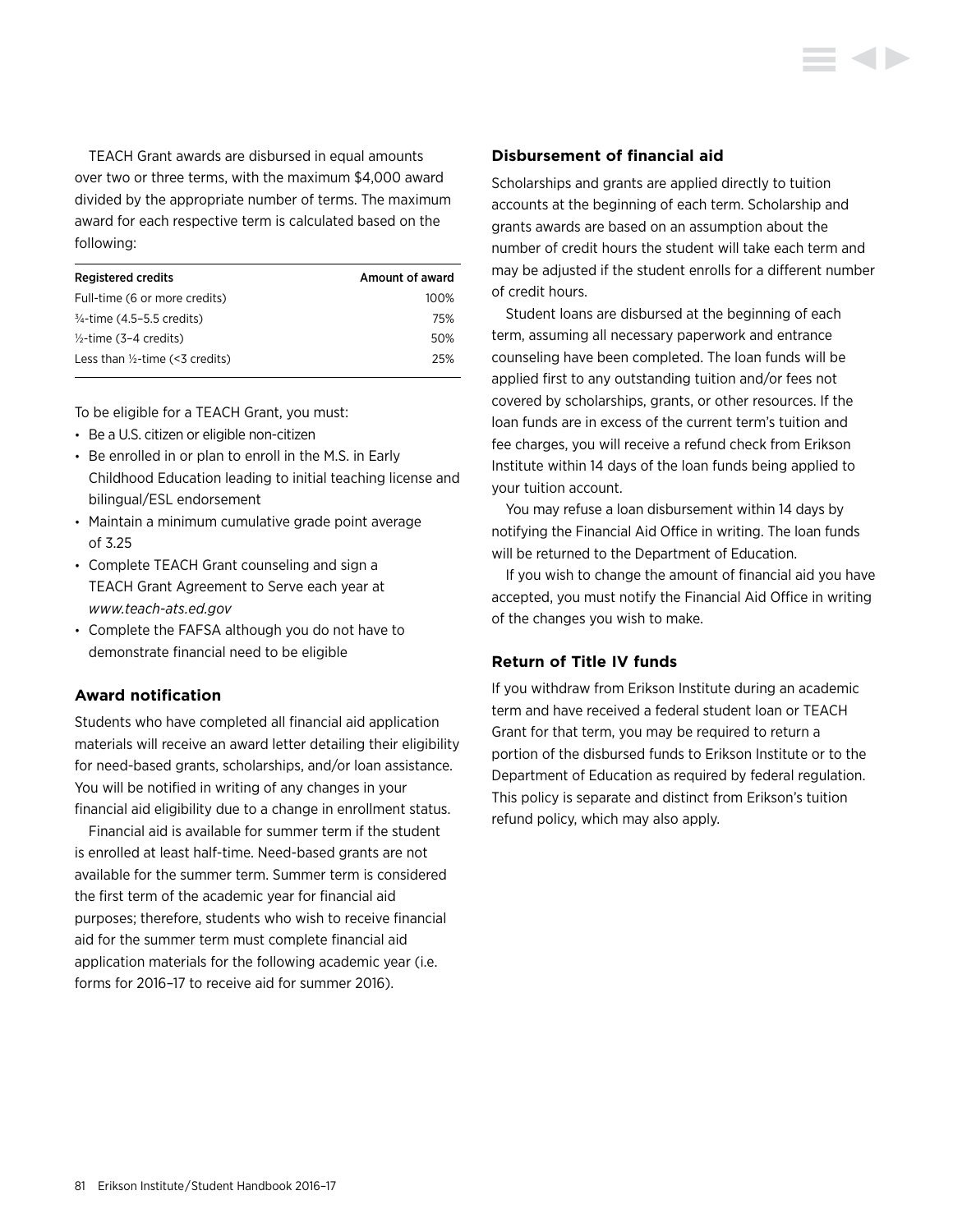# **Return of Erikson fellowships, scholarships and need-based grants**

Funding for Erikson's fellowship, scholarship and needbased grant programs is provided by the generous gifts of donors and Erikson supporters. The Institute takes seriously its responsibility to conscientiously award and monitor its limited fellowship, scholarship and need-based grant funds. Students who withdraw from a course or all courses, regardless of the circumstances of the withdrawal, are required to pay back 100 percent of the Erikson fellowship, scholarship or need-based grant award for the term. The funds may be re-awarded for future enrollment in the courses, contingent upon the student retaining her/his eligibility for the specific award program.

# **Satisfactory academic progress**

To be eligible for Title IV financial aid, a student must make satisfactory academic progress (SAP) toward completion of a degree or certificate as follows:

#### 1. Grade Point Average requirement

To graduate, all master's students are required to have a cumulative grade point average (GPA) of at least 3.0 with no more than two C+, C, or C− grades. Certificate program students are required to have a cumulative grade point average of at least 3.0 with no more than one C+, C, or C− grade, and a grade of B or better in internship courses.

A student's cumulative GPA is defined as the total quality points earned (refer to Erikson's grading system details in the Student Handbook for quality points earned for grades included in GPA calculations) divided by total hours attempted.

*Incomplete, Withdrawal, and missing grades:* Grades of I (Incomplete), W (Withdrawal) and missing grades are not included in the calculation of the GPA. Grades of WF (Withdrawal, fail) and NG (No grade submitted) are included in the calculation of the GPA and earn 0 quality points, therefore negatively impacting Satisfactory Academic Progress evaluations.

*Repeated Courses:* Only the grade earned in the most recent repeated course is used in the calculation of the GPA.

*Transfer credits:* Erikson rarely accepts transfer credits from another institution, and in such cases transfer credits are recorded and calculated in the GPA.

To ensure that this requirement will be met, students must achieve the minimum cumulative grade point averages below according to the student's program length:

|                    | By the end of     |             |            |
|--------------------|-------------------|-------------|------------|
| Program option     | <b>First year</b> | Second year | Third year |
| Master's           |                   |             |            |
| 2-year student     | 3.0               | 3.0         | na         |
| 3-year student     | 2.5               | 3.0         | 3.0        |
| 4-year student     | 2.5               | 3.0         | 3.0        |
| <b>Certificate</b> | 3.0               | 3.0         | na         |

#### 2. Credit hour completion requirement

Students must make progress toward completion of the degree by satisfactorily completing a minimum number of credit hours per academic year as follows:

|                       |            | By the end of |            |             |
|-----------------------|------------|---------------|------------|-------------|
| <b>Program option</b> | First vear | Second year   | Third vear | Fourth year |
| Master's              |            |               |            |             |
| 2-year student        | 18         | 38            | na         | na          |
| 3-year student        | 9          | 18            | 38         | na          |
| 4-year student        | 9          | 18            | 28         | 38          |
| <b>Certificate</b>    | 6          | 18            | na         | na          |

If a student changes program options, she/he is required to have completed the minimum number of credit hours for the program in which she/he was enrolled at the end of the period that is being monitored.

Erikson Institute rarely accepts transfer credits from another institution, and in such cases transfer credits are counted toward the credit hour completion requirement. If a student repeats a course, both enrollments are calculated in the credit hour completion rate. If a student withdraws from a course after the add/drop period, the student will receive a grade of 'W' or 'WF' depending on the date of withdrawal. Grades of 'W' and 'WF' are considered an unsuccessful attempt in the credit hour completion rate. If a student has a grade of 'I' or 'NG', the grades are considered an unsuccessful attempt in the credit hour completion rate until the course has been successfully completed and a final passing grade has been posted.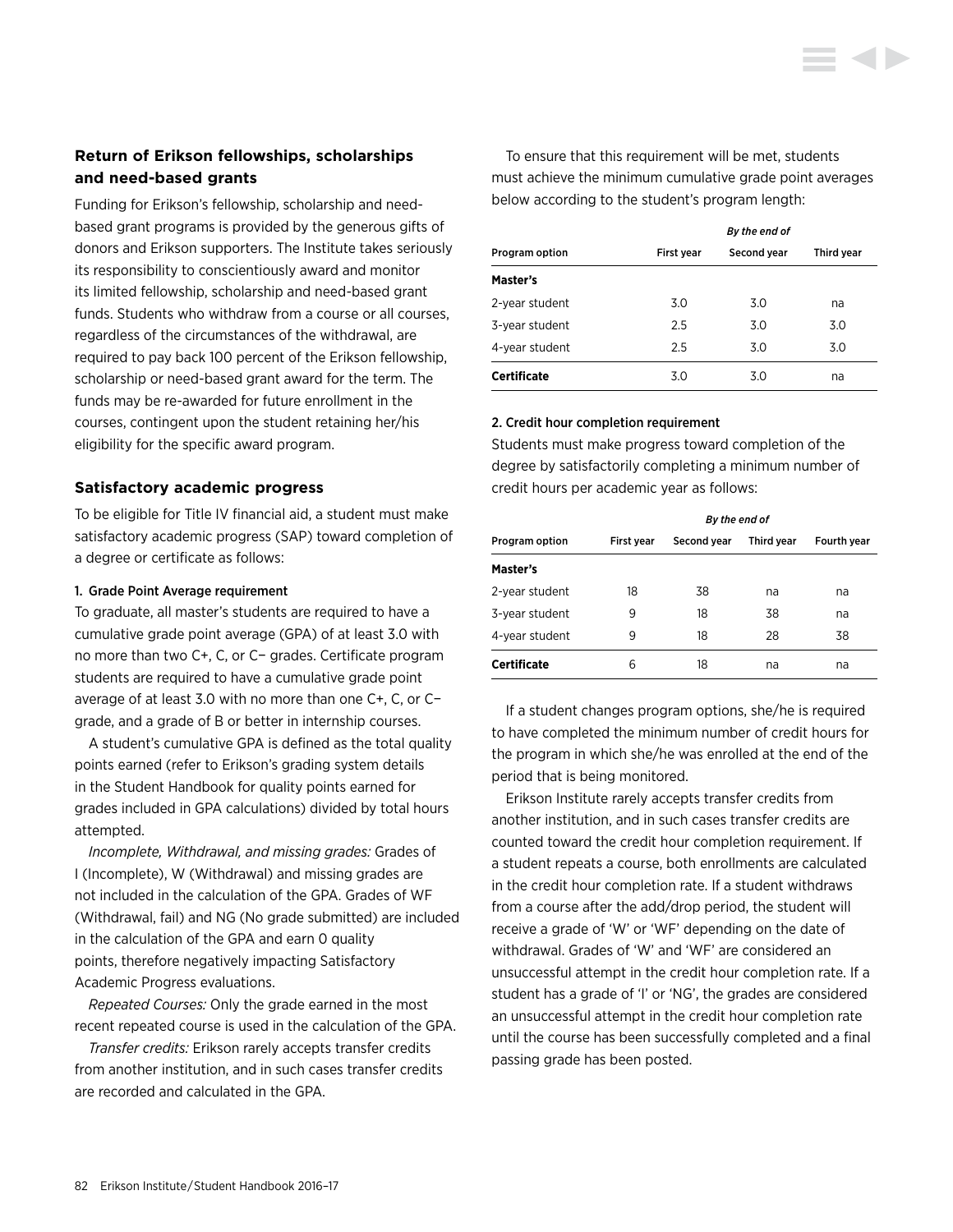#### 3. Maximum time frame for program completion

Students must complete the master's degree program within five years of entering the program. Certificate programs must be completed within three years.

## 4. Schedule for monitoring progress

Each Title IV aid recipient's progress relative to credit hours earned, cumulative grade point average and maximum time frame for program completion will be monitored once per academic year at the end of the summer term.

## 5. Denial of financial aid

Students who do not meet the minimum standards for satisfactory academic progress will be notified in writing and will be ineligible for Title IV financial aid for subsequent enrollment periods, even if the student is allowed to register for classes.

## 6. Regaining eligibility

If a student is denied Title IV assistance because she/he has not maintained satisfactory academic progress, courses must be taken at the student's expense until the student's progress meets all requirements of this policy.

#### 7. Repeated course work

If a student retakes a previously *failed* course, the repeated course will be included in the student's Title IV enrollment status and Title IV funds will be available to pay for the repeated course. If a student retakes a previously *passed* course, one repetition of the repeated course will be included in the student's Title IV enrollment status and Title IV funds will be available to pay for the repeated course.

All repeated courses affect financial aid satisfactory academic progress calculations. A repeated course along with the original attempt must be counted as attempted credits.

#### 8. Appeals

If a student has experienced unusual circumstances that have negatively affected his or her academic progress, a written appeal may be submitted to the Dean of Enrollment Management. The appeals process is reserved for situations outside the student's control, such as family catastrophe, illness, and other special circumstances. In order for the appeal to be considered, a student must submit information regarding why she/he failed to make satisfactory academic progress and what has changed in the student's situation that would allow the student to demonstrate satisfactory academic progress at the next evaluation.

Appeals will only be approved if the SAP review committee determines that:

- the student will be able to meet SAP standards after the subsequent payment period; or
- an academic plan is developed with the student and the faculty advisor that, if followed, will ensure that the student is able to meet SAP standards by a specific point in time.

If an appeal is granted, the student will be placed on financial aid probation for the specified period and will have her/his Title IV financial aid eligibility reinstated.

# **In-school loan deferment**

If you have federal student loans from prior years, you may be eligible to defer repayment of those loans if you are enrolled for at least 3 credits at Erikson. We work with National Student Clearinghouse to automatically notify your lenders of your enrollment status. If you wish to request a deferment, you should contact your lender to request a deferment form and submit the form to the Associate Director, Registration and Student Records for certification.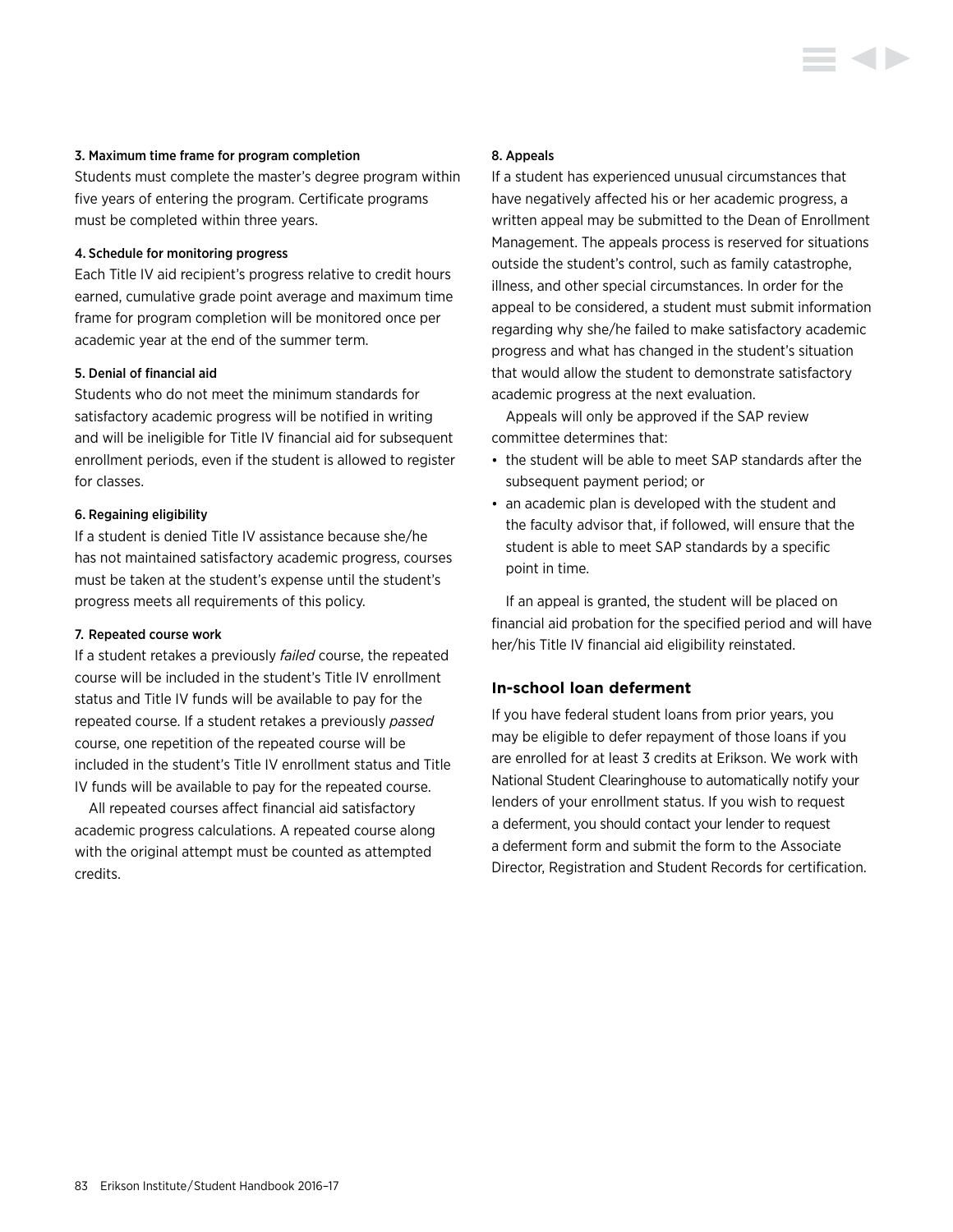# Student financial accounts



### **Tuition**

Erikson degree and certificate students are charged by the credit hour. The credit hour cost is \$1,000 for Summer 2016, Fall 2016, and Spring 2017.

## **Fees**

Degree and certificate students are responsible for the following fees.

### *One time fees*

| Matriculation fee (non-refundable)   |       |
|--------------------------------------|-------|
| Ph.D. and Master's                   | \$150 |
| Certificate                          | \$100 |
| Due with enrollment into the program |       |
| Application for degree conferral fee |       |
| Master's                             | \$175 |
| Due with graduation application      |       |
|                                      |       |

#### *Recurring fee*

| <b>Student services fee</b> | \$600 |
|-----------------------------|-------|
|                             |       |

#### **Making payments**

Unless otherwise noted, tuition is due on the last day of the add/drop period for each term. Online credit card payments can be made through *my.erikson.edu*. Payments may also be mailed to the tuition payment lock box:

Erikson Institute 3755 Paysphere Circle Chicago, IL 60674

If by the end of the add/drop period a student has failed to pay in full, submit a payment plan with fee and first payment, or submit all necessary paperwork to receive a Department of Education loan, she/he will incur a \$100 late payment fee. Failure to make payment within three weeks of a late fee being applied may result in being de-registered from classes. If a student makes payment in full after being de-registered, the faculty will review the case before she/he will be allowed to re-enroll and return to class.

Erikson Institute accepts any of the following: personal checks, money orders, Discover, MasterCard, or Visa. There will be a \$25 fee for all returned checks. If a student incurs

two insufficient funds fees, personal checks will no longer be accepted from that student and future payments must be made with a certified or cashier's check.

### **Payment plans**

Students have the option of enrolling in a payment plan. The fee for this service is \$15 per semester. Payment plan worksheets are available through *my.erikson.edu*. Signed worksheets and first payment are due on the last day of the add/drop period for the given term. Thereafter, payments are due on the 15th of the month with the last payment due before the end of classes. Payment plans are an excellent alternative for students who cannot afford to pay an entire semester's tuition at once or do not want to take out student loans. However, it is very important that students analyze their financial situation before agreeing to make monthly payments. Students will incur a \$25 late fee for each late payment.

## **Employer payments**

If an employer is reimbursing a student directly for tuition, the student is responsible for all Erikson tuition costs, which are due on the last day of the add/drop period for the term. If an employer is paying Erikson directly for a student's tuition, the student is responsible for providing the Financial Analyst with a typed statement on business stationery stating what portion of the tuition is covered and when Erikson Institute will receive payment. This statement and any uncovered portion of tuition are due on the last day of the add/drop period for the term.

# **Collections**

Erikson Institute makes every attempt to assist students with financing their education. In instances where an account becomes delinquent, Erikson Institute will send the student's account to a collection agency. Students are responsible for any and all legal fees or collection agency fees related to their delinquent accounts. To avoid this, we encourage students to pay on time and notify the Financial Analyst immediately if she/he is unable to make a payment due to extenuating circumstances so other arrangements can be made.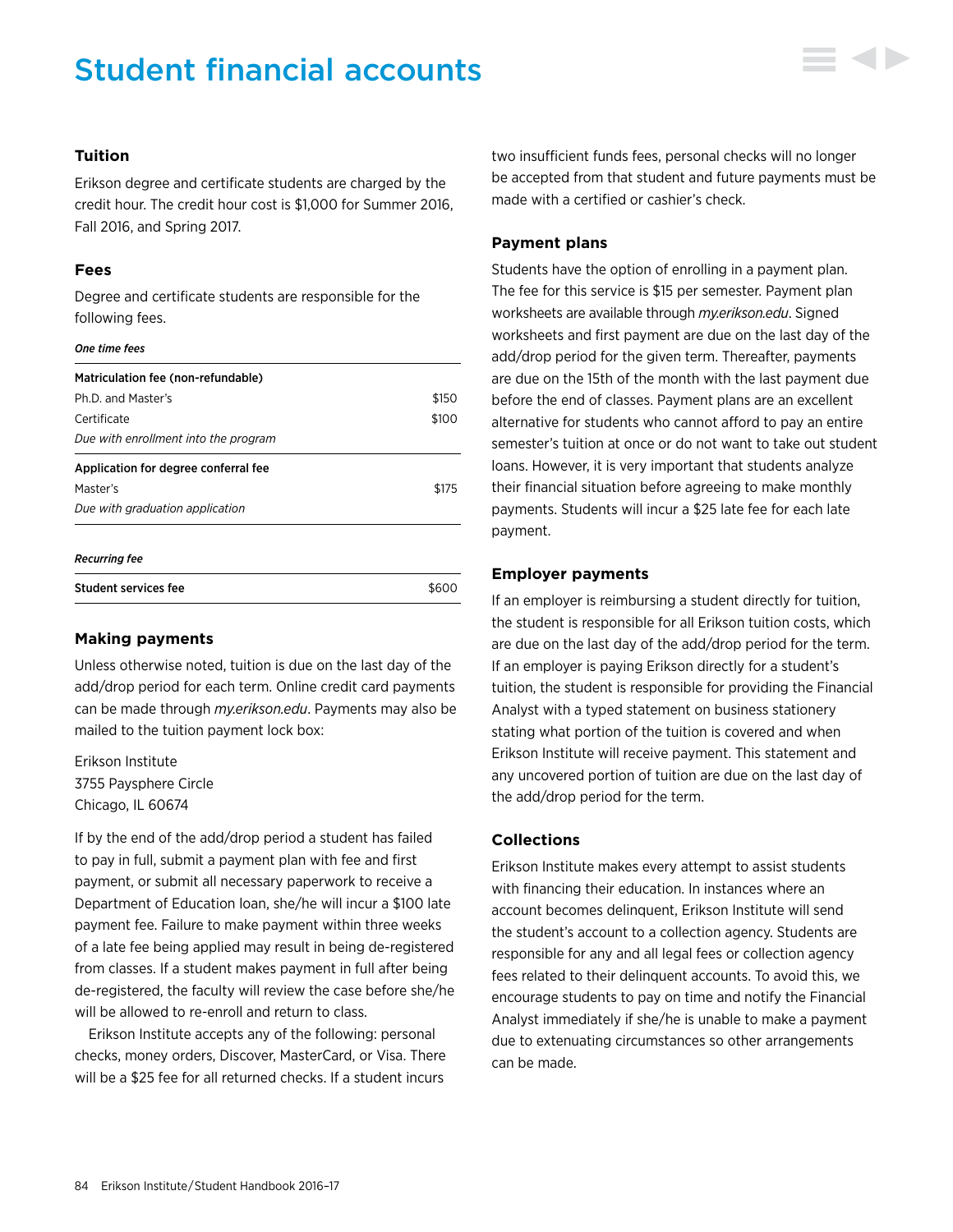# **Tuition refund policy**

Students who withdraw from classes may be entitled to a refund of a portion of tuition according to the policy and refund schedule described below. Only tuition may be refunded; all fees will be due as charged regardless of when refund requests are submitted. In order to obtain a refund, students must officially withdraw from classes through the Registration and Student Records Office. Students must officially withdraw from a class or classes for which they seek a refund; the Institute does not automatically withdraw students from classes even if a student fails to attend the class. Refunds will be calculated based on the date the required paperwork was submitted to the Associate Director, Registration and Student Records, not on the last day of class attended. Therefore, it is imperative that students see the Associate Director, Registration and Student Records immediately upon dropping a class, dropping the program, or changing programs. Meeting with your advisor does not constitute meeting with the Associate Director, Registration and Student Records. Refunds will be calculated according to the following schedule:

| <b>Effective Date of Withdrawal</b> | Percentage of Refund |
|-------------------------------------|----------------------|
| End of add/drop period              | 100%                 |
| Second week of term                 | 75%                  |
| Third week of term                  | 50%                  |
| Fourth week of term                 | 25%                  |
| Fifth week of term or later         | 0%                   |

If a student withdraws and is on a payment plan, the balance of the tuition becomes due immediately. The Institute will not grant a refund if a student withdraws or is forced to withdraw from a course for disciplinary reasons, including violation of the Institute's academic dishonesty policy.

#### **Release of financial information**

It is Erikson Institute's policy not to release any financial information to any third party. If you would like a third party to have access to your financial information, please provide the Financial Analyst with written permission. Your written permission must clearly designate each third party to whom you wish to permit release of your financial information. The Institute will honor your written permission for the remainder of the academic year in which you submit the request. If you wish to grant permission for access to your financial information for a subsequent academic year, you must submit an additional written request for the subsequent year. You may withdraw permission at any time by submitting a request for withdrawal in writing to the Financial Analyst, who will make every effort revoke the permission as soon as possible but may require until the end of the academic year to do so.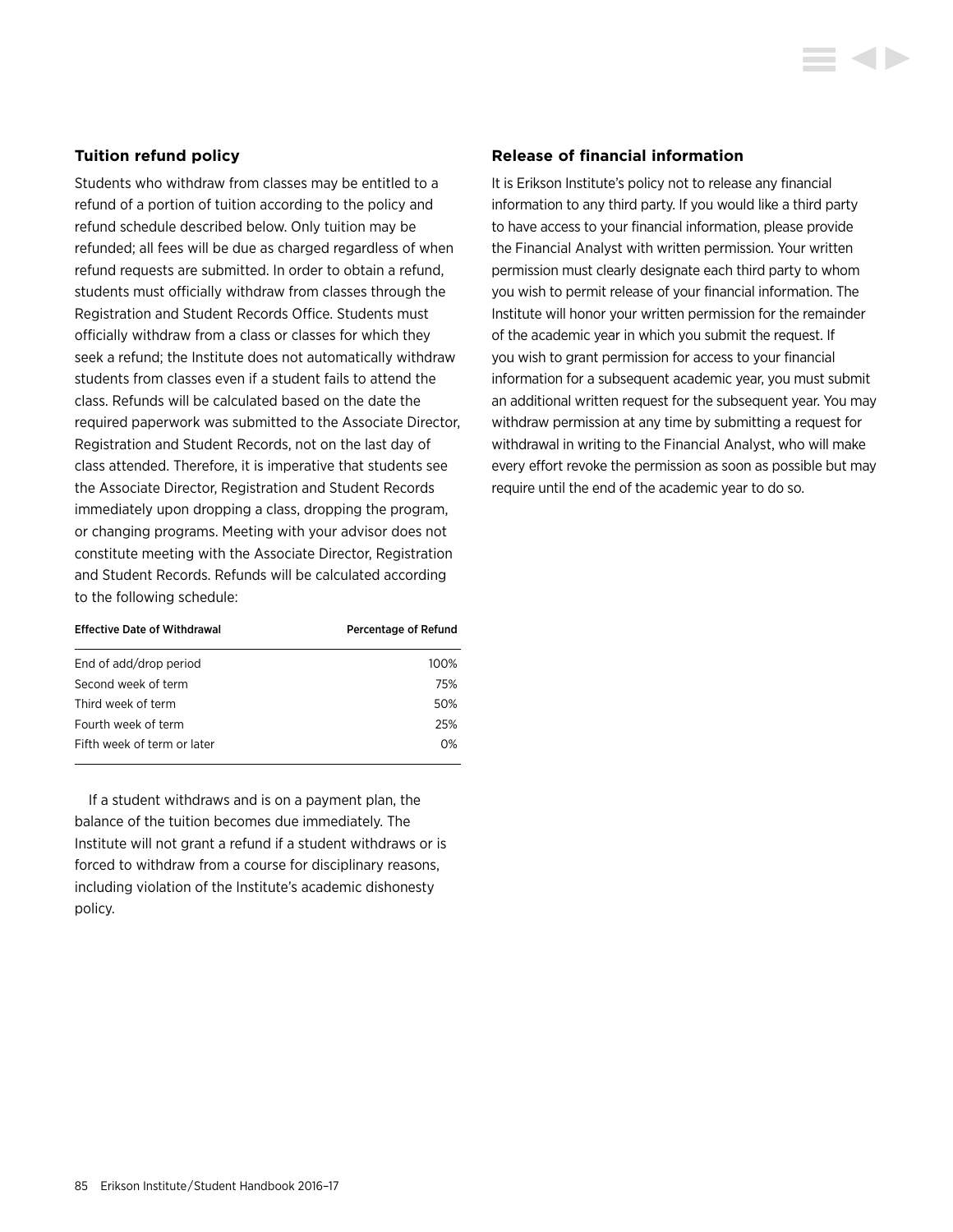# Student resources

# **Academic Success Center**

Becoming a competent writer is a critical component of professional development, and writing is an integral part of students' academic work at Erikson. Students enter Erikson's degree programs with different levels of experience with academic writing. The Academic Success Center (ASC) provides writing and study skill support for all on campus and online master's students.

The Center consists of four components:

- 1. The ASC web site (*asc.erikson.edu*);
- 2. An on-campus writing center in the library;
- 3. An online support option via asc@erikson.edu; and
- 4. The Pick Writing Program, which provides individual and group support to students, including tutor-led peer study groups.

All students are encouraged to review the Learning Tools site on my.erikson to explore different kinds of technology support for reading and writing, including Read & Write Gold. ASC and Library staff are available to help students navigate this site.

The academic needs of all incoming students will be informally assessed on the basis of their written application, academic transcripts, letters of recommendation, and interview with a faculty member. Based on this information, the admissions committee may make a recommendation that the student attend a 4-week Summer Writing course and/or attend individual or group writing support sessions during the academic year.

In the summer course, students get a head start on some of the reading and writing that will be required in the master's program courses. The summer writing course is also available to incoming master's students who have not been given a recommendation to take the course, but who would like to participate voluntarily. Students who are taking the class are asked to make a commitment to attend all sessions.

Students who are assigned to an individual tutor will work with that person throughout their first semester and possibly throughout their first academic year. Tutor meetings are generally one-on-one depending on what makes sense, and sessions typically last one hour.

All writing tutors are equipped to support students with the ideal process of graduate level academic writing, which includes: building overall competence and skill, developing confidence in their capacity to write successfully, active reading/annotating, outlining, writing drafts and reflecting. See page 41 for course descriptions.

#### **Advising**

#### **Faculty Advising**

All students will work closely with a faculty advisor throughout their course of study. Group advising, in the form of monthly seminars, is provided to first year master's degree students and three year students in their second year. Individual advising is provided to certificate and Ph.D. students. Masters degree students entering their internship year, with the exception of Teacher Education students, will have group supervision with their adviser in their Integrative or Supervision Seminar. Child Life and Teacher education students, because of the specialized requirements of their programs, will also have individual advising.

#### **Enrollment Management Support**

The Enrollment Management offices, as well as many other Erikson staff, also work closely with students to ensure that their needs are met.

#### **Campus safety and security**

Erikson Institute is committed to promoting the safety of all members of its campus community, including staff, students, and visitors. Toward this end, we post information related to campus safety and security on the campus portal, my.erikson (click on "Campus Safety and Security") and on the Erikson website (see "Consumer Information," *[www.erikson.edu/consumer-information](http://www.erikson.edu/consumer-information)*. You will find four documents related to safety and security.

The *Annual Security Report* includes information concerning current policies and procedures for campus security in compliance with the Clery Act of 1998, as amended. These policies and procedures cover important topics such as reporting criminal activity, responding to emergencies, and communicating potential threats to the safety of the campus community. It describes procedures related to access to campus and security awareness. It also includes policies and procedures regarding harassment, including sexual harassment and the use of alcoholic beverages and controlled substances. The report presents crime statistics for the preceding three calendar years.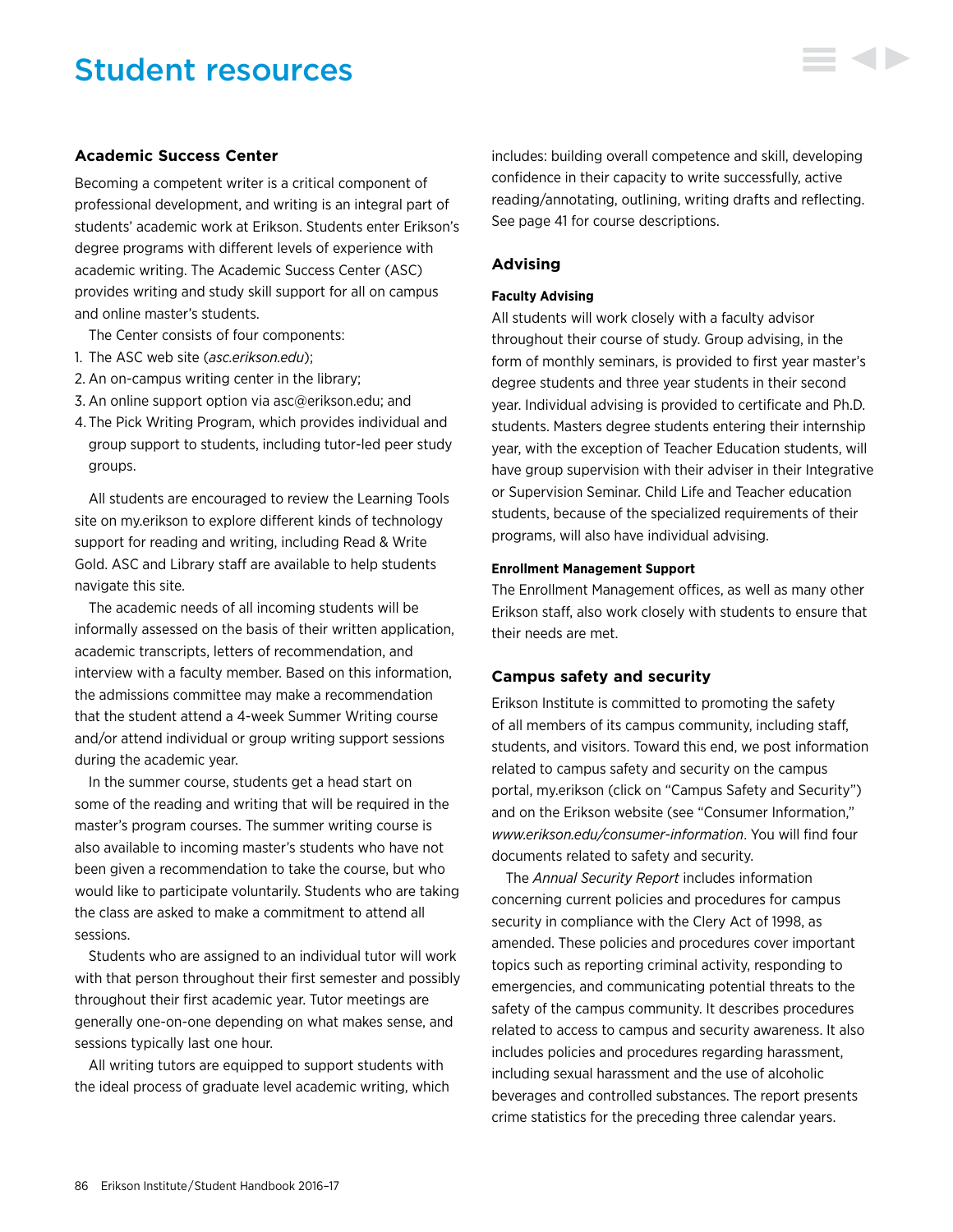We also provide consumer information about community resources related to promoting the safety of individuals, including resources for drug and alcohol abuse prevention.

The *Fire and Life Safety Manual* describes emergency procedures related to life/safety events, such as fire, bomb threats, severe weather, nuclear threats, evacuations, and other serious events.

The *Emergency Procedures Quick Reference* provides a one-page summary of the emergency procedures described in the *Fire and Life Safety Manual.* It also includes floor plans for floors two, three, and four, showing evacuation routes.

*Tips on Public Safety* offers practical advice on how to avoid becoming a victim of crime.

# **Career services**

The Field Education and Career Counseling Department assists students with finding part- or full-time employment in the field and internship placements. Erikson maintains an electronic database of career resources on *my.erikson.edu*, including job postings that we receive from organizations seeking to employ early childhood professionals and resources on resume writing and interviewing. In addition, Erikson has an extensive network of alumni and professional contacts, whom students can contact as they seek jobs. Networking events are held at various times during the academic year.

#### **Computer and Internet access at Erikson**

The computer lab is located on the 3rd floor near the student lounge, seminar rooms and classrooms. During regular term, lab hours are 8:30 a.m. until 8:00 p.m. Staff members are available to assist students during the hours of 8:30 a.m. until 6:00 p. m. Most computers are Windows based and students have access to network printers.

In addition to the computer lab, workstations in the Edward Neisser Library are available to students during the Library's operating hours.

Network resources include full access to the Internet via a secure network, as well as online library services, printing, career resources, and online course areas.

Students requiring tutoring in computer skills and online resources should refer to the section on the library.

User IDs and passwords are obtained from the Network Administrator.

### **CTA U-Pass**

Erikson Institute participates in the University Pass (U-Pass) program through the Chicago Transit Authority (CTA), which offers eligible students a discounted pass for unlimited rides on all CTA buses and trains. The U-Pass is offered on a semester-by-semester basis. Each student will be issued a Ventra U-Pass card. Students enrolled for five or more credit hours during fall or spring semesters, or four or more credit hours during summer term, are eligible for a U-Pass for that semester/term. Please note: For Erikson students to be eligible for the U-Pass, all eligible students during a given semester will be charged for a U-Pass (approximately \$130/semester), whether or not they utilize the pass. If a student who was eligible at the beginning of a semester subsequently drops below the required credit hours during the add/drop period, the student's U-Pass will be deactivated and the fee may be refunded on a prorated basis. The U-Pass includes the student' s name, picture, and school name, and is not transferable. Additional information about the U-Pass program is available on the CTA web site at *<www.transitchicago.com/upass>*.

Lost or stolen U-Pass card: You may apply for a replacement U-Pass by contacting the Assistant Director, Registraton and Student Records who serves as Erikson's U-Pass Coordinator. You will need to present your Erikson student ID and pay the \$50 replacement fee. A replacement U-Pass will be issued and sent to Erikson within 5–7 business days. CTA will replace lost or stolen U-Pass cards only once per academic term. Upon receipt of the replacement card, you will be notified via email to pick up the U-Pass.

Defective, damaged or demagnetized U-Pass card: If the CTA fare equipment on a bus can not read a U-Pass, the bus operator should allow you to complete the ride for free. At CTA rail stations, present the defective U-Pass card to the customer assistant to have it inspected. To replace a defective U-Pass, go to Ventra Customer Service at 165 N. Jefferson St., Chicago, IL, to get a form stating that the card is defective and a 7-day pass. Bring the defective card and form to the Assistant Director, Registration and Student Records, who will order a replacement card for you. The first replacement is free, though any future replacements for defective cards will have a fee. A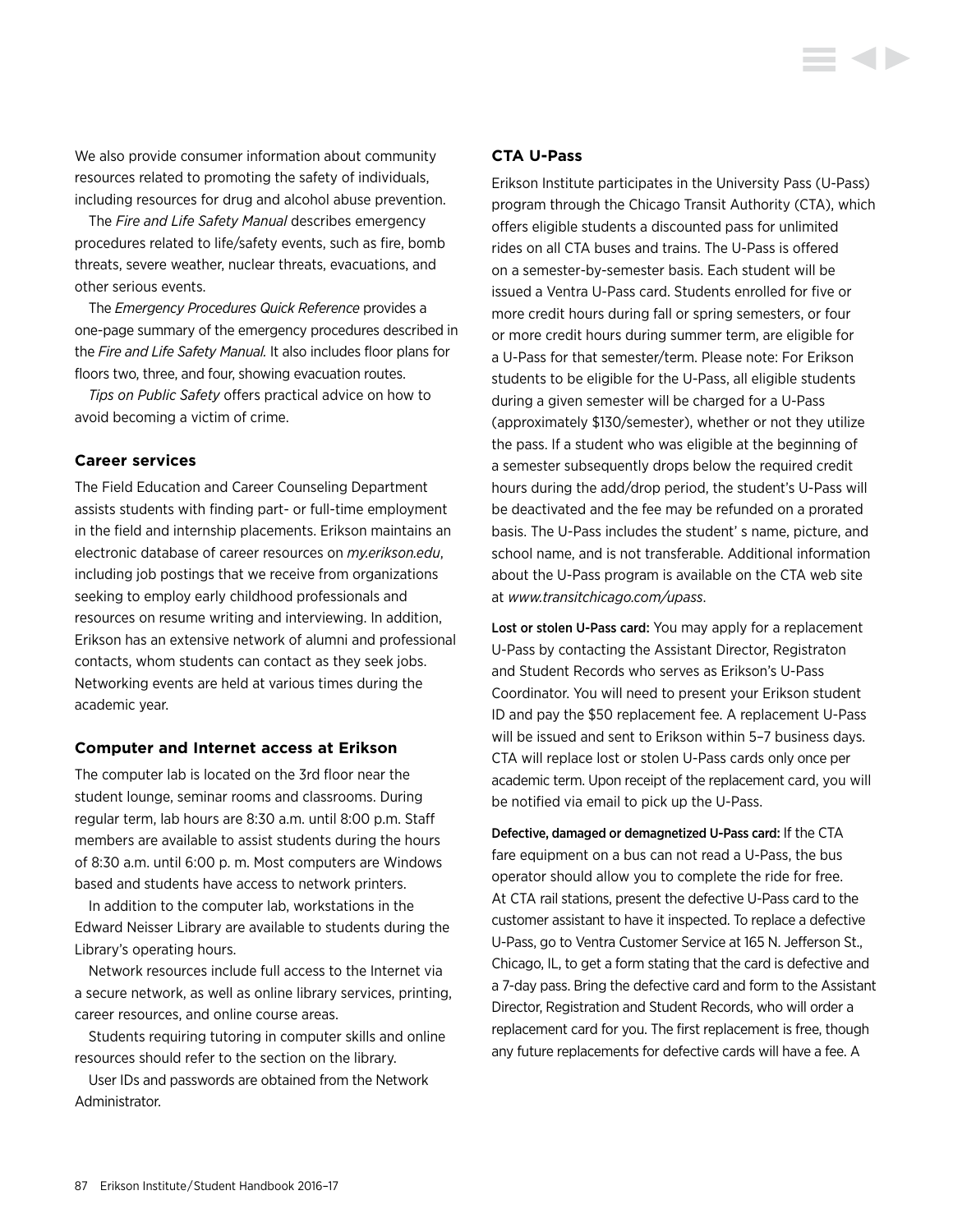replacement U-Pass will be sent to Erikson within 5–7 business days. Upon receipt of the replacement card, you will be notified via email to pick up the pass.

Fraudulent Use of U-Pass: Any U-Pass presented by a person other than the student whose name and photograph appears on it will be confiscated, and the person may be subject to arrest. Fraudulent cards will be confiscated and a replacement card will not be issued for one year after the date of misuse. Students should carry their student ID with them at all times when they are planning to use the CTA U-Pass.

U-Pass Customer Service: Visit *<www.ventrachicago.com>* or call (877) 669-8368 Monday–Friday from 8 a.m.–4:30 p.m. for any questions about Ventra U-Pass.

CTA General Offices: Chicago Transit Authority 567 W. Lake Street, 2nd floor Chicago, IL 60661

You can also visit *<www.transitchicago.com/upass>*

#### **Health insurance**

Erikson Institute does not have a student health center, and at the same time the roll out of the Patient Protection and Affordable Care Act has significantly changed the health insurance and healthcare landscape, particularly for student health insurance plans.

In accordance with Section 1501 of the Affordable Care Act, all Erikson students will be expected to have health insurance coverage and be in compliance of all applicable federal laws.

Students may already be covered by private insurance either through their employers or through a spouse or family member. If you are a student who is not currently covered by private insurance, you will have the ability to utilize the new Illinois online Health Marketplace, GetCoveredIllinois, to select an insurance plan that best meets your needs. You are encouraged to begin to review your health insurance options and become familiar with the information provided

on *<www.getcoveredillinois.gov>*. The online Marketplace is designed to walk consumers through the health care information and enrollment process in a few simple steps, but if you have difficulty navigating the website, you may seek out the assistance of a free Healthcare Navigator. You can find a list of trained Navigators in your area on *<www.getcoveredillinois.gov>*. In addition, Erikson will offer an on-campus enrollment session with trained Navigators from GetCoveredIllinois prior to the start of the Fall term.

International students who are in F-1 status are subject to the health insurance requirement as a condition of their F-1 status. Students with F-1 and other non-immigrant visas who are maintaining legal status in the U.S. are eligible to enroll in insurance through the marketplace. However, nonimmigrant students are not eligible for Medicaid unless they have been in the U.S. for five years. Per F-1 student regulations, comparable policies must cover the full period of enrollment and must cover a minimum of US \$50,000 for accident or illness, and at least US \$7,500 for repatriation, and US \$10,000 for medical evacuation. International students are encouraged to contact Maggie Murphy, Assistant Director of Admission and International Student Services prior to choosing another health insurance plan in order to make sure that the plan meets these requirements.

For additional information, please refer to the following resources:

- To get up-to-date information on coverage in Illinois: *[www.getcoveredillinois.gov](http://www.getcoveredillinois.gov)*
- To get up-to-date information on the Patient Protection and Affordable Care Act, or to explore coverage options in a state other than Illinois: *[www.healthcare.gov](http://www.healthcare.gov)*
- To find a Healthcare Navigator who can assist you in the enrollment process: *[www.getcoveredillinois.gov/get-help](http://www.getcoveredillinois.gov/get-help)*
- To find specific fact sheets for young adults, women, veterans, and Medicaid recipients: *[www.getcoveredillinois.](http://www.getcoveredillinois.gov/fact-sheets) [gov/fact-sheets](http://www.getcoveredillinois.gov/fact-sheets)*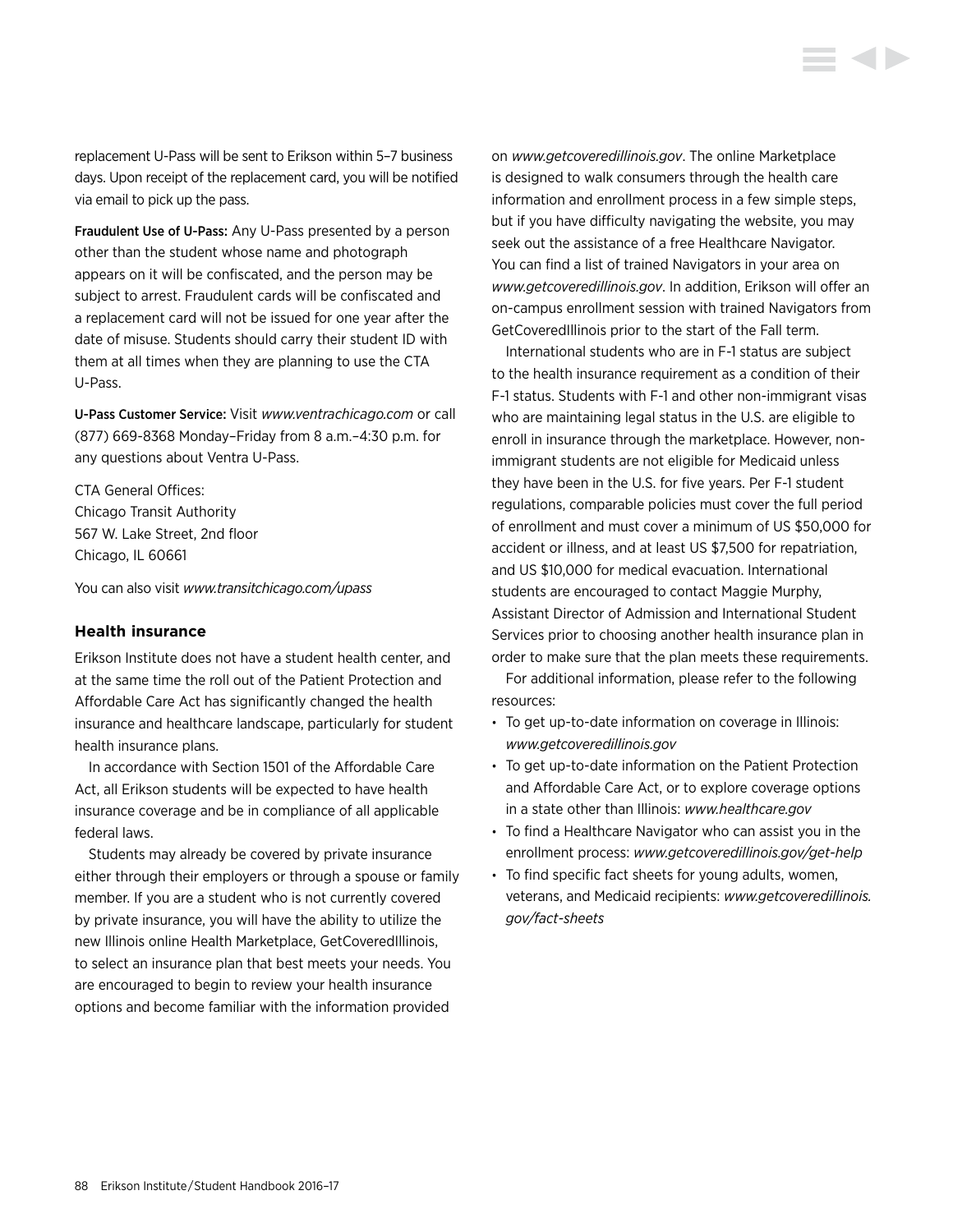## **International Student Services**

Erikson has approval from the Department of Homeland Security to enroll non-immigrant international students in its degree programs. The Assistant Director of Admission and International Student Services serves as the international student advisor to all F-1 students from the time they are offered admission to Erikson through completion of the degree program, as well as the Optional Practical Training period if applicable. F-1 students participate in a special international student orientation program before the start of their program at Erikson. This orientation is separate and distinct from the general orientation programs for international students.

Given the complicated and constantly changing nature of immigration regulations, F-1 students are encouraged to meet with the international student advisor regularly. Typical issues that require consultation or authorization from the international student advisor include, but are not limited to, the following:

- Travel authorization signatures for travel outside the United States
- Extension of degree program
- Change of degree program
- CPT authorization for students beginning their internship
- Application to receive authorization for Optional Practical Training following the completion of the degree program
- International student health insurance
- Enrollment verification documents needed for loans, visa renewals, etc.
- Application to change non-immigrant status
- Updating of contact information in the SEVIS database

# **Library**

The Edward Neisser Library provides multifaceted information services that support the education, information, research, and service programs of Erikson Institute. Its specialized collection is a valuable resource. Information about journals, assessment kits and other materials can be found at *<library.erikson.edu>*.

Students are allowed to check out circulating materials, as well as audio-visual equipment, laptops, and assessment kits. In the event of loss of or damage to library materials, the library will request that the Student Accounts Office place a

hold on the student's account until such time as the materials are returned or replaced, or the library is reimbursed for their loss or damage. Such a hold will render the student unable to register for classes, receive transcripts, or access online resources.

Materials not available in the Edward Neisser Library can be requested from other libraries through the library's interlibrary loan system. The library regularly offers workshops aimed at assisting students to develop and expand their information seeking skills. Individual guidance is also provided as necessary.

#### **Library hours**

#### Regular hours

| Monday-Thursday                 | 8 a.m. - 9:30 p.m. |
|---------------------------------|--------------------|
| Friday                          | 10 a.m. - 4 p.m.   |
| Saturday                        | Hours vary         |
| When classes are not in session |                    |
| Monday-Thursday                 | $9$ a.m. $-5$ p.m. |

Monday–Thursday 9 a.m.–5 p.m. Friday 9 a.m.–4 p.m.

For information or assistance, please contact the library staff at (312) 893-7210 or through email at libraryhelp@ erikson.edu.

# **Lost and found**

The lost and found is located at the main lobby security desk on the first floor.

# **Multicultural student affairs**

Through its programs and services, Multicultural Student Affairs advocates for and supports Erikson's African American, Asian American, Latina/o, Native American, lesbian, gay, bisexual, transgender, and international students. It also partners with faculty and staff to create an inclusive environment that recognizes and values the contributions of students of color, LGBTQ, and international students at the Institute. The office sponsors a variety of social and educational programs for the Erikson community throughout the academic year to help enrich the students' Erikson experience.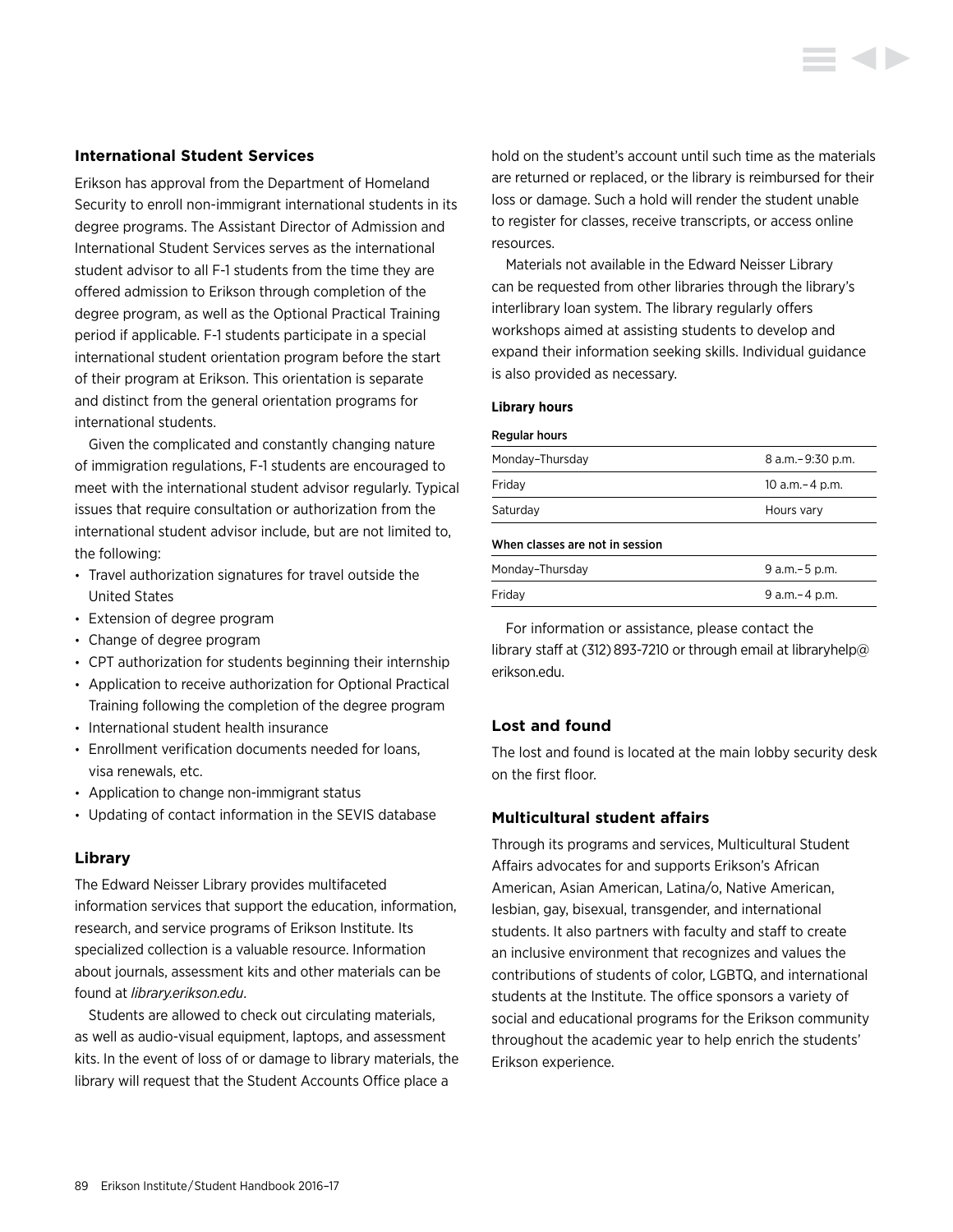### **Online resources**

Erikson has four important online services for student use: Erikson Library, Erikson webmail, My.Erikson and EriksonOnline. Each of these resources is available to students from any location with Internet access.

Erikson Library: The Edward Neisser Library subscribes to many resources that are available online through its website: *<library.erikson.edu>.* These include online subscriptions to scholarly journals, databases of journal articles, interlibrary loan, and electronic books. Students may access most of these resources from off-campus by using the same username and password used for Erikson webmail.

Erikson webmail: Students can access their Erikson email accounts at *<mail.erikson.edu>.*

My.Erikson: My.Erikson is the web-based campus portal that provides students access to their course schedule, academic records (grades, unofficial transcripts, degree audit worksheets, etc.), and a wide range of academic and student services such as online bill-payment, student discussion boards and career services information. My.Erikson can be accessed at *my.erikson.edu*.

EriksonOnline: EriksonOnline is the environment for online teaching and learning at Erikson. It provides students with remote access to course materials, online research and library resources, as well as communication and collaboration tools for each course at Erikson. Within each course site students are able to view, save and print course syllabi, assignments, readings, presentations and resources, view video clips, and listen to narrated presentations. Discussion areas allow students to communicate with the course instructor and other students enrolled in the respective course. Journals, blogs, wikis, course mail and online meetings are other tools for online teaching and learning in EriksonOnline. In addition, all Erikson students (on-campus and online) have access to the Academic Success Center, the Library and links to Student Services through EriksonOnline. The Academic Success Center includes information, resources, links, and contact information related to writing resources, writing support, and library services. EriksonOnline also provides a wide range of technical assistance resources and support services to online learners to encourage and enable successful online learning experiences and positive outcomes at Erikson. EriksonOnline can be accessed at *[erikson.blackboard.com.](http://erikson.blackboard.com)*

#### **Parking and transportation**

Discounted parking is available at three locations.

Greenway Self-Park, 60 W. Kinzie St., entrance on Kinzie. 2 blocks from Erikson. Rates: \$18 if you park before 3 p.m. and \$2 after 3 p.m., Monday through Saturday (no discount on Sunday). All rates are for up to 12 hours.

MartParc Orleans, 437 N. Orleans St., entrances on Orleans and Hubbard. 3.5 blocks from Erikson. Rates: \$14 if you enter before 3 p.m. (blue ticket) and \$10 after 3 p.m. and on weekends (green ticket), for up to 12 hours.

MartParc Wells (only weekdays after 3 p.m.), 401 N. Wells St., entrances on Kinzie and Wells. 2.5 blocks from Erikson. Rates: \$10 after 3 p.m. Discounted parking is available only after 3 p.m., Monday through Friday. No discount is available on weekends.

Note: To receive discounted rates, request validation from the security desk in the main lobby. Please make sure to note the garage where you parked to receive the correct validation.

There is limited free and metered parking in the vicinity of the campus. Erikson Institute does not provide change for parking meters. Students who commute by car are encouraged to allow extra time to find parking.

The closest El stops to Erikson Institute is the Grand stop (State and Grand) on the Red Line and the Merchandise Mart stop (Kinzie and Wells) for the Brown and Purple Lines. You may also locate numerous bus stops near Erikson, please check *[www.transitchicago.com.](www.transitchicago.com)*

There are several Metra train stations within one mile of Erikson Institute. For Metra fare and schedules, contact the RTA at (312) 322-6777 or *<www.metrarail.com>.*

### **Printing and photocopying**

Three all-in-one printer/copier machines are available for student use. Two machines are located in the library and one in the computer lab. Each printer will have instructions on how to use the printer/copiers. Money for copies can be added to your account on my.erikson. Each machine has the ability to photocopy, print, collate, staple, holepunch, and more.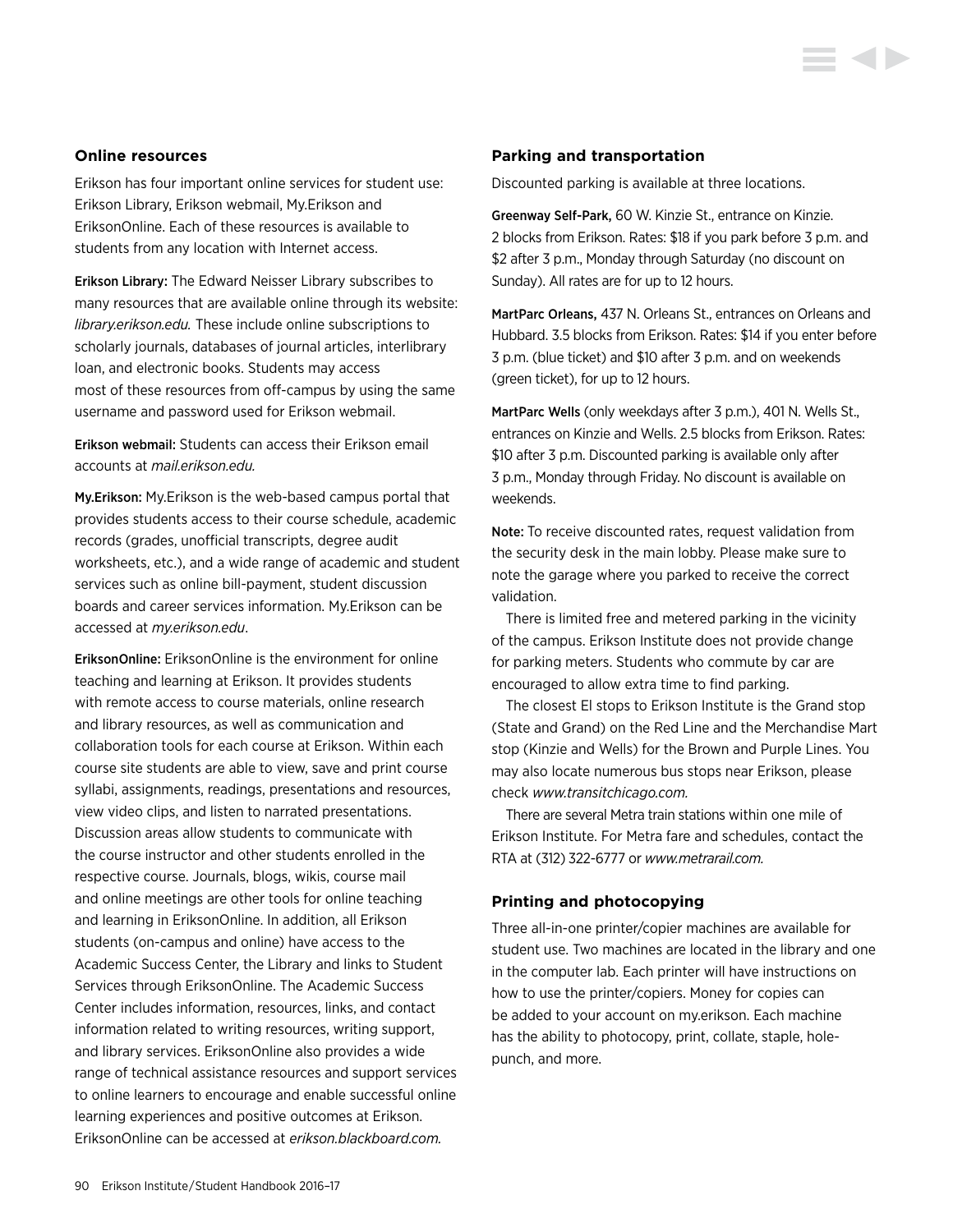### **Student Committee**

The Student Committee is the primary vehicle at Erikson through which students organize their interests and provide input into modification of policies related to academic or student affairs. Open to any student interested, the Student Committee is advised by the Dean of Enrollment Management and a faculty member, both of whom are not only knowledgeable about institutional resources and procedures, but also advocate for students in accessing these resources in support of their interests. The Student Committee can be reached at StudentCommittee@erikson.edu.

## **Student ID cards**

Erikson Institute provides each student with a photo ID card. This card will also serve as your library card and building access card. Photos for ID cards are taken during your program orientation. If you are unable to attend orientation, please contact the security officer to schedule an appointment to have your ID picture taken.

### **Student mailboxes**

Mailboxes are provided for all students enrolled in one of the on-campus degree or certificate programs. Mailboxes are located in the Student Lounge on the 3rd floor. Students are expected to check their mailboxes on a regular basis, as they are utilized by Erikson faculty and staff as a means of communicating important information.

#### **Students with disabilities**

#### **ADA policy**

Erikson Institute is committed to complying with the Americans with Disabilities Act, the Rehabilitation Act of 1973, Section 504, which states: "No otherwise qualified person with a disability in the United States…shall, solely on the basis of disability, be denied access to, or the benefits of, or be subjected to discrimination under any program or activity provided by any institution receiving federal financial assistance." Erikson will also comply with other federal, state, and local laws regarding accommodations for any person with a disability. Erikson will neither discriminate against, nor decline to reasonably accommodate, a qualified student or staff member with a disability.

#### **Disability-related definitions**

Person with a disability: Someone with a physical or mental impairment that substantially limits one or more major life activities; who has a record of such an impairment; or who is regarded as having such an impairment. (Americans with Disabilities Act of 1990).

**STATE** 

Major Life Activity: A function such as caring for one's self, performing manual tasks, walking, seeing, hearing, speaking, breathing, learning, and working.

Qualified person with a disability: A qualified person with a disability is an individual with a disability who, with reasonable accommodation, meets the essential eligibility requirements for participation in academic programs or activities provided by the Institute or who, with reasonable accommodation, can perform the essential functions of the job for which he or she has applied or been hired to perform.

Reasonable accommodation: In the case of students, a reasonable accommodation is a modification or adjustment to a course, program, service, or activity that enables a qualified student with a disability to obtain equal access. "Equal access" means an opportunity to attain the same level of performance or to enjoy equal benefits and privileges as are available to a similarly situated student without a disability. Reasonable accommodations are individualized and flexible and are based on the nature of the disability and the academic environment. They provide equal access, not an unfair advantage. The ADA requires an institution of higher education to provide reasonable accommodation to a qualified individual with a documented disability, provided that the accommodation does not create undue hardship. An "undue hardship" refers to any accommodation that would be unduly costly, substantially disruptive, or that would fundamentally alter the nature of the program. Only the peripheral requirements of courses, programs, and activities are subject to modification to accommodate a disability. Essential elements of courses, programs, and activities must remain intact (Section 504 of the Vocational Rehabilitation Act and the Americans with Disabilities Act)

#### **Disability services coordinator**

Erikson's disability services coordinator is responsible for serving the needs of students with disabilities. The coordinator is Colette Davison, Dean of students, fourth floor, Room 414, (312) 893-7173 or cdavison@erikson.edu.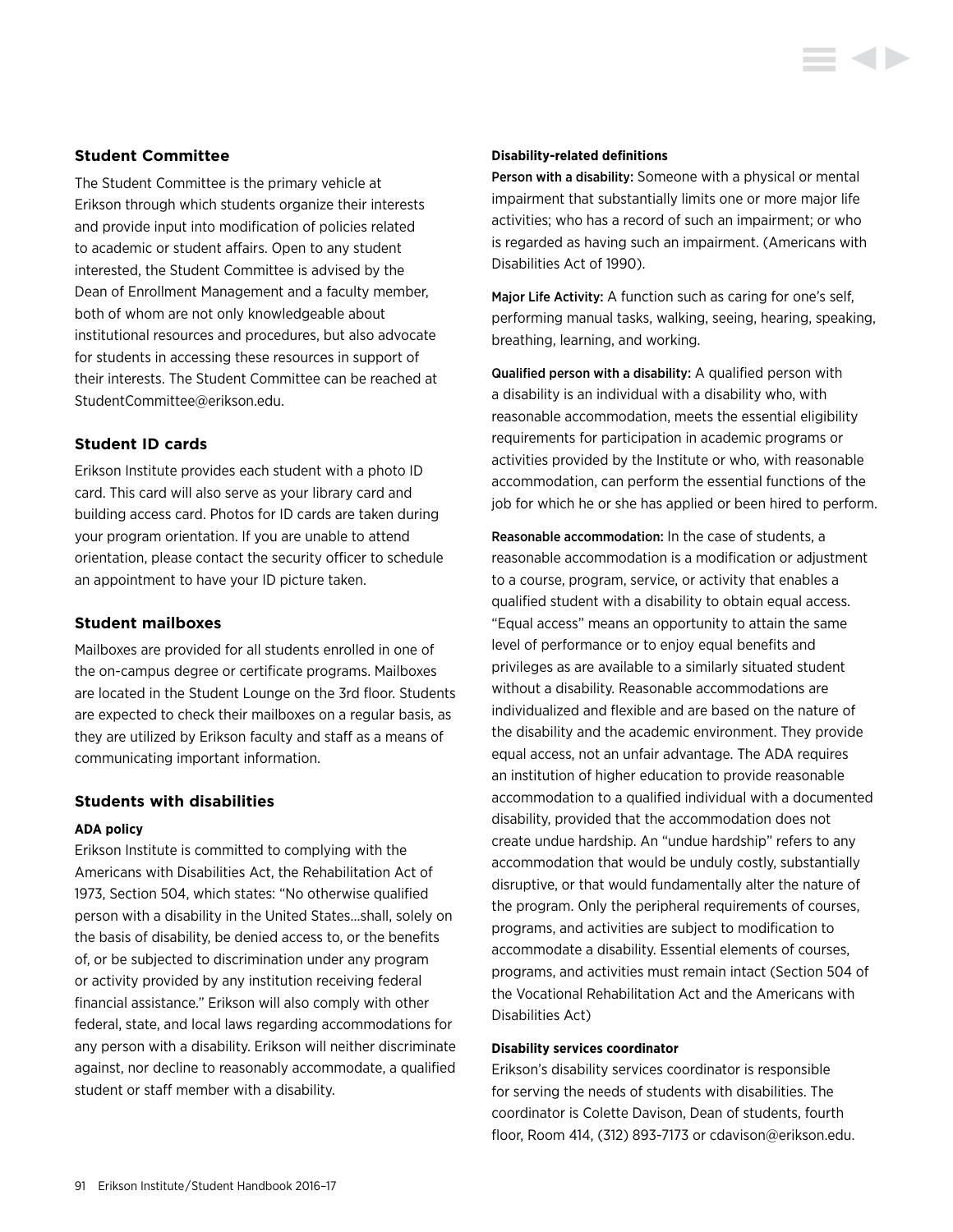#### **ADA compliance committee**

The ADA compliance committee works to meet the needs of our students and staff with disabilities, inform the Institute of disability issues, and acquaint our faculty and staff with the available services and process for receiving services. This committee has two student-related goals: 1) to ensure that students with disabilities enjoy educational opportunities equal to those of their non-disabled peers; and 2) to increase access by students with disability to valued experiences, activities, and roles.

#### **Procedure for applying for accommodation**

Any student with a disability wishing to request an accommodation should begin the process as early as possible by contacting the disability services coordinator to arrange a meeting. The student should also download and complete the form for requesting accommodations available in the Student Services section of my.erikson. New students should initiate the process before the beginning of classes or early in the semester. Remember that it may take several weeks to process a request for accommodation. Students seeking accommodation for the comprehensive examination should apply no later than the registration deadline for the exam.

Requests for accommodation will be considered on a case-by-case basis. What constitutes a "disability" or a "reasonable accommodation" may vary from individual to individual.

The Institute requires appropriate documentation of the disability and of the need for the requested accommodation. The coordinator will provide guidelines for appropriate documentation. In most cases, such documentation and/or assessments should be no more than three years old. In rare cases, additional documentation or second opinions may be requested. Students who already have documentation should send it to the disability services coordinator at the time they make the accommodation request. Referrals to diagnosticians may be obtained from the disability services coordinator.

The documentation should be original, signed, and on official letterhead from a certifying professional in the area of the student's disability. The documentation must address:

- Identification of the specific disability and functional limitation(s);
- Prognosis (permanent or temporary and, if temporary, the anticipated duration); and
- Recommendations for specific accommodations.

Once the appropriate documentation is received, the coordinator, in confidential consultation with consultants or faculty as appropriate, will review the documentation to clarify the existence and extent of the disability and the reasonableness of the requested accommodation. The student and the coordinator will then meet and work together to determine appropriate accommodations. If modifications to the curriculum or academic matters are at issue, faculty may also become involved in these discussions.

Students who receive an accommodation for Erikson courses will be provided with a letter explaining all approved accommodations. It is the responsibility of the student to forward the letter to each instructor as soon as possible after receiving it. The letter does not disclose any information about the nature of the student's disability. That information is kept confidential. The student and the coordinator will maintain contact as appropriate for ongoing efforts to accommodate the student.

#### **Grievance procedure**

In rare instances, the Institute may not grant a student's request for the accommodation.

If a student believes that she or he has been discriminated against or denied a reasonable accommodation in violation of this policy, the student may file a written appeal, setting forth the circumstances of the grievance, to the Senior Vice President for Academic Affairs/Dean of Faculty, who will investigate the matter and resolve the appeal in his or her sole discretion.

A written appeal should be made within 45 days of notice of denial of the accommodation request. The student may request a conference with the Dean of Faculty, or the dean's designee, to discuss the appeal. The student may be assisted during such conference by an appropriate professional with knowledge of the student's disability, functional limitation(s), and/or the availability of appropriate accommodations. The dean will provide the student with a written copy of her/his determination within 45 days of the date of receipt of the written appeal.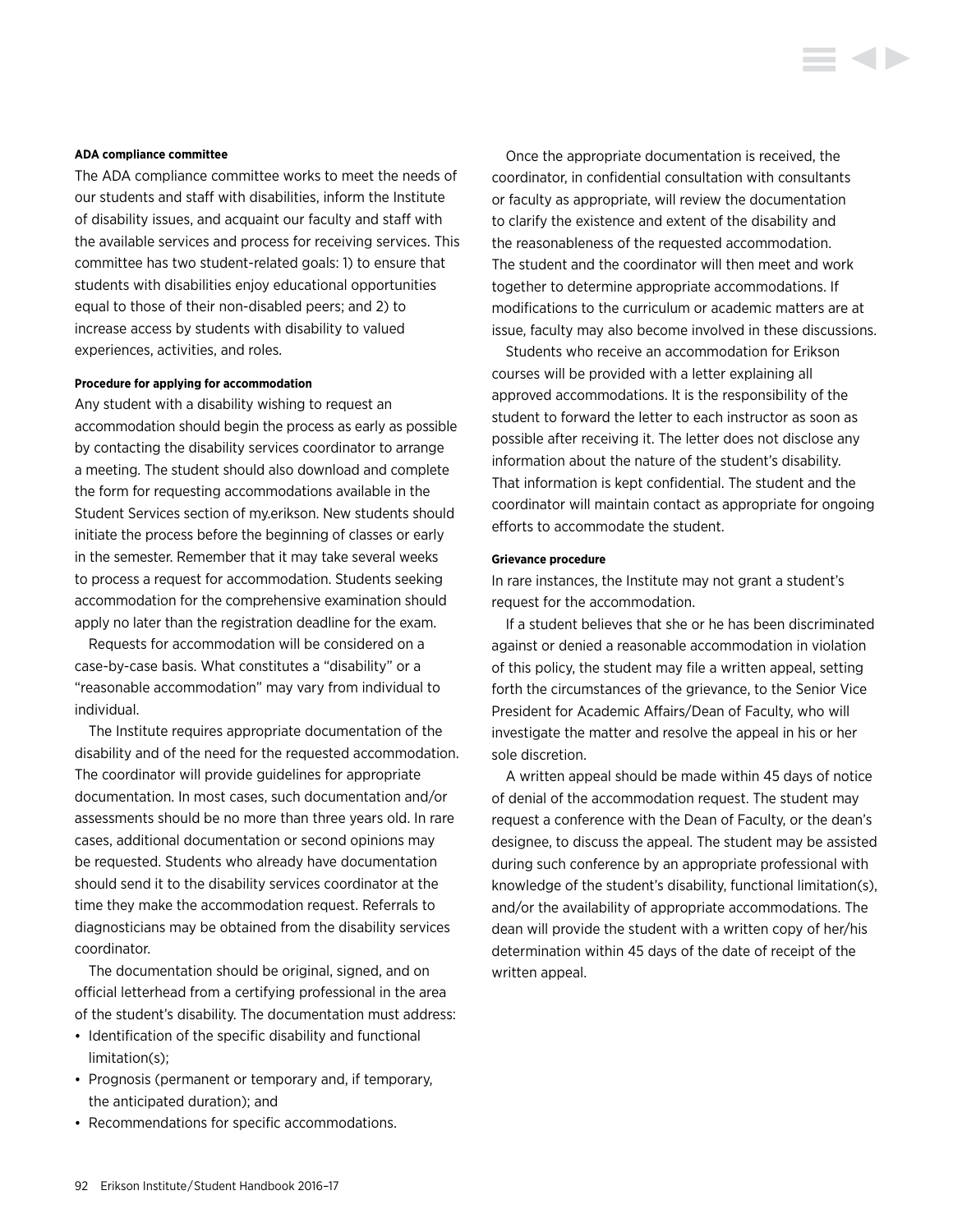#### **Accessibility of campus facilities**

Erikson Institute's campus is housed in a new facility, completed in August, 2008. The campus was designed to meet the stringent ADA and Illinois requirements for accessibility by persons with disabilities in effect at the time of the building's completion. The space was designed to comply with the following laws and guidelines:

- Americans with Disabilities Act (ADA) of 1990, as updated through 2004;
- Illinois Accessibility Code (IAC) of 1997;
- International Code Council/ANSI A117.1-2003, Accessible and Usable Buildings and Facilities (as referenced and amended by City of Chicago Building Code Chapter 18-11); and
- City of Chicago Building Code 2007, specifically Chapter 18-11.

As such, the entire campus is fully-accessible to the persons with disabilities. The entrance to the ground floor, which is at street level, includes an ADA standard manual door that opens automatically at the push of a button. The three upper floors are served by elevators; all bathrooms are equipped with ADA standard stalls in two designs; sinks and water fountains are at appropriate heights for persons in wheelchairs; hallways are wide and uncluttered; wayfinding signage is at an appropriate height for persons in wheelchairs and available in Braille for persons with visual impairment; classrooms, seminar rooms, and hallways are equipped with strobe lights to alert persons with hearing impairment of an emergency; and each floor has an area of rescue assistance for people who are unable to exit by stairs in an emergency. ADA accessible parking is available within two blocks of our front entrance.

#### **Notice of the availability of services for students with disabilities**

The disability services coordinator contacts all students a month prior to the beginning of fall semester, reminding them of the availability of services and encouraging students with documented disabilities to set up an appointment to review their eligibility for accommodation. In addition, each course syllabus includes a prominent statement for students with disabilities in the "front matter." The coordinator meets with the faculty, enrollment management staff, academic success center staff, and tutors each September to review the process by which students with disabilities are approved for accommodations. Faculty are encouraged to refer any student who self-identifies as needing an accommodation to the coordinator. During the orientation to the comprehensive examination, faculty remind students that anyone needing accommodation for the exam need to request it no later than the deadline for registration. Policies and procedures for obtaining services are included in the *Handbook*, which is posted on the Erikson portal as well as public website.

#### **Management of student information**

The disability services coordinator receives and retains all inquiries and requests for accommodation, as well as the required documentation. To preserve student confidentiality, all information regarding requests for or delivery of reasonable accommodation is housed in a secure file cabinet in a locked office and/or on a password-protected computer. Access is restricted to the coordinator. Access by others to the information is on a "need to know" basis consistent with the requirements of HIPAA. Student files are retained for a period of three years following a student's exit from the Institute and then destroyed in a secure manner.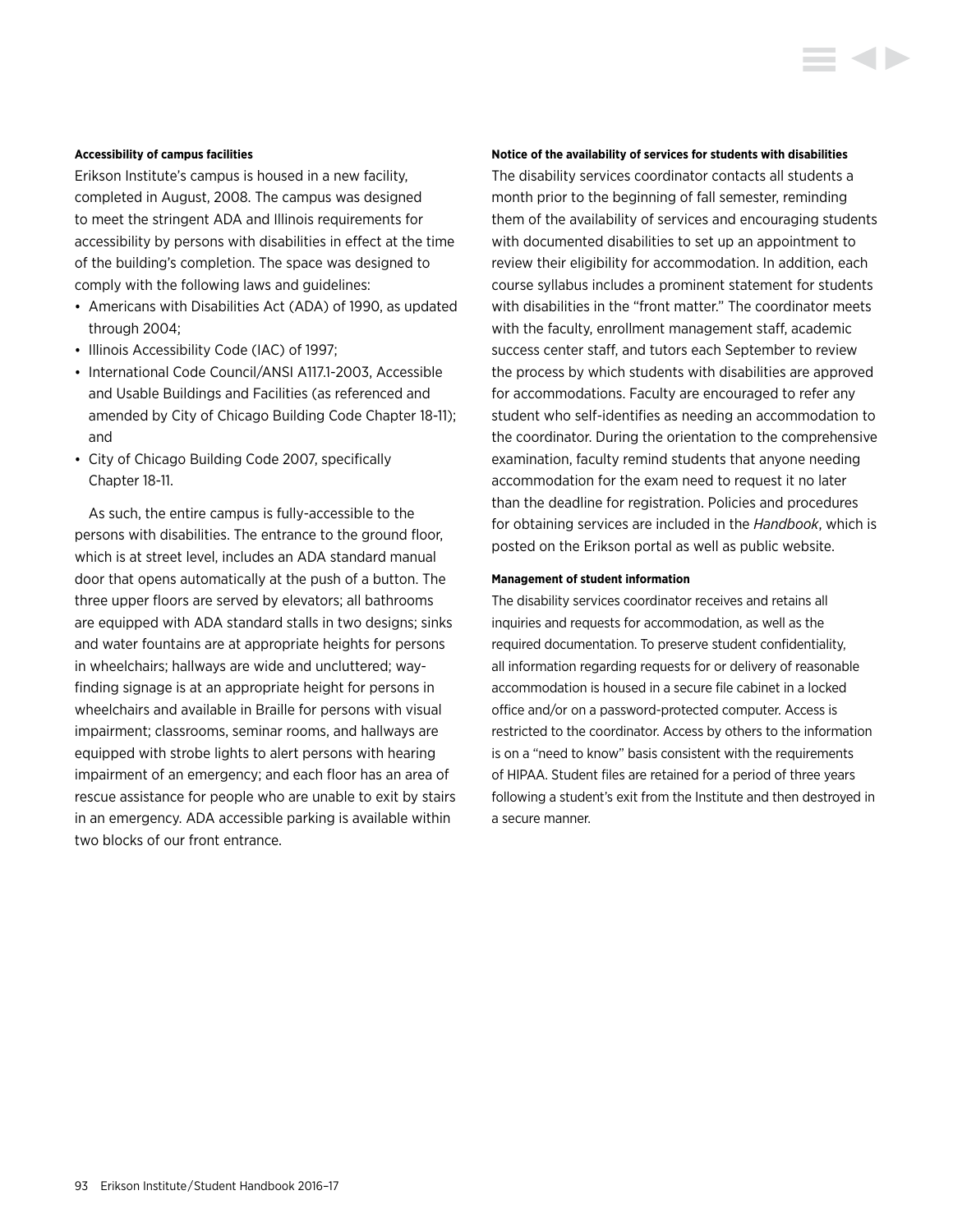# Student services directory

#### **Academic Success Center, Room 216**

Stripe Gandara sgandara@erikson.edu (312) 893-7184

#### **Admission Office, Room 312 / 313 / 314**

Maggie Murphy mmurphy@erikson.edu (312) 893-7143

Candace Williams cwilliams@erikson.edu (312) 893-7144

Valerie Williams vwilliams@erikson.edu (312) 893-7142

#### **Computer Lab, Room 303**

Chip AuCoin techhelp@erikson.edu (312) 893-7196

#### **Dean of Students, Room 414**

Colette Davison cdavison@erikson.edu (312) 893-7173

# **Field Education and Career Counseling, Room 312 / 316**

Maggie Brett mbrett@erikson.edu (312) 893-7221

Candace Williams cwilliams@erikson.edu (312) 893-7144

#### **Financial Aid, Room 311**

Alex Yang ayang@erikson.edu (312) 893-7154

# **International Student Services, Room 313**

Maggie Murphy mmurphy@erikson.edu (312) 893-7143

**IT Help** techhelp@erikson.edu

#### **Library, Room 210**

Karen Janke library@erikson.edu (312) 893-7210

Brittany Jones library@erikson.edu (312) 893-7210

Diana Sykes library@erikson.edu (312) 893-7210

# **Multicultural Student Affairs, Room 314**

Valerie Williams vwilliams@erikson.edu (312) 893-7142

# **Registration and Student Records, Room 310 / 312**

Aaron Barker abarker@erikson.edu (312) 893-7141

Stacy Branch sbranch@erikson.edu (312) 893-7153

#### **Student Accounts, Room 457**

Bruce Myers bmyers@erikson.edu (312) 893-7122

#### **Students with Disabilities, Room 414**

Colette Davison cdavison@erikson.edu (312) 893-7173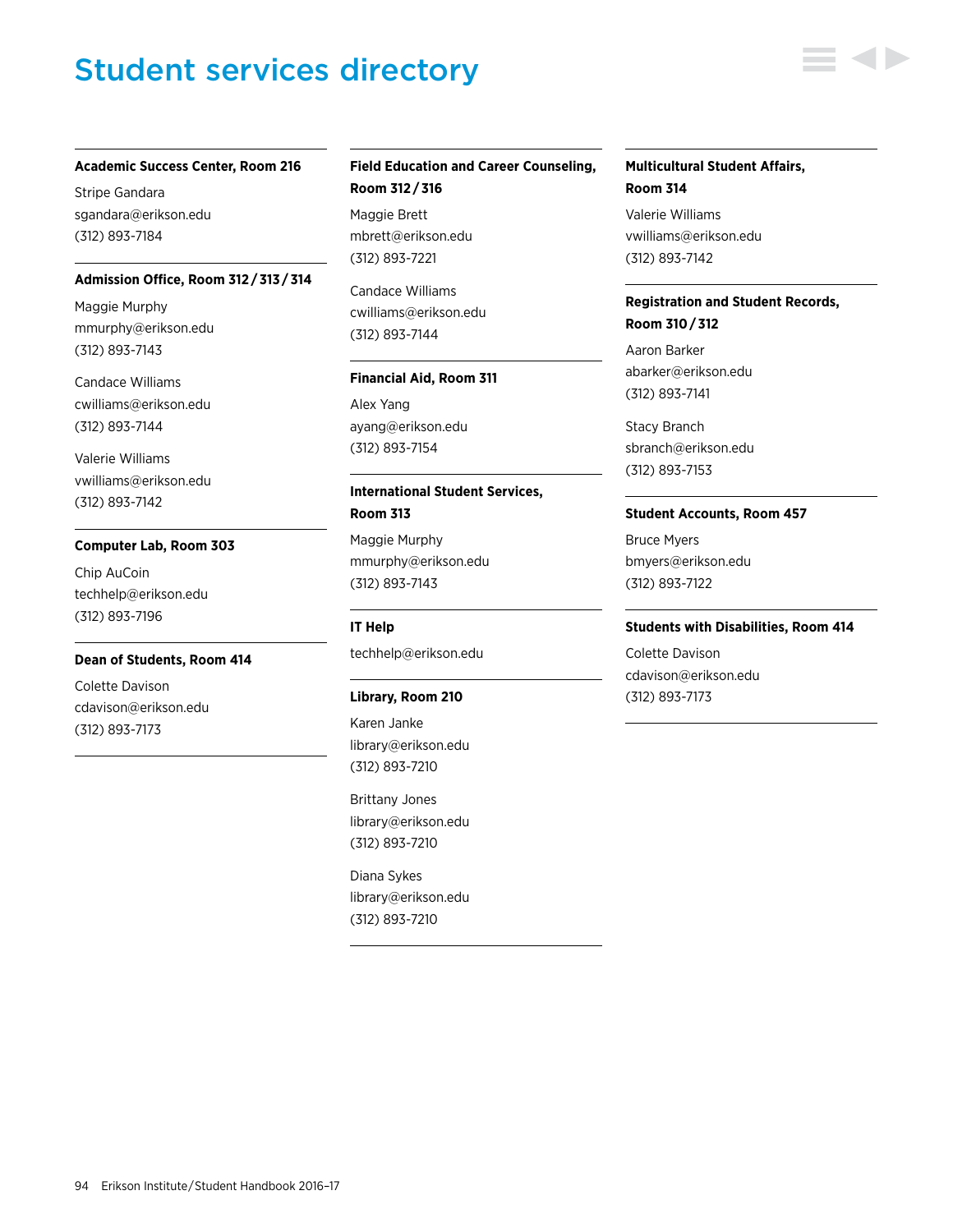# Faculty and staff

# **Faculty**

Jie-Qi Chen, Ph.D., Senior Vice President for Academic Affairs/Dean of Faculty Tonya Bibbs, Ph.D. Barbara T. Bowman, M.A. Ashley Curry, Ph.D. Pamela Epley, Ph.D. Linda Gilkerson, Ph.D. Laura Grandau, Ph.D. Nucha Isarowong, Ph.D. Florence Kimondo, Ph.D. Jon Korfmacher, Ph.D. Gillian Dowley McNamee, Ph.D. Luisiana Melendez, Ph.D. Amanda Moreno, Ph.D. Mark Nagasawa, Ph.D. Sharon Syc, Ph.D.

# **Senior Instructors**

Colette Davison, Ph.D. Mary Hynes-Berry, Ph.D. Rebeca Itzkowich, M.A.

#### **Instructors**

Theresa Atchley, M.Ed. Jill Barbre, M.S.Ed., LCSW Jennifer Kemp Berchtold, M.S., CCLS, DT Margaret Brett, A.M., LCSW Sandy Carrillo, M.S. Patricia Chamberlain, M.S. Charles Chang, M.A. Amy Clark, M.A. Terra Ellingson, M.A. Andria Goss, M.S., M.S.W. Saima Gowani, Ed.M. Rebecca Halperin, M.S. Carey Halsey, M.S. Robyn Hart, M.Ed. Mary Claire Heffron, Ph.D. Carri Hill, Ph.D. Sherry Kaufman, J.D. Margaret Lane, M.Ed. Michelle Lee, M.Ed., LPC Isabela Marchi, M.Ed., M.S. Mary Marovich, M.Ed. Sarah Martinez, M.Ed., M.A., LCPC Jennifer McCray, Ph.D. Rebecca Mermelstein, Ph.D. Christine Morrison, M.S. Mariana Osoria, M.A. Patricia Perez, Ph.D.

Mary Quest, M.A. Ruth Reinl, M.S.E. Saskia Rombouts, M.A. Jennifer Rosinia, Ph.D. Angela Searcy, M.S. Charlene Slezak, Psy. D. Sue Stolzer, Ph.D. Robin York, M.S.

# **Staff**

#### Office of the President

Geoffrey Nagle, Ph.D., President

#### Academic Programs

Margaret Brett, A.M., LCSW, Director of Field Instruction and Career Services Jie-Qi Chen, Ph.D., Senior Vice President for Academic Affairs/Dean of Faculty Colette Davison, Ph.D., Dean of Students Rhonda Gillis, M.A. Executive Assistant Chris Simons, B.A., Faculty Administrative Assistant Candace Williams, M.S., M.S.W., Associate Director of Field Education and Career Services

#### Center for Children and Families

Sara Anderson, B.A., Staff Clinician Stacey Austin, B.A., Staff Clinician Michele Belanski, M.S.W., Staff Clinician Laura Brock, Psy.D., Staff Clinician Lauren Cooper, M.S., Transition Manager Aleida Jaimes Correa, B.S., Disabilities **Consultant** Monica Dirr, M.S.W., Staff Clinician Fraeda Friedman, Ph.D., Disabilities **Consultant** Yvette Gonzalez, Ph.D., Clinical Psychologist Ruchira Gulati, M.S., Staff Clinician Zachary Kulhan, B.A., Administrative Coordinator Amy Labb, M.A., Transition Case Manager Margret Nickels, Ph.D., Director Nicole Polash, M.S., Disabilities **Consultant** Anne Powers, M.Ed., Coordinator of Intervention Services Emma Retzlaff, B.A., Billing Coordinator Jean Rounds, M.S.W., Staff Clinician Marian Slahor, B.A., Business Manager Cassandra Ward, M.S., Staff Clinician

#### Communications

Bonita Brodt, B.A., Chief Communications **Officer** Jeffrey Danna, B.A., Director of Storytelling and Content Strategy Kate Schott, B.A., Director of Media Relations and Content Strategy

# Distance Learning and Continuing Education

Chip Donohue, Ph.D., Dean of Distance Learning and Continuing Education Angela Fowler, M.A., Project Director Gabriele Frahm, B.S., Instructional Designer Dorothy Jagonase, B.S., Instructional Designer Tamara Kaldor, M.S., Assistant Director, TEC Center

Mike Maxse, B.S., Associate Director of Distance Learning

Michael Paulucci, M.F.A., Manager of Video and Multimedia

Matthew Zaradich, B.A., Assistant Director of Continuing Education

#### Early Math Collaborative

Jeanine Brownell, M.S., Assistant Director of Programming Suzanne Budak, B.S., Research Coordinator Lisa Ginet, Ed.D., Assistant Director of Instruction Donna Johnson, M.S., Assistant Director of School Support Services Jennifer McCray, Ph.D., Director, Early Math Collaborative Cody Meirick, M.A., Program Manager Gala Pierce, M.S.Ed., Administrative Coordinator Erin Reid, Ph.D., Assistant Director of Research Enrollment Management Aaron Barker, M.A., Associate Director, Registration and Student Records Stacy Branch, B.S., Assistant Director,

Registration and Student Records Michel Frendian, Ed.M., Dean of Enrollment Management Maggie Murphy, B.A., Enrollment Events

and Communications Manager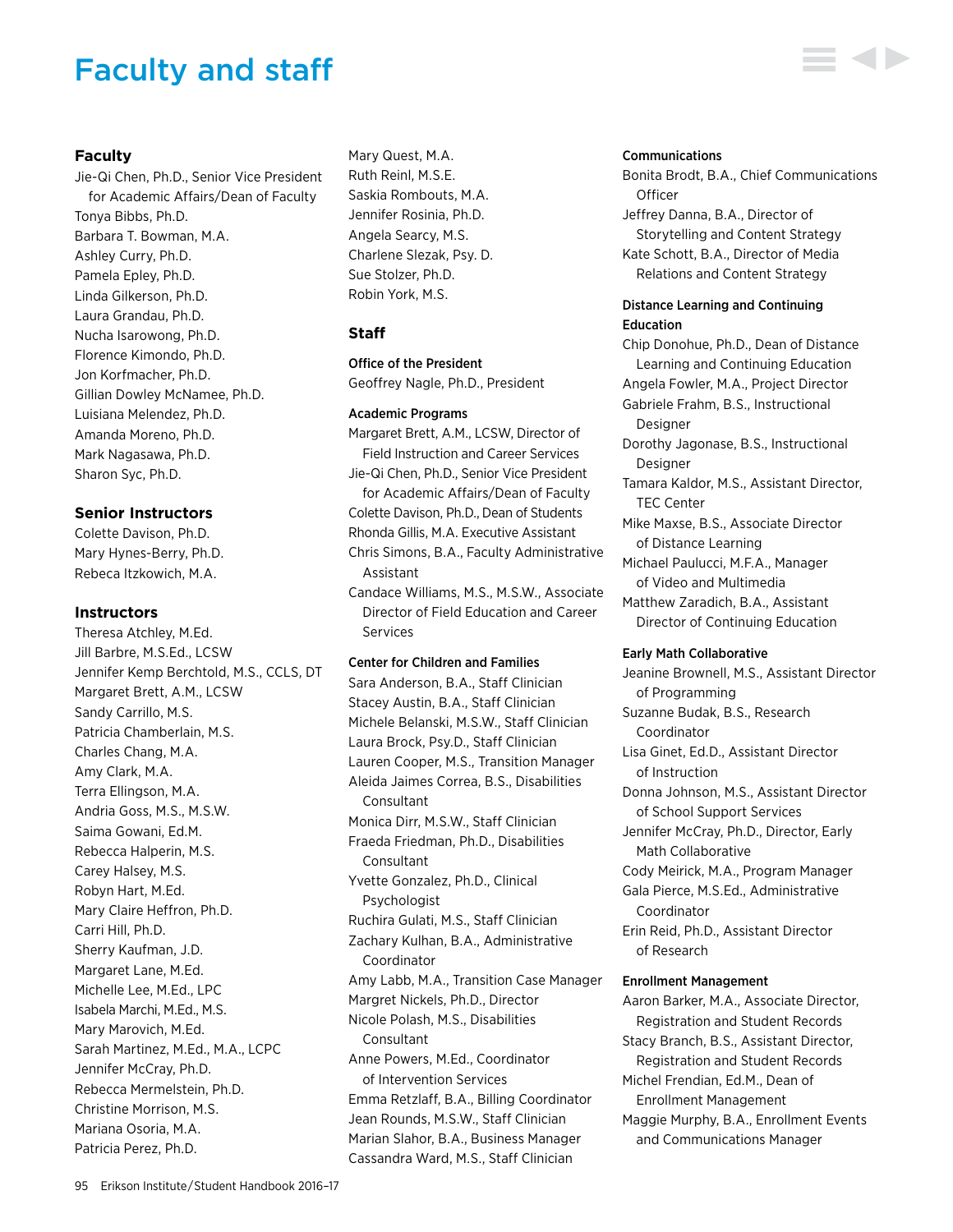Valerie Williams, M.Ed., Associate Director, Admission and Multicultural Student Affairs

Alex Yang, M.A., Associate Director, Financial Aid and Enrollment Services

#### Finance

Christine Frankhauser, B.Comm., Controller Myrna Guadarrama, B.S., Senior Grant and Contract Accountant Patricia Lawson, B.S., Vice President for Finance and Operations/CFO Bruce Myers, Financial Analyst/Student Billing Coordinator Sarah Roberson, Accounts Payable

Coordinator

## Fussy Baby

Catalina Ariza, M.Ed., Fussy Baby Home Visitor Hannah Jones-Lewis, M.S.W., Program Manager Michelle Lee, M.Ed., LPC, Infant Mental Health Specialist Nancy Mork, M.S.W., Senior Infant Mental Health Specialist Tori Torrence, M.S.W., Field Trainer

#### Herr Research Center

Laura Abbruzzese, M.S. Program Monitor Leanne Beaudoin-Ryan, Ph.D., Associate Director of Research Juliet Bromer, Ph.D., Assistant Research Scientist Saima Gowani, Ed.M., Project Director Cristina Pacione-Zayas, Ph.D., Director of Policy Jessica Ruiz, M.S., Site Coordinator Penquaet Smith, B.S., Manager, Illinois Early Childhood Fellows Program Lenoy Thottappilly, B.S., Web Applications Developer Tori Torrence, M.S.W., Field Trainer Yinna Zhang, Ph.D., Project Director, China Initiative

# Human Resources

David Wilson, B.S., Chief Human Resources and Facilities Officer

#### Infant Studies

Jennifer Kemp, M.S., Program Manager, Infant Studies Certificate Program Sarah Martinez, M.Ed., M.A., LCPC, Master's Infant Specialization Coordinator and IMH Field Educator

#### Information Technology

Chip AuCoin, B.A., Technical Support Specialist Eric Cormack, B.S., B.A., Technical Support Specialist Jonathan Frank, B.A., Chief Information **Officer** Cathi Odtohan, B.A., Systems Administrator

# Institutional Advancement

Anna Akers-Pecht, B.A., Coordinator, Annual Fund and Alumni Relations Joan Claffey, B.A., Director, Individual Giving

Madeleine Holdsworth, M.B.A., Assistant Director, Data Systems and Donor Services

Randy Holgate, M.A., Vice President for Institutional Advancement

Michelle Smith, Executive Assistant

Anne Volz, B.A., Director, Corporate and Foundation Relations and Grant Management

#### Institutional Research

Charles Chang, M.A., Chief Research and Strategy Officer

#### Library

Karen Janke, M.S.L.I.S., Director, Edward Neisser Library

Brittany Jones, M.S., Circulation Desk Coordinator

Diana Sykes, M.S., Public Services Librarian

#### New Schools Project

Valencia Burney, M.S., Professional Development Facilitator Linda Hamburg, M.S., Professional

Development Coordinator

Nathan Hanak, B. Mus., Administrative Coordinator

Anna Jerabek, M.Ed., Professional Development Facilitator Sue Mitra, Ed.D., Professional Development Coordinator Linda Ponce de Leon, Ed.M., Director, New Schools Project

## **Senior Research Associates**

Toby Herr, M.Ed.

## **Research/Project Associates**

#### Calm Classroom K-2

Adenia Linker, M.Ed. Kimberly Hanes, M.S. Maria Kontoudakis, M.S. Lisa Wartemberg

Erikson/Illinois Department of Children and Family Services Project Kelsey Crick, B.A. Andria Goss, M.S., M.S.W.

Erikson/Illinois State Board of Education Prevention Initiative Monitoring Project Cristina Gonzalez del Riego, M.S. Rebecca Harles, Ed.M. Margaret Reardon, B.S.

# Illinois Home Visiting Quality Monitoring Project

Jennifer Baquedano, B.S. Helen Jacobsen, B.S.

#### Project Match

Toby Herr, M.Ed. Warrine Tidwell, B.S.

### **Writing tutors**

Stripe Gandara, Ph.D., Assistant Director of Writing and Academic Support Kristen Borgmeyer, M.S. Dawn Craan, M.S. Katherine Gleason, M.S. Cristina Gonzalez del Riego, M.S. Emma Iverson, M.S. Grazyna Jakubowska, M.S. Erin James, M.S., M.S.W. Shira Miller, M.S. Megan Sexton, M.S. Candace Williams, M.S., M.S.W.